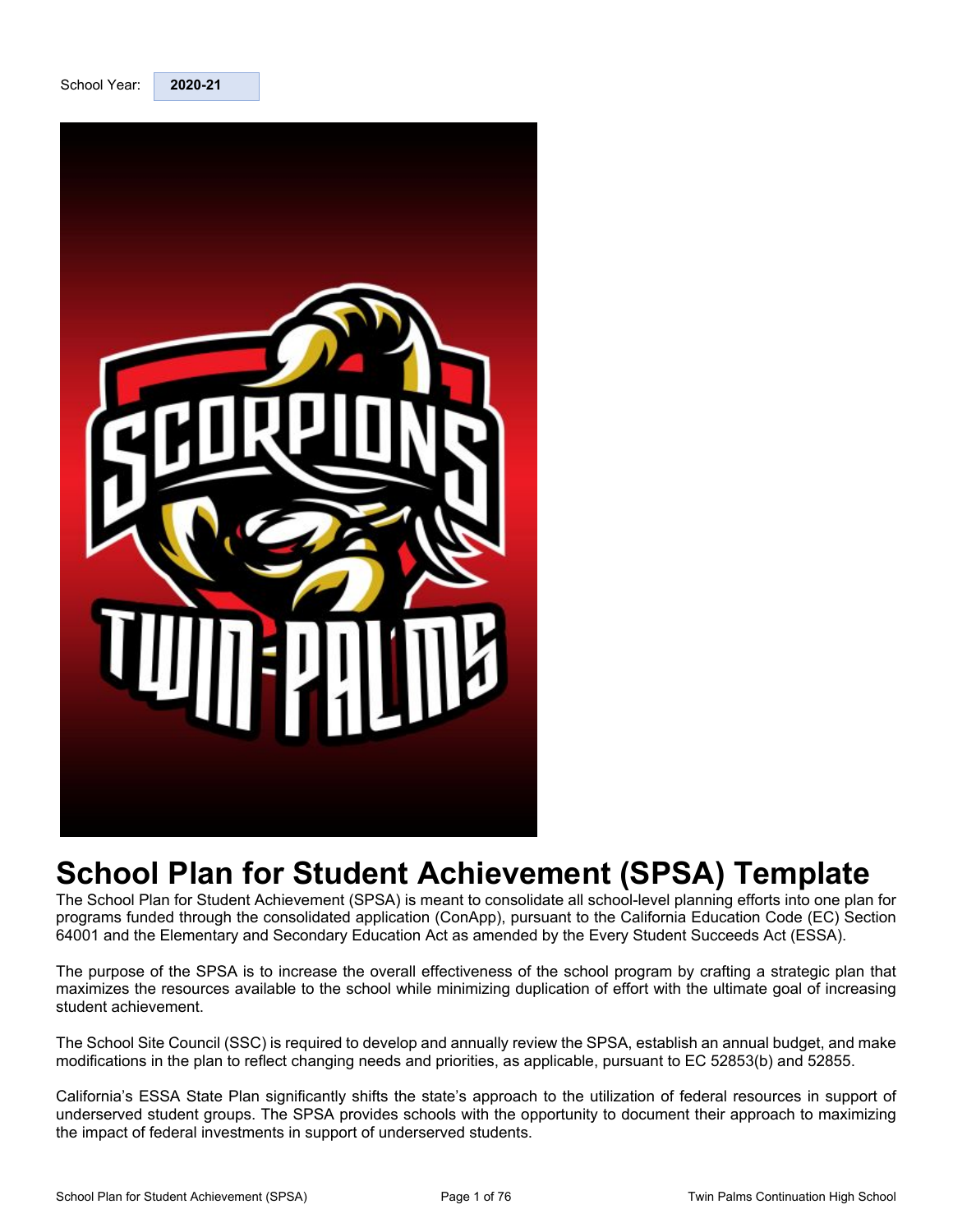The implementation of ESSA in California presents an opportunity for schools to innovate with their federally-funded programs and align them with the priority goals of the school and the LEA that are being realized under the state's Local Control Funding Formula (LCFF).

LCFF provides schools and LEAs flexibility to design programs and provide services that meet the needs of students in order to achieve readiness for college, career, and lifelong learning. The SPSA planning process supports continuous cycles of action, reflection, and improvement.

| <b>School Name</b>                            | <b>Twin Palms Continuation High School</b>       |
|-----------------------------------------------|--------------------------------------------------|
| <b>Address</b>                                | 811 West Chanslor Way<br><b>Blythe, CA 92225</b> |
| <b>County-District-School (CDS) Code</b>      | 33-67181-3331139                                 |
| <b>Principal</b>                              | <b>Judy Browder</b>                              |
| <b>District Name</b>                          | Palo Verde Unified School District               |
| <b>SPSA Revision Date</b>                     | Feb. 9, 2021                                     |
| <b>Schoolsite Council (SSC) Approval Date</b> | Feb 9, 2021                                      |
| <b>Local Board Approval Date</b>              |                                                  |

In the pages that follow, please describe the school's plan for making the best use of federal ESEA resources in alignment with other federal, state, and local programs.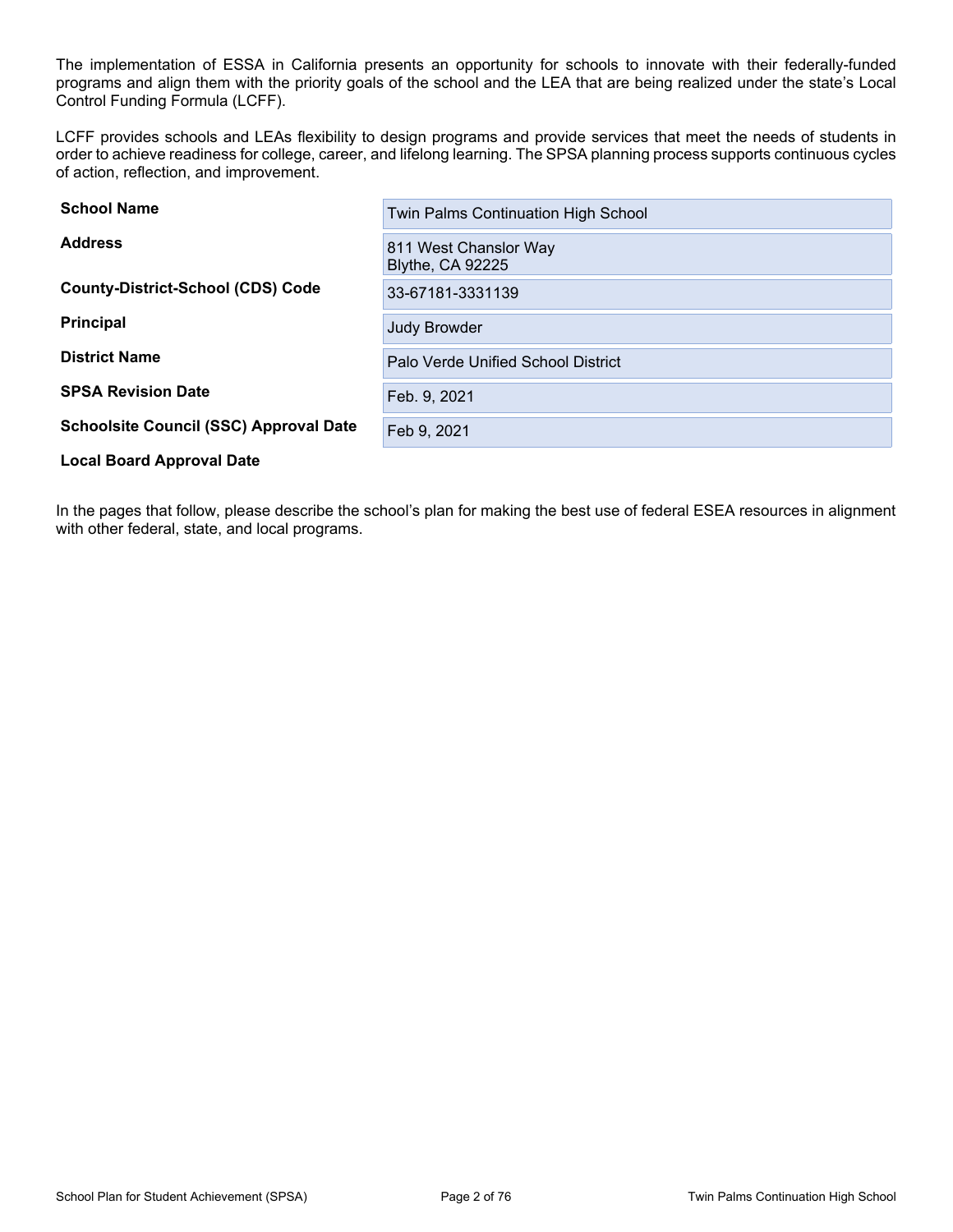# <span id="page-2-0"></span>**Table of Contents**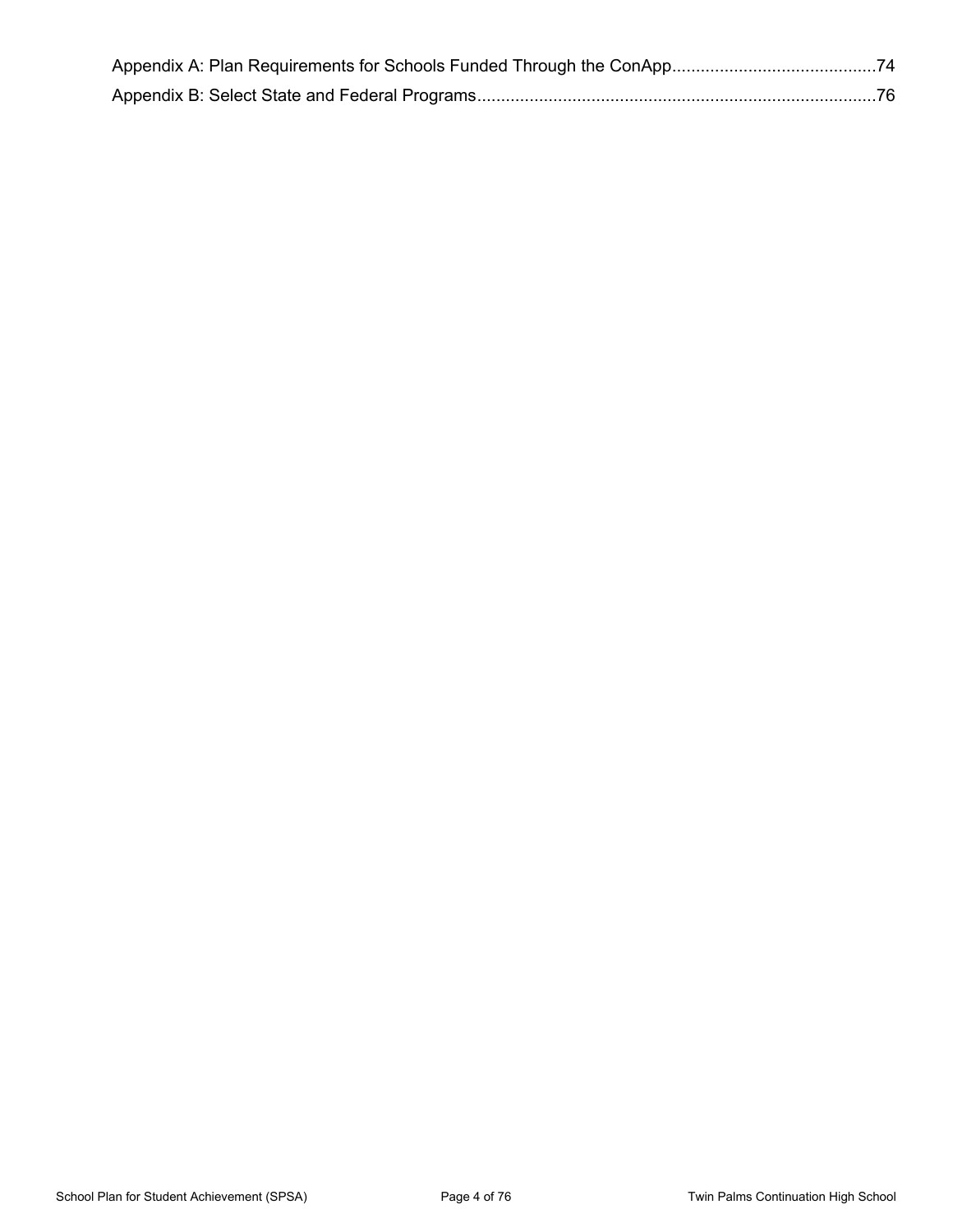# <span id="page-4-0"></span>**School Vision and Mission**

Palo Verde Unified School District Vision Statement- Palo Verde Unified School District will constantly seek to improve its academic excellence culture. We expect every student to read, write and calculate competently. We expect every teacher to apply consistent standards, evaluate student performance accurately, and coach students with diligence and compassion. We expect every parent, student, and teacher to support the mutual quest for excellence. Educational progress can never happen without truth as its foundation. It is to the wonderful truth of student potential and the challenging truth of student performance that we are unalterably committed to.

Palo Verde Unified School District Mission Statement- Our Mission is to enrich, empower and enhance our students' lives through education.

School Mission Statement

We will strive to make a high school diploma a reality for every student.

# <span id="page-4-1"></span>**School Profile**

Twin Palms High School is a continuation high school located in the arid lower desert adjacent to the Colorado River in eastern Riverside County. A certificated staff consisting of four full-time teachers, one shared resource teacher, one teacher who only teachers one period per day, a full-time principal, and a full-time counselor to offer support for up to the 100 students who attend Twin Palms. TPHS also employs a full-time school secretary to provide additional support to the students. The student-to-teacher ratio at Twin Palms is approximately 20:1. In the current school year, Twin Palms Continuation School provides 180 days of instruction. The students receive 235 minutes of regular instruction per day. Instructional time exceeds the 180-minute daily requirement as specified in the California Educational Code. (\*\* Due to Covid during this school year, we currently have 180 minutes of instructional time daily)

The student population comes from an 1800 square mile area that extends from the Colorado River to Desert Center. We also serve students from the Imperial Valley and unincorporated river communities. Consequently, our students typically share a common rural economic, educational, and social background. Students who live in outlying areas travel great distances to attend school. Blythe is an isolated agricultural community, and although our students come from various socio-economic conditions. Although the workforce is diverse, the majority of parents of Twin Palms Continuation School students lack a college education. Shopping, dining, and cultural events are limited unless one travels great distances.

Twin Palms students have access to a short-term and long term independent study program should they experience a need for the intervention. Pregnant minors, bullying victims, and students with related needs can take advantage of this program as an additional alternative to provide them with an opportunity to earn an education despite their personal circumstances.

Another resource available to students at Twin Palms is access to the Acellus Online Platform. Acellus is a beneficial resource because it allows existing staff to provide elective instruction without adding additional teachers. Another important benefit of Acellus is the opportunity for credit recovery. Currently, one teacher provides Acellus for a total of six periods ( \*\*\*During Covid, the teacher has a total of four periods). The online platforms provide students with the opportunity to engage in credit recovery for courses that already failed. Students may not otherwise have this opportunity given the resource constraints of the site.

Ethnic distribution and student enrollment have remained stable over the past couple of years, and enrollment levels hover near 100 students. According to 2019-20 enrollment data, the Twin Palms student population consists of 62.4% Hispanic,17.6% White, 11.7% African-Americans, 2.3% American Indian, and 5.8% not reported. With respect to grade level, we served 3 students in grade ten, 16 in grade eleven, and 66 students in grade 12.

Another important consideration is the Twin Palms' designation as a Western Association of Schools and Colleges (WASC) accredited school site. The faculty and staff are very proud of this designation and work hard to maintain the academic standards established by WASC and look forward to a long-standing relationship with the WASC institution. The SPSA contains the necessary components to serve as the School-Wide Action Plan required by WASC. TPCS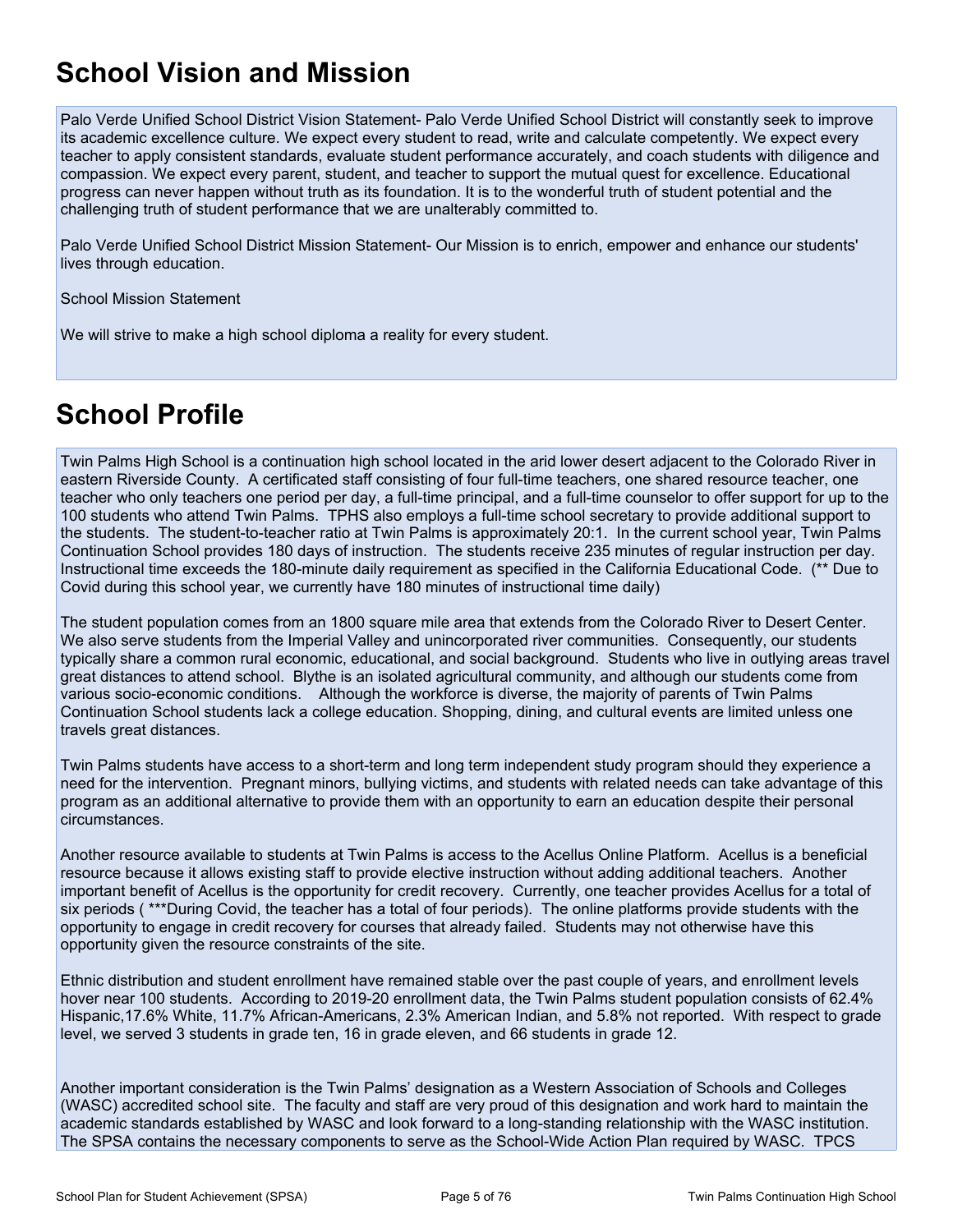hosted a One-Day three-year mid-cycle review for WASC on May 28, 2020, and subsequently earned a six-year accreditation.

Twin Palms received feedback to address the following critical areas for follow-up:

1. There is a need to meet the new state accountability standards through continued excellent instruction.

2. Improving services to LEP students to improve ELPAC scores.

3. The school and the District should continue to attract and retain highly qualified staff to maintain a high level of consistent instruction.

4. There is a need to maintain a safe, drug-free, well-supplied learning environment for students and staff to work without outside distractions.

5. All students will graduate from high school.

Additional Feedback from the Visiting Committee:

1. Support the teachers' desire to develop a curriculum that is accessible to students via Professional Development opportunities.

2. Allow and encourage students to seek alternative methods to continue to improve the currently established culture on campus

3. Improve the referral process between TPHS and PVHS, so the school services the appropriate students and achieves maximum benefits for the school district

4. Develop and implement a more specific pathway for college and career readiness.

In the current school year, the faculty and staff are pursuing various goals that resulted from changes currently occurring in our educational community. The consistency of a principal, implementation of the Positive Behavior Intervention & Support system is causing a cultural change on campus, such as the Scorpion Den. Additionally, the rise of the drug culture and prevalence of vaping, in particular, resulted in our school piloting a new device to detect vaping in the bathroom. This device, "Halo," has allowed us to decrease our vaping incidents and students under campus influence.

The school implements a Student Welcome Center, which requires each student to receive a daily screening to ensure that they are prepared to enter the instructional environment without concern for issues related to substance abuse, dress code, electronics, dangerous objects, and other non-allowable items. The faculty and staff thoroughly vetted this idea through Site Council, District leadership, and the Governing Board.

The following data illustrates the conditions that drive our priority school goals. This plan embeds the data analysis into the rationalization for the school goals discussed in upcoming sections. The data presented include SBAC, ELPAC, behavior data, grade distribution, attendance statistics, and other student achievement information.

Another focus of the faculty and staff at Twin Palms is on the School-wide Learner Outcomes (SLO), which states that Twin Palms Continuation School Students are:

1. Prepared to become valued Workers who exhibit:

- A. Cooperation and leadership
- B. Self direction
- C. Ability to adapt---know how to learn
- D. Ethical and moral values

E.Skill in math, language, and technology

F. Job search and retention skills

2. Accomplished Learners Who Are:

A. Academically prepared to compete with others to gain higher education or training.

- B. Competent in areas required by the school district and state standards.
- 3. Valuable Community Members who:

A. Have an understanding of our political system and history as they relate to the responsibilities involved in citizenship.

- B. Are able to resolve conflicts utilizing non-violent means.
- C. Are aware of the physical and emotional dangers of substance abuse.

We will continue to focus on these learning results through assemblies, informal interactions, and the development or enforcement of campus policies to ensure that our students acquire the characteristics expected of our SLOs.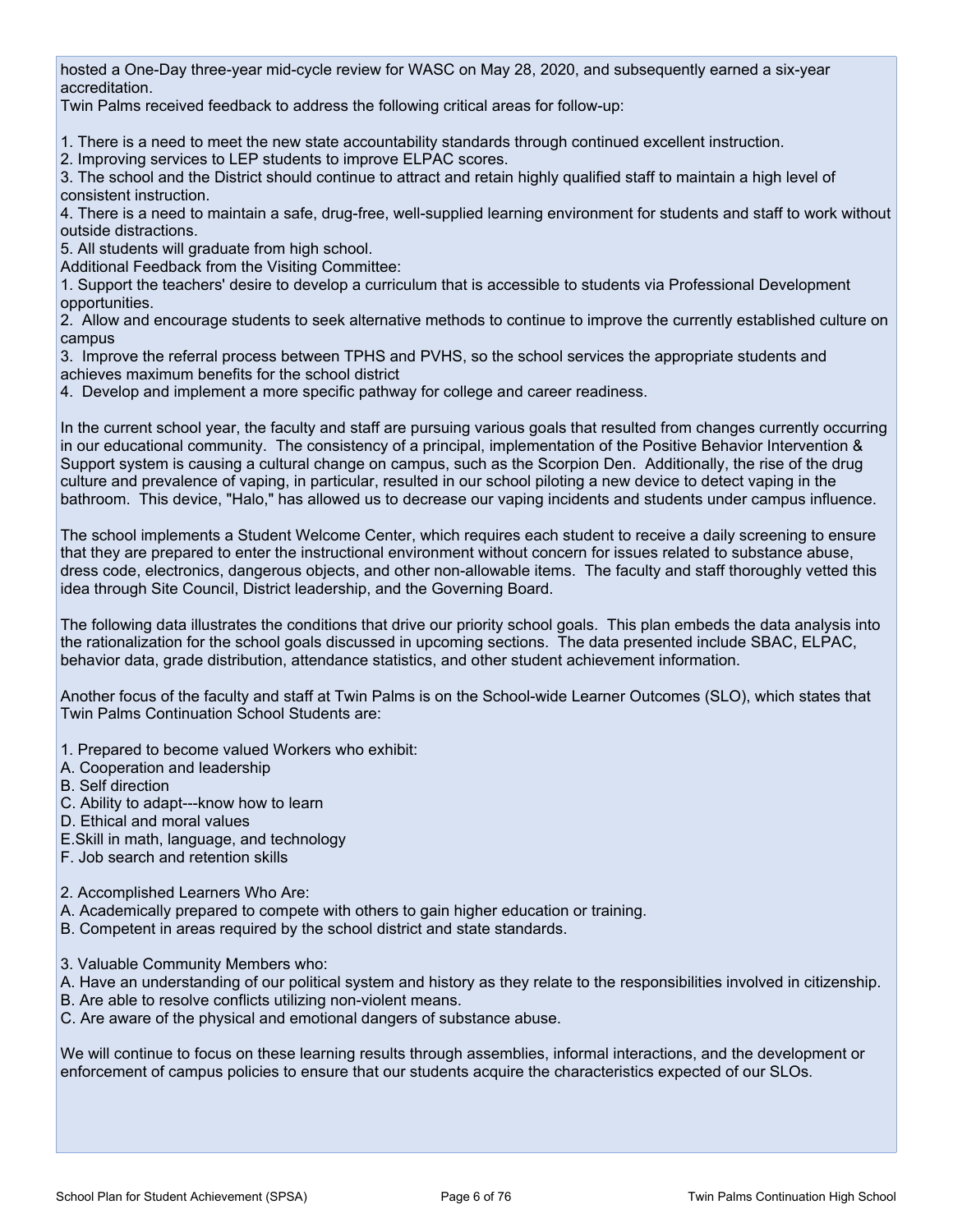# <span id="page-6-0"></span>**Stakeholder Involvement**

How, when, and with whom did the school consult as part of the planning process for this SPSA/Annual Review and Update?

## **Involvement Process for the SPSA and Annual Review and Update**

The following SSC dates were used for the annual SPSA review, evaluation and update cycle: for the 2020-2021 school year: 01-12-2021, 02-09-2021, 03-09-2020, and for the 2020-2021 school year: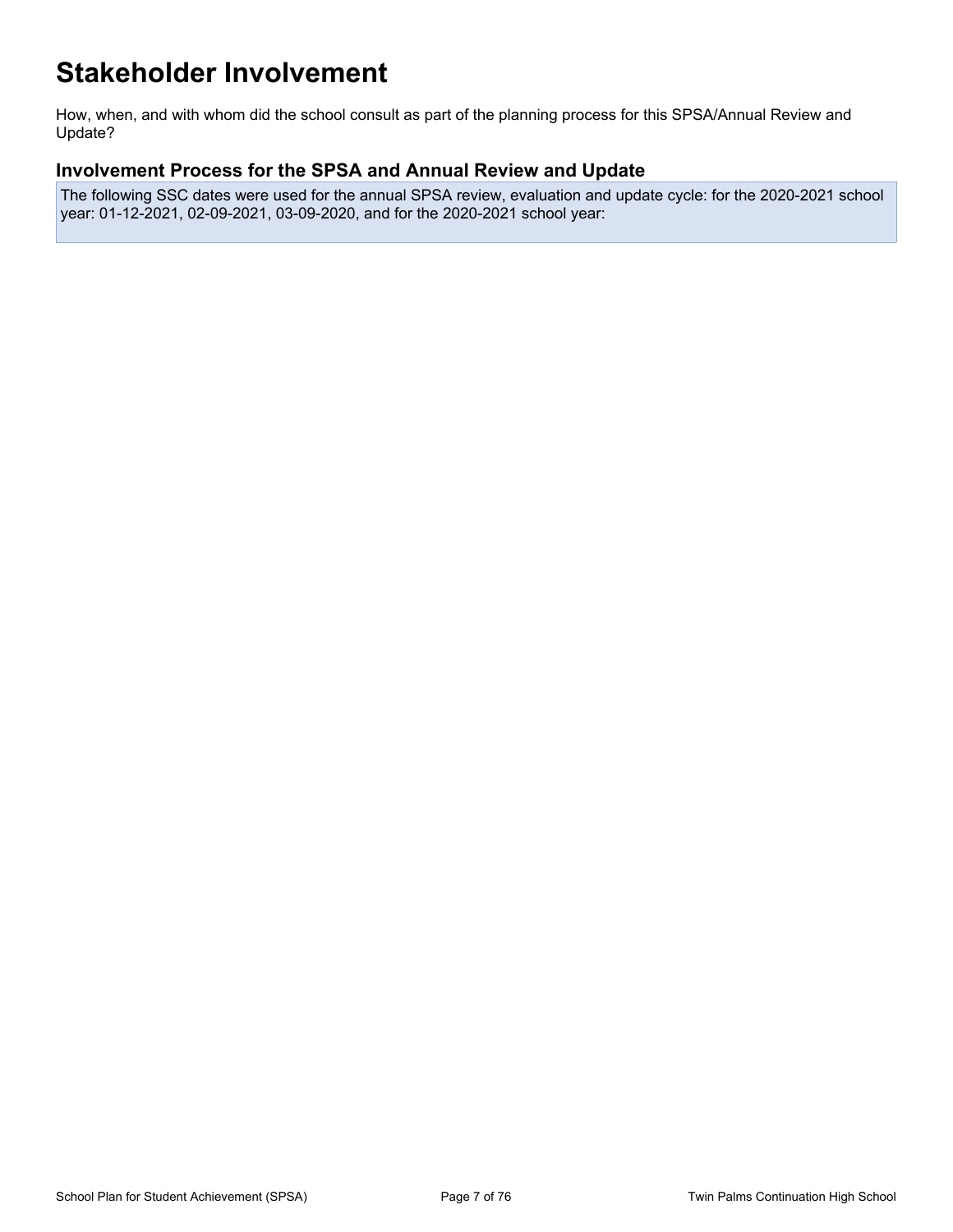<span id="page-7-0"></span>

|                             | <b>Student Enrollment by Subgroup</b> |                              |                         |                           |         |                |  |  |  |  |  |  |  |
|-----------------------------|---------------------------------------|------------------------------|-------------------------|---------------------------|---------|----------------|--|--|--|--|--|--|--|
|                             |                                       | <b>Percent of Enrollment</b> |                         | <b>Number of Students</b> |         |                |  |  |  |  |  |  |  |
| <b>Student Group</b>        | $17 - 18$                             | $18-19$                      | 19-20                   | $17 - 18$                 | $18-19$ | 19-20          |  |  |  |  |  |  |  |
| American Indian             | 3.41%                                 | 1.18%                        | 2.35%                   | 3                         |         | $\overline{2}$ |  |  |  |  |  |  |  |
| African American            | 9.09%                                 | 7.06%                        | 11.76%                  | 8                         | 6       | 10             |  |  |  |  |  |  |  |
| Asian                       | $\%$                                  | $\%$                         | 0%                      |                           |         | 0              |  |  |  |  |  |  |  |
| <b>Filipino</b>             | %                                     | $\frac{0}{0}$                | $0\%$                   |                           |         | 0              |  |  |  |  |  |  |  |
| Hispanic/Latino             | 61.36%                                | 68.24%                       | 62.35%                  | 54                        | 58      | 53             |  |  |  |  |  |  |  |
| <b>Pacific Islander</b>     | 1.14%                                 | $\%$                         | 0%                      |                           |         | 0              |  |  |  |  |  |  |  |
| <b>White</b>                | 23.86%                                | 22.35%                       | 17.65%                  | 21                        | 19      | 15             |  |  |  |  |  |  |  |
| <b>Multiple/No Response</b> | %                                     | 1.18%                        | 1.18%                   |                           |         | 4              |  |  |  |  |  |  |  |
|                             |                                       |                              | <b>Total Enrollment</b> | 88                        | 85      | 85             |  |  |  |  |  |  |  |

# <span id="page-7-1"></span>**Student Enrollment Enrollment By Student Group**

## **Student Enrollment Enrollment By Grade Level**

| <b>Student Enrollment by Grade Level</b> |                           |         |           |  |  |  |  |  |  |  |
|------------------------------------------|---------------------------|---------|-----------|--|--|--|--|--|--|--|
|                                          | <b>Number of Students</b> |         |           |  |  |  |  |  |  |  |
| Grade                                    | $17 - 18$                 | $18-19$ | $19 - 20$ |  |  |  |  |  |  |  |
| Grade 10                                 |                           |         | 3         |  |  |  |  |  |  |  |
| Grade 11                                 | 20                        | 17      | 16        |  |  |  |  |  |  |  |
| Grade 12                                 | 68                        | 68      | 66        |  |  |  |  |  |  |  |
| <b>Total Enrollment</b>                  | 88                        | 85      | 85        |  |  |  |  |  |  |  |

#### **Conclusions based on this data:**

**1.**

Our American Indian and African American population increased, while our Hispanic and White decreased.

- **2.** Over the three year span the school has averaged 17.3 11th graders and approximately 67.3 12th graders. We did increase our number of Sophomores during the 2019-2020 school year.
- **3.** The school stabilized in the enrollment of 12th grade during the 17-18 and 18-19 years, yet decreased by 2 students duringthe 19-20 school year.. The 11th graders decreased each school year , while the 10th graders increased during the 19-20 school year.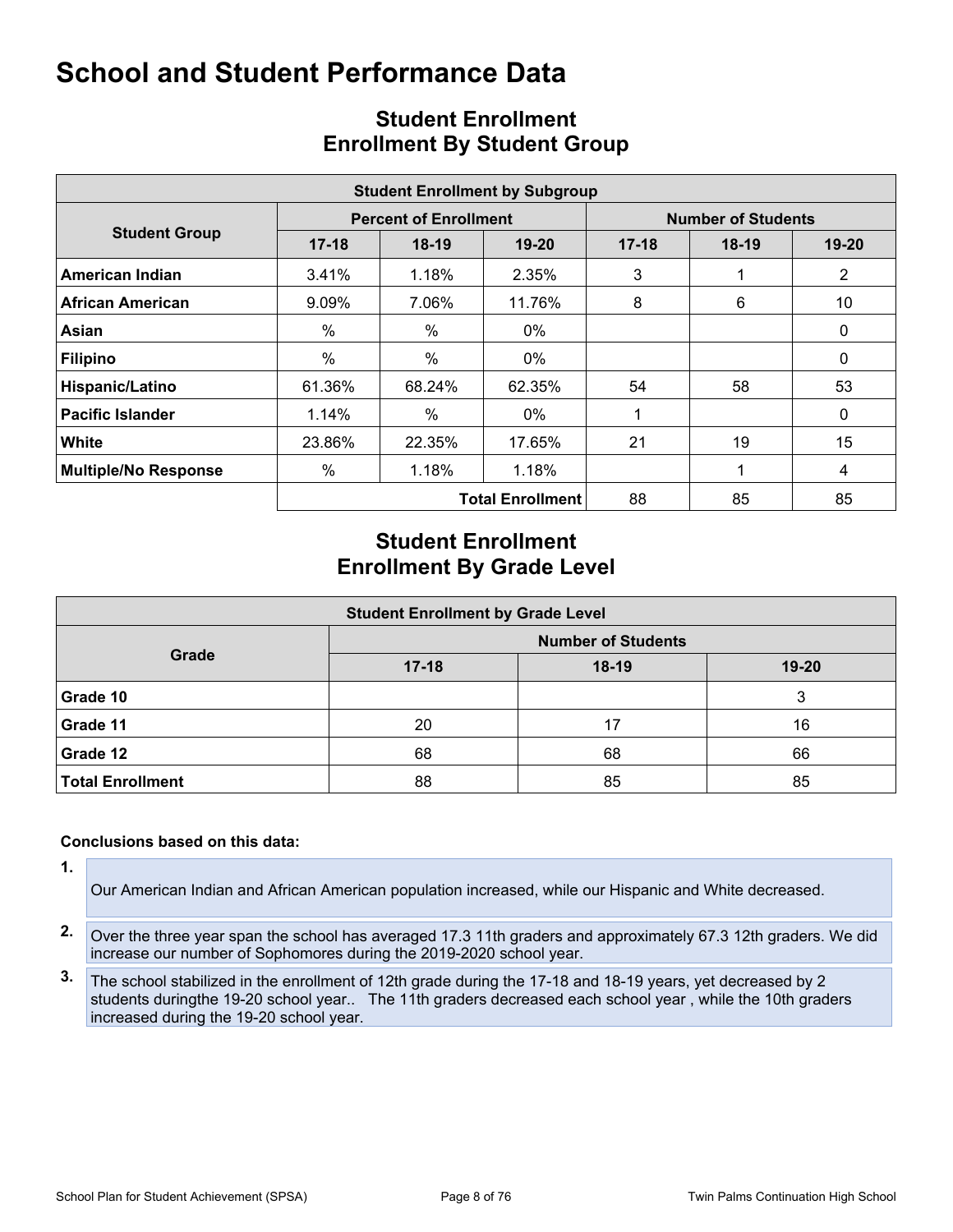## **Student Enrollment English Learner (EL) Enrollment**

| <b>English Learner (EL) Enrollment</b>               |           |                           |           |                            |         |           |  |  |  |  |
|------------------------------------------------------|-----------|---------------------------|-----------|----------------------------|---------|-----------|--|--|--|--|
|                                                      |           | <b>Number of Students</b> |           | <b>Percent of Students</b> |         |           |  |  |  |  |
| <b>Student Group</b>                                 | $17 - 18$ | $18-19$                   | $19 - 20$ | $17 - 18$                  | $18-19$ | $19 - 20$ |  |  |  |  |
| <b>English Learners</b>                              | 12        | 14                        | 9         | 13.6%                      | 16.5%   | 10.6%     |  |  |  |  |
| <b>Fluent English Proficient (FEP)</b>               | 11        | 4                         | 8         | 12.5%                      | 4.7%    | 9.4%      |  |  |  |  |
| <b>Reclassified Fluent English Proficient (RFEP)</b> |           | 0                         | 0         | 0                          | $0.0\%$ | 0.0%      |  |  |  |  |

#### **Conclusions based on this data:**

- **1.** We are seeing an increase in EL learners during the 17-18 to 18-19 school year and then a dip by five students during the 19-20 school year.
- **2.** Fluent English learners increased during the 19-20 school year
- **3.** We have not had any RFEP students during this three year span.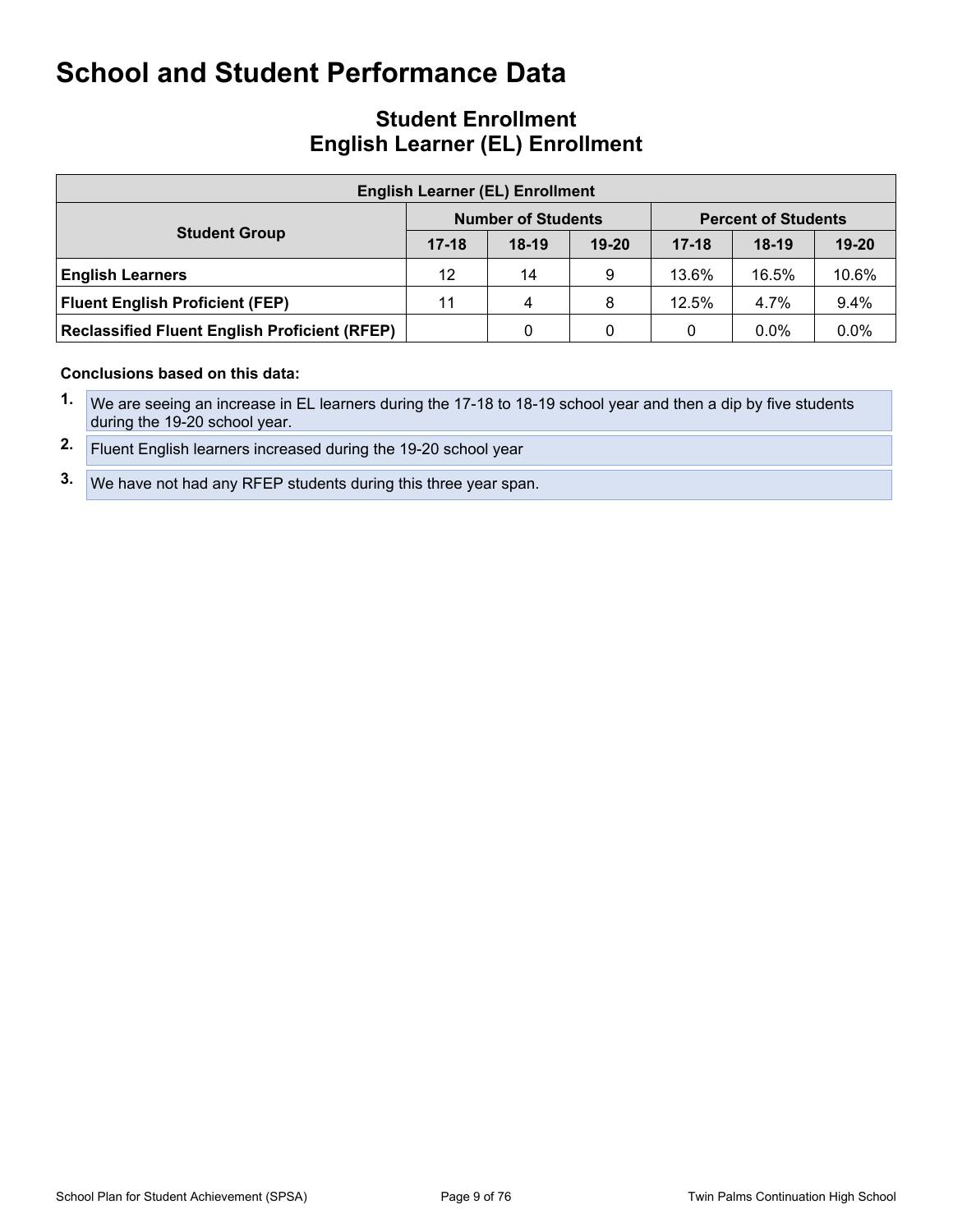## <span id="page-9-0"></span>**CAASPP Results English Language Arts/Literacy (All Students)**

|          | <b>Overall Participation for All Students</b> |                        |         |                      |           |         |                    |           |         |         |                        |         |  |
|----------|-----------------------------------------------|------------------------|---------|----------------------|-----------|---------|--------------------|-----------|---------|---------|------------------------|---------|--|
| Grade    |                                               | # of Students Enrolled |         | # of Students Tested |           |         | # of Students with |           |         |         | % of Enrolled Students |         |  |
| Level    | $16-17$                                       | $17 - 18$              | $18-19$ | $16-17$              | $17 - 18$ | $18-19$ | $16-17$            | $17 - 18$ | $18-19$ | $16-17$ | $17-18$                | $18-19$ |  |
| Grade 11 | 67                                            | 55                     | 58      | 60                   | 53        | 58      | 60                 | 53        | 58      | 89.6    | 96.4                   | 100     |  |
| All      | 67                                            | 55                     | 58      | 60                   | 53        | 58      | 60                 | 53        | 58      | 89.6    | 96.4                   | 100     |  |

**Grades** \* The "% of Enrolled Students Tested" showing in this table is not the same as "Participation Rate" for federal accountability

|                   | <b>Overall Achievement for All Students</b> |     |                                                                                                                       |            |      |                |      |                          |      |       |                |                                           |  |  |  |
|-------------------|---------------------------------------------|-----|-----------------------------------------------------------------------------------------------------------------------|------------|------|----------------|------|--------------------------|------|-------|----------------|-------------------------------------------|--|--|--|
| Grade             | <b>Mean Scale Score</b>                     |     |                                                                                                                       | % Standard |      | % Standard Met |      | <b>% Standard Nearly</b> |      |       | % Standard Not |                                           |  |  |  |
| Level             |                                             |     | 16-17   17-18   18-19   16-17   17-18   18-19   16-17   17-18   18-19   16-17   17-18   18-19   16-17   17-18   18-19 |            |      |                |      |                          |      |       |                |                                           |  |  |  |
| Grade 11          | 2434.                                       |     | 2403.   2476.                                                                                                         | 0.00       | 0.00 | 0.00           | 5.00 | 1.89                     | 8.62 |       |                | $ 13.33 $ 9.43 $ 27.59 81.67 88.68 63.79$ |  |  |  |
| <b>All Grades</b> | N/A                                         | N/A | N/A                                                                                                                   | 0.00       | 0.00 | 0.00           | 5.00 | 1.89                     | 8.62 | 13.33 |                | 9.43   27.59   81.67   88.68   63.79      |  |  |  |

| Reading<br>Demonstrating understanding of literary and non-fictional texts |         |                  |         |           |                       |         |         |                  |         |  |
|----------------------------------------------------------------------------|---------|------------------|---------|-----------|-----------------------|---------|---------|------------------|---------|--|
|                                                                            |         | % Above Standard |         |           | % At or Near Standard |         |         | % Below Standard |         |  |
| <b>Grade Level</b>                                                         | $16-17$ | $17 - 18$        | $18-19$ | $16 - 17$ | $17 - 18$             | $18-19$ | $16-17$ | $17 - 18$        | $18-19$ |  |
| Grade 11                                                                   | 5.00    | 1.89             | 5.17    | 30.00     | 16.98                 | 22.41   | 65.00   | 81.13            | 72.41   |  |
| <b>All Grades</b>                                                          | 5.00    | 1.89             | 5.17    | 30.00     | 16.98                 | 22.41   | 65.00   | 81.13            | 72.41   |  |

| Writing<br>Producing clear and purposeful writing |       |                  |         |         |                       |         |                  |           |         |  |
|---------------------------------------------------|-------|------------------|---------|---------|-----------------------|---------|------------------|-----------|---------|--|
|                                                   |       | % Above Standard |         |         | % At or Near Standard |         | % Below Standard |           |         |  |
| <b>Grade Level</b>                                | 16-17 | $17 - 18$        | $18-19$ | $16-17$ | $17 - 18$             | $18-19$ | $16-17$          | $17 - 18$ | $18-19$ |  |
| Grade 11                                          | 0.00  | 0.00             | 1.72    | 13.33   | 5.66                  | 37.93   | 86.67            | 94.34     | 60.34   |  |
| <b>All Grades</b>                                 | 0.00  | 0.00             | 1.72    | 13.33   | 5.66                  | 37.93   | 86.67            | 94.34     | 60.34   |  |

| Listening<br>Demonstrating effective communication skills |       |                  |         |         |                       |         |                  |           |         |  |
|-----------------------------------------------------------|-------|------------------|---------|---------|-----------------------|---------|------------------|-----------|---------|--|
|                                                           |       | % Above Standard |         |         | % At or Near Standard |         | % Below Standard |           |         |  |
| <b>Grade Level</b>                                        | 16-17 | $17 - 18$        | $18-19$ | $16-17$ | $17 - 18$             | $18-19$ | $16-17$          | $17 - 18$ | $18-19$ |  |
| Grade 11                                                  | 0.00  | 0.00             | 1.72    | 36.67   | 33.96                 | 62.07   | 63.33            | 66.04     | 36.21   |  |
| <b>All Grades</b>                                         | 0.00  | 0.00             | 1.72    | 36.67   | 33.96                 | 62.07   | 63.33            | 66.04     | 36.21   |  |

| <b>Research/Inquiry</b><br>Investigating, analyzing, and presenting information |           |                  |         |         |                       |         |                  |           |         |  |
|---------------------------------------------------------------------------------|-----------|------------------|---------|---------|-----------------------|---------|------------------|-----------|---------|--|
|                                                                                 |           | % Above Standard |         |         | % At or Near Standard |         | % Below Standard |           |         |  |
| <b>Grade Level</b>                                                              | $16 - 17$ | $17 - 18$        | $18-19$ | $16-17$ | $17 - 18$             | $18-19$ | $16-17$          | $17 - 18$ | $18-19$ |  |
| Grade 11                                                                        | 1.67      | 1.89             | 5.17    | 20.00   | 15.09                 | 48.28   | 78.33            | 83.02     | 46.55   |  |
| <b>All Grades</b>                                                               | .67       | 1.89             | 5.17    | 20.00   | 15.09                 | 48.28   | 78.33            | 83.02     | 46.55   |  |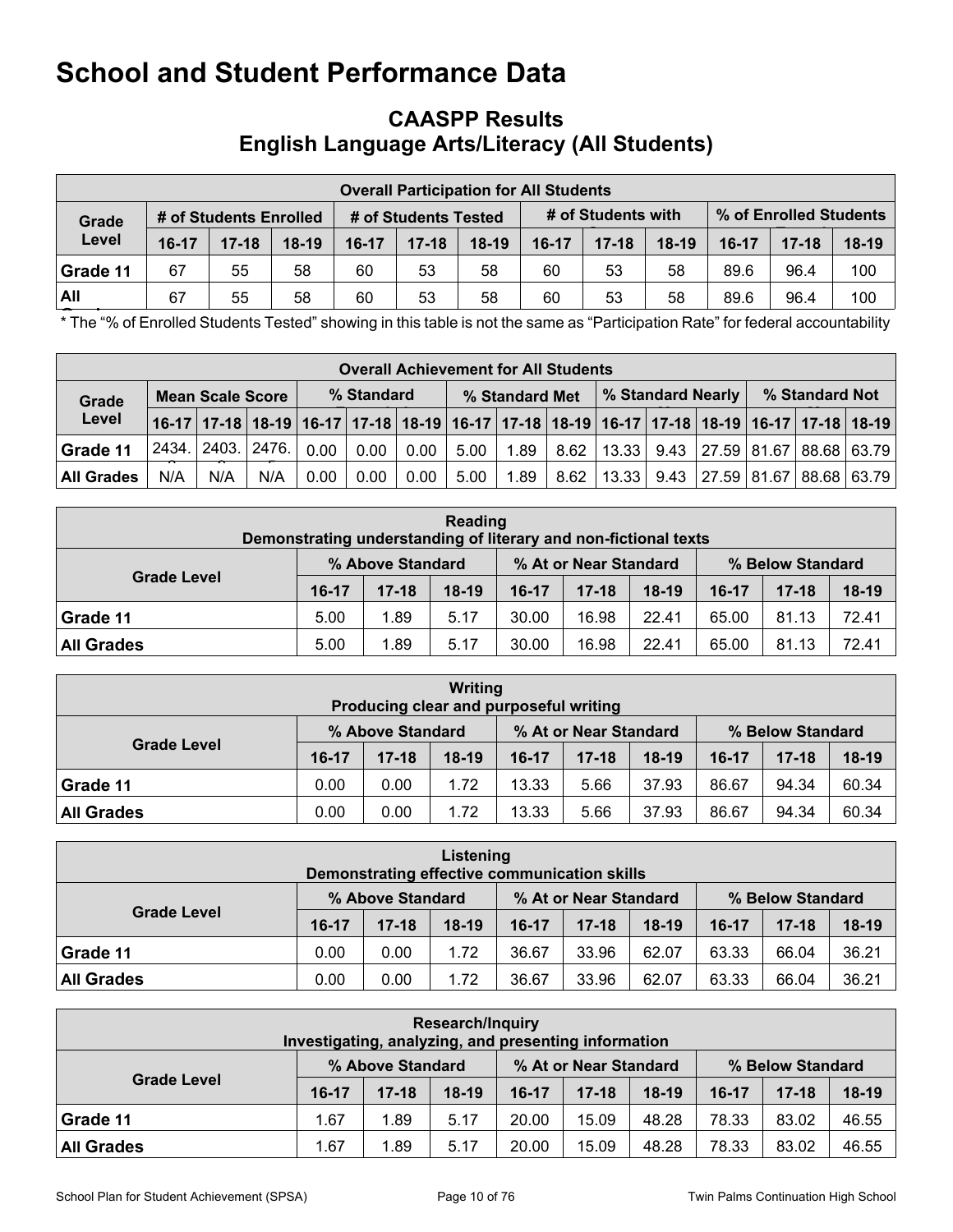#### **Conclusions based on this data:**

- **1.** The 18-19 year was the first year that we have had 100% of our eleventh graders take the English Language Arts/ Literacy CAASPP test. During the 19-20 School year we did not receive scores due to Covid-19
- **2.** For Below Standard: We improved by 24.89%, Standard nearly met improved by 18.16%, Percent Met Improved by 6.73%, and we still do not have any scoring in the exceeded Standard Column . During the 19-20 School year we did not receive scores due to Covid-19
- **3.** 2018-2019 demonstrated a decrease in students that were below standard in all sections of the English Language Arts/Literacy CAASPP test. During the 19-20 School year we did not receive scores due to Covid-19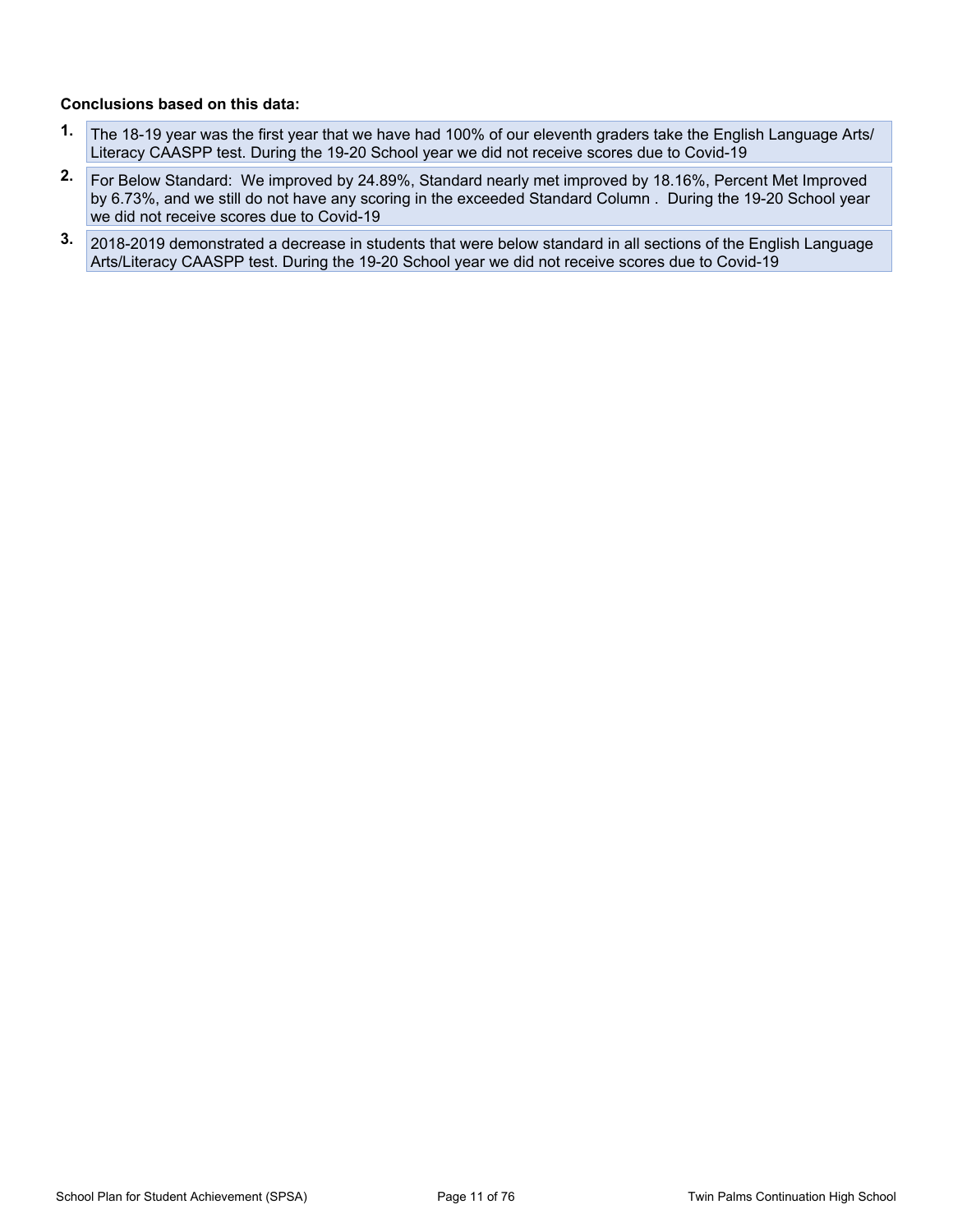## **CAASPP Results Mathematics (All Students)**

|            |       |                        |         |                      |           | <b>Overall Participation for All Students</b> |           |                    |         |                        |           |         |
|------------|-------|------------------------|---------|----------------------|-----------|-----------------------------------------------|-----------|--------------------|---------|------------------------|-----------|---------|
| Grade      |       | # of Students Enrolled |         | # of Students Tested |           |                                               |           | # of Students with |         | % of Enrolled Students |           |         |
| Level      | 16-17 | $17 - 18$              | $18-19$ | $16-17$              | $17 - 18$ | $18-19$                                       | $16 - 17$ | $17 - 18$          | $18-19$ | $16-17$                | $17 - 18$ | $18-19$ |
| Grade 11   | 67    | 56                     | 58      | 60                   | 54        | 58                                            | 60        | 54                 | 58      | 89.6                   | 96.4      | 100     |
| <b>All</b> | 67    | 56                     | 58      | 60                   | 54        | 58                                            | 60        | 54                 | 58      | 89.6                   | 96.4      | 100     |

**Grades** \* The "% of Enrolled Students Tested" showing in this table is not the same as "Participation Rate" for federal accountability purposes.

|                   | <b>Overall Achievement for All Students</b> |     |               |            |      |      |                |      |      |                   |      |        |                |                                                                                                                       |  |
|-------------------|---------------------------------------------|-----|---------------|------------|------|------|----------------|------|------|-------------------|------|--------|----------------|-----------------------------------------------------------------------------------------------------------------------|--|
| Grade             | <b>Mean Scale Score</b>                     |     |               | % Standard |      |      | % Standard Met |      |      | % Standard Nearly |      |        | % Standard Not |                                                                                                                       |  |
| Level             |                                             |     |               |            |      |      |                |      |      |                   |      |        |                | 16-17   17-18   18-19   16-17   17-18   18-19   16-17   17-18   18-19   16-17   17-18   18-19   16-17   17-18   18-19 |  |
| Grade 11          | 2417.                                       |     | 2397.   2418. | 0.00       | 0.00 | 0.00 | 0.00           | 0.00 | 0.00 | 3.33              | 1.85 |        |                | $0.00$   96.67   98.15   100.0                                                                                        |  |
| <b>All Grades</b> | N/A                                         | N/A | N/A           | 0.00       | 0.00 | 0.00 | 0.00           | 0.00 | 0.00 | 3.33              | 1.85 | $0.00$ |                | 96.67   98.15   100.0                                                                                                 |  |

| <b>Concepts &amp; Procedures</b><br>Applying mathematical concepts and procedures |         |                  |         |         |                       |         |         |                  |         |  |  |  |
|-----------------------------------------------------------------------------------|---------|------------------|---------|---------|-----------------------|---------|---------|------------------|---------|--|--|--|
|                                                                                   |         | % Above Standard |         |         | % At or Near Standard |         |         | % Below Standard |         |  |  |  |
| <b>Grade Level</b>                                                                | $16-17$ | $17 - 18$        | $18-19$ | $16-17$ | $17 - 18$             | $18-19$ | $16-17$ | $17 - 18$        | $18-19$ |  |  |  |
| Grade 11                                                                          | 0.00    | 0.00             | 0.00    | 3.33    | 0.00                  | 0.00    | 96.67   | 100.0            | 100.0   |  |  |  |
| <b>All Grades</b>                                                                 | 0.00    | 0.00             | 0.00    | 3.33    | 0.00                  | 0.00    | 96.67   | 100.0            | 100.0   |  |  |  |

| <b>Problem Solving &amp; Modeling/Data Analysis</b><br>Using appropriate tools and strategies to solve real world and mathematical problems |         |                  |         |         |                       |         |                  |           |         |  |  |
|---------------------------------------------------------------------------------------------------------------------------------------------|---------|------------------|---------|---------|-----------------------|---------|------------------|-----------|---------|--|--|
|                                                                                                                                             |         | % Above Standard |         |         | % At or Near Standard |         | % Below Standard |           |         |  |  |
| <b>Grade Level</b>                                                                                                                          | $16-17$ | $17 - 18$        | $18-19$ | $16-17$ | $17 - 18$             | $18-19$ | 16-17            | $17 - 18$ | $18-19$ |  |  |
| Grade 11                                                                                                                                    | 0.00    | 0.00             | 0.00    | 16.67   | 9.26                  | 24.14   | 83.33            | 90.74     | 75.86   |  |  |
| <b>All Grades</b>                                                                                                                           | 0.00    | 0.00             | 0.00    | 16.67   | 9.26                  | 24.14   | 83.33            | 90.74     | 75.86   |  |  |

| <b>Communicating Reasoning</b><br>Demonstrating ability to support mathematical conclusions |         |                  |         |         |                       |         |         |                  |         |  |  |  |
|---------------------------------------------------------------------------------------------|---------|------------------|---------|---------|-----------------------|---------|---------|------------------|---------|--|--|--|
|                                                                                             |         | % Above Standard |         |         | % At or Near Standard |         |         | % Below Standard |         |  |  |  |
| <b>Grade Level</b>                                                                          | $16-17$ | $17 - 18$        | $18-19$ | $16-17$ | $17 - 18$             | $18-19$ | $16-17$ | $17 - 18$        | $18-19$ |  |  |  |
| Grade 11                                                                                    | 0.00    | 0.00             | 0.00    | 25.00   | 22.22                 | 20.69   | 75.00   | 77.78            | 79.31   |  |  |  |
| <b>All Grades</b>                                                                           | 0.00    | 0.00             | 0.00    | 25.00   | 22.22                 | 20.69   | 75.00   | 77.78            | 79.31   |  |  |  |

#### **Conclusions based on this data:**

- **1.** The site had 100% of 11th graders who took the test during the 19-20 School year. During the 19-20 School year we did not receive scores due to Covid-19
- **2.** Over the three year span the standard not met has increased and the 18-19 school year the site reached 100% not met. During the 19-20 School year we did not receive scores due to Covid-19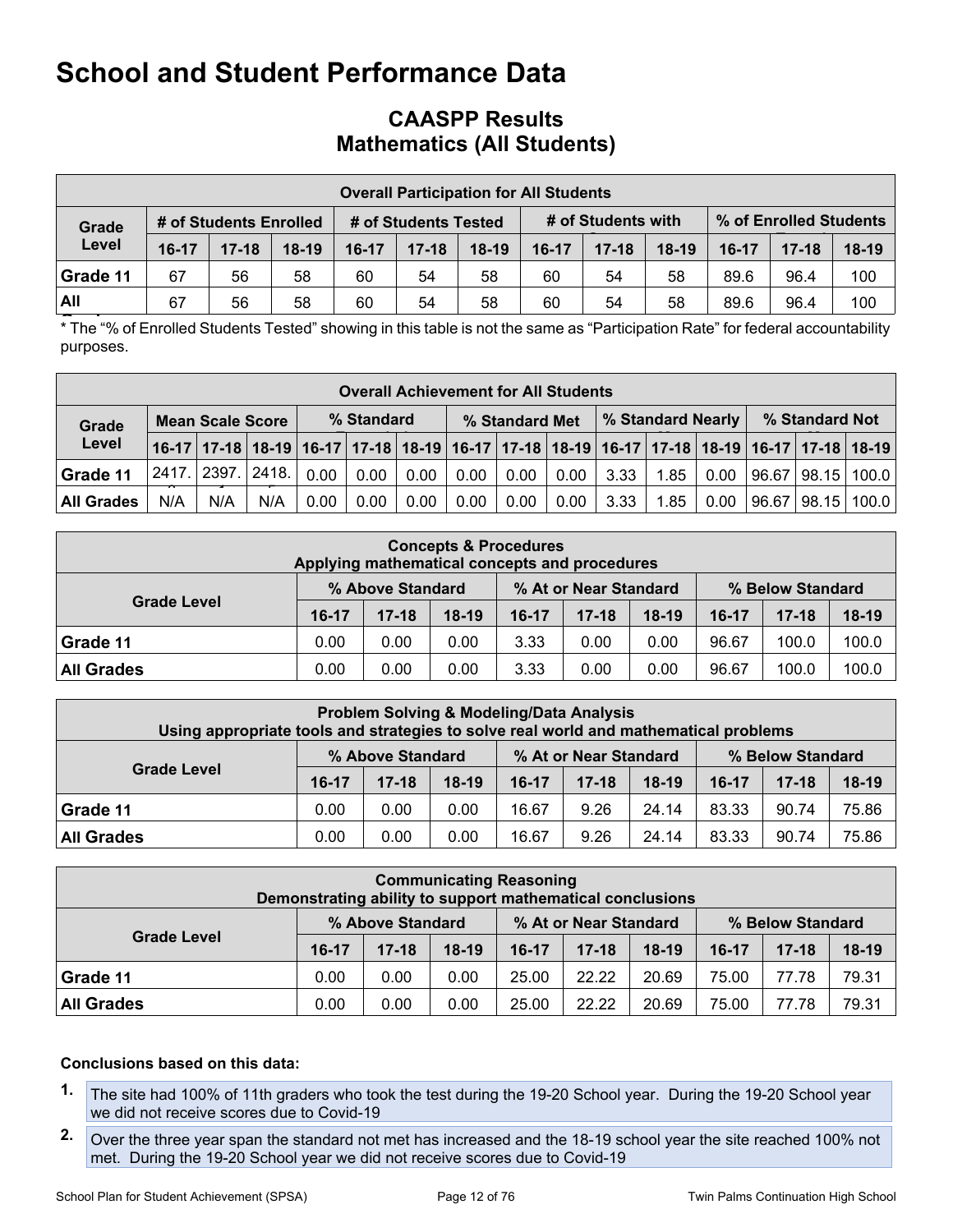**3.** The only section in math that saw a decrease is in problem solving and modeling/ data &analysis, which decreased 14.88 %l. During the 19-20 School year we did not receive scores due to Covid-19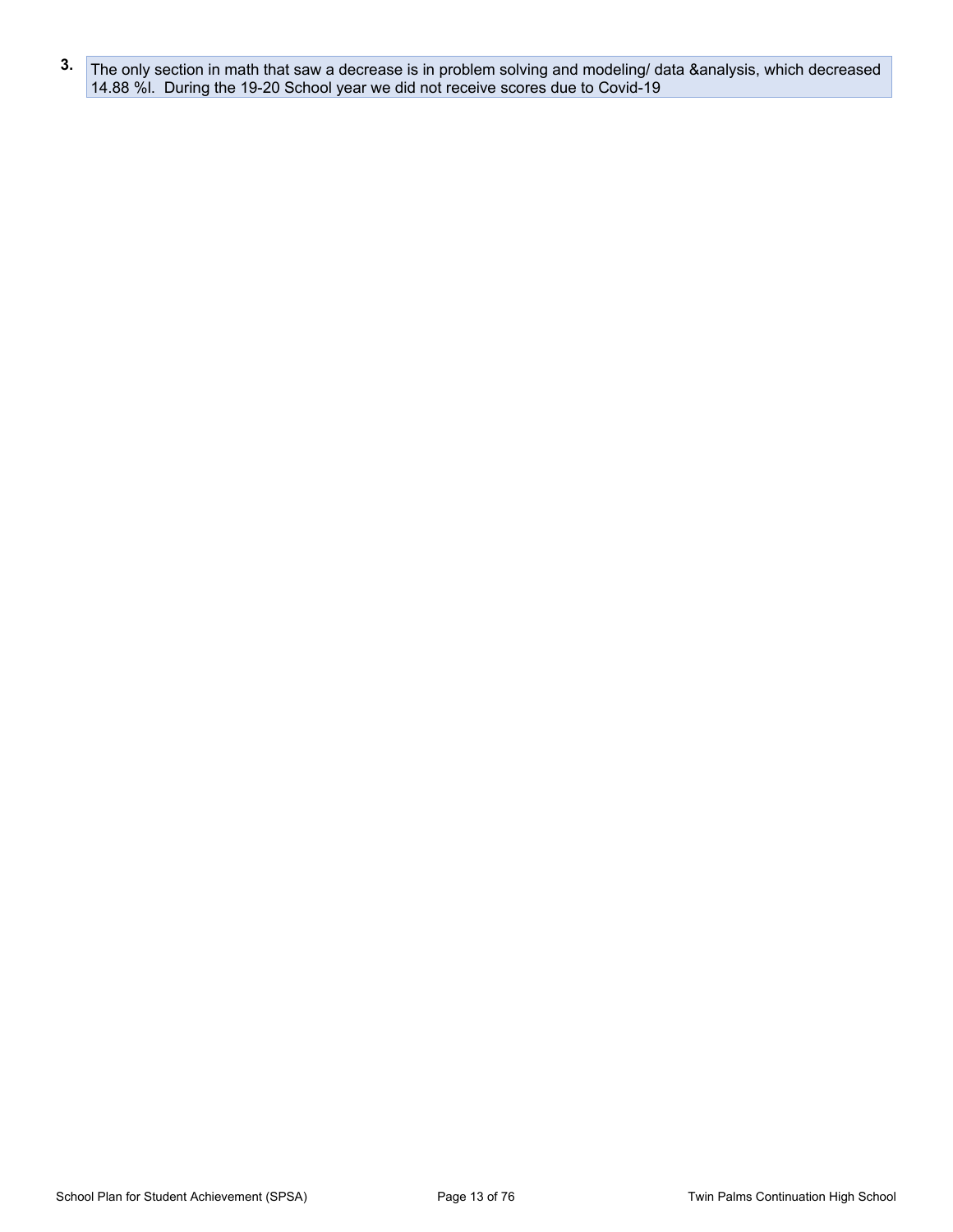# <span id="page-13-0"></span>**ELPAC Results**

| <b>ELPAC Summative Assessment Data</b><br><b>Number of Students and Mean Scale Scores for All Students</b> |                |         |           |                      |           |                         |                                     |         |  |  |  |  |  |
|------------------------------------------------------------------------------------------------------------|----------------|---------|-----------|----------------------|-----------|-------------------------|-------------------------------------|---------|--|--|--|--|--|
| Grade                                                                                                      | <b>Overall</b> |         |           | <b>Oral Language</b> |           | <b>Written Language</b> | Number of<br><b>Students Tested</b> |         |  |  |  |  |  |
| Level                                                                                                      | $17 - 18$      | $18-19$ | $17 - 18$ | $18-19$              | $17 - 18$ | $18-19$                 | $17 - 18$                           | $18-19$ |  |  |  |  |  |
| Grade 11                                                                                                   | 1567.2         | $\star$ | 1583.8    | $\star$              | 1550.1    | $\star$                 | 11                                  | 6       |  |  |  |  |  |
| Grade 12                                                                                                   | $\star$        | $\star$ | $\star$   | $\star$              | $\star$   | $\star$                 | $\star$                             | $\star$ |  |  |  |  |  |
| <b>All Grades</b>                                                                                          |                |         |           |                      |           |                         | 12                                  |         |  |  |  |  |  |

|                   | <b>Overall Language</b><br>Percentage of Students at Each Performance Level for All Students |         |           |                                                         |         |         |         |         |                                    |         |  |  |  |  |
|-------------------|----------------------------------------------------------------------------------------------|---------|-----------|---------------------------------------------------------|---------|---------|---------|---------|------------------------------------|---------|--|--|--|--|
| Grade             |                                                                                              | Level 4 |           | Level 3                                                 |         | Level 2 | Level 1 |         | <b>Total Number</b><br>of Students |         |  |  |  |  |
| Level             | $17 - 18$                                                                                    | $18-19$ | $17 - 18$ | $18-19$<br>$18-19$<br>$17 - 18$<br>$18-19$<br>$17 - 18$ |         |         |         |         | $17 - 18$                          | $18-19$ |  |  |  |  |
| 11                | $\star$                                                                                      | $\star$ | $\star$   | $\star$                                                 | $\star$ | $\star$ |         | $\star$ | 11                                 | $\star$ |  |  |  |  |
| <b>All Grades</b> | $\star$                                                                                      | $\star$ | $\star$   | $\star$                                                 | $\star$ | $\star$ |         | $\star$ | 12                                 | $\star$ |  |  |  |  |

|                   | <b>Oral Language</b><br>Percentage of Students at Each Performance Level for All Students |         |           |         |           |         |           |         |                                    |         |  |  |  |  |
|-------------------|-------------------------------------------------------------------------------------------|---------|-----------|---------|-----------|---------|-----------|---------|------------------------------------|---------|--|--|--|--|
| Grade             |                                                                                           | Level 4 |           | Level 3 |           | Level 2 | Level 1   |         | <b>Total Number</b><br>of Students |         |  |  |  |  |
| Level             | $17 - 18$                                                                                 | $18-19$ | $17 - 18$ | $18-19$ | $17 - 18$ | $18-19$ | $17 - 18$ | $18-19$ | $17 - 18$                          | 18-19   |  |  |  |  |
| 11                | $\star$                                                                                   | $\star$ | $\star$   | $\star$ | $\star$   | $\star$ |           | $\star$ | 11                                 | $\star$ |  |  |  |  |
| <b>All Grades</b> | $\star$                                                                                   | $\star$ | $\star$   | $\star$ | $\star$   | $\star$ |           | $\star$ | 12                                 | $\star$ |  |  |  |  |

|                   | <b>Written Language</b><br>Percentage of Students at Each Performance Level for All Students |         |           |           |           |         |           |         |                                    |         |  |  |  |  |
|-------------------|----------------------------------------------------------------------------------------------|---------|-----------|-----------|-----------|---------|-----------|---------|------------------------------------|---------|--|--|--|--|
| Grade             |                                                                                              | Level 4 |           | Level 3   |           | Level 2 | Level 1   |         | <b>Total Number</b><br>of Students |         |  |  |  |  |
| Level             | $17 - 18$                                                                                    | $18-19$ | $17 - 18$ | $18 - 19$ | $17 - 18$ | $18-19$ | $17 - 18$ | $18-19$ | $17 - 18$                          | $18-19$ |  |  |  |  |
| 11                |                                                                                              | $\star$ | $\star$   | $\star$   | $\star$   | $\star$ | $\star$   | $\star$ | 11                                 | $\star$ |  |  |  |  |
| <b>All Grades</b> | $\star$                                                                                      | $\star$ | $\star$   | $\star$   | $\star$   | $\star$ | $\star$   | $\star$ | 12                                 | $\star$ |  |  |  |  |

|                   | <b>Listening Domain</b><br>Percentage of Students by Domain Performance Level for All Students |                       |           |                                 |  |                  |                                    |         |  |  |  |  |  |
|-------------------|------------------------------------------------------------------------------------------------|-----------------------|-----------|---------------------------------|--|------------------|------------------------------------|---------|--|--|--|--|--|
| Grade<br>Level    |                                                                                                | <b>Well Developed</b> |           | Somewhat/Moderately             |  | <b>Beginning</b> | <b>Total Number</b><br>of Students |         |  |  |  |  |  |
|                   | $17 - 18$                                                                                      | $18-19$               | $17 - 18$ | $18-19$<br>$17 - 18$<br>$18-19$ |  | $17 - 18$        | $18-19$                            |         |  |  |  |  |  |
| 11                | $\star$                                                                                        | $\star$               | $\star$   | $\star$                         |  | $\star$          | 11                                 | $\star$ |  |  |  |  |  |
| <b>All Grades</b> | $\star$                                                                                        | $\star$               | $\star$   | $\star$                         |  | $\star$          | 12                                 | $\star$ |  |  |  |  |  |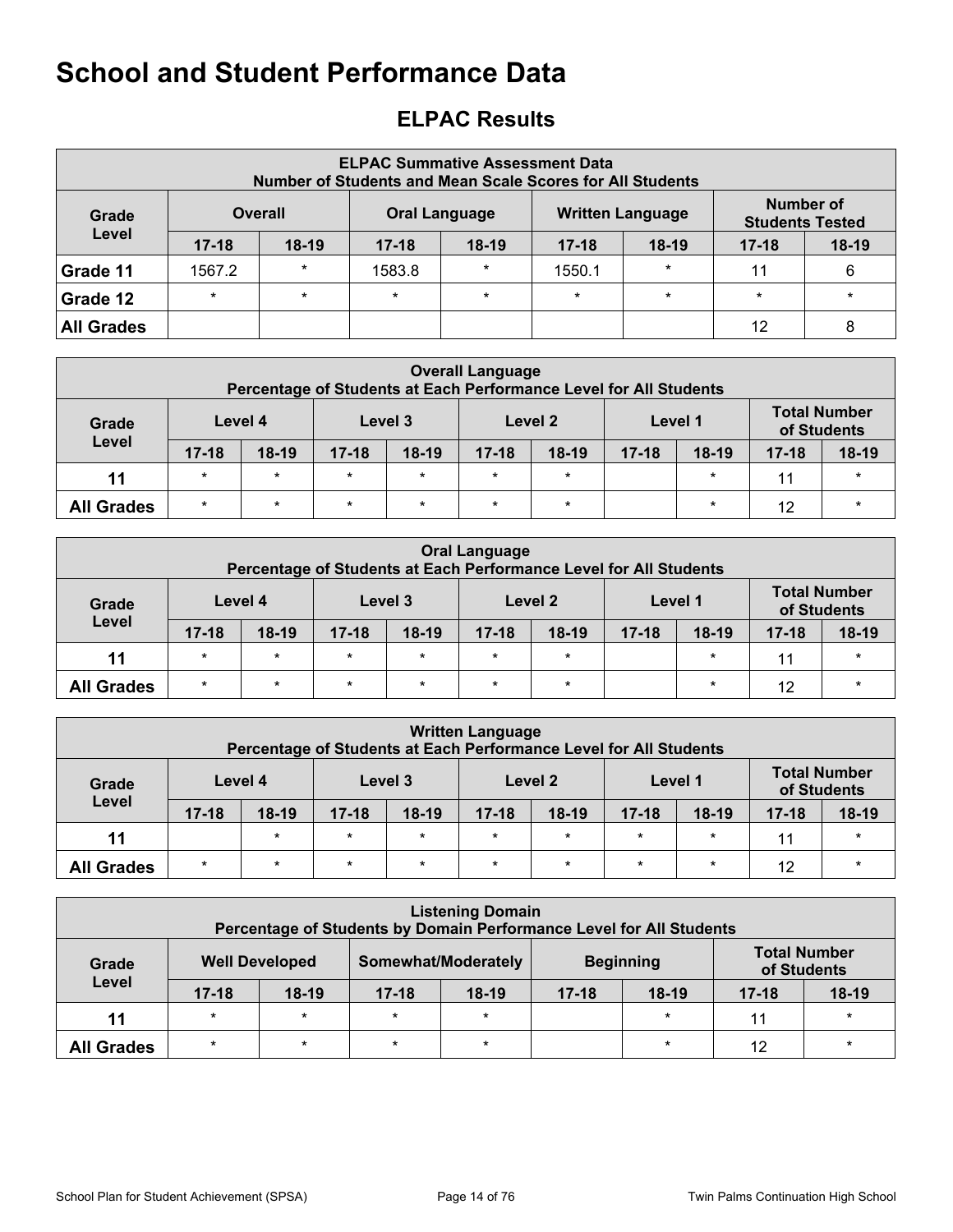|                   | <b>Speaking Domain</b><br>Percentage of Students by Domain Performance Level for All Students |                       |           |                     |                      |                  |                                    |         |  |  |  |  |  |
|-------------------|-----------------------------------------------------------------------------------------------|-----------------------|-----------|---------------------|----------------------|------------------|------------------------------------|---------|--|--|--|--|--|
| Grade<br>Level    |                                                                                               | <b>Well Developed</b> |           | Somewhat/Moderately |                      | <b>Beginning</b> | <b>Total Number</b><br>of Students |         |  |  |  |  |  |
|                   | $17 - 18$                                                                                     | $18-19$               | $17 - 18$ | $18-19$             | $18-19$<br>$17 - 18$ |                  |                                    | $18-19$ |  |  |  |  |  |
| 11                | $\star$                                                                                       | $\star$               | $\star$   | $\star$             |                      | $\ast$           | 11                                 | $\star$ |  |  |  |  |  |
| <b>All Grades</b> | $\star$                                                                                       | $\star$               | $\star$   | $\star$             |                      | $\star$          | 12                                 | $\star$ |  |  |  |  |  |

|                   | <b>Reading Domain</b><br>Percentage of Students by Domain Performance Level for All Students |         |           |                     |           |                  |                                    |         |  |  |  |  |  |
|-------------------|----------------------------------------------------------------------------------------------|---------|-----------|---------------------|-----------|------------------|------------------------------------|---------|--|--|--|--|--|
| Grade<br>Level    | <b>Well Developed</b>                                                                        |         |           | Somewhat/Moderately |           | <b>Beginning</b> | <b>Total Number</b><br>of Students |         |  |  |  |  |  |
|                   | $17 - 18$                                                                                    | $18-19$ | $17 - 18$ | $18-19$             | $17 - 18$ | $18-19$          | $17 - 18$                          | $18-19$ |  |  |  |  |  |
| 11                |                                                                                              | $\star$ | $\star$   | $\star$             | $\star$   | $\star$          | 11                                 | $\star$ |  |  |  |  |  |
| <b>All Grades</b> | $\star$                                                                                      | $\star$ | $\star$   | $\star$             | $\ast$    | $\star$          | 12                                 | $\star$ |  |  |  |  |  |

| <b>Writing Domain</b><br>Percentage of Students by Domain Performance Level for All Students |           |         |                     |         |                  |         |                                    |         |
|----------------------------------------------------------------------------------------------|-----------|---------|---------------------|---------|------------------|---------|------------------------------------|---------|
| <b>Well Developed</b><br>Grade                                                               |           |         | Somewhat/Moderately |         | <b>Beginning</b> |         | <b>Total Number</b><br>of Students |         |
| Level                                                                                        | $17 - 18$ | $18-19$ | $17 - 18$           | $18-19$ | $17 - 18$        | $18-19$ | $17 - 18$                          | $18-19$ |
| 11                                                                                           | $\star$   | $\star$ | $\star$             | $\star$ |                  | $\star$ | 11                                 | $\star$ |
| <b>All Grades</b>                                                                            | $\star$   | $\star$ | $\star$             | $\star$ |                  | $\star$ | 12                                 | $\star$ |

## **Conclusions based on this data:**

**1.** N/A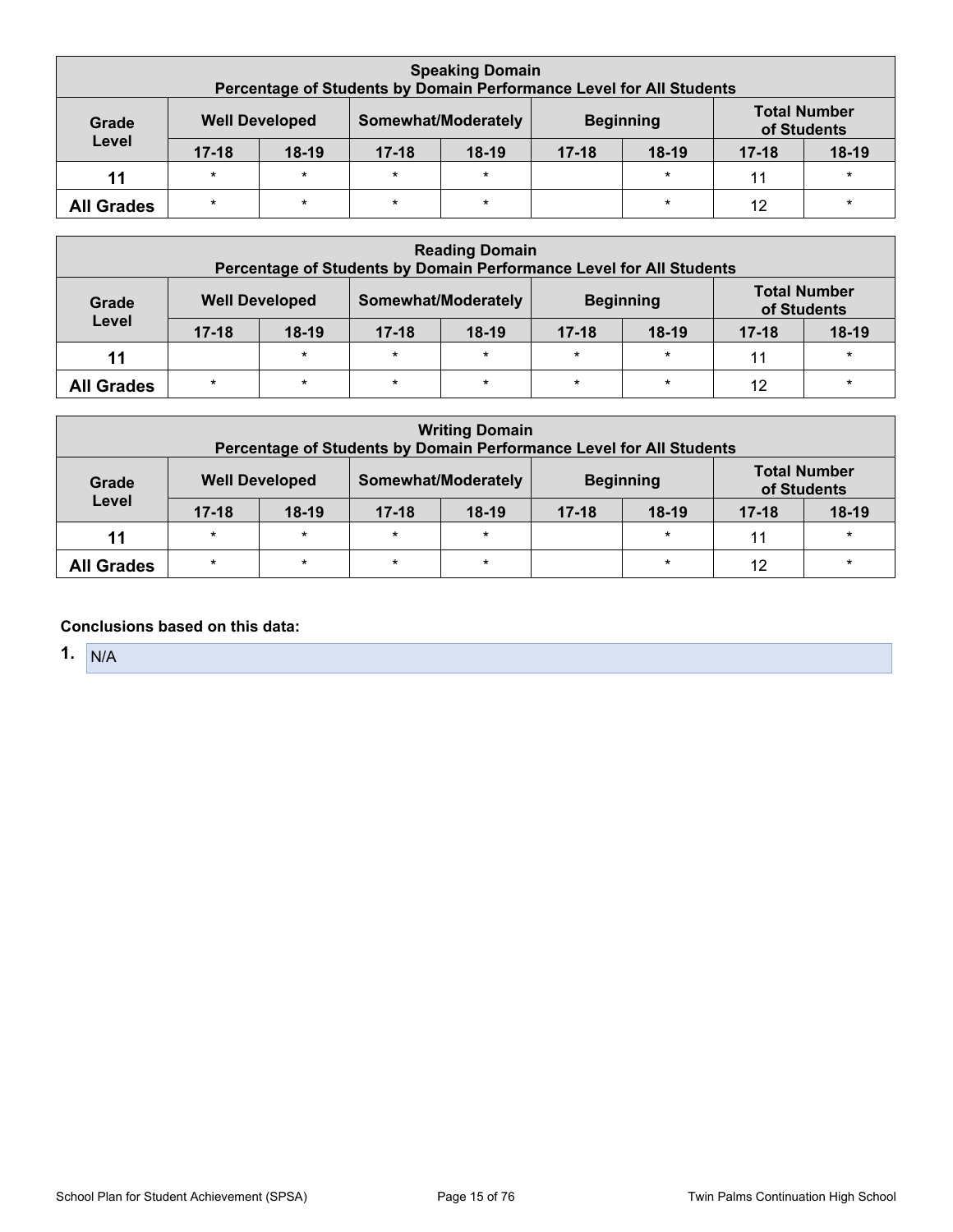# <span id="page-15-0"></span>**Student Population**

This section provides information about the school's student population.

| 2018-19 Student Population                        |                                                                                                                                                                     |  |                                                                                                                                                                                                    |                                                                                          |  |  |  |  |
|---------------------------------------------------|---------------------------------------------------------------------------------------------------------------------------------------------------------------------|--|----------------------------------------------------------------------------------------------------------------------------------------------------------------------------------------------------|------------------------------------------------------------------------------------------|--|--|--|--|
| <b>Total</b><br><b>Enrollment</b>                 | Socioeconomically<br><b>Disadvantaged</b>                                                                                                                           |  | <b>English</b><br><b>Learners</b>                                                                                                                                                                  | <b>Foster</b><br>Youth                                                                   |  |  |  |  |
| 85                                                | 80.0                                                                                                                                                                |  | 16.5                                                                                                                                                                                               | This is the percent of students<br>whose well-being is the<br>responsibility of a court. |  |  |  |  |
| This is the total number of<br>students enrolled. | This is the percent of students<br>who are eligible for free or<br>reduced priced meals; or have<br>parents/guardians who did not<br>receive a high school diploma. |  | This is the percent of students<br>who are learning to communicate<br>effectively in English, typically<br>requiring instruction in both the<br>English Language and in their<br>academic courses. |                                                                                          |  |  |  |  |
|                                                   |                                                                                                                                                                     |  | 2018-19 Enrollment for All Students/Student Group                                                                                                                                                  |                                                                                          |  |  |  |  |
| <b>Student Group</b>                              |                                                                                                                                                                     |  | <b>Total</b>                                                                                                                                                                                       | Percentage                                                                               |  |  |  |  |
| <b>English Learners</b>                           |                                                                                                                                                                     |  | 14                                                                                                                                                                                                 | 16.5                                                                                     |  |  |  |  |
| <b>Socioeconomically Disadvantaged</b>            |                                                                                                                                                                     |  | 68                                                                                                                                                                                                 | 80.0                                                                                     |  |  |  |  |
| <b>Students with Disabilities</b>                 |                                                                                                                                                                     |  | 7                                                                                                                                                                                                  | 8.2                                                                                      |  |  |  |  |
|                                                   |                                                                                                                                                                     |  |                                                                                                                                                                                                    |                                                                                          |  |  |  |  |

| <b>Enrollment by Race/Ethnicity</b> |              |            |  |  |  |
|-------------------------------------|--------------|------------|--|--|--|
| <b>Student Group</b>                | <b>Total</b> | Percentage |  |  |  |
| <b>African American</b>             | 6            | 7.1        |  |  |  |
| <b>American Indian</b>              |              | 1.2        |  |  |  |
| <b>Hispanic</b>                     | 58           | 68.2       |  |  |  |
| White                               | 19           | 22.4       |  |  |  |

#### **Conclusions based on this data:**

**1.** 86.4% of our students are socioeconomically disadvantaged, which is higher than the 74.2% district average.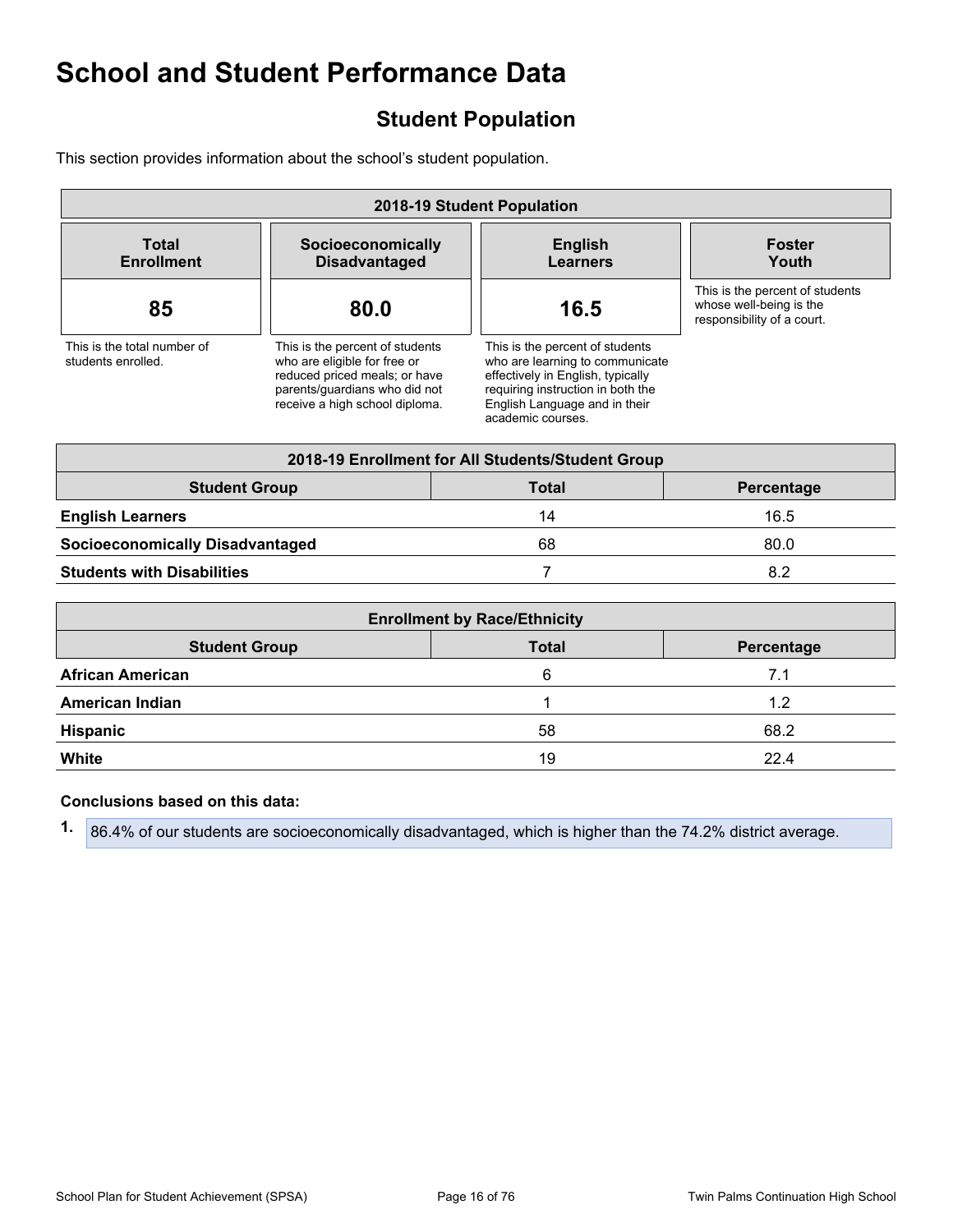## <span id="page-16-0"></span>**Overall Performance**



#### **Conclusions based on this data:**

- **1.** Our graduation rate is high, but fell during the 2019-2020 school year due to Covid-19
- **2.** Our Suspension rate is still high, but was beginning to fall due to new PBIS incentives implemented in 2019-2020 school year. No data was recorded due to Covid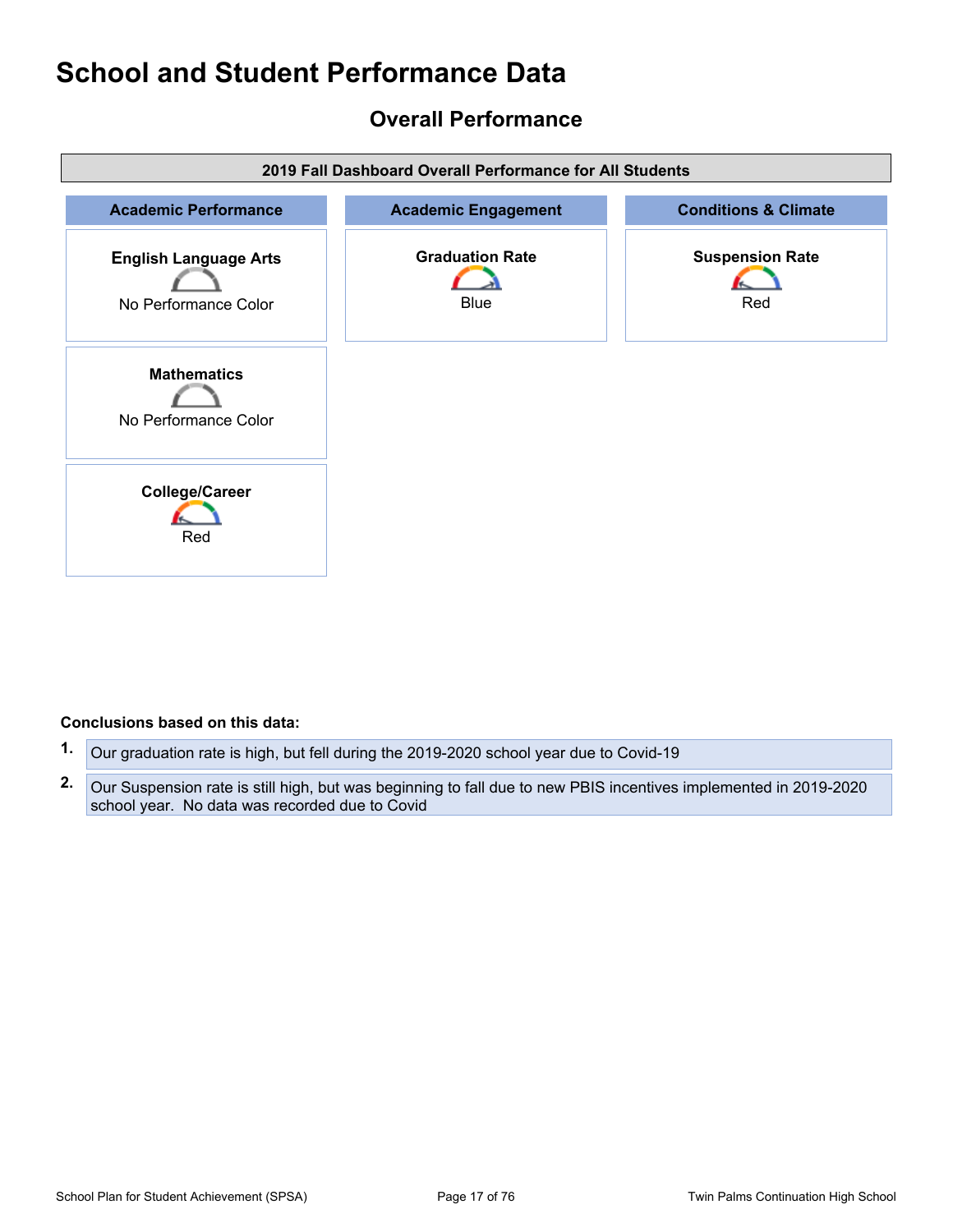# <span id="page-17-0"></span>**Academic Performance English Language Arts**

The performance levels are color-coded and range from lowest-to-highest performance in the following order:



This section provides number of student groups in each color.

| 2019 Fall Dashboard English Language Arts Equity Report       |  |  |  |  |  |  |
|---------------------------------------------------------------|--|--|--|--|--|--|
| <b>Green</b><br>Yellow<br><b>Blue</b><br><b>Orange</b><br>Red |  |  |  |  |  |  |
|                                                               |  |  |  |  |  |  |

This section provides a view of Student Assessment Results and other aspects of this school's performance, specifically how well students are meeting grade-level standards on the English Language Arts assessment. This measure is based on student performance on the Smarter Balanced Summative Assessment, which is taken annually by students in grades 3–8 and grade 11.

| 2019 Fall Dashboard English Language Arts Performance for All Students/Student Group |                                                                                        |                                    |  |  |  |  |
|--------------------------------------------------------------------------------------|----------------------------------------------------------------------------------------|------------------------------------|--|--|--|--|
| <b>All Students</b>                                                                  | <b>English Learners</b>                                                                | <b>Foster Youth</b>                |  |  |  |  |
| No Performance Color                                                                 | No Performance Color                                                                   | No Performance Color               |  |  |  |  |
| 105.1 points below standard                                                          | Less than 11 Students - Data Not                                                       | 0 Students                         |  |  |  |  |
| Increased<br>Significantly<br>$+403$ $\Delta$ nointe<br>12                           | Displayed for Privacy<br>2                                                             |                                    |  |  |  |  |
| <b>Homeless</b>                                                                      | <b>Socioeconomically Disadvantaged</b>                                                 | <b>Students with Disabilities</b>  |  |  |  |  |
| No Performance Color<br>0 Students                                                   | No Performance Color<br>Less than 11 Students - Data Not<br>Displayed for Privacy<br>9 | No Performance Color<br>0 Students |  |  |  |  |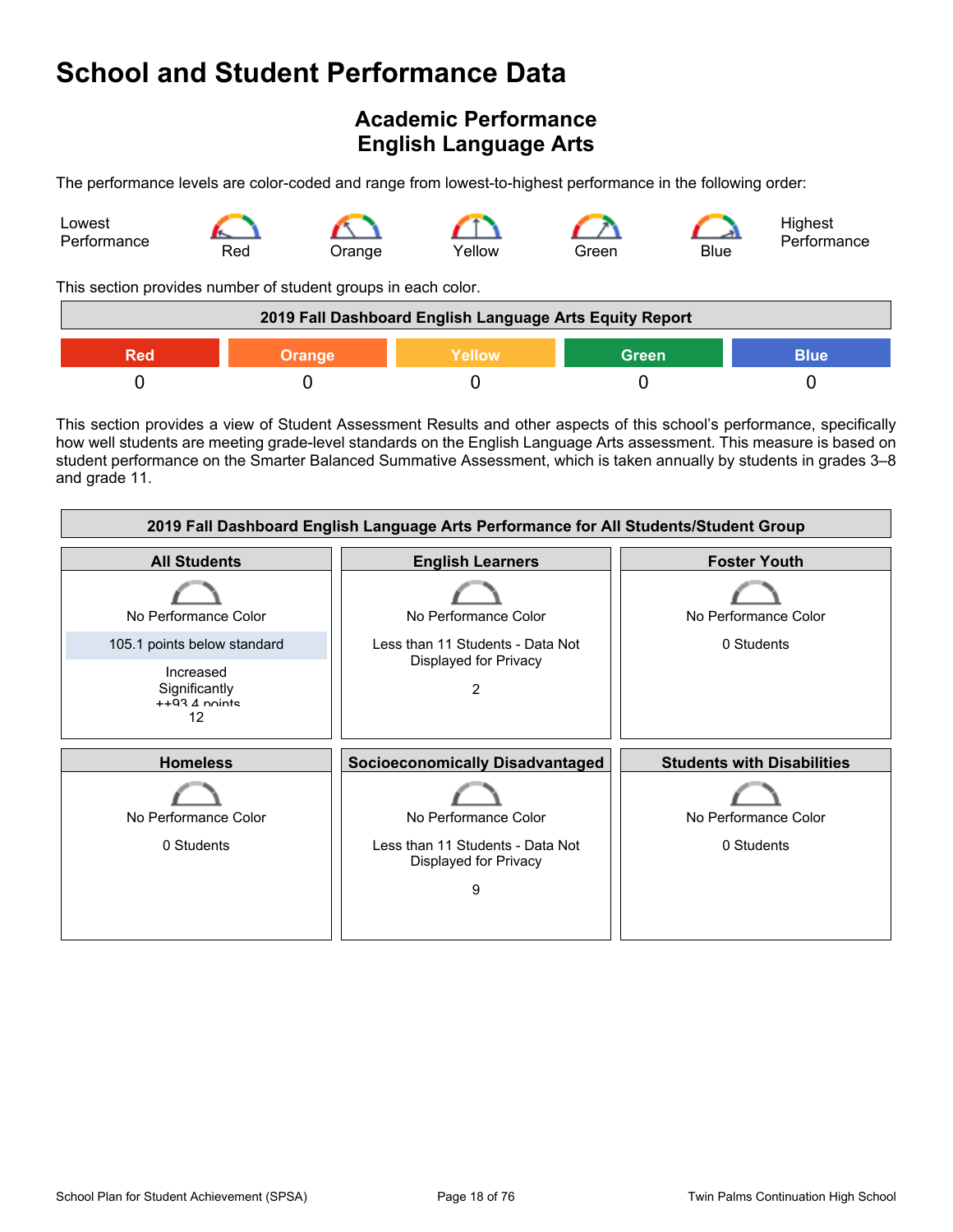

This section provides a view of Student Assessment Results and other aspects of this school's performance, specifically how well students are meeting grade-level standards on the English Language Arts assessment. This measure is based on student performance on the Smarter Balanced Summative Assessment, which is taken annually by students in grades 3–8 and grade 11.

| 2019 Fall Dashboard English Language Arts Data Comparisons for English Learners |                                      |                                                           |  |  |  |  |  |
|---------------------------------------------------------------------------------|--------------------------------------|-----------------------------------------------------------|--|--|--|--|--|
| <b>Current English Learner</b>                                                  | <b>Reclassified English Learners</b> | <b>English Only</b>                                       |  |  |  |  |  |
| Less than 11 Students - Data Not<br>Displayed for Privacy                       | 0 Students                           | Less than 11 Students - Data Not<br>Displayed for Privacy |  |  |  |  |  |
|                                                                                 |                                      | 9                                                         |  |  |  |  |  |

### **Conclusions based on this data:**

**1.** Although we have a small amount of students that counted on our scores, we have significant room for improvement.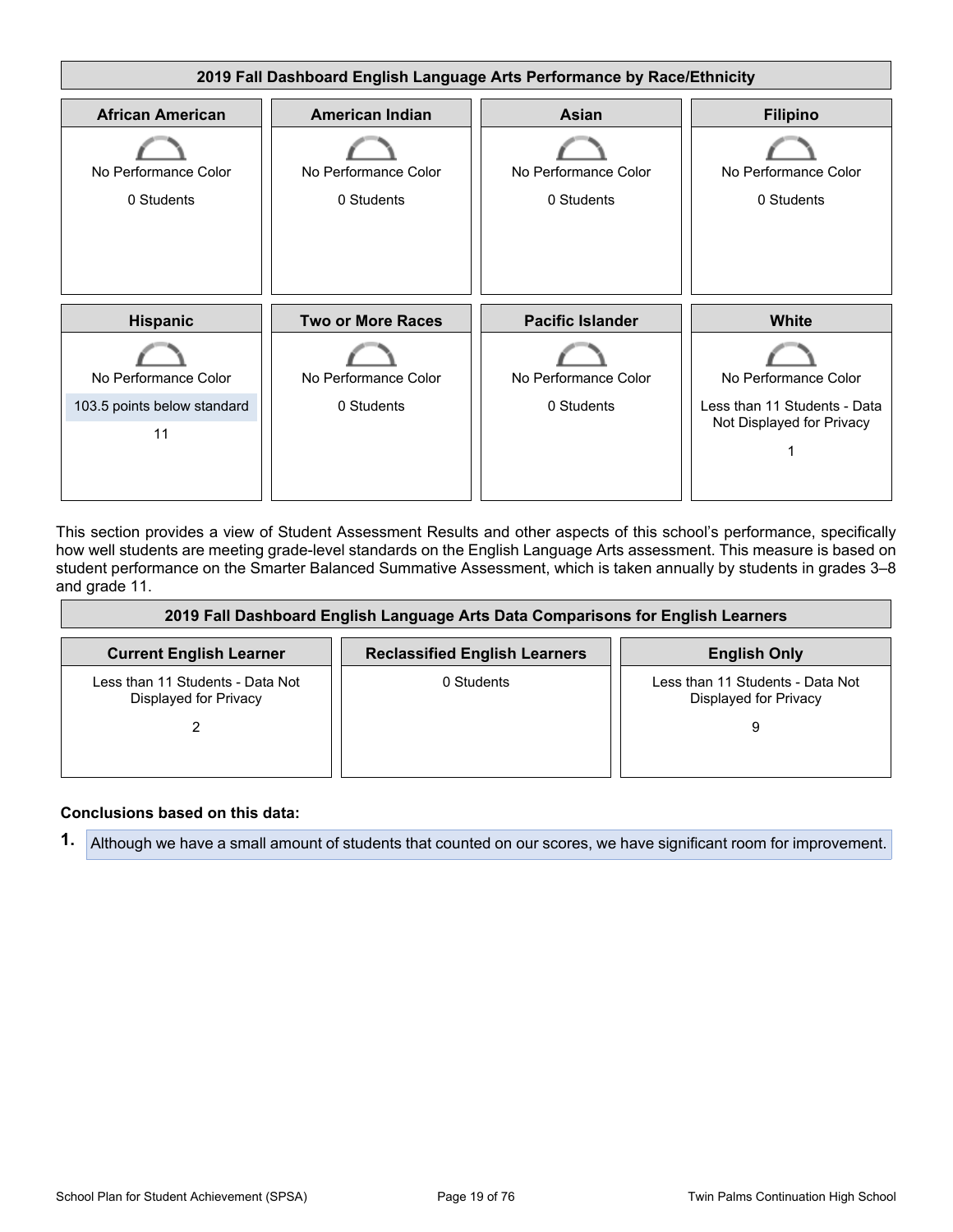## **Academic Performance Mathematics**

The performance levels are color-coded and range from lowest-to-highest performance in the following order:



This section provides number of student groups in each color.

| 2019 Fall Dashboard Mathematics Equity Report                 |  |  |  |  |  |
|---------------------------------------------------------------|--|--|--|--|--|
| <b>Green</b><br>Yellow<br><b>Blue</b><br>Red<br><b>Orange</b> |  |  |  |  |  |
|                                                               |  |  |  |  |  |

This section provides a view of Student Assessment Results and other aspects of this school's performance, specifically how well students are meeting grade-level standards on the Mathematics assessment. This measure is based on student performance on the Smarter Balanced Summative Assessment, which is taken annually by students in grades 3–8 and grade 11.

| 2019 Fall Dashboard Mathematics Performance for All Students/Student Group |                                                                                   |                                   |  |  |  |  |
|----------------------------------------------------------------------------|-----------------------------------------------------------------------------------|-----------------------------------|--|--|--|--|
| <b>All Students</b>                                                        | <b>English Learners</b>                                                           | <b>Foster Youth</b>               |  |  |  |  |
| No Performance Color                                                       | No Performance Color                                                              |                                   |  |  |  |  |
| 217.3 points below standard                                                | Less than 11 Students - Data Not                                                  |                                   |  |  |  |  |
| Increased<br>Significantly<br>$+$ +27 $\Lambda$ nointe<br>12               | Displayed for Privacy<br>2                                                        |                                   |  |  |  |  |
| <b>Homeless</b>                                                            | <b>Socioeconomically Disadvantaged</b>                                            | <b>Students with Disabilities</b> |  |  |  |  |
|                                                                            | No Performance Color<br>Less than 11 Students - Data Not<br>Displayed for Privacy |                                   |  |  |  |  |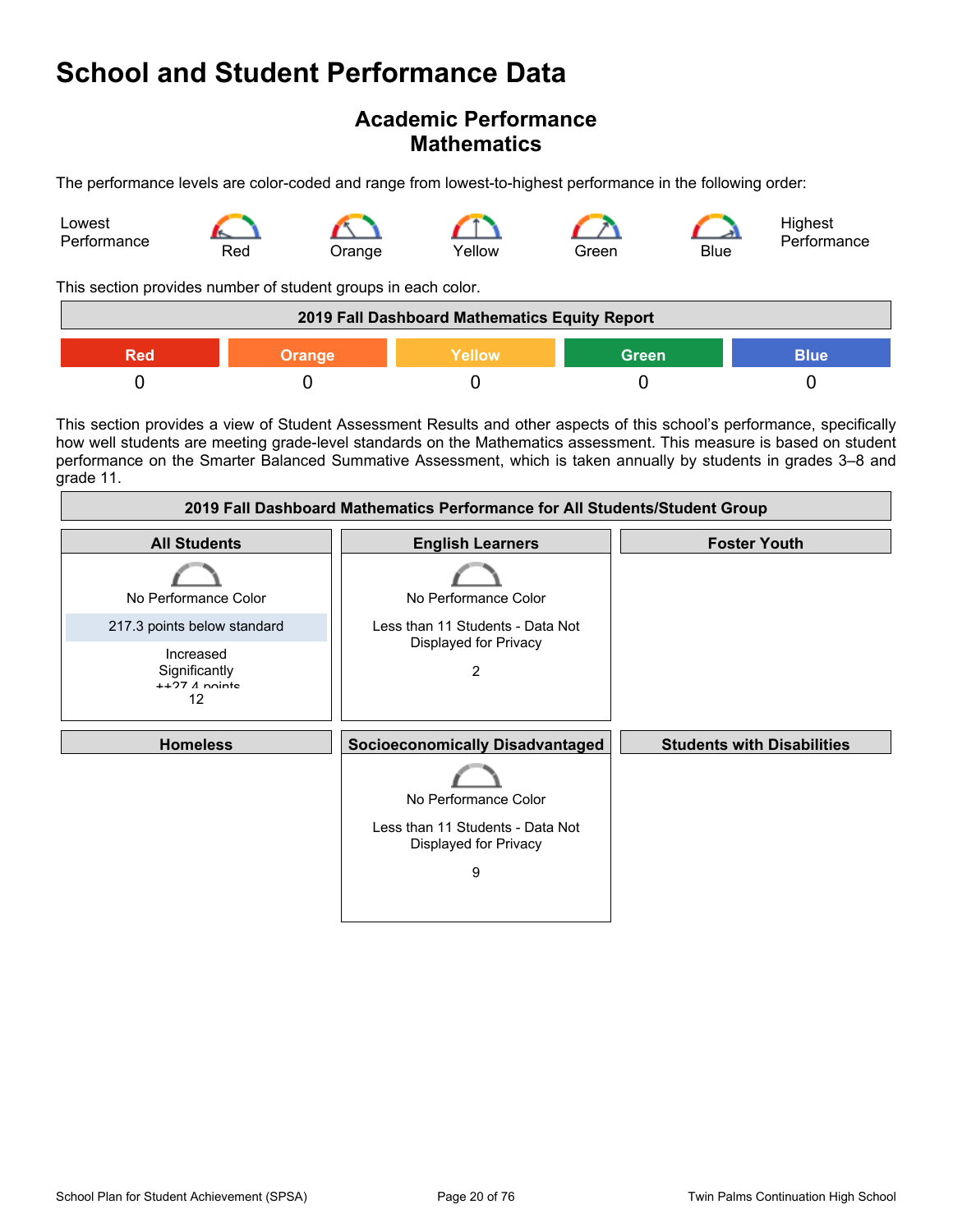| 2019 Fall Dashboard Mathematics Performance by Race/Ethnicity |                          |                         |                                                           |  |  |  |  |
|---------------------------------------------------------------|--------------------------|-------------------------|-----------------------------------------------------------|--|--|--|--|
| <b>African American</b>                                       | <b>American Indian</b>   | <b>Asian</b>            | <b>Filipino</b>                                           |  |  |  |  |
| <b>Hispanic</b>                                               | <b>Two or More Races</b> | <b>Pacific Islander</b> | White                                                     |  |  |  |  |
| No Performance Color                                          |                          |                         | No Performance Color                                      |  |  |  |  |
| 228.5 points below standard                                   |                          |                         | Less than 11 Students - Data<br>Not Displayed for Privacy |  |  |  |  |
| 11                                                            |                          |                         |                                                           |  |  |  |  |

This section provides a view of Student Assessment Results and other aspects of this school's performance, specifically how well students are meeting grade-level standards on the Mathematics assessment. This measure is based on student performance on the Smarter Balanced Summative Assessment, which is taken annually by students in grades 3–8 and grade 11.

| 2019 Fall Dashboard Mathematics Data Comparisons for English Learners |                                      |                                                           |  |  |  |  |  |
|-----------------------------------------------------------------------|--------------------------------------|-----------------------------------------------------------|--|--|--|--|--|
| <b>Current English Learner</b>                                        | <b>Reclassified English Learners</b> | <b>English Only</b>                                       |  |  |  |  |  |
| Less than 11 Students - Data Not<br>Displayed for Privacy             |                                      | Less than 11 Students - Data Not<br>Displayed for Privacy |  |  |  |  |  |
|                                                                       |                                      | 9                                                         |  |  |  |  |  |

#### **Conclusions based on this data:**

**1.** Although we have a small number of testers, we simply must work to raise the 244.8 points below standard.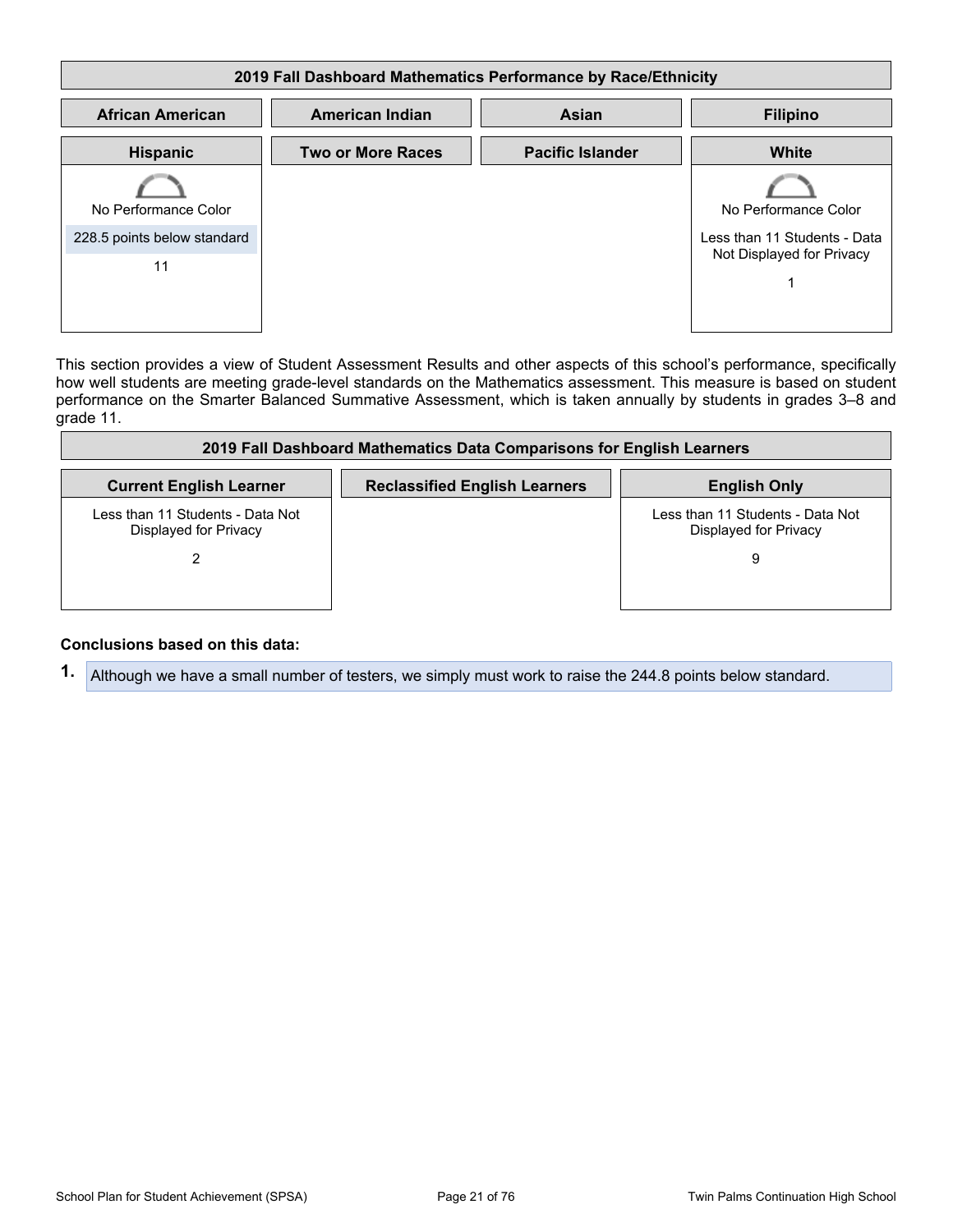# **Academic Performance English Learner Progress**

This section provides a view of the percentage of current EL students making progress towards English language proficiency or maintaining the highest level.



This section provides a view of the percentage of current EL students who progressed at least one ELPI level, maintained ELPI level 4, maintained lower ELPI levels (i.e, levels 1, 2L, 2H, 3L, or 3H), or decreased at least one ELPI Level.

| 2019 Fall Dashboard Student English Language Acquisition Results |                                 |                     |                            |  |  |  |  |
|------------------------------------------------------------------|---------------------------------|---------------------|----------------------------|--|--|--|--|
| <b>Decreased</b>                                                 | <b>Maintained ELPI Level 1,</b> | <b>Maintained</b>   | <b>Progressed At Least</b> |  |  |  |  |
| <b>One ELPI Level</b>                                            | 2L, 2H, 3L, or 3H               | <b>ELPI Level 4</b> | <b>One ELPI Level</b>      |  |  |  |  |

#### **Conclusions based on this data:**

**1.** We did not have enough students in this group to determine a performance level.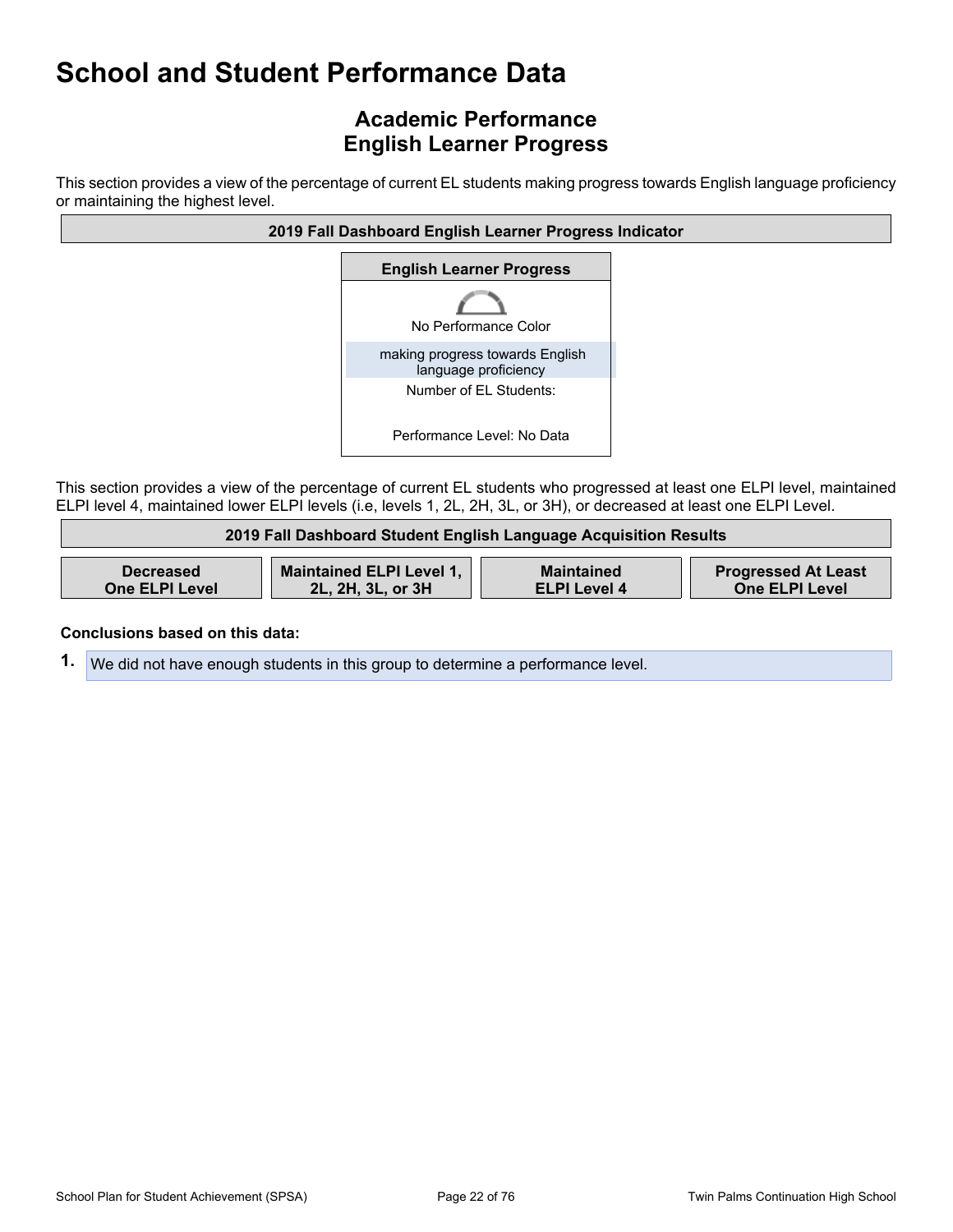## **Academic Performance College/Career**

The performance levels are color-coded and range from lowest-to-highest performance in the following order:



This section provides number of student groups in each color.

| 2019 Fall Dashboard College/Career Equity Report                     |  |  |  |  |  |
|----------------------------------------------------------------------|--|--|--|--|--|
| <b>Blue</b><br><b>Green</b><br><b>Yellow</b><br><b>Orange</b><br>Red |  |  |  |  |  |
|                                                                      |  |  |  |  |  |

This section provides information on the percentage of high school graduates who are placed in the "Prepared" level on the College/Career Indicator.

| 2019 Fall Dashboard College/Career for All Students/Student Group                               |                                                                                                 |                                                                                                 |  |
|-------------------------------------------------------------------------------------------------|-------------------------------------------------------------------------------------------------|-------------------------------------------------------------------------------------------------|--|
| <b>All Students</b>                                                                             | <b>English Learners</b>                                                                         | <b>Foster Youth</b>                                                                             |  |
| Red                                                                                             | No Performance Color                                                                            | No Performance Color                                                                            |  |
| 1.4                                                                                             | Less than 11 Students - Data Not<br>Displayed for Privacy                                       | Less than 11 Students - Data Not<br>Displayed for Privacy                                       |  |
| Maintained +1.4                                                                                 | 0 Students                                                                                      | 0 Students                                                                                      |  |
| 71                                                                                              |                                                                                                 |                                                                                                 |  |
| <b>Homeless</b>                                                                                 | <b>Socioeconomically Disadvantaged</b>                                                          | <b>Students with Disabilities</b>                                                               |  |
| No Performance Color<br>Less than 11 Students - Data Not<br>Displayed for Privacy<br>0 Students | No Performance Color<br>Less than 11 Students - Data Not<br>Displayed for Privacy<br>0 Students | No Performance Color<br>Less than 11 Students - Data Not<br>Displayed for Privacy<br>0 Students |  |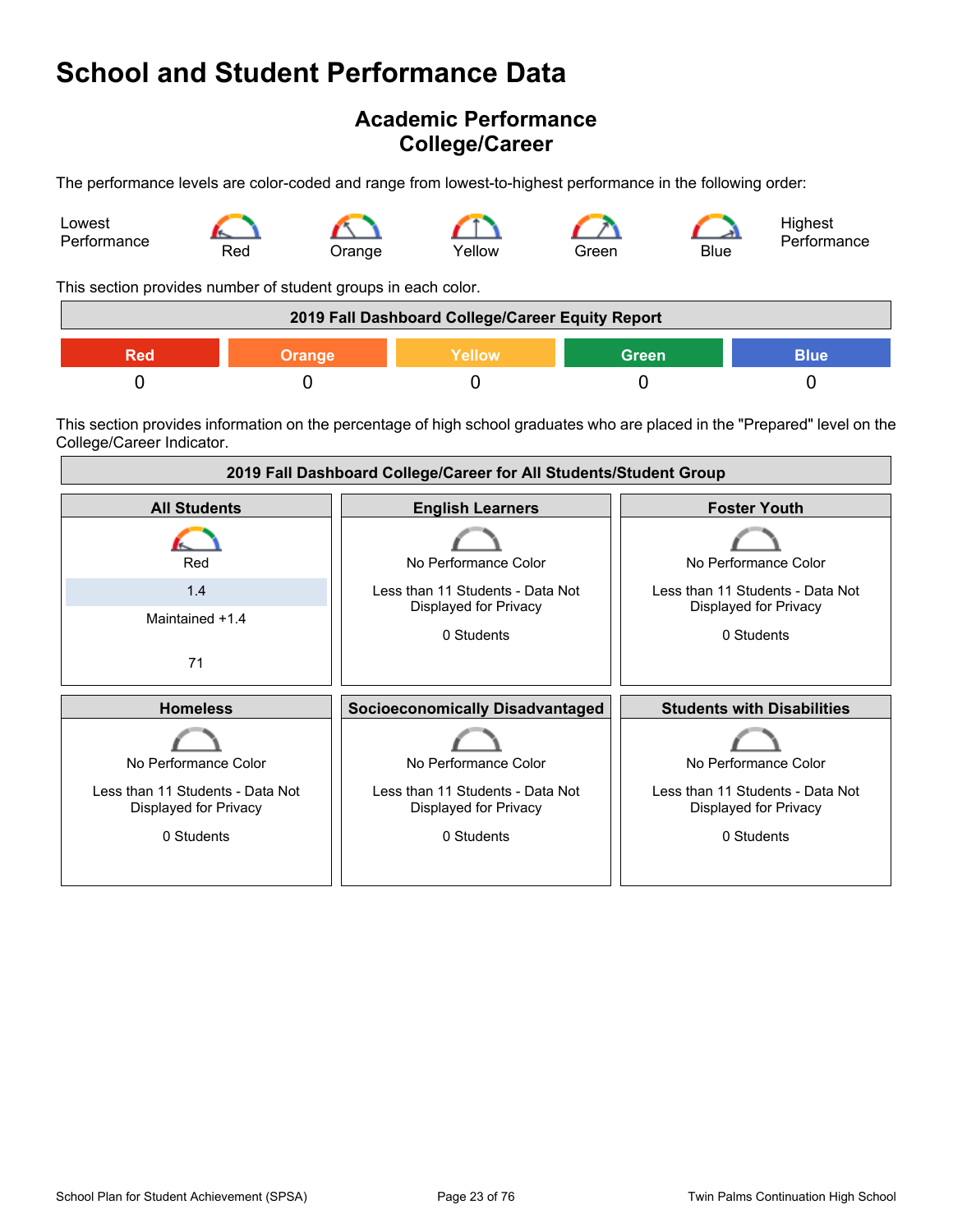

This section provides a view of the percent of students per year that qualify as Not Prepared, Approaching Prepared, and Prepared.

| 2019 Fall Dashboard College/Career 3-Year Performance |                           |                          |  |
|-------------------------------------------------------|---------------------------|--------------------------|--|
| Class of 2017                                         | Class of 2018             | Class of 2019            |  |
| 0 Prepared                                            | 0 Prepared                | 1.4 Prepared             |  |
| 9.5 Approaching Prepared                              | 11.1 Approaching Prepared | 8.5 Approaching Prepared |  |
| 90.5 Not Prepared                                     | 88.9 Not Prepared         | 90.1 Not Prepared        |  |

#### **Conclusions based on this data:**

**1.** We had 1.4 students prepared for college and career readiness through the JROTC program.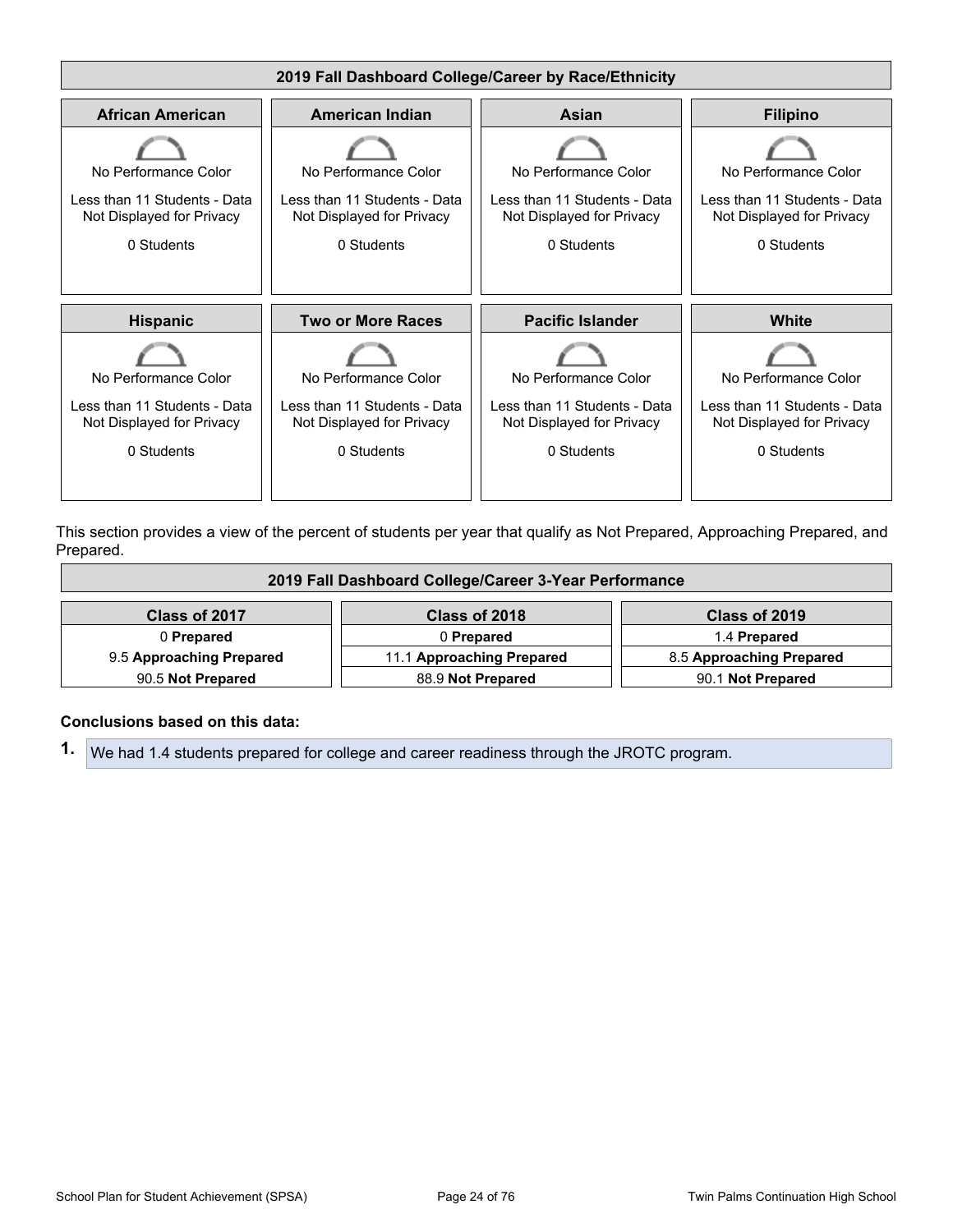## <span id="page-24-0"></span>**Academic Engagement Chronic Absenteeism**

The performance levels are color-coded and range from lowest-to-highest performance in the following order:

| Lowest<br>Performance                                                                                                                                                                                                                                                | Red                                            | Orange                                                                 | Yellow                                 | Green                   | <b>Blue</b>         | Highest<br>Performance                                                                                               |
|----------------------------------------------------------------------------------------------------------------------------------------------------------------------------------------------------------------------------------------------------------------------|------------------------------------------------|------------------------------------------------------------------------|----------------------------------------|-------------------------|---------------------|----------------------------------------------------------------------------------------------------------------------|
|                                                                                                                                                                                                                                                                      |                                                | This section provides number of student groups in each color.          |                                        |                         |                     |                                                                                                                      |
|                                                                                                                                                                                                                                                                      |                                                | 2019 Fall Dashboard Chronic Absenteeism Equity Report                  |                                        |                         |                     |                                                                                                                      |
| <b>Red</b>                                                                                                                                                                                                                                                           |                                                | <b>Orange</b>                                                          | Yellow                                 |                         | <b>Green</b>        | <b>Blue</b>                                                                                                          |
|                                                                                                                                                                                                                                                                      |                                                | percent or more of the instructional days they were enrolled.          |                                        |                         |                     | This section provides information about the percentage of students in kindergarten through grade 8 who are absent 10 |
|                                                                                                                                                                                                                                                                      |                                                | 2019 Fall Dashboard Chronic Absenteeism for All Students/Student Group |                                        |                         |                     |                                                                                                                      |
|                                                                                                                                                                                                                                                                      | <b>All Students</b><br><b>English Learners</b> |                                                                        |                                        |                         | <b>Foster Youth</b> |                                                                                                                      |
|                                                                                                                                                                                                                                                                      | <b>Homeless</b>                                |                                                                        | <b>Socioeconomically Disadvantaged</b> |                         |                     | <b>Students with Disabilities</b>                                                                                    |
|                                                                                                                                                                                                                                                                      |                                                | 2019 Fall Dashboard Chronic Absenteeism by Race/Ethnicity              |                                        |                         |                     |                                                                                                                      |
| <b>African American</b>                                                                                                                                                                                                                                              |                                                | <b>American Indian</b>                                                 |                                        | <b>Asian</b>            |                     | <b>Filipino</b>                                                                                                      |
| <b>Hispanic</b>                                                                                                                                                                                                                                                      |                                                | <b>Two or More Races</b>                                               |                                        | <b>Pacific Islander</b> |                     | <b>White</b>                                                                                                         |
| Conclusions based on this data:<br><b>A Britain</b> Service Contract Contract Contract Contract Contract Contract Contract Contract Contract Contract Contract Contract Contract Contract Contract Contract Contract Contract Contract Contract Contract Contract Co |                                                |                                                                        |                                        |                         |                     |                                                                                                                      |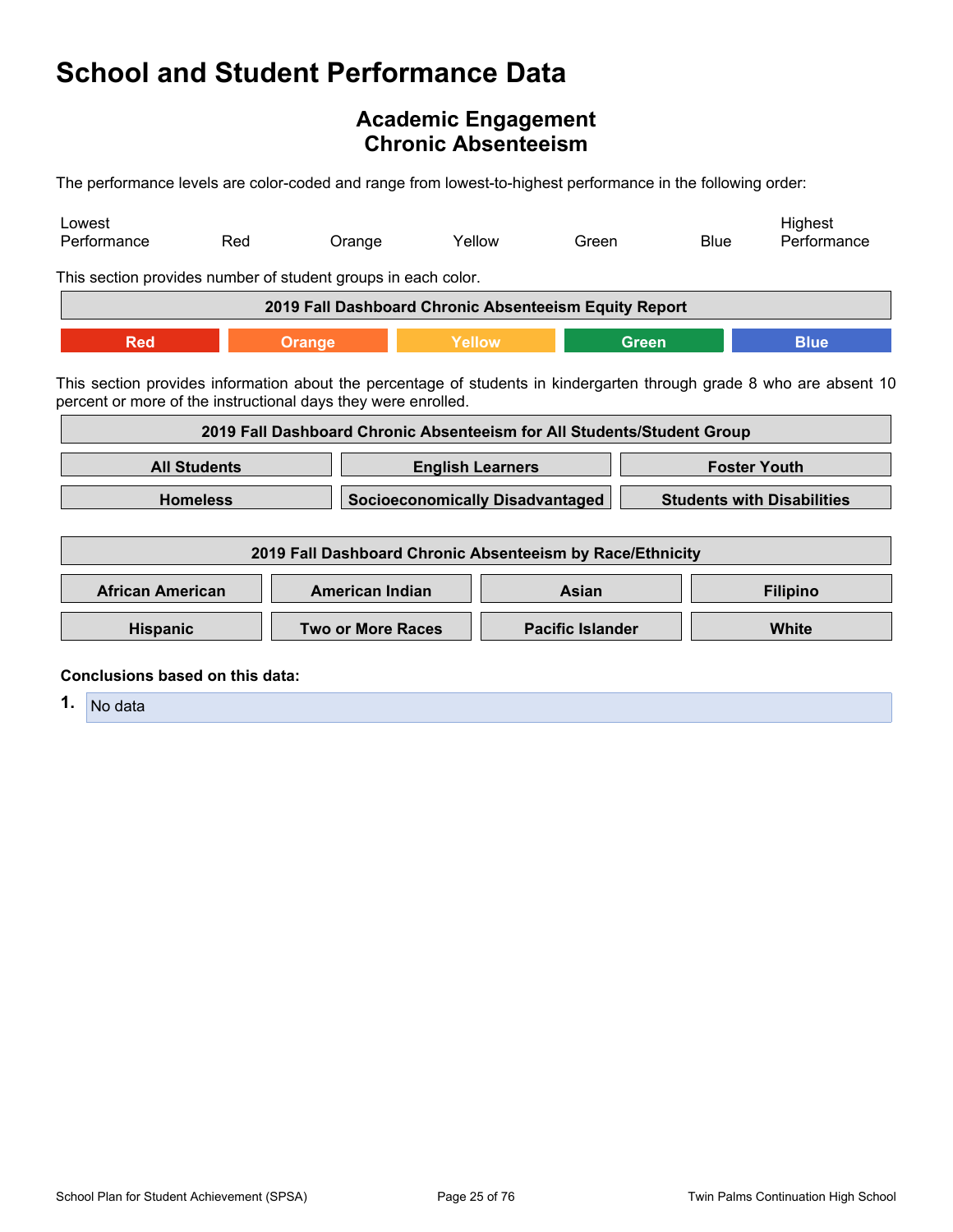## **Academic Engagement Graduation Rate**

The performance levels are color-coded and range from lowest-to-highest performance in the following order:



This section provides number of student groups in each color.

| 2019 Fall Dashboard Graduation Rate Equity Report |               |               |              |             |
|---------------------------------------------------|---------------|---------------|--------------|-------------|
| RAU                                               | <b>Orange</b> | <b>Yellow</b> | <b>Green</b> | <b>Blue</b> |
|                                                   |               |               |              |             |

This section provides information about students completing high school, which includes students who receive a standard high school diploma or complete their graduation requirements at an alternative school.

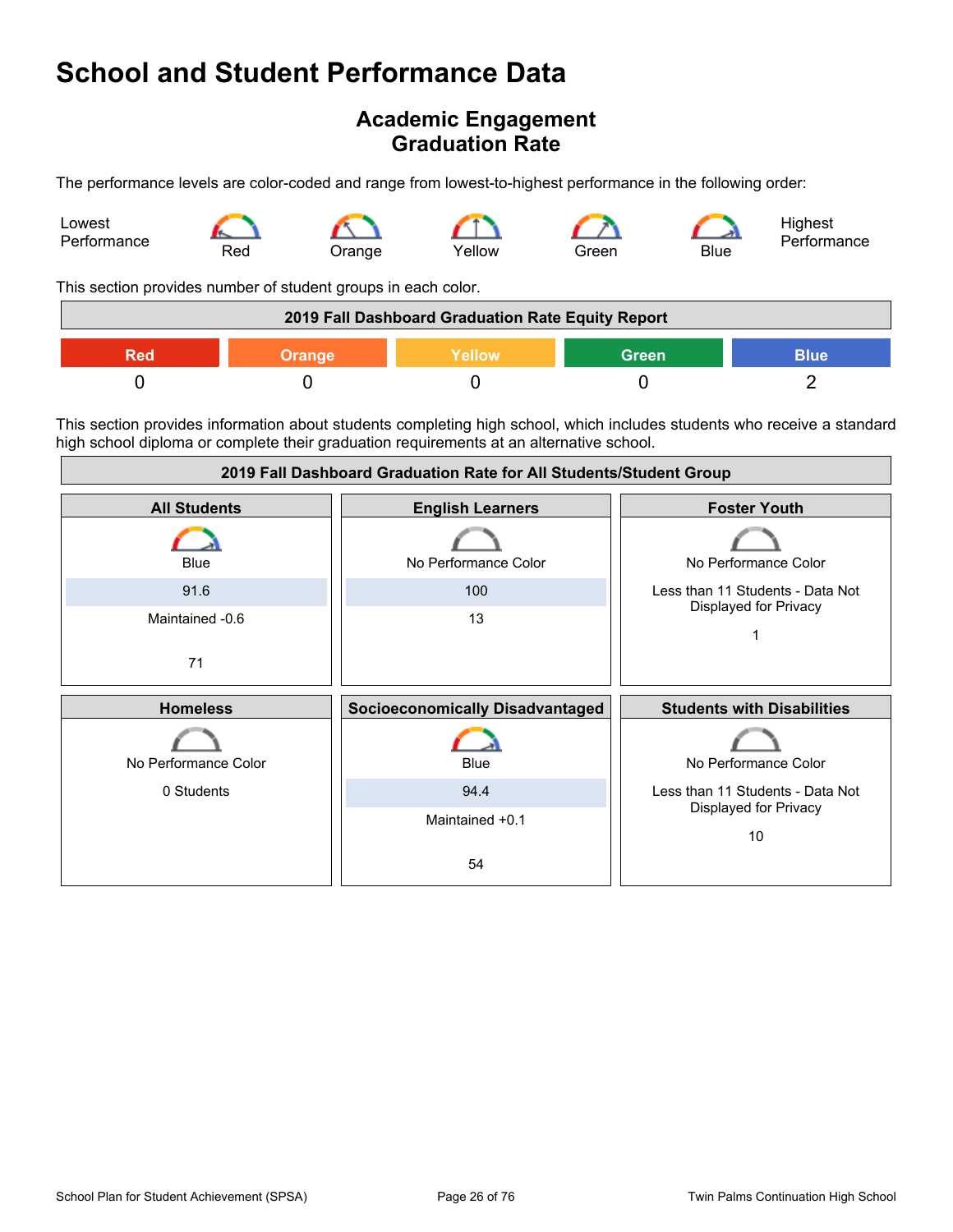

This section provides a view of the percentage of students who received a high school diploma within four years of entering ninth grade or complete their graduation requirements at an alternative school.

| 2019 Fall Dashboard Graduation Rate by Year |      |  |
|---------------------------------------------|------|--|
| 2018                                        | 2019 |  |
| 92.2                                        | 91.6 |  |

#### **Conclusions based on this data:**

- **1.** We have declined in our graduation rate by less than an percent from 2018-2019.
- **2.** Although we have no data on our dashboard, our numbers indicated that we fell about 20% in our graduation rate during the 2019-2020 school year. We attribute this fall to Covid-19 and the choice we gave the students to return for a fifth year, which a majority of our students did.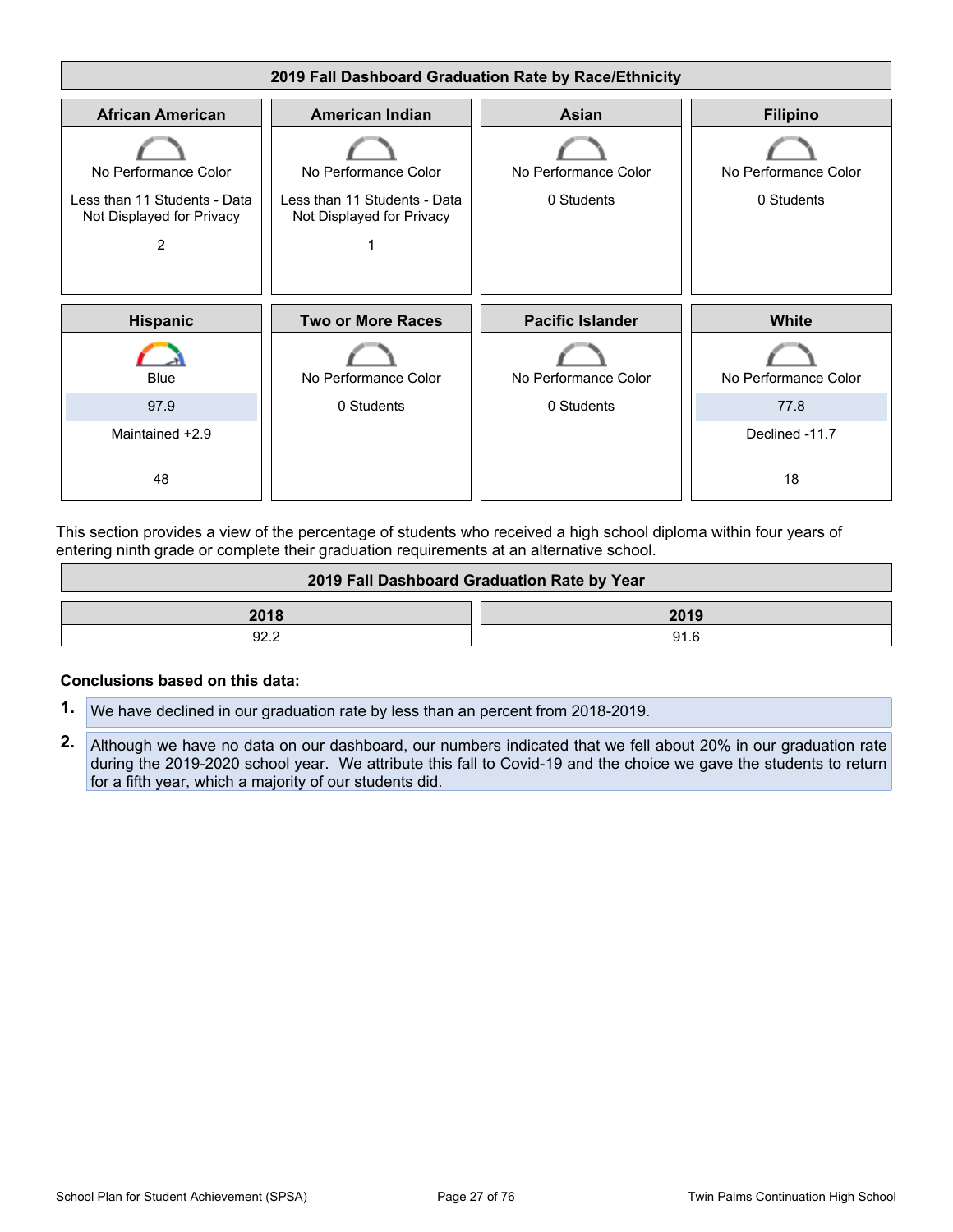## <span id="page-27-0"></span>**Conditions & Climate Suspension Rate**

The performance levels are color-coded and range from lowest-to-highest performance in the following order:



This section provides number of student groups in each color.

| 2019 Fall Dashboard Suspension Rate Equity Report |               |        |              |             |
|---------------------------------------------------|---------------|--------|--------------|-------------|
| Red                                               | <b>Orange</b> | Yellow | <b>Green</b> | <b>Blue</b> |
|                                                   |               |        |              |             |

This section provides information about the percentage of students in kindergarten through grade 12 who have been suspended at least once in a given school year. Students who are suspended multiple times are only counted once.

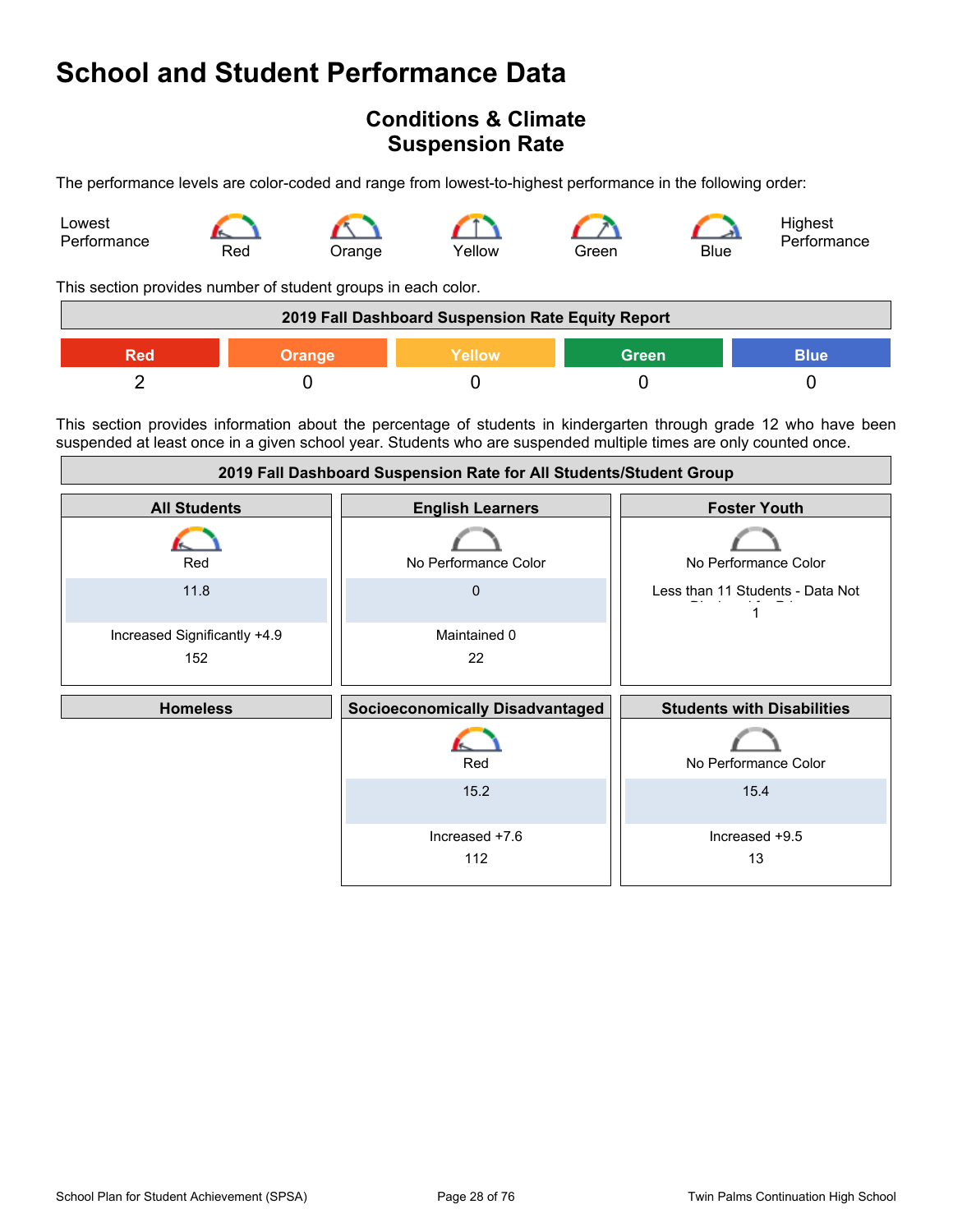

This section provides a view of the percentage of students who were suspended.

| 2019 Fall Dashboard Suspension Rate by Year |      |      |  |
|---------------------------------------------|------|------|--|
| 2017                                        | 2018 | 2019 |  |
|                                             | ĸч   |      |  |

#### **Conclusions based on this data:**

**1.** Our rate of suspension increased by 4.9% during the 2018-2019 School year.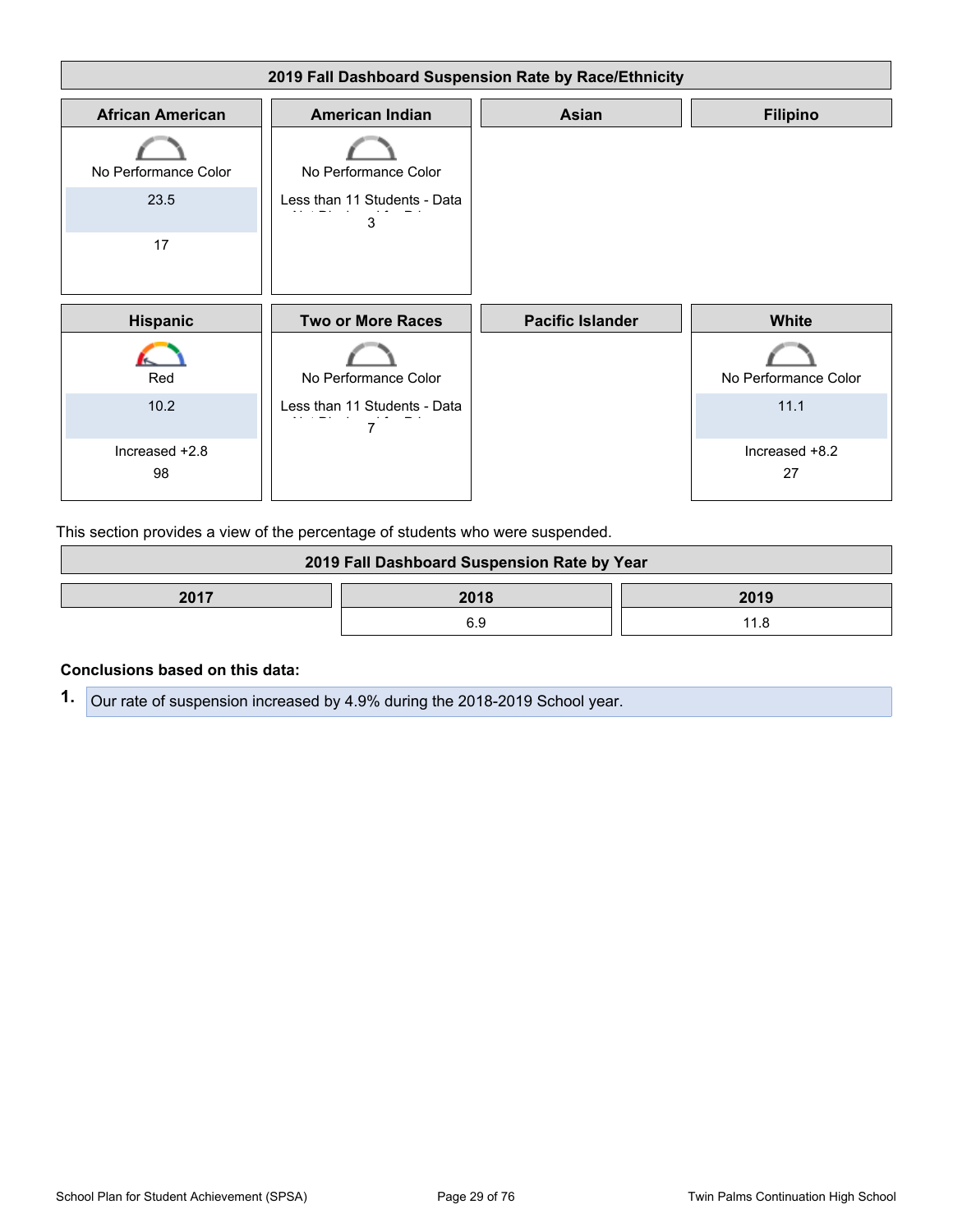# <span id="page-29-0"></span>**Goals, Strategies, & Proposed Expenditures**

# <span id="page-29-1"></span>**Goal 1**

## **Subject**

College and Career Readiness

# **Goal Statement**

Provide all students with opportunities to make up credits to attain a high school diploma and opportunities to explore and learn about college and career opportunities

# **LCAP Goal**

With respect to the alignment with the PVUSD Local Control Accountability Plan (LCAP), this goal aligns directly with PVUSD Goal 1, which states: Create and implement systems of support to increase student achievement to ensure all students will be college and career ready.

## **Basis for this Goal**

After reviewing the needs of our school through our Action Team and School Site Council it has been determined that when our students are transferred to our school a majority of the students are far below expected achievement levels, including English Learners. The basis of this goal is to improve students' academic skills required in the workforce, with a focus on increasing students' Lexile scores. By increased monitoring of student's Lexile, we can increase our students reading skills and help the teachers personalize instruction, monitor growth, and predict future success. Lexile measures give teachers the ability to differentiate instruction, monitor growth in reading and listening, and put students on the path to success in school, college, and careers. This program illustrates a strong need for intervention programs and strategies.

# **Expected Annual Measurable Outcomes**

| <b>Metric/Indicator</b> | <b>Baseline</b>                               | <b>Expected Outcome</b>                                    |
|-------------------------|-----------------------------------------------|------------------------------------------------------------|
| Lexile                  | CAASPP Scores, Lexile Baseline,<br>and grades | Improve each students Lexile by 50<br>points each quarter. |

## **Planned Strategies/Activities**

## **Strategy/Activity 1**

School-Wide Writing Program and School-Wide Instructional Strategy for ELA.

## **Students to be Served by this Strategy/Activity**

All students, Including English Learners

### **Timeline**

On-going

## **Person(s) Responsible**

Teachers, Administration, Counselor and all support staff.

## **Proposed Expenditures for this Strategy/Activity**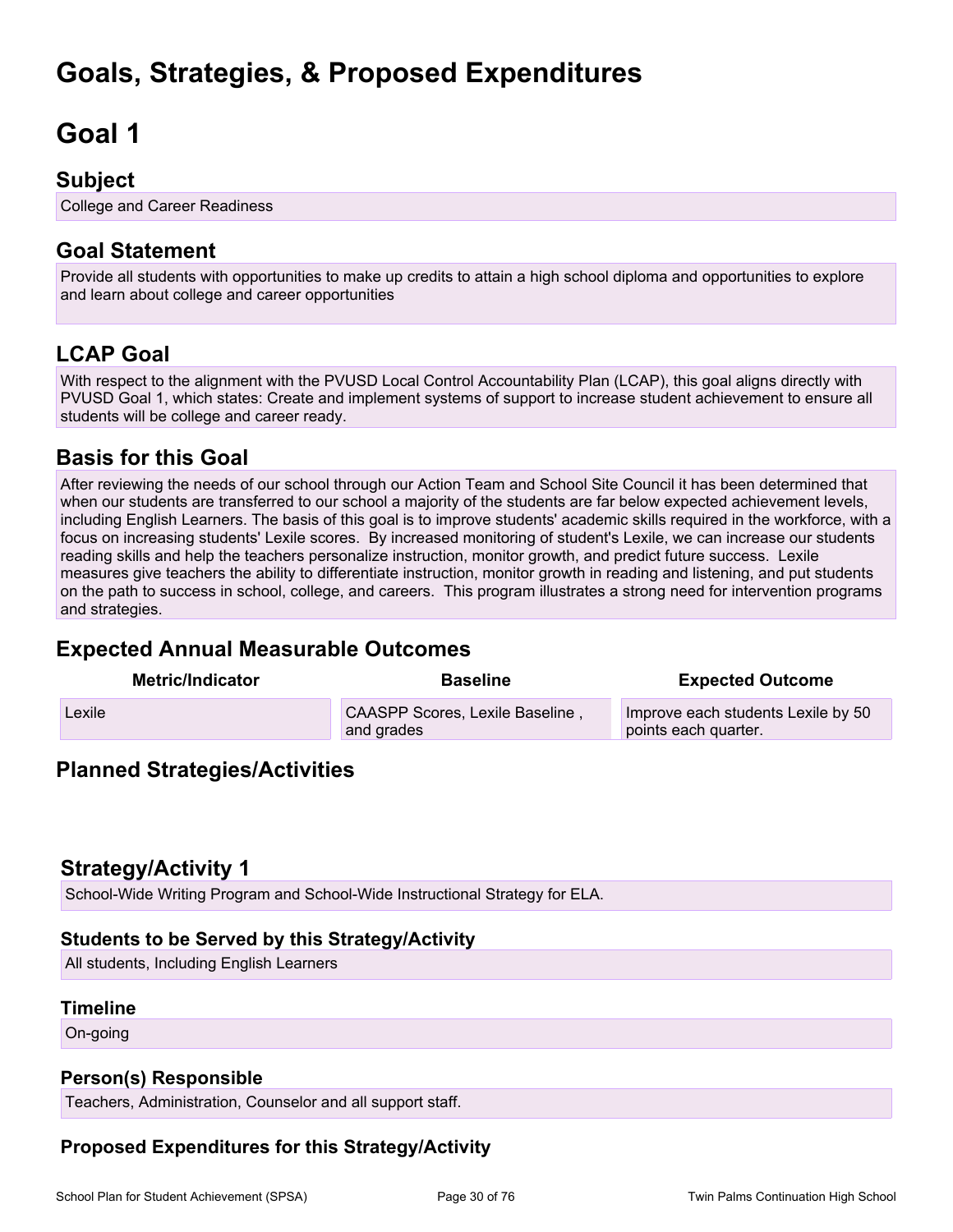| <b>Description</b> | No Impact to Budget |
|--------------------|---------------------|
|                    |                     |

## **Strategy/Activity 2**

Providing training and coaching for Corrective Reading to allow students including English Learners to increase their reading abilities

## **Students to be Served by this Strategy/Activity**

All Students

#### **Timeline**

Ongoing

### **Person(s) Responsible**

Teachers, Administration, Counselor and support staff.

### **Proposed Expenditures for this Strategy/Activity**

**Description** No Impact to Budget

## **Strategy/Activity 3**

Ensure the use of first/best instruction practices.

## **Students to be Served by this Strategy/Activity**

All Students

### **Timeline**

- Provide teachers with professional development opportunity.

## **Person(s) Responsible**

School Administration, District Administration

### **Proposed Expenditures for this Strategy/Activity**

**Description** No impact to site budget.

## **Strategy/Activity 4**

Utilize pretest,Lexile, and other post-tests to identify areas of deficiency in student achievement.

## **Students to be Served by this Strategy/Activity**

All Students

## **Timeline**

Lexile ( Quarterly), Pre and Post Test (Ongoing)

## **Person(s) Responsible**

Administration, Teachers, Counselor and Support Staff

## **Proposed Expenditures for this Strategy/Activity**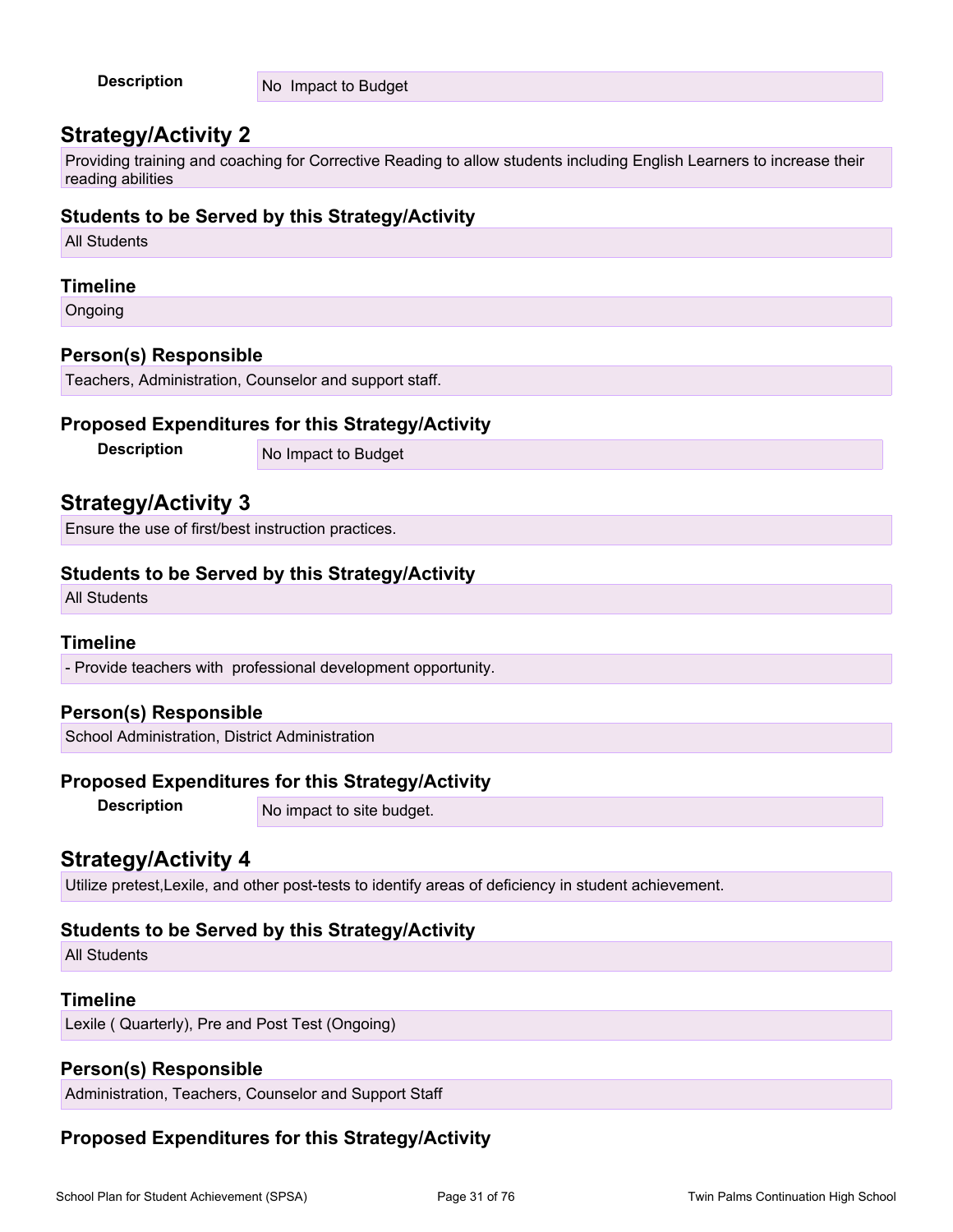| <b>Description</b> | 1e- No impact to site budget. |
|--------------------|-------------------------------|
|--------------------|-------------------------------|

## **Strategy/Activity 5**

Targeted intervention strategies for targeted students, including English Learners currently placed in Standard Not Met achievement levels.

## **Students to be Served by this Strategy/Activity**

10th-12th Grade Students

#### **Timeline**

Provide intervention and credit recovery classes to students who exhibited inability to meet the Standards Met criteria for CAASPP.

## **Person(s) Responsible**

Administration, Teachers, Counselor and Support staff

### **Proposed Expenditures for this Strategy/Activity**

**Description** No Impact to our Budget

## **Strategy/Activity 6**

Use technology for progress reports, best instruction, and student engagement.

#### **Students to be Served by this Strategy/Activity**

All students

### **Timeline**

On-going

### **Person(s) Responsible**

Administration, Teachers, Counselor and Support Staff.

### **Proposed Expenditures for this Strategy/Activity**

| Amount                  | 500.00                        |
|-------------------------|-------------------------------|
| <b>Source</b>           | Title I                       |
| <b>Budget Reference</b> | 4000-4999: Books And Supplies |
| <b>Description</b>      | Supplemental technology       |

## **Strategy/Activity 7**

Conduct a beginning, middle, and end survey regarding what their post graduation goals consist of.

### **Students to be Served by this Strategy/Activity**

All students

#### **Timeline**

Intake, Half way through the program, and Exit survey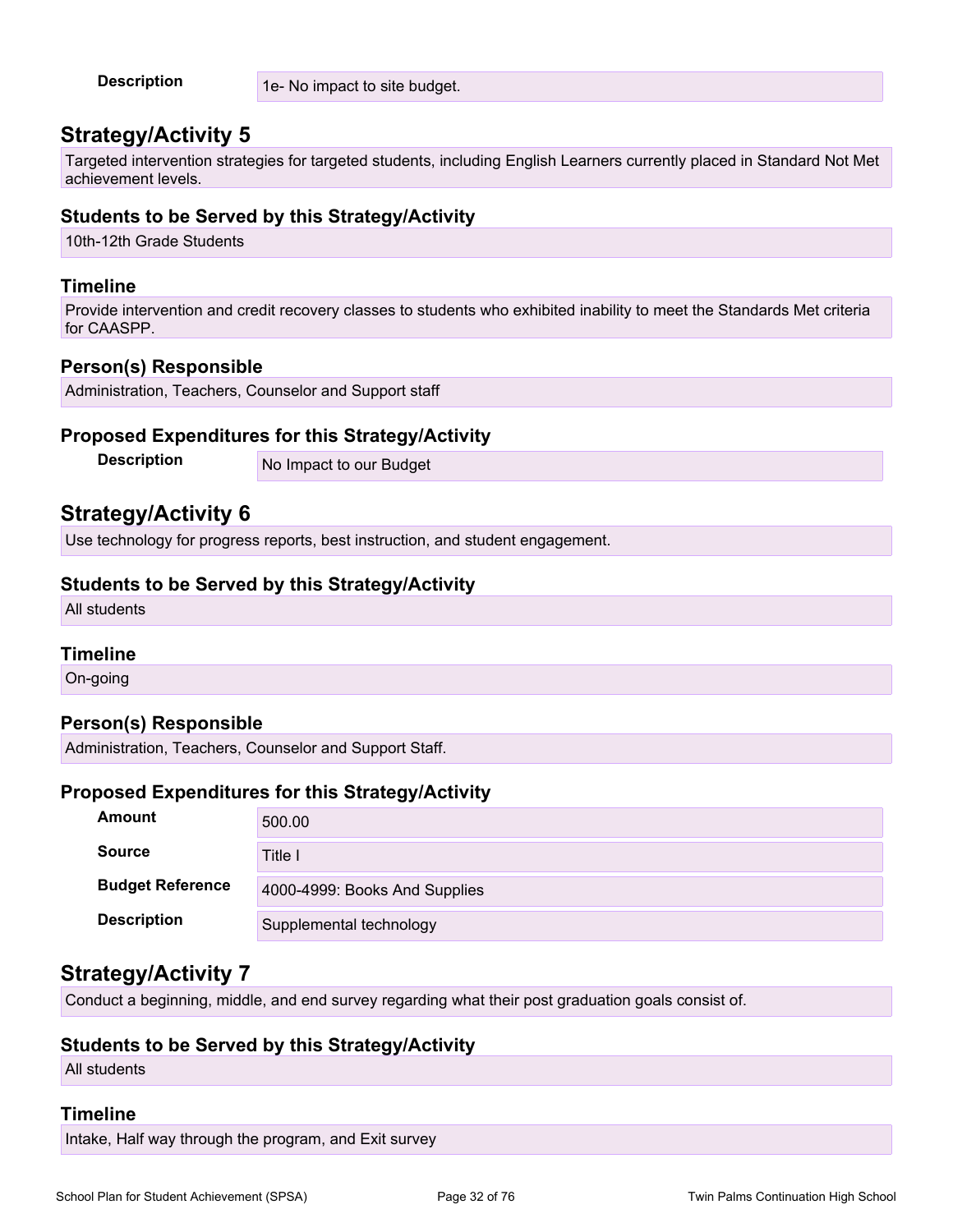|  | <b>Person(s) Responsible</b> |
|--|------------------------------|
|  |                              |

Counselor and Principal

## **Proposed Expenditures for this Strategy/Activity**

**Description** No impact to budget.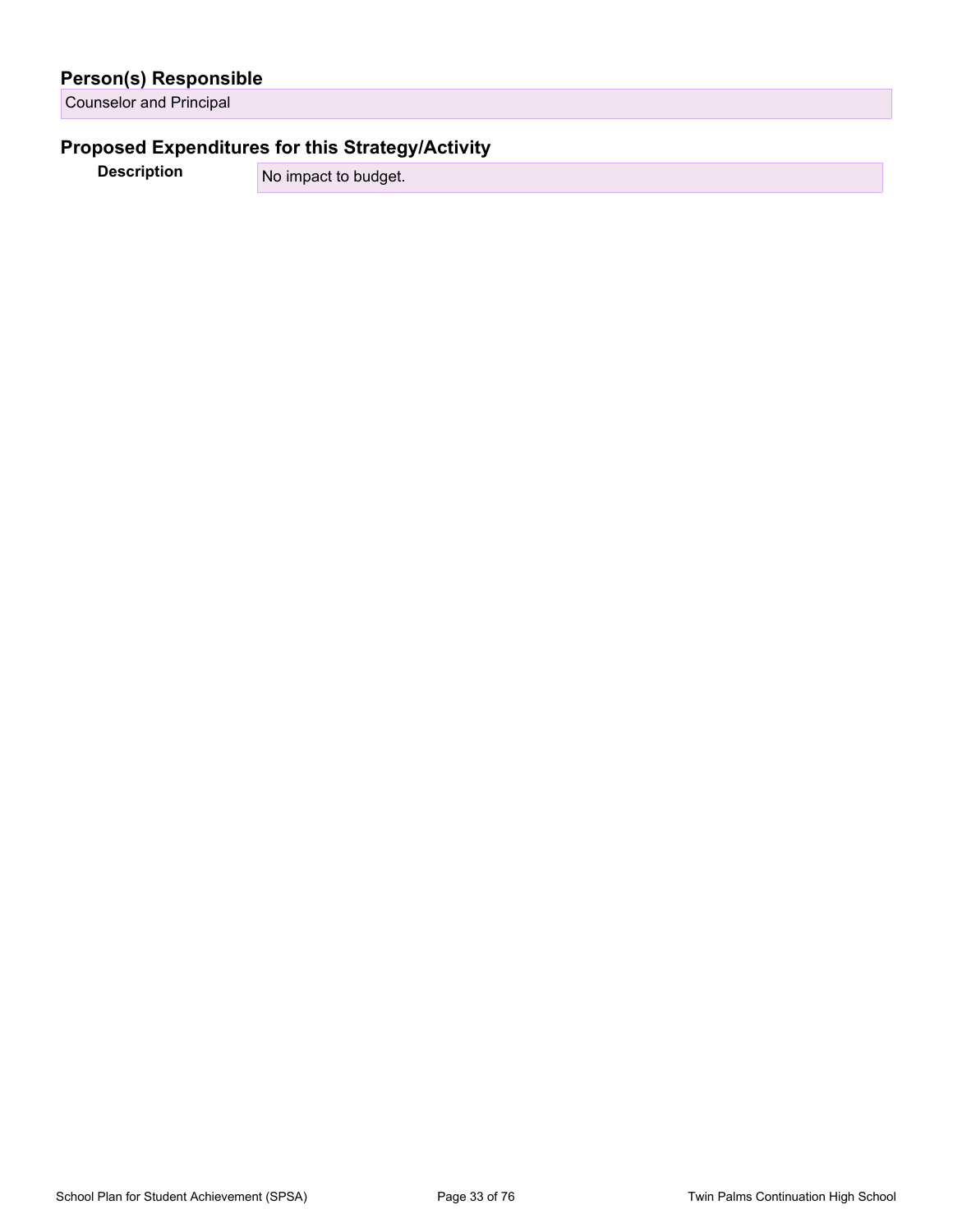# **Goals, Strategies, & Proposed Expenditures**

# <span id="page-33-0"></span>**Goal 2**

## **Subject**

Ensuring academic support for all learners in particular English Language Learners.

# **Goal Statement**

TPCS will support our Engish Language Learners so that they will graduate on their projected date

# **LCAP Goal**

In consideration of the district's LCAP, this goal aligns with PVUSD goal 1, which states that: create and implement systems of support to increase student achievement to ensure all students are college and career ready.

## **Basis for this Goal**

In order to formulate this goal, the site team focused on ELPAC and CAASPP when available

# **Expected Annual Measurable Outcomes**

| <b>Metric/Indicator</b>                                       | <b>Baseline</b>                                                    | <b>Expected Outcome</b>               |
|---------------------------------------------------------------|--------------------------------------------------------------------|---------------------------------------|
| <b>ELPAC Overall Score for Grade 11</b><br><b>EL Students</b> | Summative ELPAC was not avaliable<br>for the 2019-2020 School Year | English Learner student will graduate |

## **Planned Strategies/Activities**

## **Strategy/Activity 1**

Collaborate with District EL coordinator on a monthly basis to ensure that we are providing optimum serves to our English Learners. Will also keep faculty up to date with changes in law, trends, and Common Core initiatives as they relate to EL.

## **Students to be Served by this Strategy/Activity**

English Learners

## **Timeline**

Provide EL Coordinator with Site Council schedule and ensure that she attends as an instructional advisor. Also attempt to recruit EL parent to serve on SSC.

## **Person(s) Responsible**

Principal, Teachers, Counselor, PVUSD EL Coordinator.

## **Proposed Expenditures for this Strategy/Activity**

**Description** No additional funding required.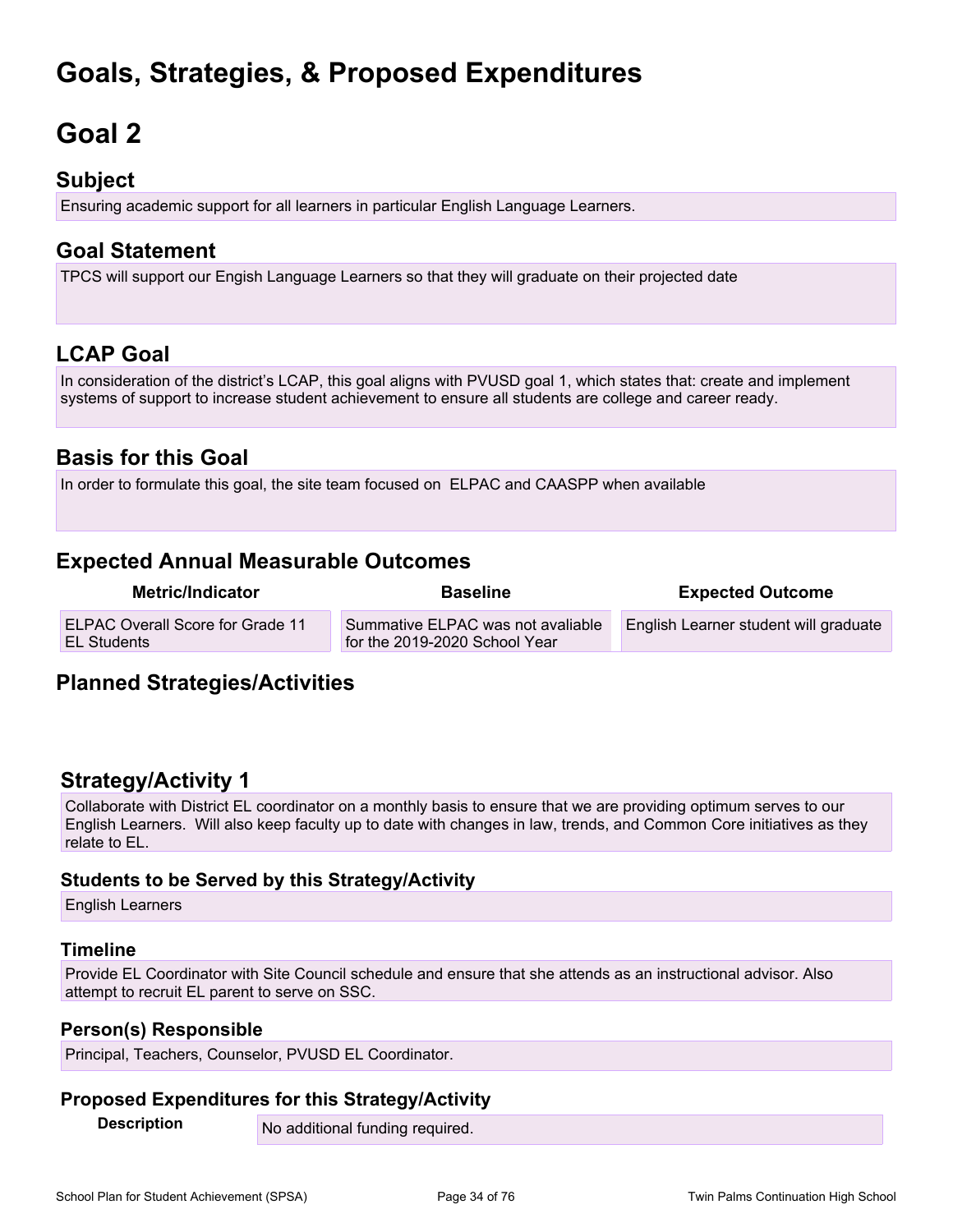# **Strategy/Activity 2**

Additional focus on data analysis for EL students. Utilize data to pinpoint deficiencies in student skill level and respond with appropriate interventions.

## **Students to be Served by this Strategy/Activity**

EL Learners

#### **Timeline**

On-going

### **Person(s) Responsible**

Principal, Teachers, Counselor, Support staff

### **Proposed Expenditures for this Strategy/Activity**

**Description** No additional funding required.

## **Strategy/Activity 3**

Ensure focus on TPCS SLOs with ELL's and ensure that the cohort meets all expectations for becoming better workers, learners, and community members. Extra focus applied to the learning goal so they can improve performance across all subjects.

## **Students to be Served by this Strategy/Activity**

All Students

#### **Timeline**

Staff communication of SLOs to EL students with consistent focus embedded into daily lesson design.

### **Person(s) Responsible**

Principal, Teachers, Counselor, Support Staff

### **Proposed Expenditures for this Strategy/Activity**

**Description** No additional funding required.

## **Strategy/Activity 4**

Need for deliberate implementation of SDAIE strategies into lesson design and academics.

### **Students to be Served by this Strategy/Activity**

EL Students

### **Timeline**

Staff ensures that lessons in core classes embed SDAIE strategies into lesson design and academic contracts.

## **Person(s) Responsible**

Principal, Teachers, Counselor

### **Proposed Expenditures for this Strategy/Activity**

**Description** No additional funding required.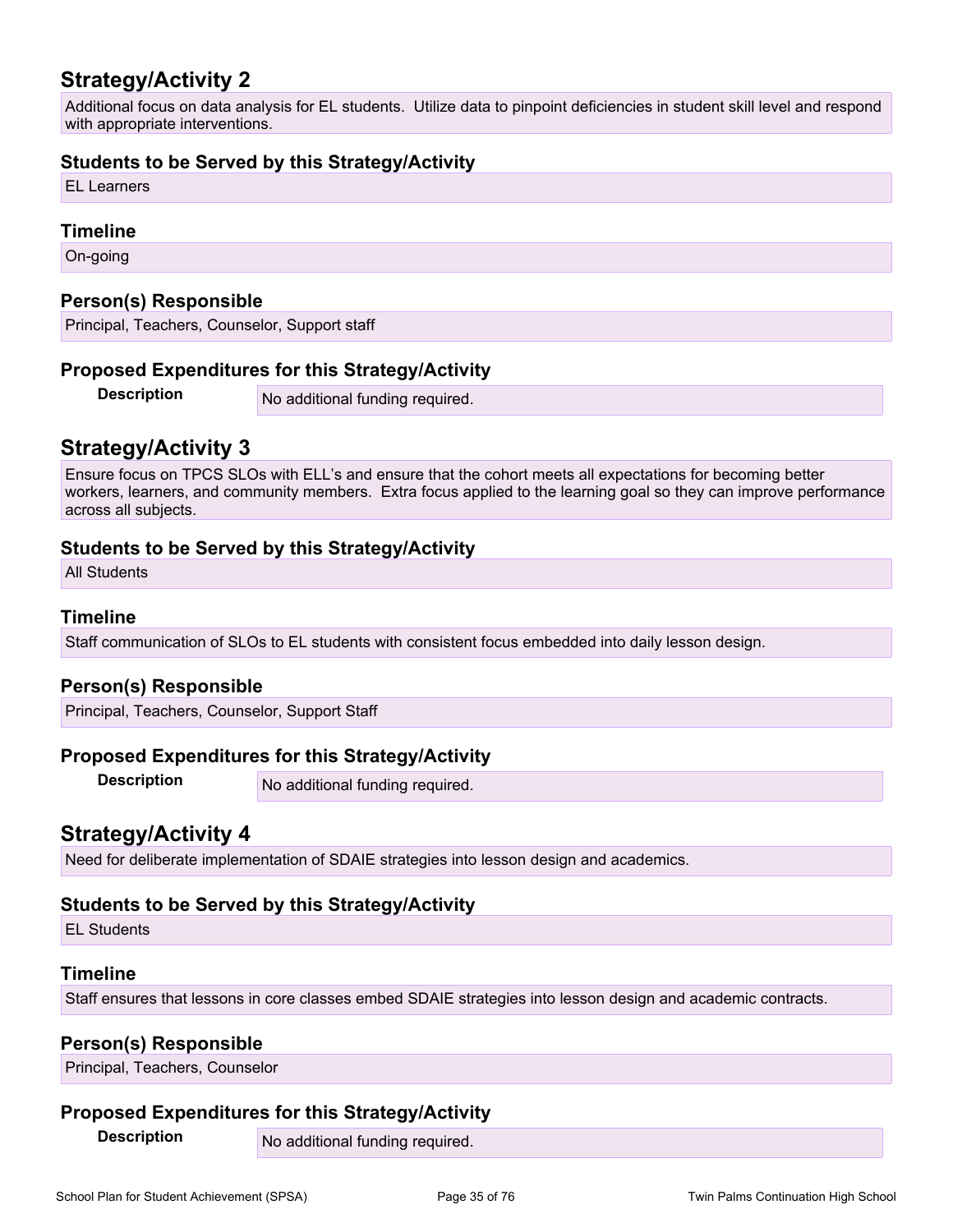## **Strategy/Activity 5**

Continue to use supplemental materials to reinforce core concepts. Materials will utilize text, multimedia, and project based enhancements to help students access the core content.

## **Students to be Served by this Strategy/Activity**

All Students

#### **Timeline**

On-going

### **Person(s) Responsible**

Principal, Teachers, PVUSD EL Coordinator, Director C&I

### **Proposed Expenditures for this Strategy/Activity**

**Description** - No additional funding required.

## **Strategy/Activity 6**

Provide staff development opportunities to train teachers in SDAIE teaching strategies to improve first/best instruction.

## **Students to be Served by this Strategy/Activity**

EL Students

### **Timeline**

Work with EL Coordinator to develop training for TP that relates to current student needs. Trainings will focus on research based strategies.

### **Person(s) Responsible**

Principal, Teachers, Counselor and EL Coordinator

### **Proposed Expenditures for this Strategy/Activity**

**Description** No additional funding required.

## **Strategy/Activity 7**

Educational enrichment field trips for all students in particular EL students to visit colleges, museums, science centers, and the like to expose students to resources and opportunities outside of our community.

### **Students to be Served by this Strategy/Activity**

EL Students

## **Timeline**

Plan two educational enrichment field trips for for all students and EL students to visit colleges, museums, science centers, and the like to expose students to resources and opportunities outside of our community for the 2020-2021 school year.

### **Person(s) Responsible**

Principal, Teachers, Counselor EL Coordinator, and EL students

## **Proposed Expenditures for this Strategy/Activity**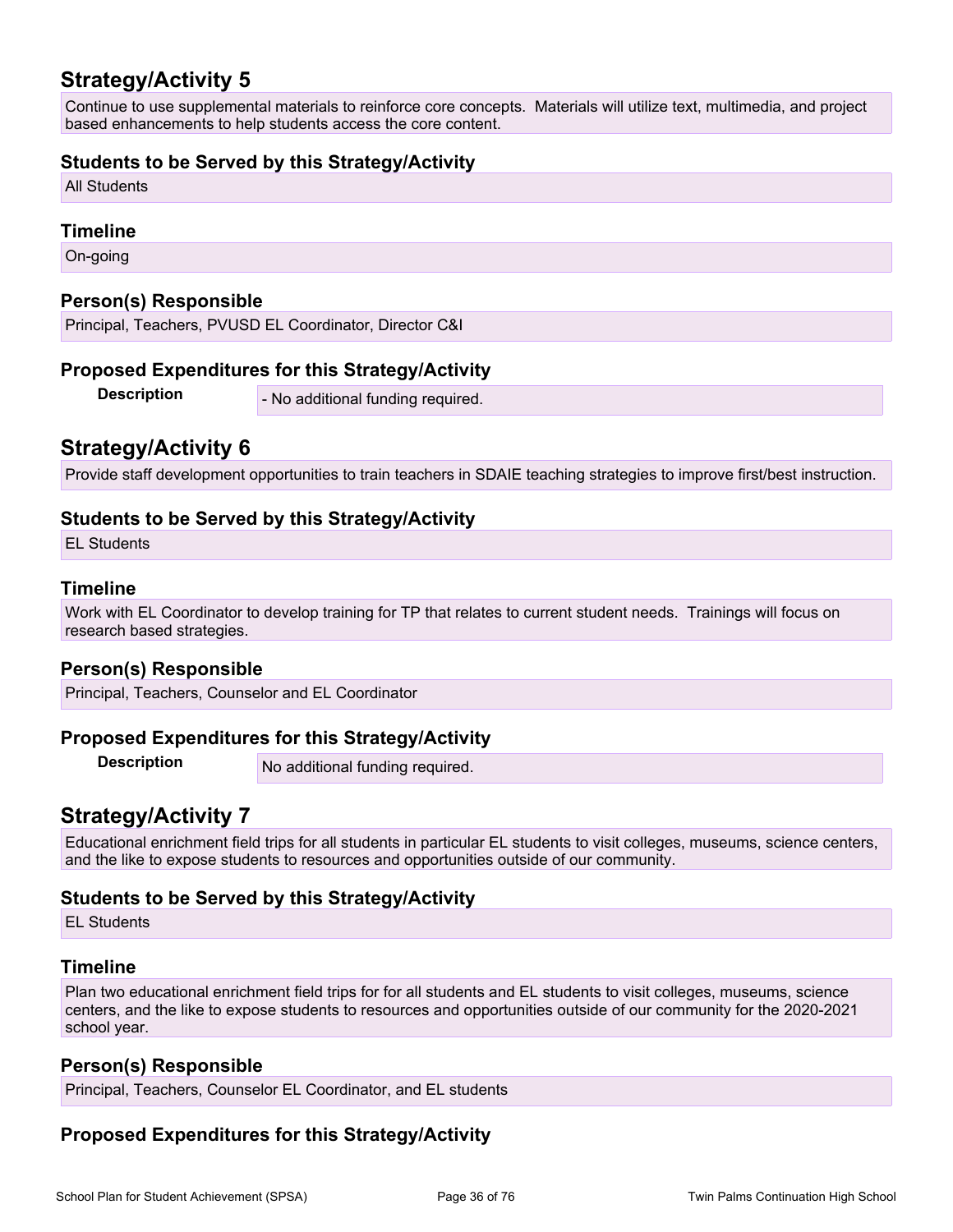| Amount                  | 3000.00                                              |
|-------------------------|------------------------------------------------------|
| <b>Source</b>           | Title I                                              |
| <b>Budget Reference</b> | 5000-5999: Services And Other Operating Expenditures |
| <b>Description</b>      | Enrichment field trips                               |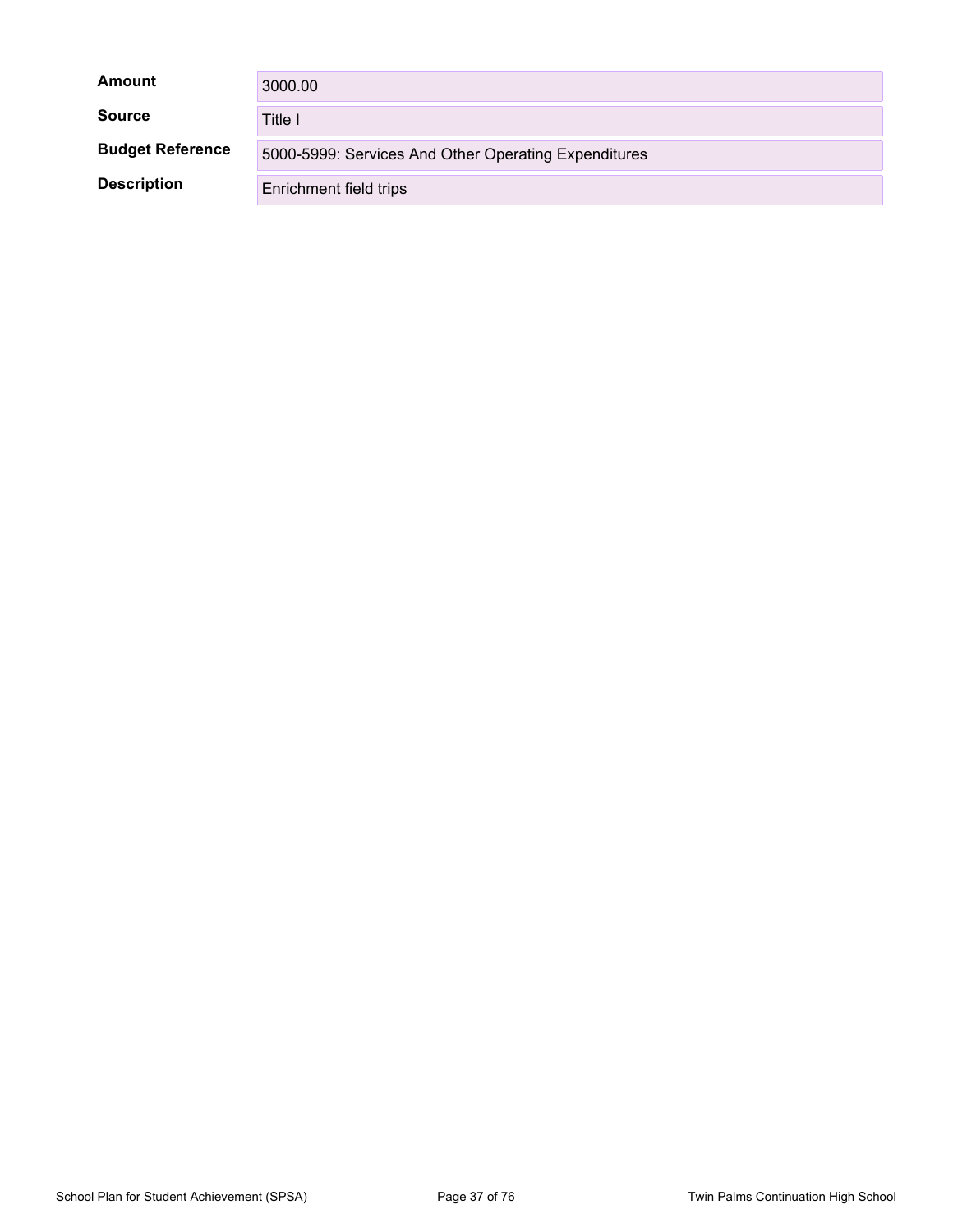# **Goals, Strategies, & Proposed Expenditures**

# **Goal 3**

## **Subject**

Safe & Healthy Environment

## **Goal Statement**

TPCS administration will ensure that teachers and other support staff receive adequate training and support to facilitate a campus environment that reflects the proficient implementation of the MTSS model and use of effective researchbased instructional practices.

## **LCAP Goal**

This goal aligns directly to PVUSD LCAP goal 1, 2, & 3, which states that we will create and implement systems of supports to: increase student achievement to ensure all students are college and career ready, provide a safe and healthy learning environment for students, staff and parents, and increase collaboration and engagement with all stakeholders to advance learning and continuous improvement.

## **Basis for this Goal**

The goal resulted in a few years back from available data related to summative assessment results, frequency of discipline issues, truancy and tardiness, and similar indicators. Although the students bring a number of challenges, the culpability for poor performance is not entirely their burden. Our faculty and staff maintain an obligation to serve these students with our greatest level of effort as well. As a result, the district developed this goal so that we can provide our teachers with the skill set to maintain effectiveness in the classroom. This will be an on-going goal at TPCS.

The indicators mentioned above illustrate some level of disengagement in the classroom. An interesting piece of data supporting this goal is the proportion of discipline referrals related to simple defiance/disruption. These kinds of referrals result in a loss of valuable class time and usually for minor issues. Increased training in first-best instruction, MTSSS, and a sustained focus on obtaining highly qualified teachers will diminish this campus issue.

This data's continued collection will allow the site team to begin targeting specific students for intensive intervention strategies.

## **Expected Annual Measurable Outcomes**

| <b>Metric/Indicator</b>          | <b>Baseline</b>                                                                        | <b>Expected Outcome</b>                                   |
|----------------------------------|----------------------------------------------------------------------------------------|-----------------------------------------------------------|
| DashBoard Annual Suspension Rate | 11.8 % of students were suspended<br>at least once during the 2018-2019<br>School year | 5% or less of students will be<br>suspended at least once |

## **Planned Strategies/Activities**

## **Strategy/Activity 1**

Utilize PBIS/MTSS to minimize class suspensions and increase access to instruction for all students.

### **Students to be Served by this Strategy/Activity**

All Students

### **Timeline**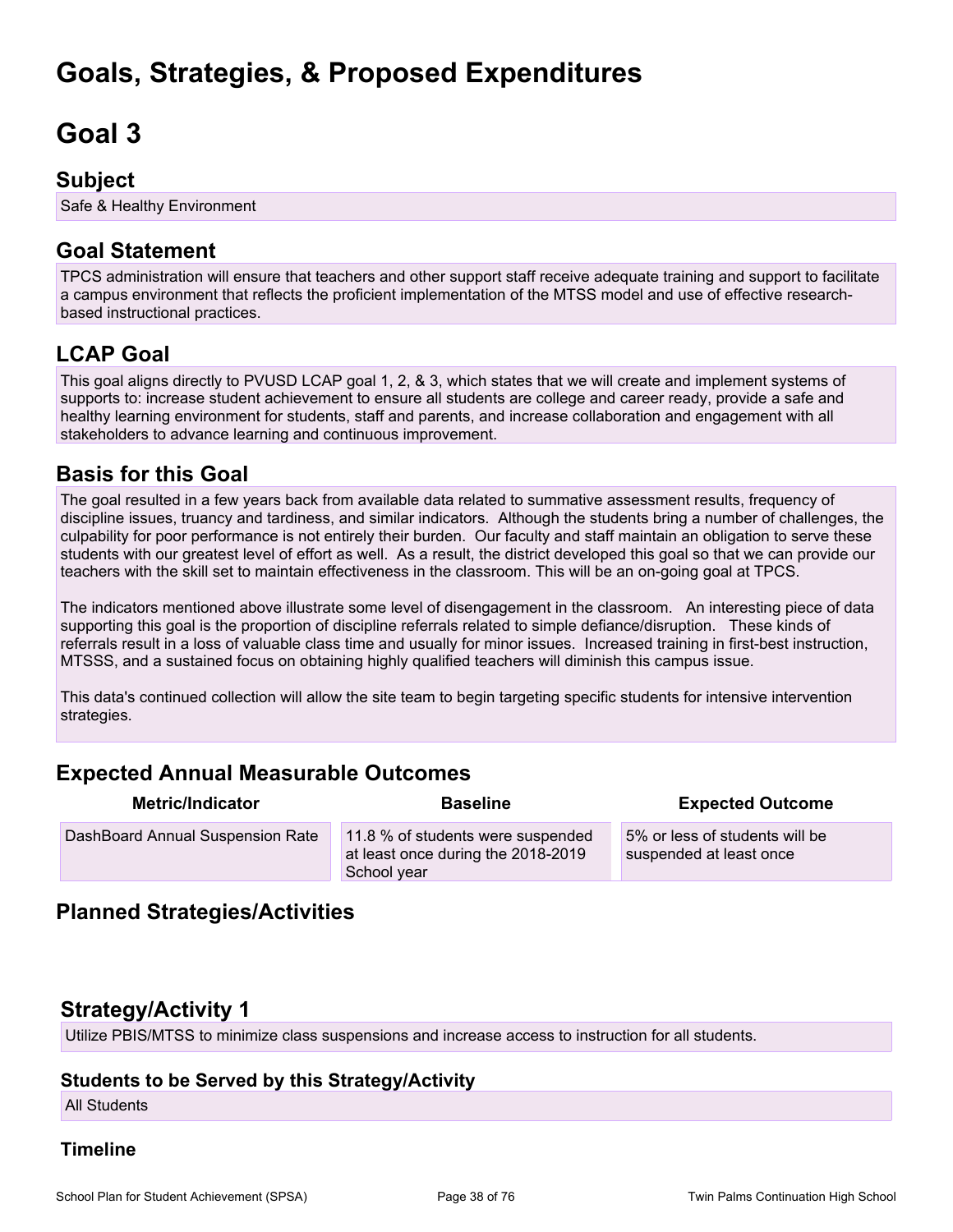Site principal to work with Human Resources to identify credential deficiencies and follow up with affected faculty to find a solution

### **Person(s) Responsible**

Principal and district office

#### **Proposed Expenditures for this Strategy/Activity**

**Description** No additional funding other than what exists in current budget for teaching staff. Centralized funding may support this process in certain cases.

### **Strategy/Activity 2**

Monitor the number of office referrals with the goal of minimizing them to no more than two a week. Provide teachers with training in MTSS. Emphasize well-organized lesson design..

### **Students to be Served by this Strategy/Activity**

All students

### **Timeline**

Begin consistent input of discipline data (referrals) into Aeries system and monitor results. Ongoing

### **Person(s) Responsible**

Teachers, Site Principal, and School Secretary.

### **Proposed Expenditures for this Strategy/Activity**

**Description** No impact to site or district budget.

### **Strategy/Activity 3**

First-best instruction practices and evidence of PBIS will serve as a primary focus area for observation.

### **Students to be Served by this Strategy/Activity**

All Students

### **Timeline**

Focus on presence of MTSS and first-best instruction practices in the classroom. Provide additional training as necessary. Ongoing

### **Person(s) Responsible**

Principal, Teachers, Counselor and Director of C&I

### **Proposed Expenditures for this Strategy/Activity**

**Description** No impact to site budget.

## **Strategy/Activity 4**

Improve summative assessment scores both school wide and for all subgroups. At a minimum TP should strive to make improvements in meeting or exceeding the state standards for continuation high school.

### **Students to be Served by this Strategy/Activity**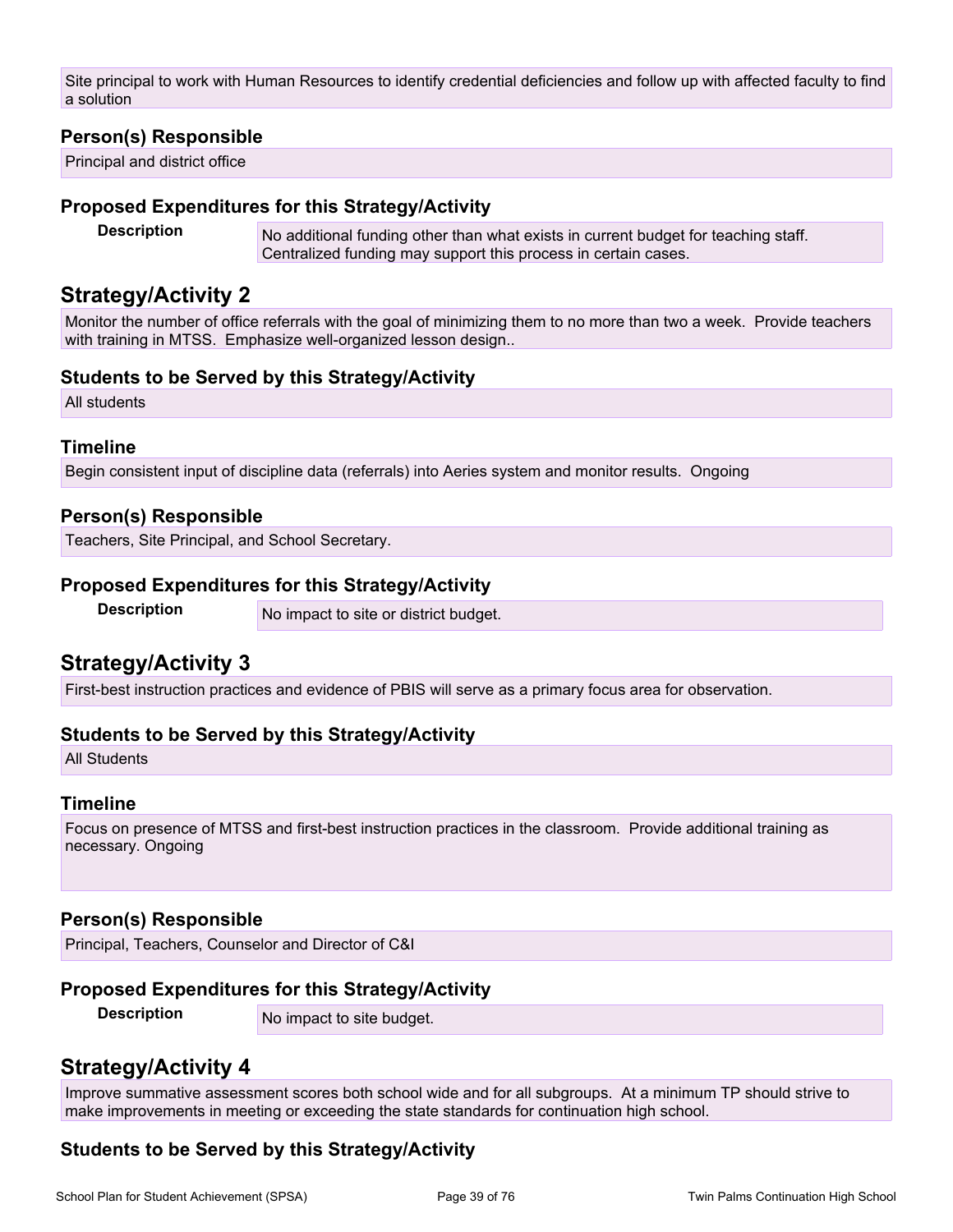### All Students

### **Timeline**

Effectively utilize PLC time to analyze student achievement data and share best instruction practices.

### **Person(s) Responsible**

Site Principal, Teachers, Counselor and Support Staff

### **Proposed Expenditures for this Strategy/Activity**

**Description** No impact to budget.

### **Strategy/Activity 5**

implement the strategies learned at the CCEA Conference

### **Students to be Served by this Strategy/Activity**

All students

### **Timeline**

Send TP faculty to the CCEA conference each Spring on a rotating basis.

### **Person(s) Responsible**

Teachers, Counselor, Secretary, Principal

### **Proposed Expenditures for this Strategy/Activity**

| <b>Amount</b>           | 5000.00                                              |
|-------------------------|------------------------------------------------------|
| <b>Source</b>           | Title I                                              |
| <b>Budget Reference</b> | 5000-5999: Services And Other Operating Expenditures |
| <b>Description</b>      | Supplemental staff training.                         |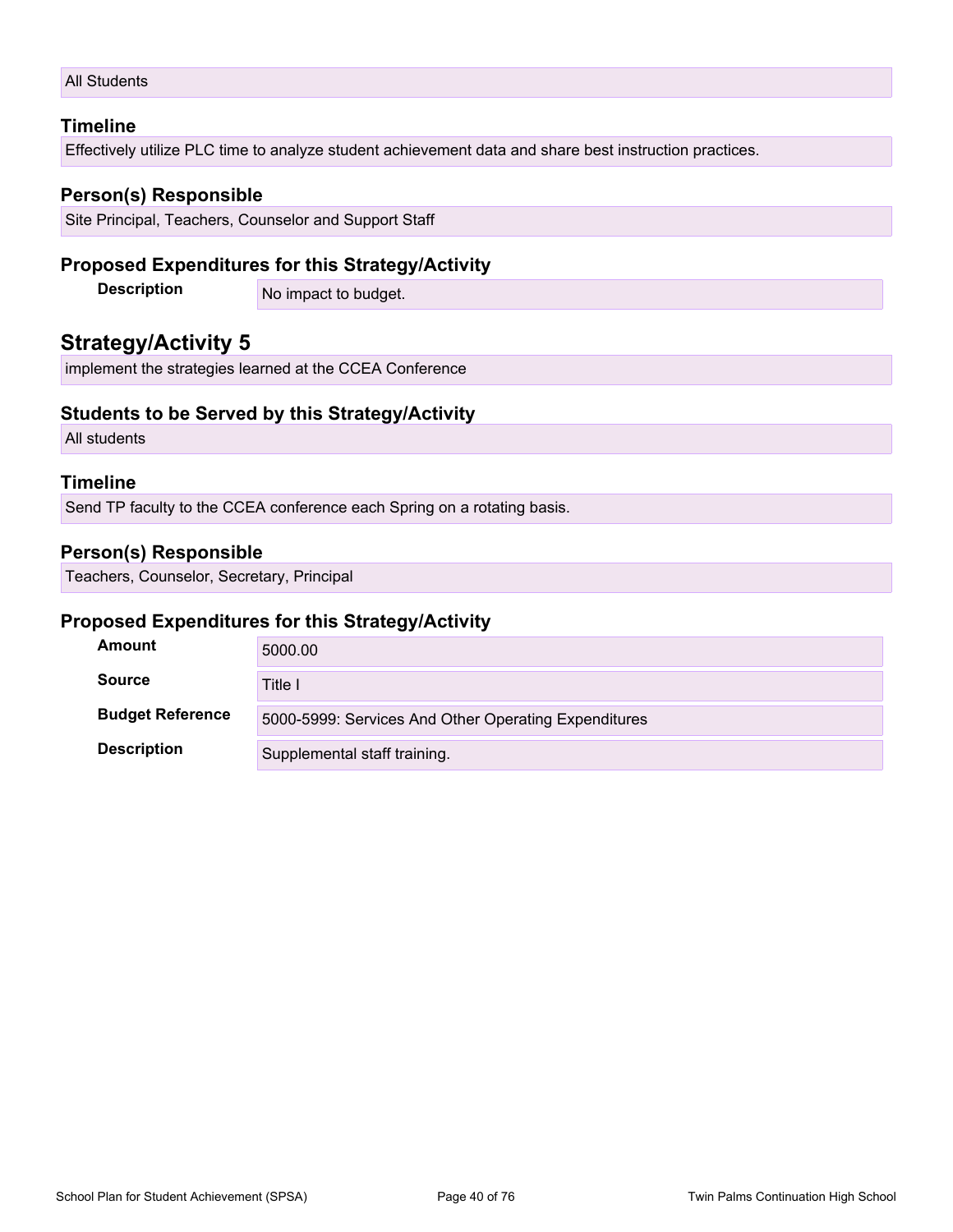# **Goals, Strategies, & Proposed Expenditures**

# **Goal 4**

## **Subject**

Community Involvement

## **Goal Statement**

Community collaboration to support all students in being educated in a learning environment that is safe, drug-free, well supplied, and conducive to learning.

## **LCAP Goal**

This goal aligns directly with PVUSD LCAP goal 3, which states that we will increase collaboration and engagement with all stakeholders to advance learning and continuous improvement.

## **Basis for this Goal**

The SSC members agreed that this goal was integral to achieving other objectives in the plan. The majority of students enrolled at TPCS are identified as at risk in various areas, which underscores this priority's importance. The most recent California Healthy Kids Survey Data reveals that compared to other districts, PVUSD ranked relatively high on the School Climate Index score was 231.91. Compared to other schools in the state, the district earned a Tier I ranking with respect to prioritized need. This indicates a significant problem with safety and climate in our schools.

While violence is not a significant issue at Twin Palms, drug use is becoming an apparent campus problem. Vaping, in particular, appears to have a hold on our students. It is a primary cause of our habitual truancy and tardiness cases.

The development of this goal, behavior referral data, attendance statistics, staff and student attitudes, and course pass rates provided the most insight into this issue.

Involvement and support of TPHS in positive community activities will increase student support within the community and decrease stigma towards students attending TPHS as a continuation of high school.

## **Expected Annual Measurable Outcomes**

| <b>Metric/Indicator</b>                                                    | <b>Baseline</b>                                                                                                    | <b>Expected Outcome</b>                                                            |
|----------------------------------------------------------------------------|--------------------------------------------------------------------------------------------------------------------|------------------------------------------------------------------------------------|
| Twin Palm HS will participate in four<br>community related events annually | 2018-2019 TPHS was involved in<br>four community events involving<br>students, staff and community<br>stakeholders | TPHS will continue to be involved in<br>at least four community events per<br>year |

## **Planned Strategies/Activities**

## **Strategy/Activity 1**

Implementation of MTSS behavioral model. Work as a staff to constantly update intervention and teaching strategies that accomplish this goal.

### **Students to be Served by this Strategy/Activity**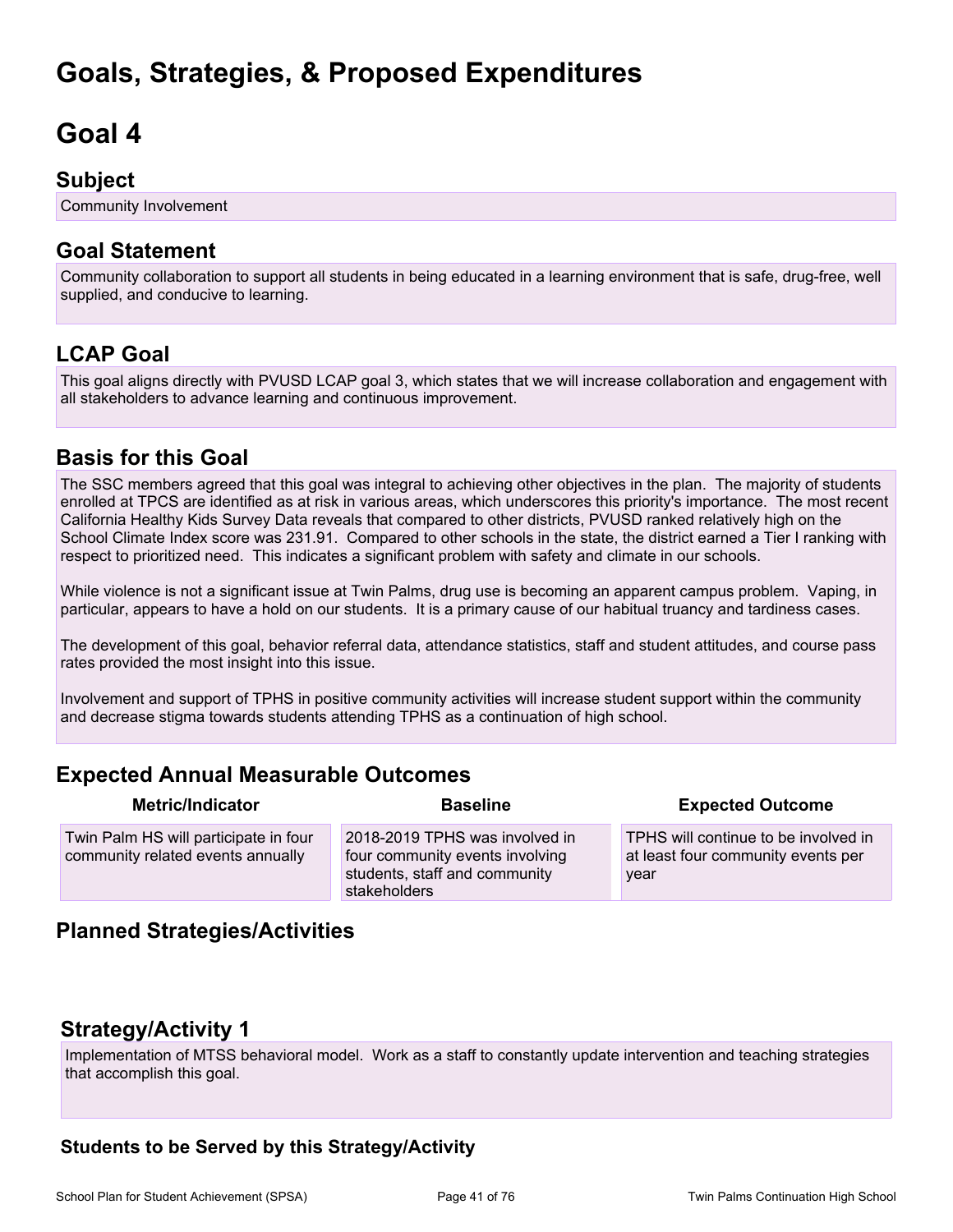### **Timeline**

Utilize PLC time to discuss implementation of MTSS Behavioral Model at TPCS and provide staff development to improve process when applicable

### **Person(s) Responsible**

Principal and Staff

### **Proposed Expenditures for this Strategy/Activity**

**Description** No additional funding requirements.

## **Strategy/Activity 2**

Increased use of discipline strategies such as detention, school based community service,study hall, and other proactive interventions to correct student behavior.

### **Students to be Served by this Strategy/Activity**

All Students

### **Timeline**

Monitor data related to attendance/discipline and assign interventions as appropriate.

### **Person(s) Responsible**

Principal, Counselor, and Secretary

### **Proposed Expenditures for this Strategy/Activity**

**Description** No additional funding requirements.

## **Strategy/Activity 3**

Collaboration with local law enforcement authorities to ensure enforcement of local truancy and juvenile infraction notices as part of MTSS

### **Students to be Served by this Strategy/Activity**

All Students

### **Timeline**

2020-2021

### **Person(s) Responsible**

Principal, Teachers, Counselor, School Secretary, Deputy Attorney, and Blythe PD.

### **Proposed Expenditures for this Strategy/Activity**

**Description** No additional funding requirements.

## **Strategy/Activity 4**

Monitor participation in 6th period remediation and provide students with instructional and moral support to accomplish learning goals and convey the message that we care about their success.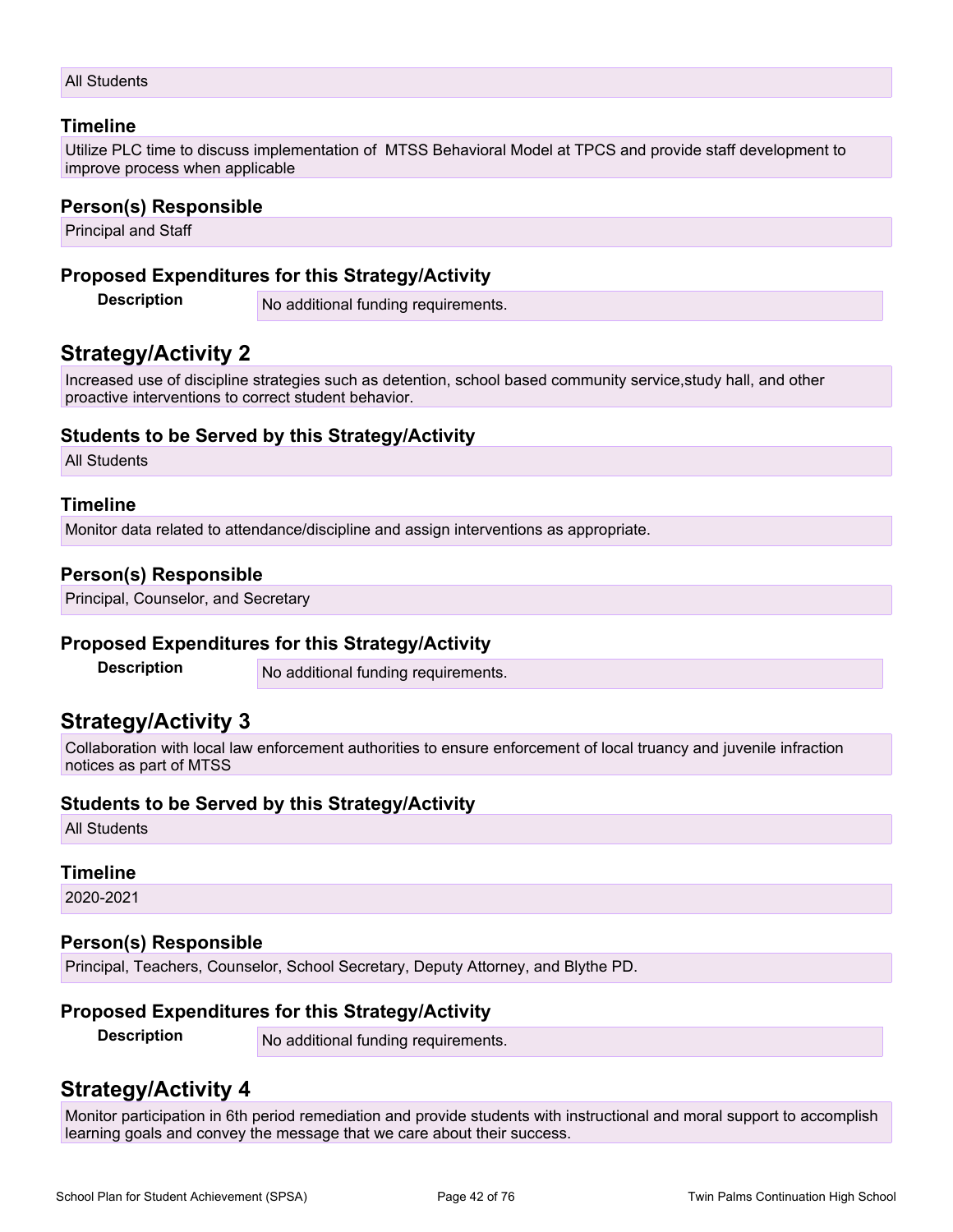### **Students to be Served by this Strategy/Activity**

All Students

### **Timeline**

08-2020 / 06-2021

### **Person(s) Responsible**

Principal, Teachers, School Secretary

### **Proposed Expenditures for this Strategy/Activity**

**Description** No additional funding required.

### **Strategy/Activity 5**

4e- Collaborate with Riverside County Department of Mental Health to participate in Individual Prevention Services for students who exhibit at risk behaviors for substance abuse or are caught violating campus substance abuse policies

### **Students to be Served by this Strategy/Activity**

All Students

### **Timeline**

2020-2021 School Year

### **Person(s) Responsible**

Principal, Teachers, Blythe PD, and RCDMH.

### **Proposed Expenditures for this Strategy/Activity**

**Description** No additional funding requirements.

## **Strategy/Activity 6**

TTPCS will recognize positive behavior and student achievement though awards ceremonies, Scorpion Stingers, incentive activities, Scorpion Den, and other recognition strategies that will continue to promote success on campus.

### **Students to be Served by this Strategy/Activity**

All students

### **Timeline**

On-Going

### **Person(s) Responsible**

Principal, Secretary, Counselor,Teachers, Volunteers

### **Proposed Expenditures for this Strategy/Activity**

| <b>Amount</b>           | 1500.00                                          |
|-------------------------|--------------------------------------------------|
| <b>Source</b>           | Title I                                          |
| <b>Budget Reference</b> | 4000-4999: Books And Supplies                    |
| <b>Description</b>      | Incentives for Positive Behavior and Attendance. |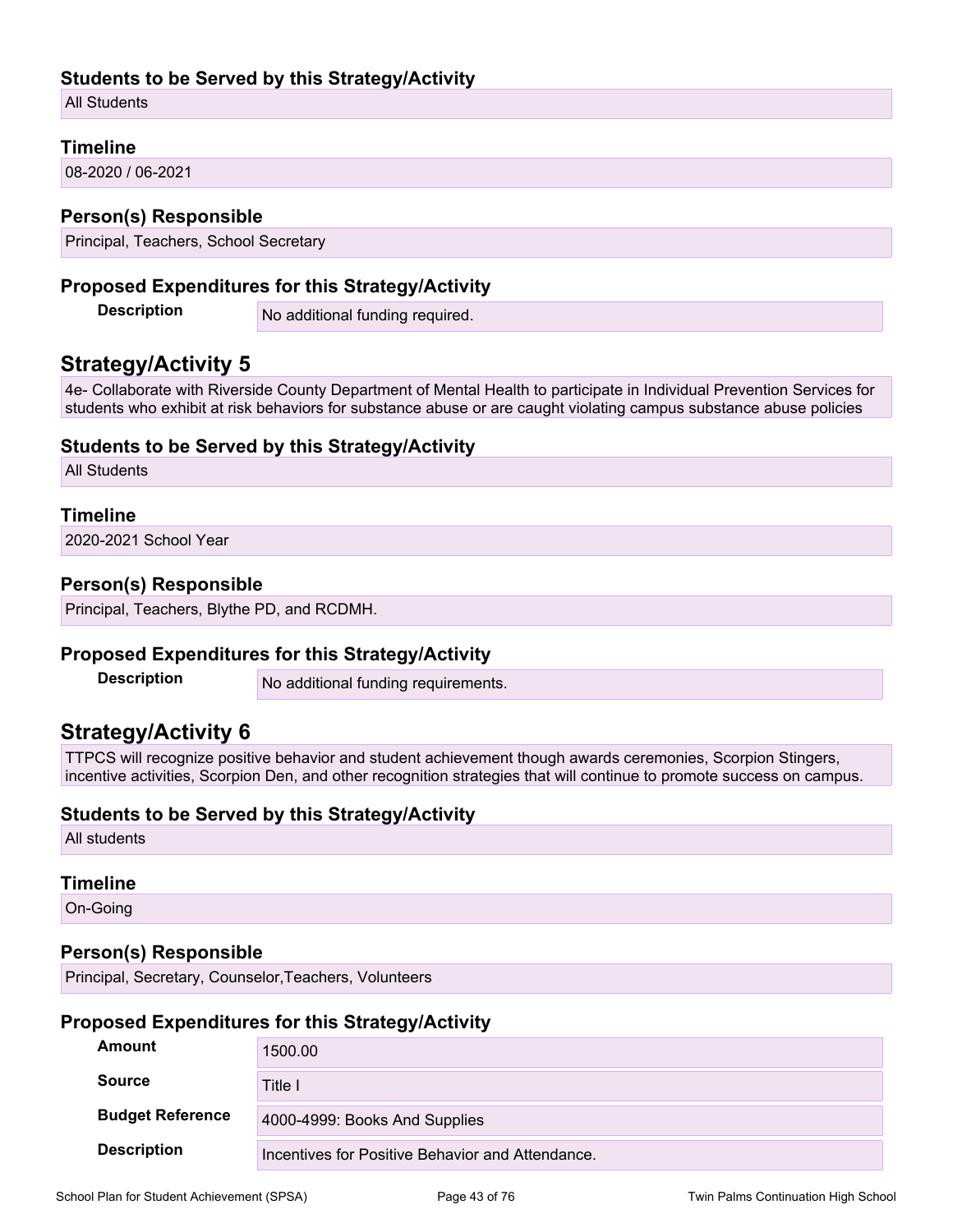## **Strategy/Activity 7**

4h- Provide parent involvement opportunities to improve student achievement. Accomplished through workshops, training opportunities, Site Council, and PTO.

### **Students to be Served by this Strategy/Activity**

All Students

### **Timeline**

On-Going

### **Person(s) Responsible**

Principal, Teachers, Secretary, and Parents.

### **Proposed Expenditures for this Strategy/Activity**

| Amount                  | 19,000.00                 |
|-------------------------|---------------------------|
| <b>Source</b>           | Title I                   |
| <b>Budget Reference</b> | 6000-6999: Capital Outlay |
| <b>Description</b>      | <b>Electronic Marquee</b> |

## **Strategy/Activity 8**

Continue with Student Welcome Center for 2020-2021

### **Students to be Served by this Strategy/Activity**

All Students

### **Timeline**

On-going

### **Person(s) Responsible**

All Staff

### **Proposed Expenditures for this Strategy/Activity**

**Description** - No funding required.

## **Strategy/Activity 9**

Work with teachers to develop a list of eligible and ineligible students based on established performance indicators. Review weekly

### **Students to be Served by this Strategy/Activity**

All Students

### **Timeline**

On-Going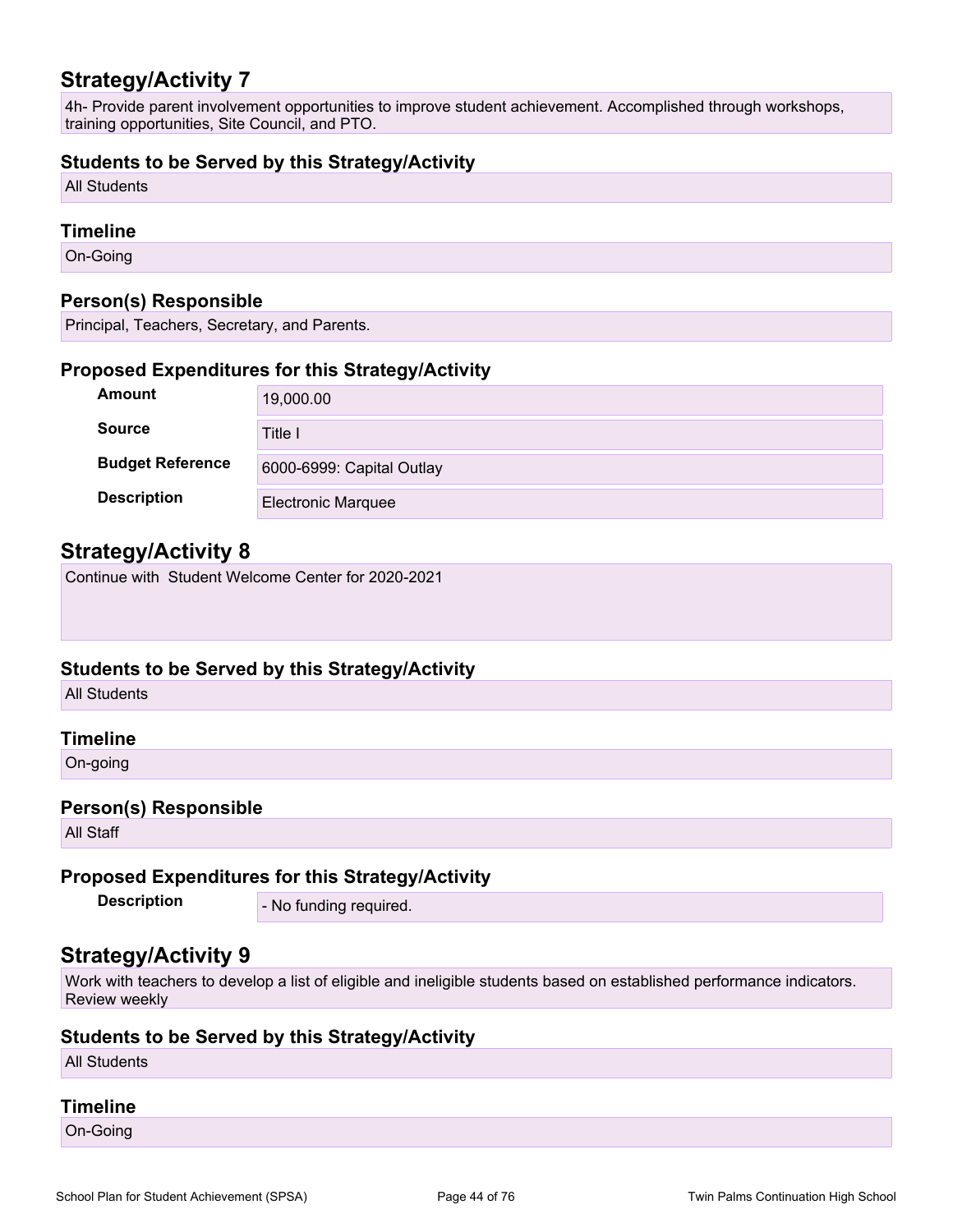### **Person(s) Responsible**

Principal, Faculty, and students

### **Proposed Expenditures for this Strategy/Activity**

**Description** No additional burden to site budget.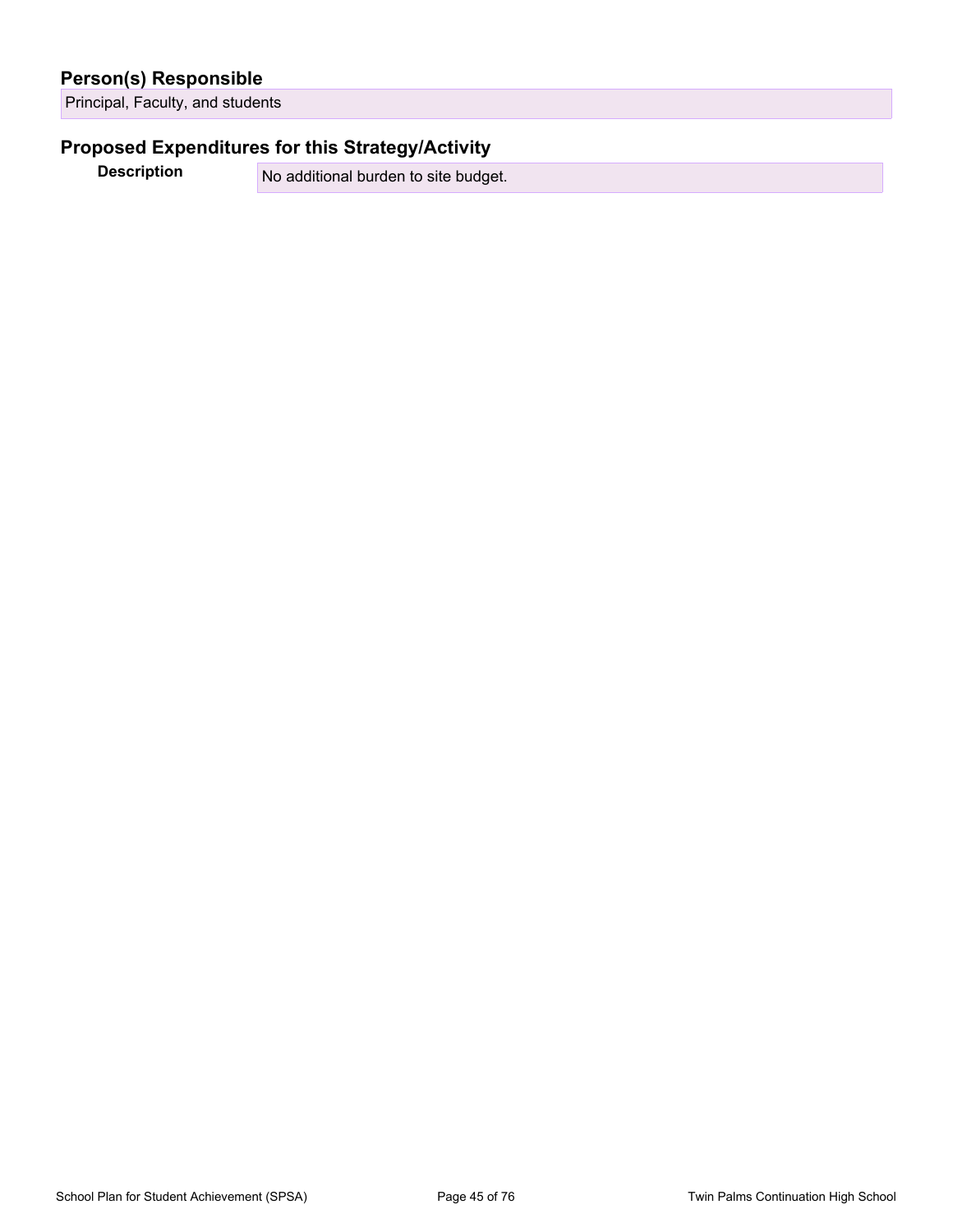# **Goals, Strategies, & Proposed Expenditures**

# **Goal 5**

## **Subject**

Graduation Rate

## **Goal Statement**

To increase the graduation rate

## **LCAP Goal**

This goal aligns directly with PVUSD LCAP goal 1, which states that we will create and implement systems of support to increase student achievement to ensure all students graduate.

## **Basis for this Goal**

The development of this goal as a top priority emerged after the release of the state dashboard lists TPCS as 91.6% graduation rate.

## **Expected Annual Measurable Outcomes**

| Metric/Indicator                                         | <b>Baseline</b>                                   | <b>Expected Outcome</b>         |
|----------------------------------------------------------|---------------------------------------------------|---------------------------------|
| Graduation Rate status on the State<br>Dashboard in 2019 | 91.6% was the 2018-2019<br><b>Graduation Rate</b> | Raise our graduation rate by 1% |

## **Planned Strategies/Activities**

## **Strategy/Activity 1**

Students will be given a four year plan for Twin Palms that lays out the 160 credits that the student will need during our intake meeting

### **Students to be Served by this Strategy/Activity**

All Students

### **Timeline**

Ongoing

### **Person(s) Responsible**

Principal and Counselor

### **Proposed Expenditures for this Strategy/Activity**

**Description** No Impact to budget

## **Strategy/Activity 2**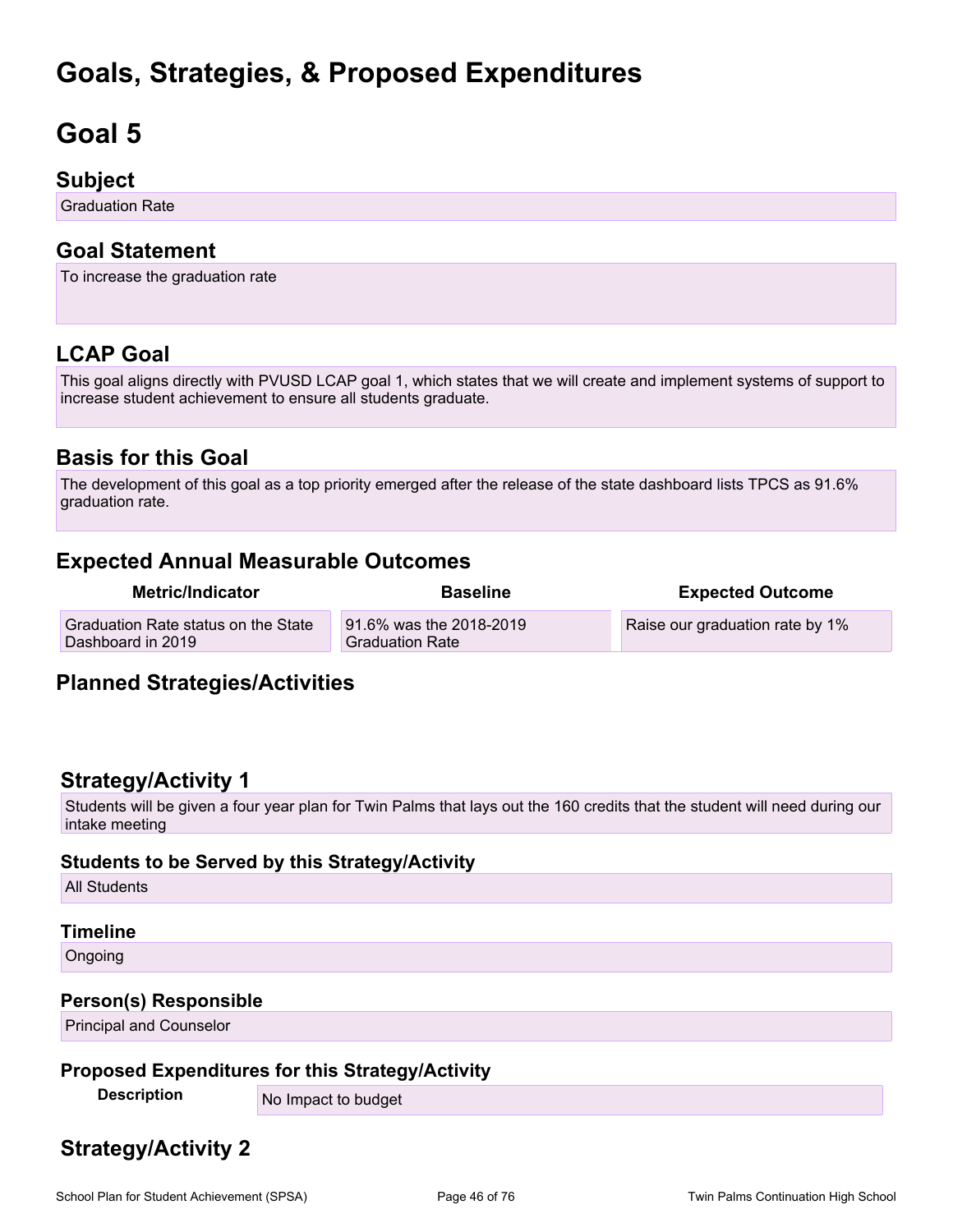Counselor and school secretary will consistently monitor transcripts and inform students of deficiencies or other threats that will inhibit their ability to graduate.

### **Students to be Served by this Strategy/Activity**

All Students

#### **Timeline**

On-going

#### **Person(s) Responsible**

Principal, Secretary, and Counselor

#### **Proposed Expenditures for this Strategy/Activity**

**Description** No additional funding necessary

### **Strategy/Activity 3**

Although seniors do not take state exams, TPCS will work with these students while they are lower classmen to improve CAASPP and LPAC levels in order to meet state targets.

### **Students to be Served by this Strategy/Activity**

All students, including EL Students

#### **Timeline**

On-Going

#### **Person(s) Responsible**

Principal, Teachers, Counselor, and EL Coordinators

#### **Proposed Expenditures for this Strategy/Activity**

**Description** - No additional funding necessary

### **Strategy/Activity 4**

Continue to implement Senior Project class to help students plan for entry level opportunities after high school. Includes career exploration, resume development, community service requirements, exit interviews, and other exercises and projects pertinent to early adulthood. Builds excitement for graduation and contributes to the state graduation rate goal.

### **Students to be Served by this Strategy/Activity**

All Students

#### **Timeline**

Ongoing

### **Person(s) Responsible**

Principal, counselor, and teachers

### **Proposed Expenditures for this Strategy/Activity**

**Amount** 900.00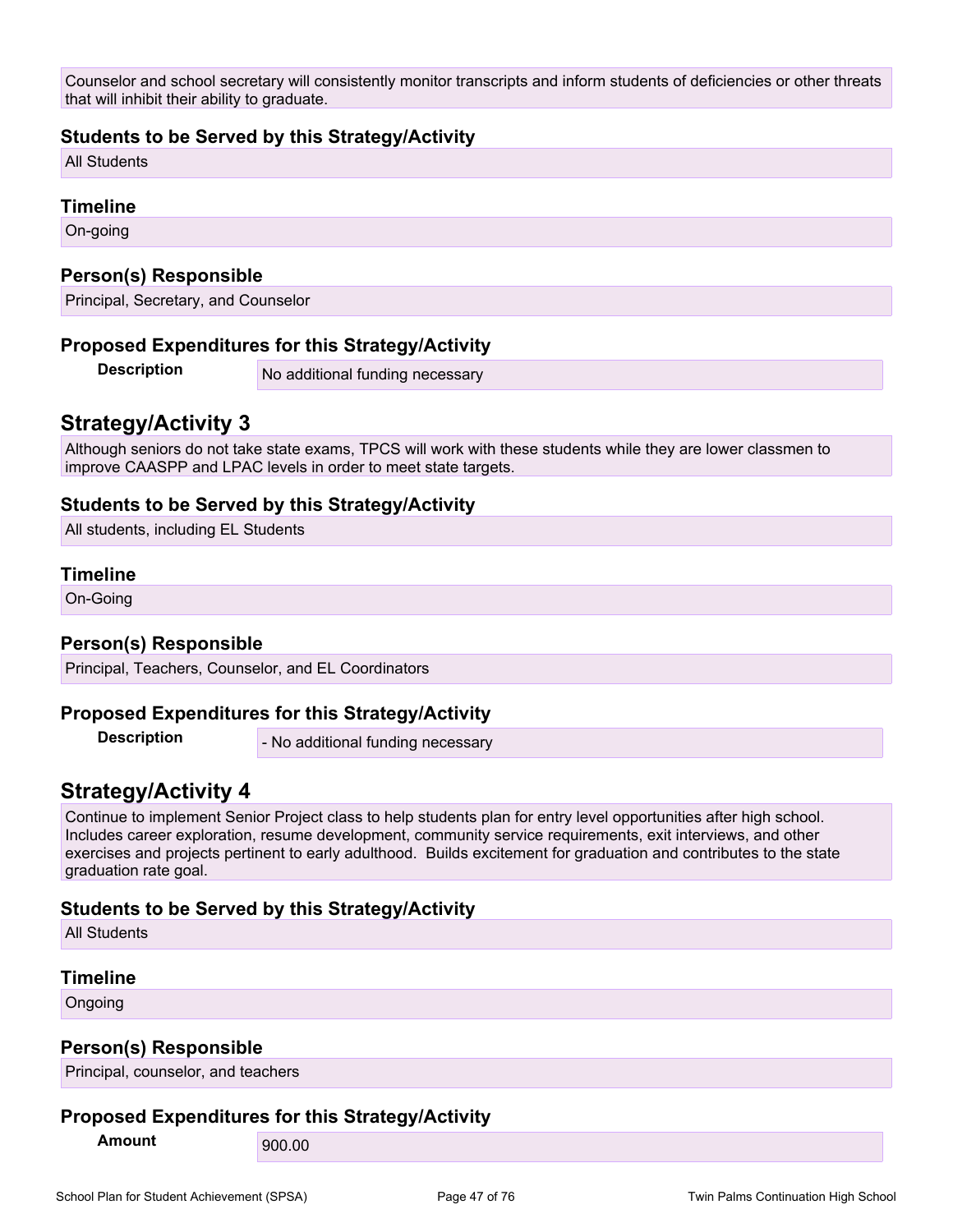| <b>Source</b>           | Title I                                              |
|-------------------------|------------------------------------------------------|
| <b>Budget Reference</b> | 5000-5999: Services And Other Operating Expenditures |
| <b>Description</b>      | <b>Career Cruising Website</b>                       |

## **Strategy/Activity 5**

Career counseling to excite and motivate students toward graduation and inform them about opportunities for those who hold diplomas. Also participation in vocational education programs through our local Community College, that will allow students to earn high school credit for graduation and acquire vocational skills that will benefit their career development.

### **Students to be Served by this Strategy/Activity**

All Students

### **Timeline**

**Ongoing** 

### **Person(s) Responsible**

Principal, Palo Verde College, and Counselor

### **Proposed Expenditures for this Strategy/Activity**

**Description** No site funding required.

## **Strategy/Activity 6**

- Continue to improve the effectiveness on-line learning platforms.

### **Students to be Served by this Strategy/Activity**

All Students

### **Timeline**

Ongoing

### **Person(s) Responsible**

Principal, teachers, and counselor

## **Proposed Expenditures for this Strategy/Activity**

**Description** No site funding required.

## **Strategy/Activity 7**

Participate in career days, college presentations, armed forces presentations, and the like to get students excited about graduation and improve rates.

### **Students to be Served by this Strategy/Activity**

All Students

### **Timeline**

**Ongoing**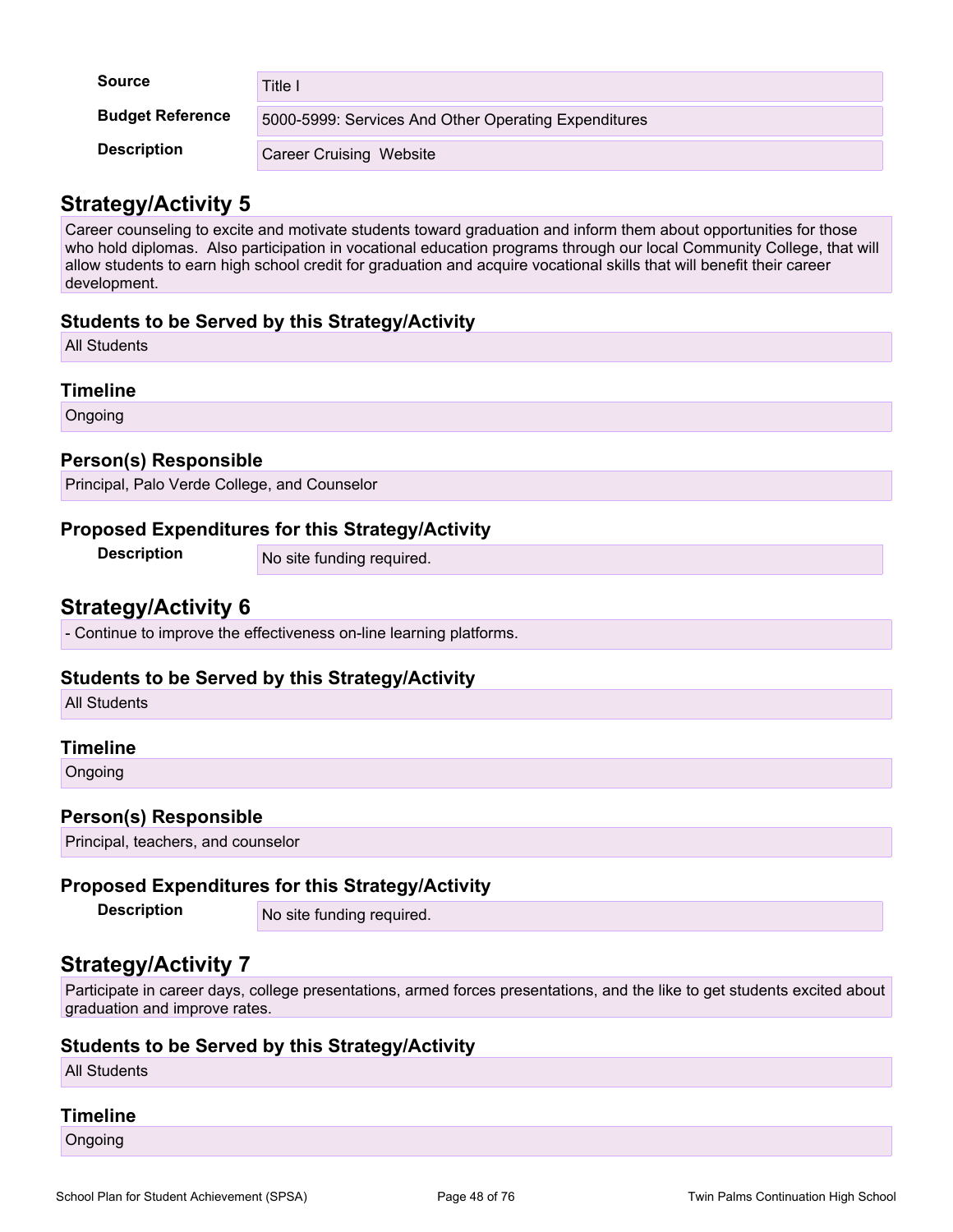## **Person(s) Responsible**

Principal, Teachers, Counselor, Local Community organizations

## **Proposed Expenditures for this Strategy/Activity**

| Amount                  | 4100.00                                              |
|-------------------------|------------------------------------------------------|
| <b>Source</b>           | Title I                                              |
| <b>Budget Reference</b> | 5000-5999: Services And Other Operating Expenditures |
| <b>Description</b>      | College & Career Readiness Field Trips               |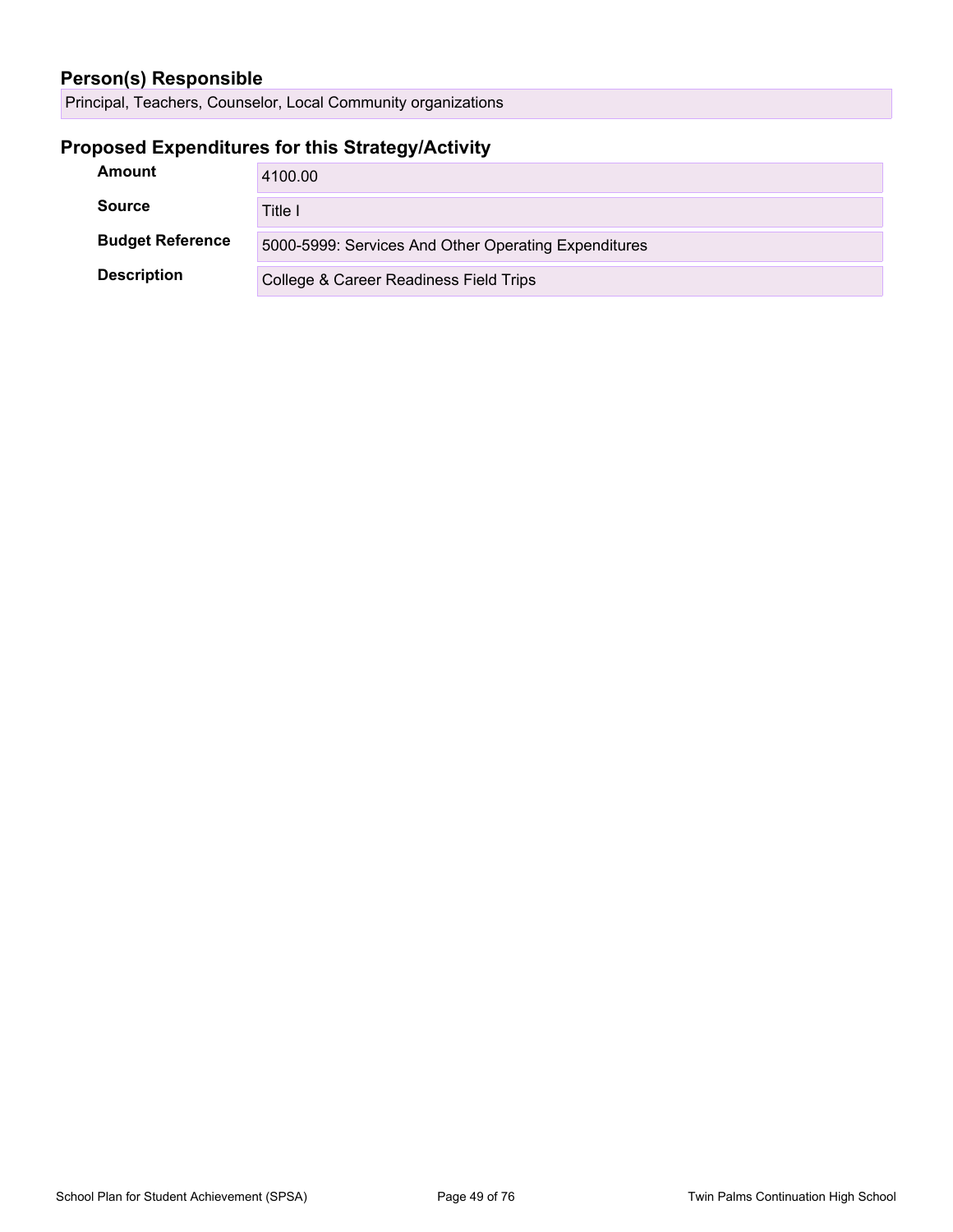# **Annual Review and Update**

## **SPSA Year Reviewed: 2019-20**

## **Goal 1**

We are aiming to show 25% growth as measured by average distance from meeting the standard in both ELA and Math.

## **Annual Measurable Outcomes**

| <b>Metric/Indicator</b>       | <b>Expected Outcomes</b>        | <b>Actual Outcomes</b> |
|-------------------------------|---------------------------------|------------------------|
| SBAC was not conducted due to | 25% improvement (-148.9 ELA) (- | No test was conducted  |
| Covid-19                      | 183.6 Math)                     |                        |

## **Strategies/Activities for Goal 1**

| <b>Planned</b><br><b>Actions/Services</b>                                                                                                                                                       | <b>Actual</b><br><b>Actions/Services</b>                                                                                                                                                                                            | <b>Proposed</b><br><b>Expenditures</b> | <b>Estimated Actual</b><br><b>Expenditures</b> |
|-------------------------------------------------------------------------------------------------------------------------------------------------------------------------------------------------|-------------------------------------------------------------------------------------------------------------------------------------------------------------------------------------------------------------------------------------|----------------------------------------|------------------------------------------------|
| Concerted efforts to<br>incorporate reading                                                                                                                                                     | There was a concerted<br>effort to incorporate<br>reading comprehension,<br>writing and Math across<br>the curriculum.                                                                                                              | 1a- No impact to site<br>budget.       | 1a- No impact to site<br>budget.               |
| comprehension, writing<br>and Math across the<br>curriculum.                                                                                                                                    |                                                                                                                                                                                                                                     |                                        |                                                |
| 1b- Utilize district<br>approved core and<br>supplemental materials in<br>all classes to ensure that<br>curriculum aligns closely<br>with both CA and<br><b>Common Core State</b><br>Standards. | There was a concerted<br>effort to utilize district-<br>approved core and<br>supplemental materials in<br>all classes to ensure that<br>the curriculum aligns<br>closely with both CA and<br><b>Common Core State</b><br>Standards. | 1b No impact to budget                 | 1b No impact to budget                         |
| 1c- Develop academic<br>course contracts with<br>accurate pacing and<br>alignment with CA and<br><b>Common Core State</b><br>Standards that allow for<br>acceleration opportunities.            | A concerted effort was<br>made to develop<br>academic course<br>contracts with accurate<br>pacing and alignment with<br><b>CA and Common Core</b><br><b>State Standards that</b><br>allowed for acceleration                        | 1c- No impact to site<br>budget.       | 1c- No impact to site<br>budget.               |
| 1d- Ensure the use of<br>first/best instruction<br>practices.                                                                                                                                   | opportunities.<br>There was a concerted<br>effort to Ensure the use of<br>first/best instruction<br>practices.                                                                                                                      | 1d- No impact to site<br>budget 0      | 1d.-No impact to site<br>budget                |
| 1e- Utilize pretest,<br>benchmark assessments.<br>and other post-tests to<br>identify areas of                                                                                                  | There was a concerted<br>effort to utilize pretest,<br>benchmark assessments.<br>and other post-tests to<br>identify areas of                                                                                                       | 1e- No impact to site<br>budget.       | 1e- No impact to site<br>budget.               |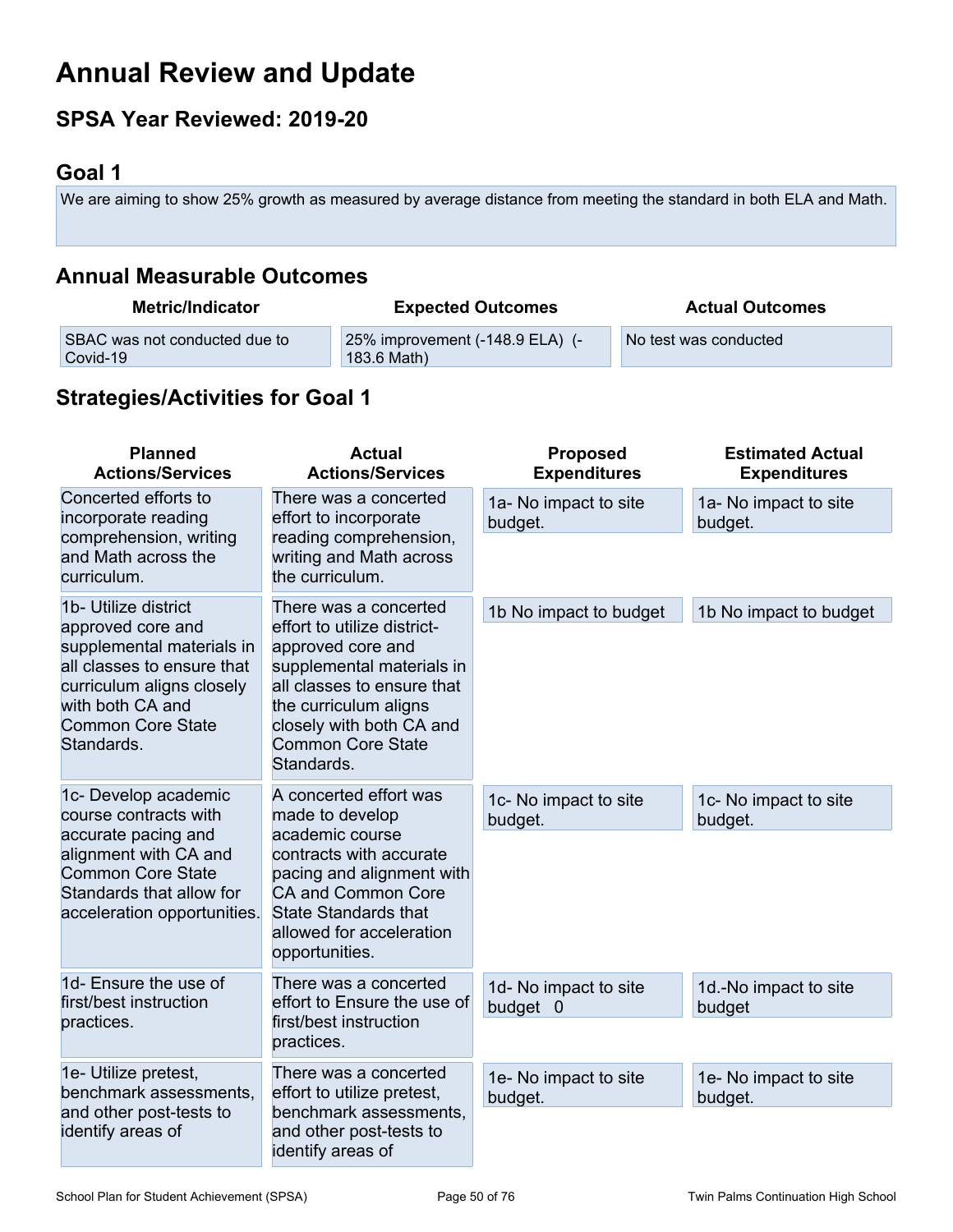| <b>Planned</b><br><b>Actions/Services</b>                                                                                            | <b>Actual</b><br><b>Actions/Services</b>                                                                                                                     | <b>Proposed</b><br><b>Expenditures</b>                                                           | <b>Estimated Actual</b><br><b>Expenditures</b>                                                    |
|--------------------------------------------------------------------------------------------------------------------------------------|--------------------------------------------------------------------------------------------------------------------------------------------------------------|--------------------------------------------------------------------------------------------------|---------------------------------------------------------------------------------------------------|
| deficiency in student<br>achievement.                                                                                                | deficiency in student<br>achievement.                                                                                                                        |                                                                                                  |                                                                                                   |
| 1f- Targeted intervention<br>strategies for targeted<br>students currently placed<br>in Standard Not Met<br>achievement levels.      | There was a concerted<br>effort to target intervention<br>strategies for targeted<br>students currently placed<br>in Standard Not Met<br>achievement levels. | Supplemental<br><b>Intervention Materials</b><br>4000-4999: Books And<br>Supplies Title I 500.00 | Instructional materials<br>and supplies 4000-4999:<br><b>Books And Supplies</b><br>Title I 447.00 |
| 1g-Supplemental<br>technology resources for<br>teachers to facilitate first<br>best instruction, provide<br>timely progress reports. | There was a concerted<br>effort to supplement<br>technology resources for<br>teachers to facilitate first<br>best instruction, provide                       | 1g-Supplemental<br>technology 4000-4999:<br><b>Books And Supplies</b><br>Title I 500.00          | Notebooks 4000-4999:<br><b>Books And Supplies</b><br>Title I 308.00                               |
| and engage in other<br>activities to benefit<br>student achievement.                                                                 | timely progress reports,<br>and engage in other<br>activities to benefit<br>student achievement.                                                             |                                                                                                  |                                                                                                   |

## **Analysis**

Describe the overall implementation of the strategies/activities to achieve the articulated goal.

The site began using pre and post lexile testing and looked at acheivement levels. We planned on having a speaker come in to explain lexile and how it effects our every day lives, but due to covid this was cancelled. We did change our SIS system and provided teachers with trainings on how to navigate the system and access all of the supports it provides for teacher and students.

Describe the overall effectiveness of the strategies/activities to achieve the articulated goal as measured by the school.

The lexile pre and post test gave the teachers, students and school an idea of where our population is at for reading and what supports we needed to add to our curriculum to increase the students reading levels. We also saw that we needed to change some of our curriculum both online and in person to meet the needs of our students. Unfortunately, due to COVID-19 we were unable to do any state testing.

Explain any material differences between the Proposed Expenditures and Estimated Actual Expenditures. We did not use all of the money alloted for this goal due to the early closure of our school site, due to Covid.

Describe any changes that will be made to this goal, the annual outcomes, metrics, or strategies/activities to achieve this goal as a result of this analysis. Identify where those changes can be found in the SPSA.

We will again continue our pre and post tests for lexile. We will also start implementing corrective reading, which all students will be assessed for upon entering our school each quarter. The current SPSA will reflect the new reading intervention strategy. To implement this reading curriculum, teachers and support staff will attend trainings and be coached throughout the 2020-2021 school year.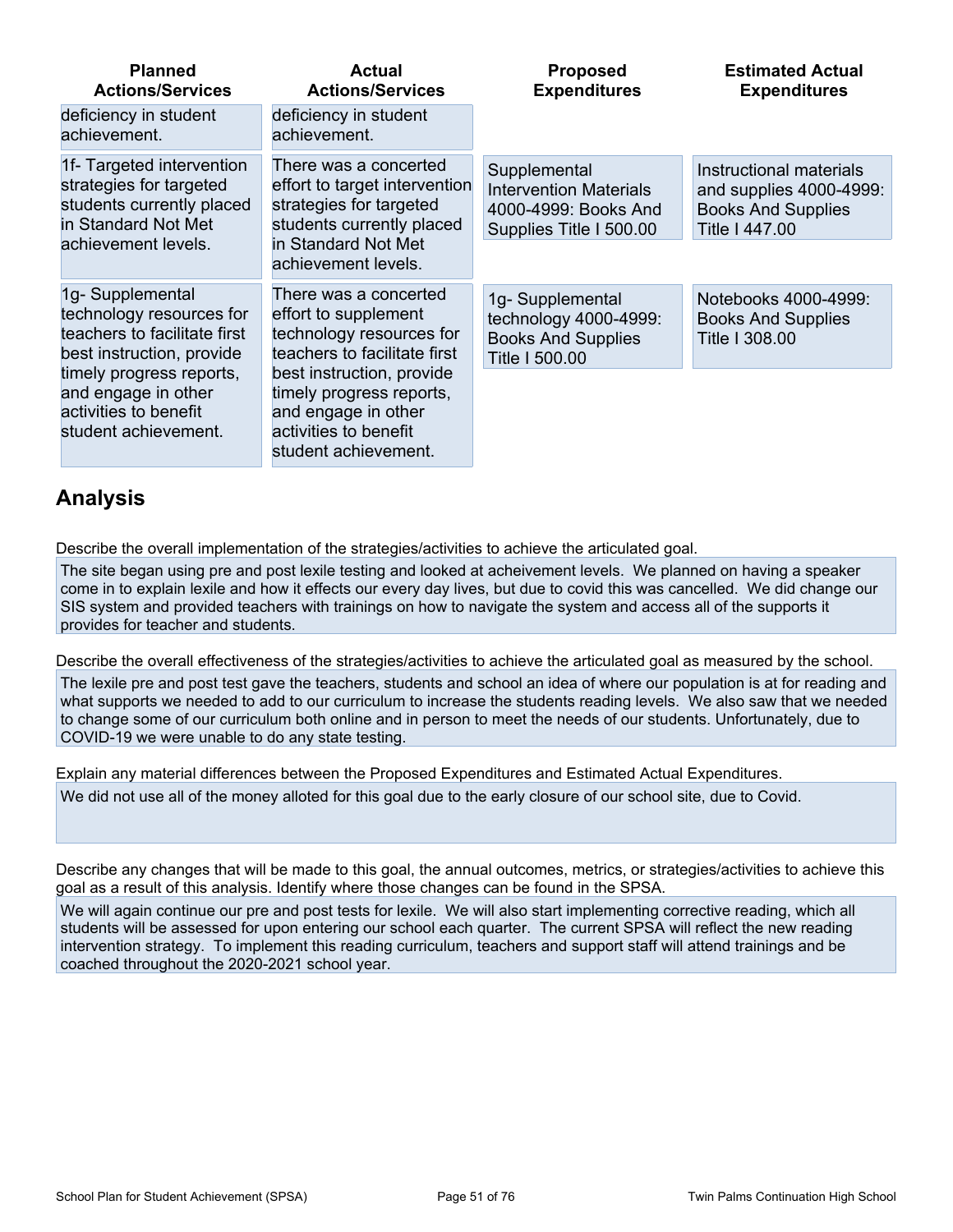# **Annual Review and Update**

## **SPSA Year Reviewed: 2019-20**

## **Goal 2**

TPCS will improve the service level provided to limited-English-proficient students by increasing their participation rate in formal assessments, exhibit growth in ELPAC level classifications, and gain proficiency in ELA and Math evidenced by CAASPP results for all students assessed.

## **Annual Measurable Outcomes**

| <b>Metric/Indicator</b>                                | <b>Expected Outcomes</b>                                       | <b>Actual Outcomes</b>                                                                                                  |
|--------------------------------------------------------|----------------------------------------------------------------|-------------------------------------------------------------------------------------------------------------------------|
| ELPAC Overall Score for Grade 11<br><b>EL Students</b> | 10% increase overall ELPAC score<br>for grade 11 for 2019-2020 | Our 11th grade students all went<br>down in their ELPAC Scores except<br>for one student who increased by 13<br>points. |

## **Strategies/Activities for Goal 2**

| <b>Planned</b><br><b>Actions/Services</b>                                                                                                                                                                                                                                                                  | <b>Actual</b><br><b>Actions/Services</b>                                                                                                                                                                      | <b>Proposed</b><br><b>Expenditures</b> | <b>Estimated Actual</b><br><b>Expenditures</b> |
|------------------------------------------------------------------------------------------------------------------------------------------------------------------------------------------------------------------------------------------------------------------------------------------------------------|---------------------------------------------------------------------------------------------------------------------------------------------------------------------------------------------------------------|----------------------------------------|------------------------------------------------|
| 2a- Collaborate with the<br><b>District EL coordinator</b><br>every month to ensure<br>that we provide optimum<br>service to our English<br>Learners. Will also keep<br>faculty up to date with<br>changes in the law,<br>trends, and Common<br>Core initiatives related to<br>EL.                         | There was a concerted<br>effort to meet with the EL<br>coordinators on a monthly<br>basis to ensure that we<br>provided services to our<br><b>English Learners</b>                                            | 2a- No additional<br>funding required. |                                                |
| 2b- Additional focus on<br>data analysis for EL<br>students. Utilize data to<br>pinpoint deficiencies in<br>student skill level and<br>respond with appropriate<br>interventions. Involves<br>breaking down<br>assessments to determine<br>which skill a student lacks<br>based on the question<br>missed. | There was a concerted<br>effort to focus on data for<br>EL students. We also<br>used this data to find<br>deficiencies and provided<br>appropriate interventions.                                             | 2b- No additional<br>funding required. |                                                |
| 2c- Ensure focus on<br><b>TPCS SLOs with ELL's</b><br>and ensure that the cohort<br>meets all expectations for<br>becoming better workers,<br>learners, and community<br>members. Extra focus is<br>applied to the learning                                                                                | There was a concerted<br>effort to focus on our<br><b>TPCS</b> expectations for<br>becoming better workers,<br>learners, and community<br>members. We used<br>PBIS/MTSS to promote<br>learning, give positive | 2c- No additional funding<br>required. |                                                |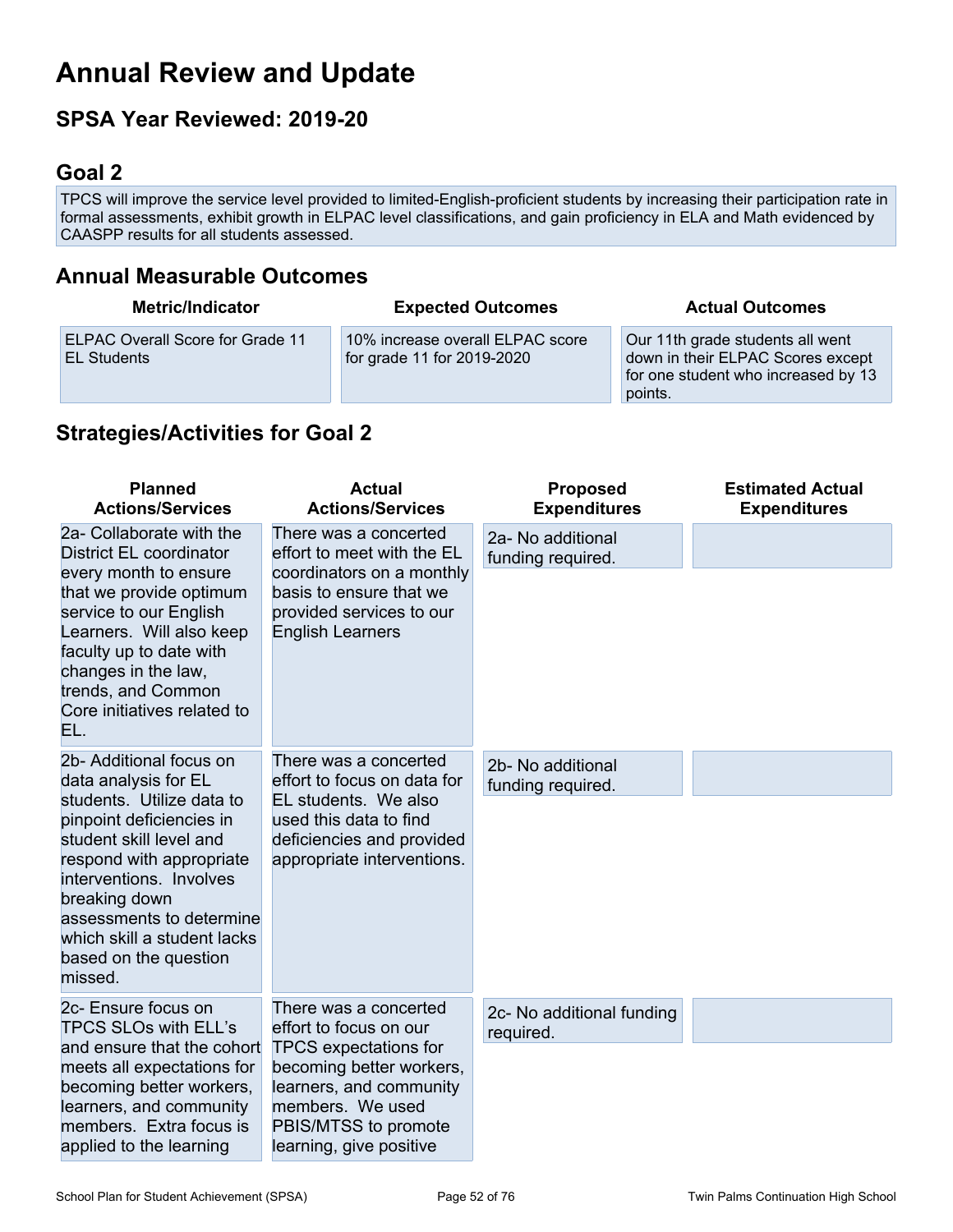| <b>Planned</b><br><b>Actions/Services</b>                                                                                                                                                                                                    | <b>Actual</b><br><b>Actions/Services</b>                                                                                                                                                         | <b>Proposed</b><br><b>Expenditures</b> | <b>Estimated Actual</b><br><b>Expenditures</b> |
|----------------------------------------------------------------------------------------------------------------------------------------------------------------------------------------------------------------------------------------------|--------------------------------------------------------------------------------------------------------------------------------------------------------------------------------------------------|----------------------------------------|------------------------------------------------|
| goal so they can improve<br>performance across all<br>subjects.                                                                                                                                                                              | incentives, and get our<br>ELL students out into the<br>community.<br>Unfortunately, due to<br>COVID-19, the community<br>events had to be canceled<br>in the last quarter of<br>school.         |                                        |                                                |
| 2d- Need for deliberate<br>implementation of<br><b>SDAIE/SIOP strategies</b><br>into lesson design and<br>academic contracts.                                                                                                                | Teachers are required to<br>use SDAIE strategies with<br>all of our students, as we<br>as a team believe that all<br>of our students can<br>benefit from these<br>strategies.                    | 2d- No additional<br>funding required. |                                                |
| 2e- Continue to<br>modernize/update<br>technology and software<br>designed to improve<br>English acquisition and<br>proficiency through<br>targeted intervention.                                                                            | There was a concerted<br>effort to continue to<br>modernize/update<br>technology and software<br>designed to improve<br>English acquisition and<br>proficiency through<br>targeted intervention. | 2e- No additional<br>funding required. |                                                |
| 2f- Continue to use<br>supplemental materials to<br>reinforce core concepts.<br>Materials will utilize text,<br>multimedia, and project-<br>based enhancements to<br>help students access the<br>core content. Will also<br>align with CCSS. | There was a concerted<br>effort to use supplemental<br>materials to reinforce core<br>concepts.                                                                                                  | 2f- No additional funding<br>required. |                                                |
| 2g- Provide staff<br>development<br>opportunities to train<br>teachers in SDAIE and<br>SIOP teaching strategies<br>to improve first/best<br>instruction.                                                                                     | Staff was provided staff<br>development<br>opportunities at the<br>beginning of the school<br>year to improve first/best<br>instruction.                                                         | 2g- No additional<br>funding required. |                                                |
| 2h- Increase utilization of<br>effective assessment<br>strategies to ensure that<br>EL students receive<br>adequate progress<br>monitoring throughout the<br>year.                                                                           | There was discussion and<br>planning of developing<br>adequate progress<br>monitoring throughout the<br>year for long-term<br>learners, reclassified, and<br>regular English learners.           | 2h- No additional<br>funding required. |                                                |
| 2i- Continue to use the<br>technology supplies to<br>improve core access and                                                                                                                                                                 | There was a concerted<br>effort to use technology<br>supplies to improve core                                                                                                                    | 2i- No additional funding<br>required. |                                                |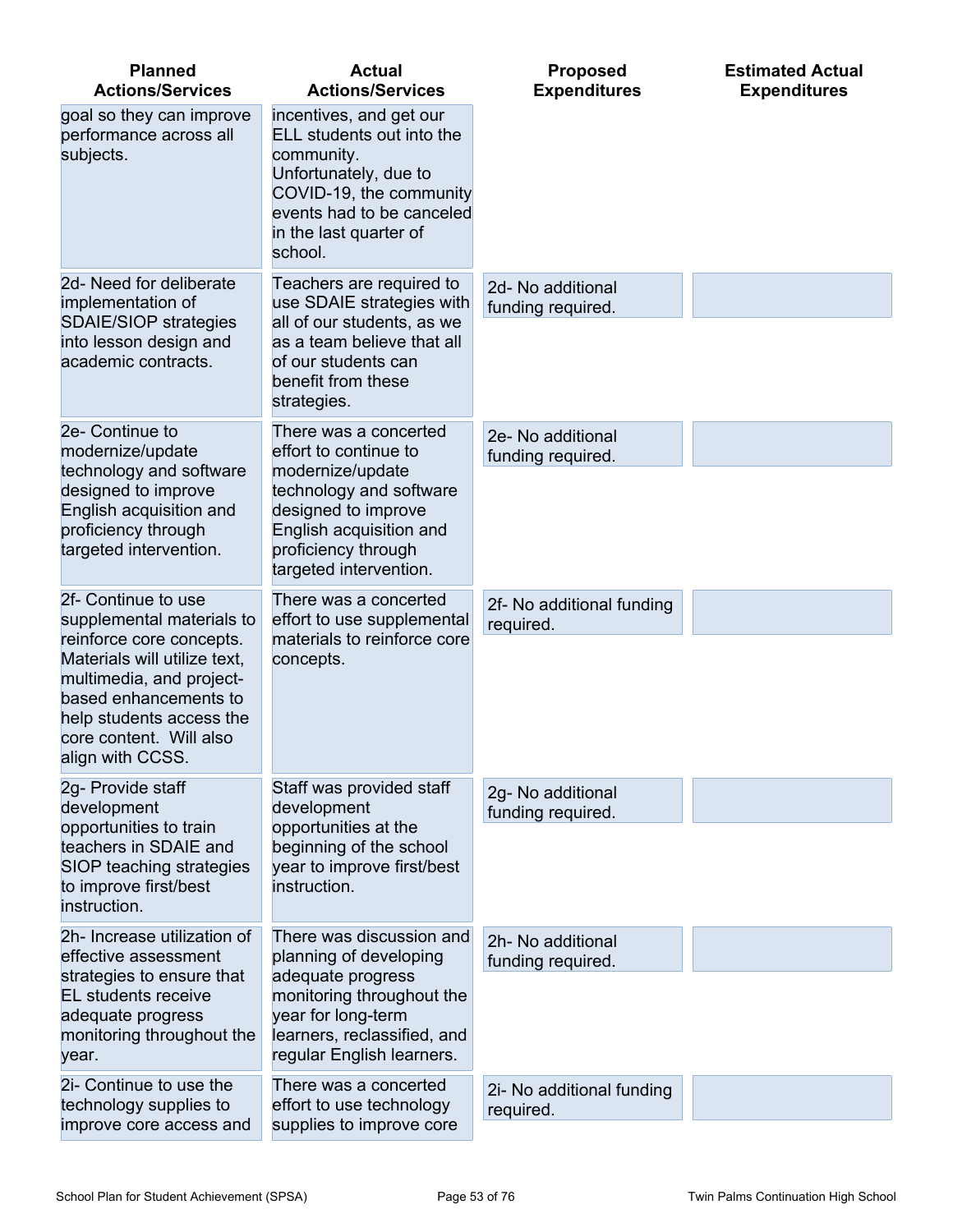| <b>Planned</b>                                                                                                        | Actual                                   | <b>Proposed</b>             | <b>Estimated Actual</b>       |
|-----------------------------------------------------------------------------------------------------------------------|------------------------------------------|-----------------------------|-------------------------------|
| <b>Actions/Services</b>                                                                                               | <b>Actions/Services</b>                  | <b>Expenditures</b>         | <b>Expenditures</b>           |
| language acquisition<br>skills.                                                                                       | access and language<br>acquistion skills |                             |                               |
| 2i- Educational                                                                                                       | Our site went to Crafton                 | 2j- Enrichment field trips  | Educational/enrichment        |
| enrichment field trips for                                                                                            | Hills College/Job Fair in                | 5000-5999: Services         | Field Trips 5000-5999:        |
| all students, particularly                                                                                            | the Fall Semester to                     | <b>And Other Operating</b>  | <b>Services And Other</b>     |
| EL students, to visit                                                                                                 | expose our students to                   | <b>Expenditures Title I</b> | <b>Operating Expenditures</b> |
| colleges, museums,                                                                                                    | the different opportunities              | 3000.00                     | Title I 1082.00               |
| science centers, and the<br>like to expose students to<br>resources and<br>opportunities outside of<br>our community. | that colleges can offer.                 |                             |                               |

## **Analysis**

Describe the overall implementation of the strategies/activities to achieve the articulated goal.

This year we met with our EL coordinator weekly to discuss students and their progress towards graduation. We reached out to parents in Spanish and English through our new SIS system and Newsletter. Teachers were given opportunities to attend professional development and practice first/best instruction in their lessons. Before the school closure the students were able to go to two different educational field trips. These trips included a college fair and a union worker trade bootcamp, to expose the students to academic and trade schools.

Describe the overall effectiveness of the strategies/activities to achieve the articulated goal as measured by the school. When we analyzed our ELPAC Scores and out of five students tested four actually went down in their scores, while one went up by 17 points.

Explain any material differences between the Proposed Expenditures and Estimated Actual Expenditures.

The only Expenditures that were proposed was the field trips and due to COVID-19 our year was cut short causing us to fall short of our scheduled educational field trips.

Describe any changes that will be made to this goal, the annual outcomes, metrics, or strategies/activities to achieve this goal as a result of this analysis. Identify where those changes can be found in the SPSA.

We will continue to use the above strategies in this goal as they apply to online and in person learning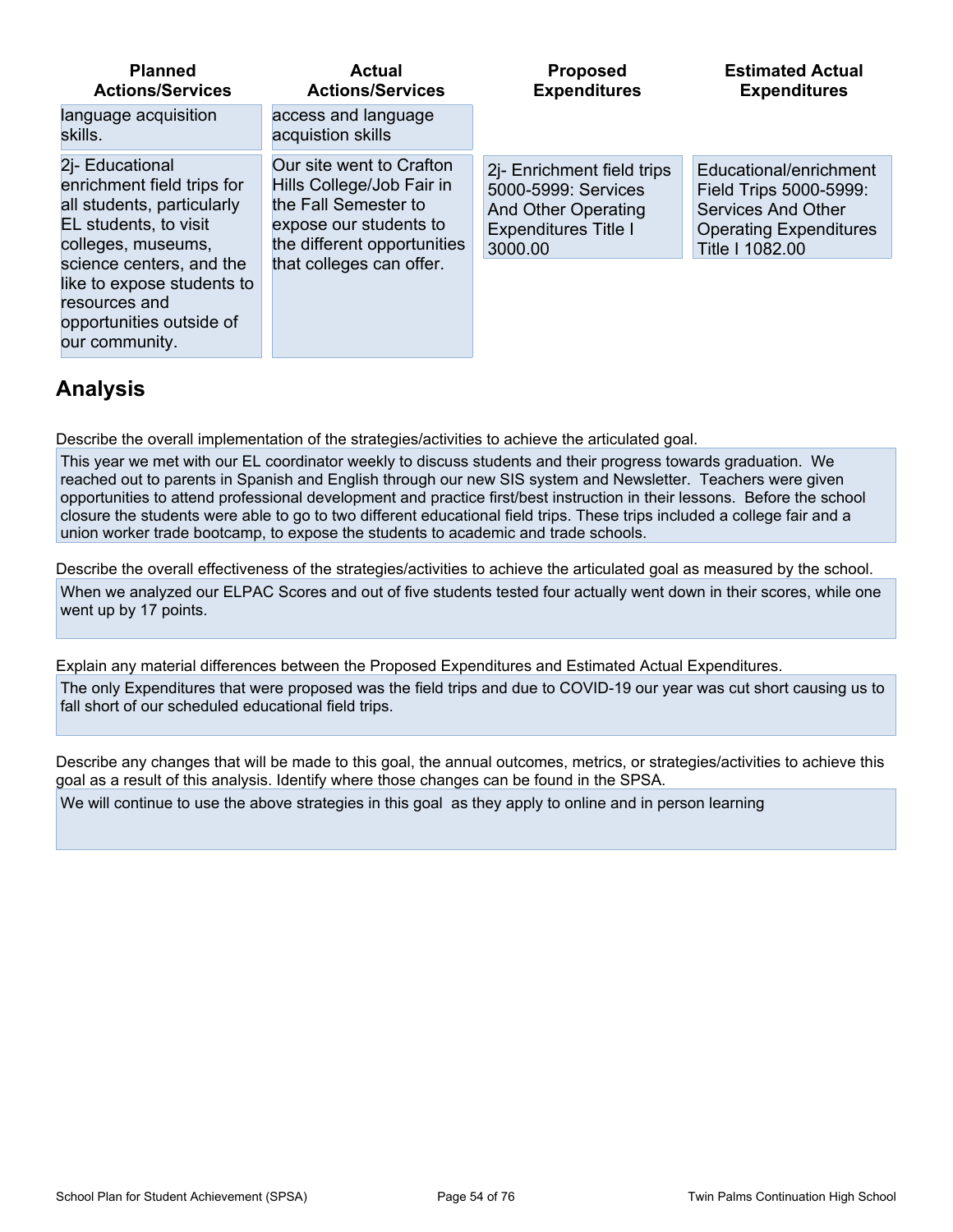# **Annual Review and Update**

## **SPSA Year Reviewed: 2019-20**

## **Goal 3**

TPCS administration will ensure that teachers and other support staff receive adequate training and support to facilitate a campus environment that reflects the proficient implementation of the PBIS model and use of effective research-based instructional practices.

## **Annual Measurable Outcomes**

| <b>Metric/Indicator</b>          | <b>Expected Outcomes</b>                                  | <b>Actual Outcomes</b>                                                                                                            |
|----------------------------------|-----------------------------------------------------------|-----------------------------------------------------------------------------------------------------------------------------------|
| DashBoard Annual Suspension Rate | 5% or less of students will be<br>suspended at least once | Due to the COVID-19 pandemic,<br>state law has suspended the<br>reporting of state and local indicators<br>on the 2020 Dashboard. |

## **Strategies/Activities for Goal 3**

| <b>Planned</b><br><b>Actions/Services</b>                                                                                                                                                                               | <b>Actual</b><br><b>Actions/Services</b>                                                                                                                                                                                                           | <b>Proposed</b><br><b>Expenditures</b>                                                                                                                                  | <b>Estimated Actual</b><br><b>Expenditures</b> |
|-------------------------------------------------------------------------------------------------------------------------------------------------------------------------------------------------------------------------|----------------------------------------------------------------------------------------------------------------------------------------------------------------------------------------------------------------------------------------------------|-------------------------------------------------------------------------------------------------------------------------------------------------------------------------|------------------------------------------------|
| Utilize PBIS to minimize<br>class suspensions and<br>increase access to<br>instruction for all students.                                                                                                                | The site made it possible<br>for all students failing a<br>class or not attending<br>school to attend the Study<br>Hall session, which was<br>our sixth period. Those<br>students who were in<br>good attendance and                               | 3a- No additional<br>funding other than what<br>exists in current budget<br>for teaching staff.<br>Centralized funding may<br>support this process in<br>certain cases. |                                                |
|                                                                                                                                                                                                                         | were passing their<br>classes were able to<br>leave campus after the<br>fifth period.                                                                                                                                                              |                                                                                                                                                                         |                                                |
| 3b- Monitor the number of<br>office referrals with the<br>goal of minimizing them to<br>no more than two a week.<br>Provide teachers with<br>training in RTI^2 and<br>PBIS. Emphasize well-<br>organized lesson design. | Students were allowed to<br>leave campus for lunch in<br>two-week increments. If a<br>student received a referral<br>anytime during that two-<br>week period, their lunch<br>privilege was revoked.<br>Monitoring was done daily<br>for referrals. | 3b- No impact to site or<br>district budget.                                                                                                                            |                                                |
| 3c First-best instruction<br>practices and evidence of<br>PBIS will serve as a<br>primary focus area for<br>observation.                                                                                                | All staff worked together<br>to use the PBIS model for<br>our students and<br>rewarded good behavior<br>through Scorpion<br>Stingers, Scorpion<br>Standouts, lunch<br>privileges, early release,<br>and our scorpion den.                          | 3c,d- No impact to site<br>budget.                                                                                                                                      |                                                |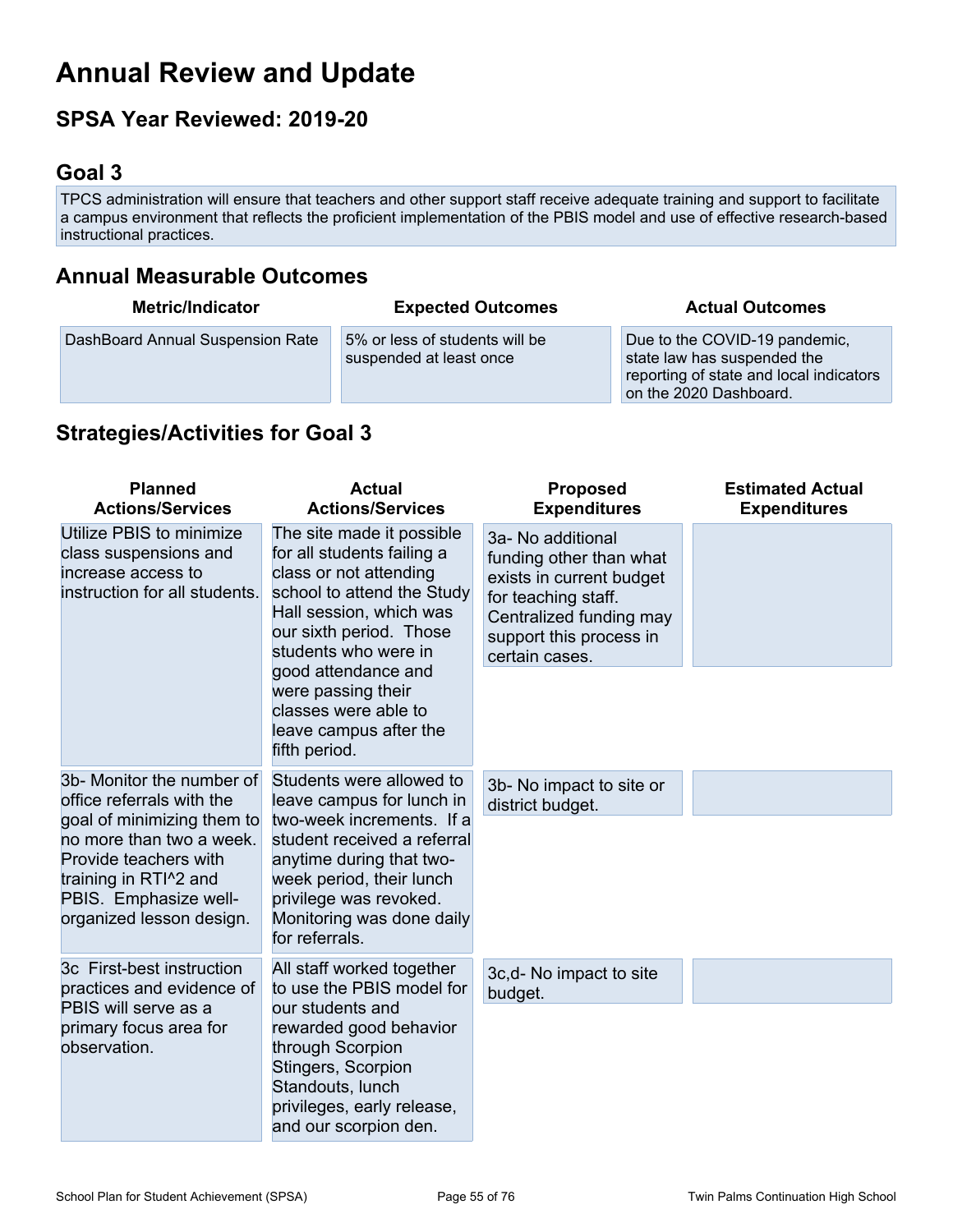| <b>Planned</b><br><b>Actions/Services</b>                                                                                                                                                                                                | <b>Actual</b><br><b>Actions/Services</b>                                                                                                                                                                                    | <b>Proposed</b><br><b>Expenditures</b>                                                                                          | <b>Estimated Actual</b><br><b>Expenditures</b>                                             |
|------------------------------------------------------------------------------------------------------------------------------------------------------------------------------------------------------------------------------------------|-----------------------------------------------------------------------------------------------------------------------------------------------------------------------------------------------------------------------------|---------------------------------------------------------------------------------------------------------------------------------|--------------------------------------------------------------------------------------------|
| 3e- Improve summative<br>assessment scores both<br>school-wide and for all<br>subgroups. At a<br>minimum, TP should<br>strive to make<br>improvements in meeting<br>or exceeding the state<br>standards for continuation<br>high school. | Students who were<br>behind in their classes<br>would stay for study hall,<br>where they received<br>tutoring, mentoring, and<br>encouragement to stay on<br>track and pass their<br>classes and improve their<br>academics | 3e- No impact to budget.                                                                                                        |                                                                                            |
| Work with C&I and<br>$3f-$<br>other site principals to set<br>up RTI2/MTSS, Common<br>Core, and PBIS trainings<br>to exit program<br>improvement.                                                                                        | Principal worked with C&I<br>to begin a MTSS for our<br>students, review current<br>curriculum, and continue<br>with our PBIS training.                                                                                     | 3f- Supplemental SEL<br>materials, 4000-4999:<br><b>Books And Supplies</b><br>Title I 300.00                                    | Certificates and<br>lamination supplies<br>4000-4999: Books And<br>Supplies Title I 193.00 |
| 3g- implement the<br>strategies learned at the<br><b>CCEA Conference</b>                                                                                                                                                                 | Teachers, Staff, and<br>Principal were not able to<br>attend the CCEA<br>Conference due to<br>COVID-19 Cancellation of<br>the Conference                                                                                    | 3g- Supplemental staff<br>training. 5000-5999:<br><b>Services And Other</b><br><b>Operating Expenditures</b><br>Title I 2500.00 | $\Omega$                                                                                   |

## **Analysis**

Describe the overall implementation of the strategies/activities to achieve the articulated goal.

We were able to make significant strides towards reducing our suspension rates. This was the first year that we did not have a fight at our school. We did have an issue with drugs and that created multiple suspensions. We also used different incentives to increase our attendance, behavior, and academics. We saw a decrease in our suspensions after the new year and continued to come up with ideas for MTSS, but due to the shutdown, we were not able to see the outcome of the entire year. Due to this, we stayed in CSI.

Describe the overall effectiveness of the strategies/activities to achieve the articulated goal as measured by the school. We felt that the pendalum at our school was swinging to a more positive school climate and students were responding to our new program and supports.

Explain any material differences between the Proposed Expenditures and Estimated Actual Expenditures. Due to the early shut down the teachers were not able to attend the CCEA conference.

Describe any changes that will be made to this goal, the annual outcomes, metrics, or strategies/activities to achieve this goal as a result of this analysis. Identify where those changes can be found in the SPSA.

We would like to continue on this path we started last year and build on the Positive Behavior Strategies we have already set in place.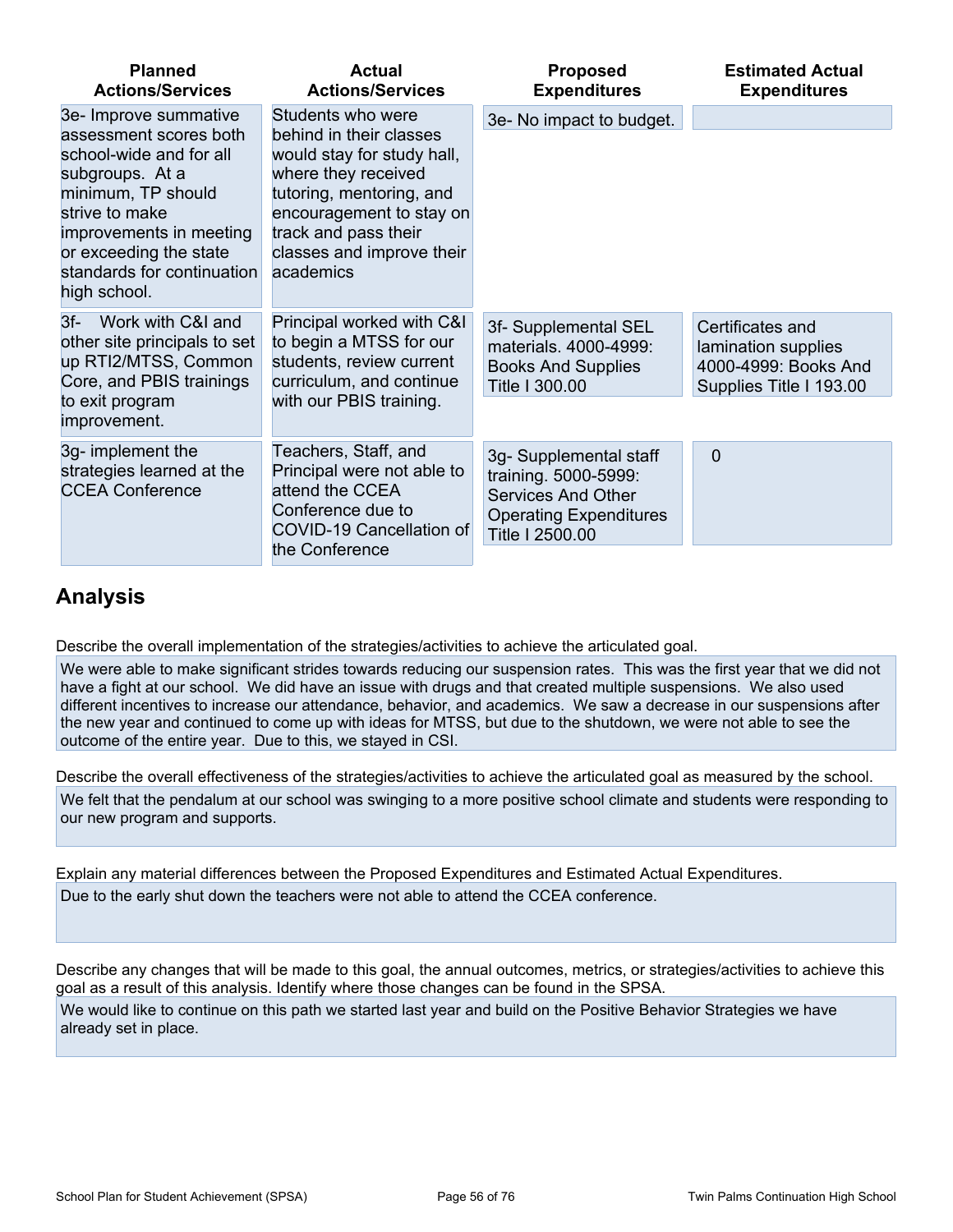# **Annual Review and Update**

## **SPSA Year Reviewed: 2019-20**

## **Goal 4**

Community collaboration to support all students in being educated in a learning environment that is safe, drug-free, well supplied, and conducive to learning.

## **Annual Measurable Outcomes**

| <b>Metric/Indicator</b>                                                    | <b>Expected Outcomes</b>                                                           | <b>Actual Outcomes</b>                                                                                                                        |
|----------------------------------------------------------------------------|------------------------------------------------------------------------------------|-----------------------------------------------------------------------------------------------------------------------------------------------|
| Twin Palm HS will participate in four<br>community related events annually | TPHS will continue to be involved in<br>at least four community events pre<br>year | Due to the COVID-19 pandemic, we<br>were only able to participate in three<br>community events: Christmas parade<br>and back to school night. |

## **Strategies/Activities for Goal 4**

| <b>Planned</b><br><b>Actions/Services</b>                                                                                                                                                                                                             | <b>Actual</b><br><b>Actions/Services</b>                                                                                                                                                                       | <b>Proposed</b><br><b>Expenditures</b>     | <b>Estimated Actual</b><br><b>Expenditures</b> |
|-------------------------------------------------------------------------------------------------------------------------------------------------------------------------------------------------------------------------------------------------------|----------------------------------------------------------------------------------------------------------------------------------------------------------------------------------------------------------------|--------------------------------------------|------------------------------------------------|
| 4a- Implementation of<br><b>Positive Behavior Support</b><br>Strategies and other<br>interventions from the RTI<br>behavioral model. Work<br>as a staff to constantly<br>update intervention and<br>teaching strategies that<br>accomplish this goal. | There was a concerted<br>effort to implement the<br><b>Positive Behavior Support</b><br>Strategies and other<br>interventions. All staff<br>worked together to follow<br>through on the support<br>strategies. | 4a- No additional<br>funding requirements. |                                                |
| 4b- Increased use of<br>discipline strategies such<br>as detention, school-<br>based community service,<br>6th-period remediation,<br>and other reactive<br>interventions to correct<br>student behavior.                                             | The school devised<br>systems to deter<br>discipline issues and<br>correct students behavior<br>and we found success.                                                                                          | 4b-No additional funding<br>requirements.  |                                                |
| 4c- Collaboration with<br>local law enforcement<br>authorities to ensure<br>enforcement of local<br>truancy and juvenile<br>infraction notices as part<br>of RTI.                                                                                     | The principal had<br>meetings with the local<br>law enforcement to<br>enforce local truancy and<br>juvenile infraction notices.                                                                                | 4c- No additional funding<br>requirements. |                                                |
| 4d- Monitor participation<br>in 6th-period remediation<br>and provide students with<br>instructional and moral<br>support to accomplish                                                                                                               | The school created a<br>system that revolved<br>around positive<br>interventions instead of<br>negative consequences.                                                                                          | 4d- No additional<br>funding required.     |                                                |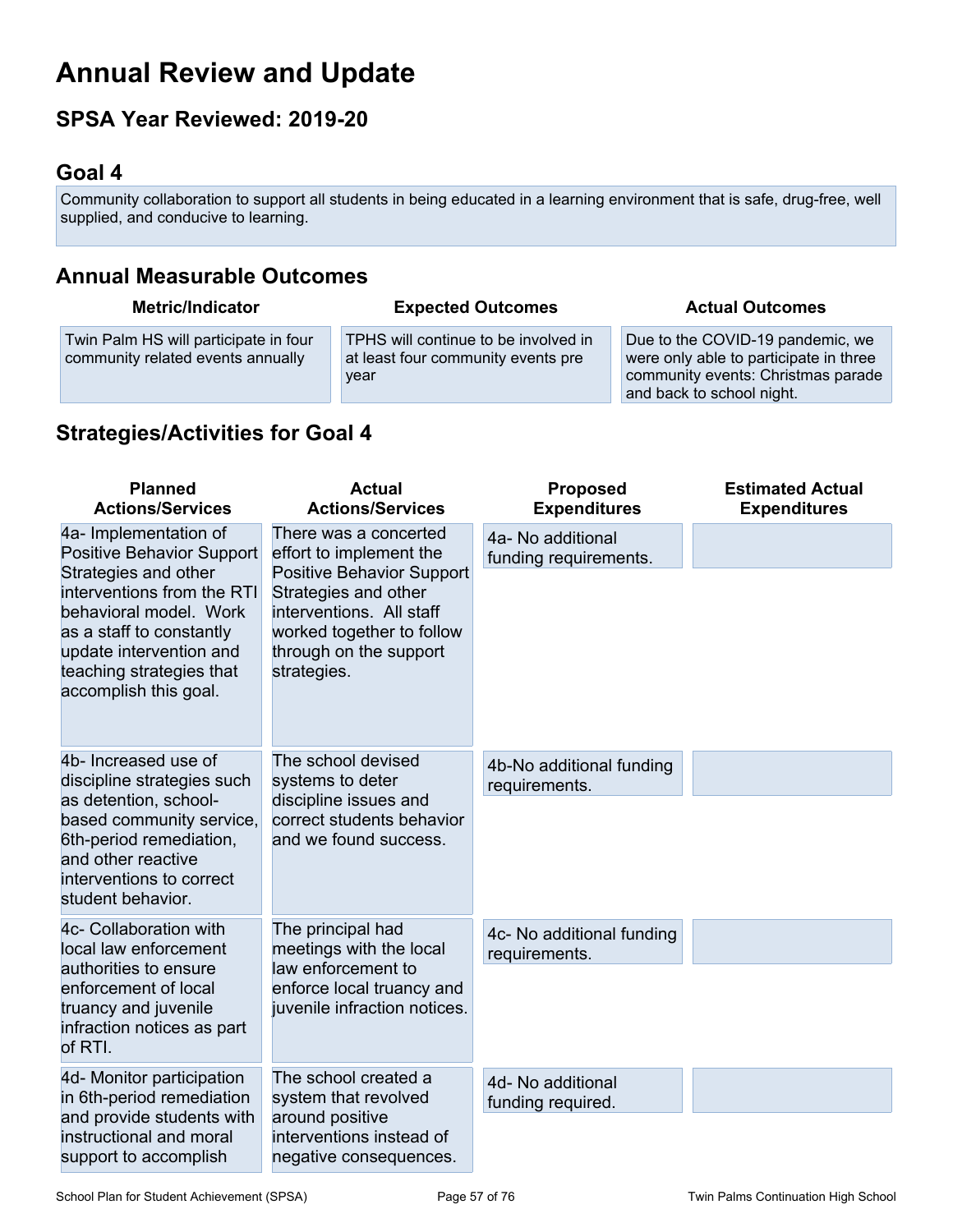| <b>Planned</b><br><b>Actions/Services</b>                                                                                                                                                                                                                                             | <b>Actual</b><br><b>Actions/Services</b>                                                                                                                                                                                                                                                                                                                                                                                                                                                                                                                                                                                                             | <b>Proposed</b><br><b>Expenditures</b>                                                                                | <b>Estimated Actual</b><br><b>Expenditures</b>                                                                           |
|---------------------------------------------------------------------------------------------------------------------------------------------------------------------------------------------------------------------------------------------------------------------------------------|------------------------------------------------------------------------------------------------------------------------------------------------------------------------------------------------------------------------------------------------------------------------------------------------------------------------------------------------------------------------------------------------------------------------------------------------------------------------------------------------------------------------------------------------------------------------------------------------------------------------------------------------------|-----------------------------------------------------------------------------------------------------------------------|--------------------------------------------------------------------------------------------------------------------------|
| learning goals and convey<br>the message that we care<br>about their success.                                                                                                                                                                                                         | Students were able to<br>leave school early if they<br>were passing and<br>attending school.                                                                                                                                                                                                                                                                                                                                                                                                                                                                                                                                                         |                                                                                                                       |                                                                                                                          |
| 4e- Collaborate with<br><b>Riverside County</b><br>Department of Mental<br>Health to participate in<br><b>Individual Prevention</b><br>Services for students who<br>exhibit at-risk behaviors<br>for substance abuse or<br>are caught violating<br>campus substance abuse<br>policies | We met with mental<br>health and began a<br>referral process for our<br>students. Therapists and<br>drug counselors would<br>come weekly to meet with<br>students who exhibited at-<br>risk behaviors or needed<br>mental health counseling.                                                                                                                                                                                                                                                                                                                                                                                                         | 4e- No additional<br>funding requirements.                                                                            |                                                                                                                          |
| 4f- Facilities will be safe,<br>maintained, and utilized in<br>a manner that is most<br>conducive to student<br>achievement. Staff will<br>also monitor the number<br>of work orders submitted<br>for student caused<br>damage.                                                       | Principal and FTMO<br>Supervisor meet weekly<br>to go over the facility and<br>any issues that needed to<br>be solved.                                                                                                                                                                                                                                                                                                                                                                                                                                                                                                                               | 4f- No additional funding<br>requirements                                                                             |                                                                                                                          |
| 4g- TPCS will recognize<br>positive behavior and<br>student achievement<br>though awards<br>ceremonies, monthly<br>Shine awards, incentive<br>activities, and other<br>recognition strategies that<br>will continue to promote<br>success on campus.                                  | The school used a lot of<br>positive behavior<br>reinforcements throughout<br>the year. Students were<br>able to have breakfast for<br>perfect attendance every<br>two weeks, leave campus<br>early if they were passing<br>their classes and had<br>good attendance, and the<br>students could go to lunch<br>off-campus if they had no<br>referrals or tardies.<br>We had scorpion stinger<br>weekly drawings,<br>Scorpion stand-outs,<br>quarterly award<br>ceremonies, and student<br>of the month. Students<br>also raised money for a<br>Scorpion Den where<br>students could earn<br>entrance through<br>attendance, behavior, and<br>grades. | 4g- Incentives for<br>Positive Behavior and<br>Attendance. 4000-4999:<br><b>Books And Supplies</b><br>Title I 1000.00 | <b>Incentives for Positive</b><br><b>Behavior</b> and<br>attendance 4000-4999:<br><b>Books And Supplies</b><br>Title I 0 |
| 4h- Provide parent<br>involvement opportunities                                                                                                                                                                                                                                       | We had a Site Council,<br>PTO, Back to School                                                                                                                                                                                                                                                                                                                                                                                                                                                                                                                                                                                                        | 4h- No funding required.                                                                                              |                                                                                                                          |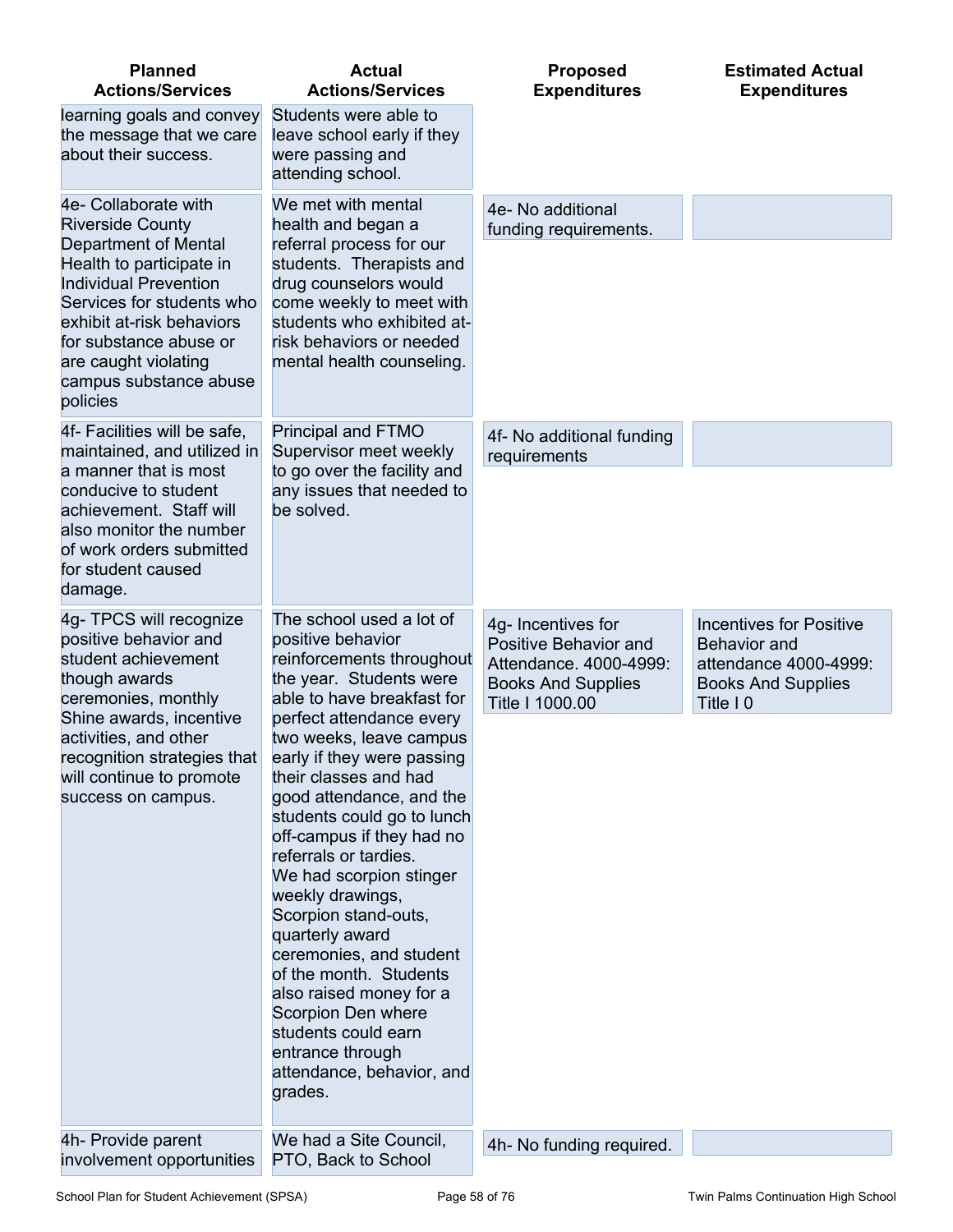| <b>Planned</b><br><b>Actions/Services</b>                                                                                     | <b>Actual</b><br><b>Actions/Services</b>                                                                                                                     | <b>Proposed</b><br><b>Expenditures</b>      | <b>Estimated Actual</b><br><b>Expenditures</b> |
|-------------------------------------------------------------------------------------------------------------------------------|--------------------------------------------------------------------------------------------------------------------------------------------------------------|---------------------------------------------|------------------------------------------------|
| to improve student<br>achievement.<br>Accomplished through<br>workshops, training<br>opportunities. Site<br>Council, and PTO. | Night, Newsletters, SST,<br>and Conferences.                                                                                                                 |                                             |                                                |
| 4i- Implement parent<br>involvement opportunities                                                                             | Award Ceremonies, Back<br>to School Night,                                                                                                                   | 4i- No impact to site<br>budget.            |                                                |
| on campus to promote<br>greater school<br>connectedness with<br>community and home.                                           | Graduation Night, PTO,<br>and School Site Council.                                                                                                           |                                             |                                                |
| 4j- Continue with Student<br><b>Welcome Center for</b>                                                                        | Welcome center was<br>continued with principal,                                                                                                              | 4j- No funding required.                    |                                                |
| 2018-19.                                                                                                                      | secretary, community<br>member, teacher, and<br>counselor there to greet<br>student.                                                                         |                                             |                                                |
| 4k- Work with teachers to<br>develop a list of eligible                                                                       | We were able to make a<br>daily list of eligible and                                                                                                         | 4k- No additional burden<br>to site budget. |                                                |
| and ineligible students<br>based on established<br>performance indicators.<br>Review bi-weekly.                               | ineligible students based<br>on their attendance and<br>behavior indicators. We<br>also created a bi-weekly<br>eligibility list for academic<br>performance. |                                             |                                                |
| 4I- Parent involvement<br>events and opportunities.                                                                           | Back to School Night,<br>PTO, School Site Council,                                                                                                           | 4I- No impact to site<br>budget.            |                                                |
|                                                                                                                               | Award Ceremonies,<br>Fundraisers, Graduation,<br>and parades.                                                                                                |                                             |                                                |

## **Analysis**

Describe the overall implementation of the strategies/activities to achieve the articulated goal.

The staff at this site designed a newsletter with announcements, interactive links, and direct communication links to staff. To help with our drug issues at school, we were given money to purchase a Halo ( vaping device) to pilot one of our restrooms. We also put systems in place to positively motivate the students and their behaviors. We did this by creating different incentive programs and courses. All staff were consistent and followed through with all systems. We had our students participate in community service and annual parades. We have partnered with our local agencies and work closely with them so we can support students. We continued including parents and family members to our award ceremonies, fundraisers, Back to School Night, PTO, Graduation Night, and School Site Council.

Describe the overall effectiveness of the strategies/activities to achieve the articulated goal as measured by the school.

The newsletter was a great success as we can distribute it online through social media, text messages, website, PVUSD SIS, hard copies, and emails. We also can send announcements out through emails, texts, the internet, and phone. Huge assistance is our Newspaper, law enforcement, and Mental health agencies. We are able to promote our school, help students with drug prevention and mental health issues, and have law enforcement help us with truancies, etc. The Halo device has deterred students from bringing drugs onto campus and we will be purchasing another one for the other restroom. We have put PBIS systems into place and because of staff being consistent and structured the students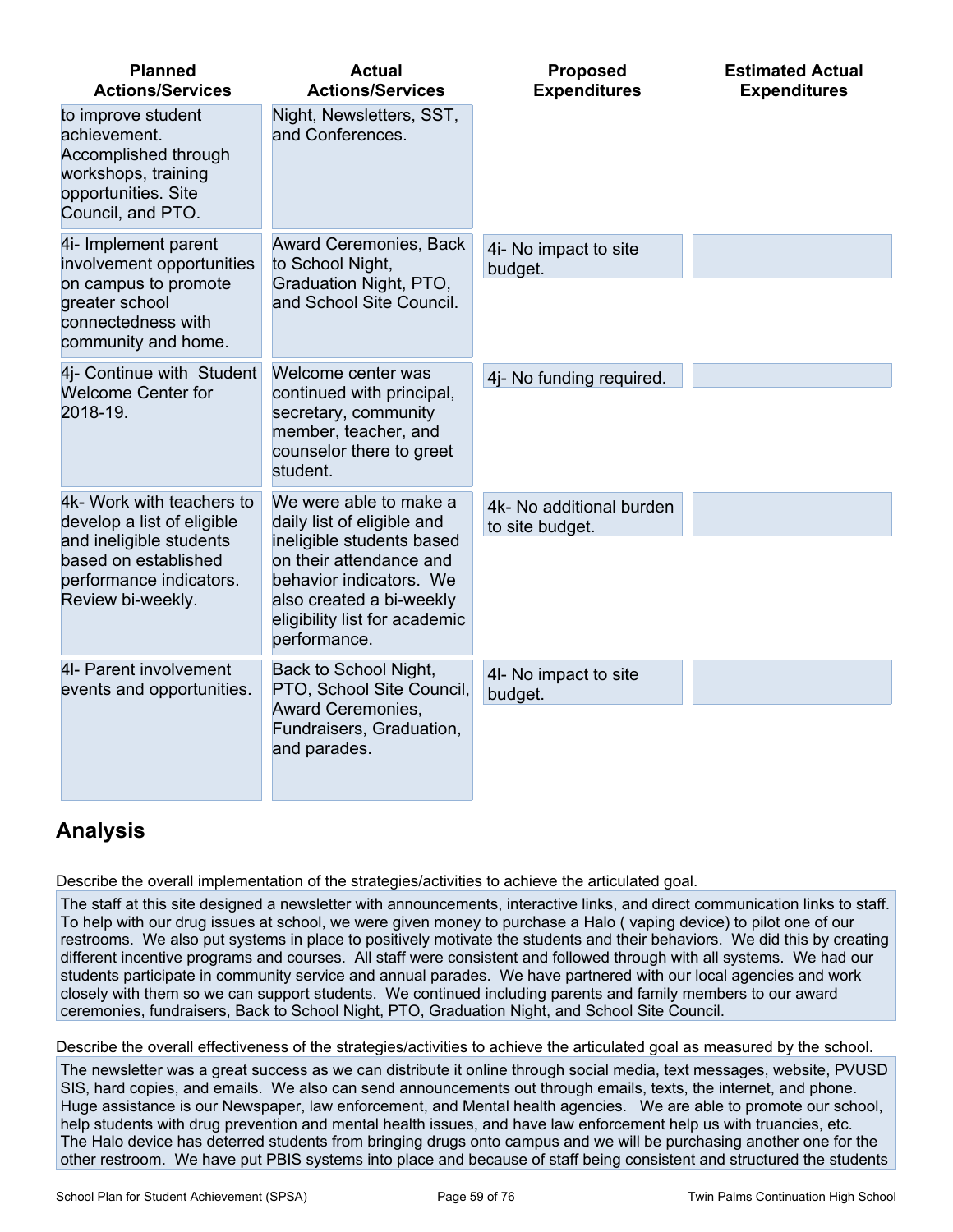have started buying into our program and our learning environment has vastly improved. Parents are a huge part of our program and are often brought into our activities we have at our site.

Explain any material differences between the Proposed Expenditures and Estimated Actual Expenditures. We did not use the Title 1 money we allotted due to Covid and school closure.

Describe any changes that will be made to this goal, the annual outcomes, metrics, or strategies/activities to achieve this goal as a result of this analysis. Identify where those changes can be found in the SPSA. We would like to continue on with the goal and expand upon it.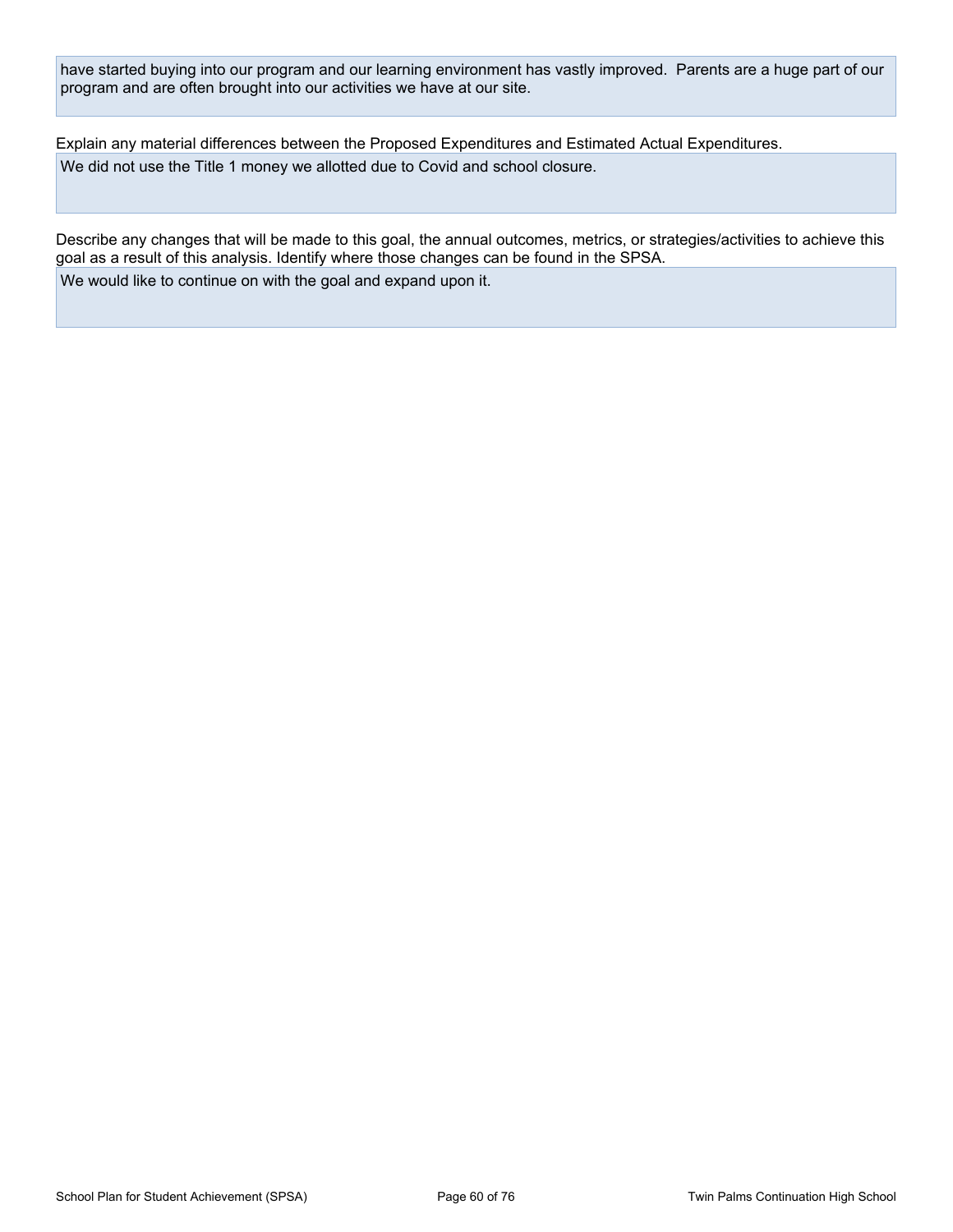# **Annual Review and Update**

## **SPSA Year Reviewed: 2019-20**

## **Goal 5**

To raise the amount of students College and Career Ready by 10%.

## **Annual Measurable Outcomes**

| <b>Metric/Indicator</b>                                           | <b>Expected Outcomes</b>                                       | <b>Actual Outcomes</b>                                                                                                            |
|-------------------------------------------------------------------|----------------------------------------------------------------|-----------------------------------------------------------------------------------------------------------------------------------|
| College and Career ready status on<br>the State Dashboard in 2019 | 10% College and Career ready on<br>the State Dashboard in 2020 | Due to the COVID-19 pandemic,<br>state law has suspended the<br>reporting of state and local indicators<br>on the 2020 Dashboard. |

## **Strategies/Activities for Goal 5**

| <b>Planned</b><br><b>Actions/Services</b>                                                                                                                                                    | <b>Actual</b><br><b>Actions/Services</b>                                                                                                                                                                                                                                                                                                                                                               | <b>Proposed</b><br><b>Expenditures</b>            | <b>Estimated Actual</b><br><b>Expenditures</b> |
|----------------------------------------------------------------------------------------------------------------------------------------------------------------------------------------------|--------------------------------------------------------------------------------------------------------------------------------------------------------------------------------------------------------------------------------------------------------------------------------------------------------------------------------------------------------------------------------------------------------|---------------------------------------------------|------------------------------------------------|
| Understanding what it<br>takes for a student to be<br>considered College and<br>Career ready based on<br>California's definition, and<br>creating systems in order<br>to do so.              | We started exploring<br>different ways for our<br>school to meet the<br>definition of College and<br>Career Ready. We are<br>starting with Lexile Levels,<br>which dictate what kind of<br>reading level you will<br>need for different jobs in<br>the student's near future.                                                                                                                          | 5a- No additional<br>funding source<br>necessary. |                                                |
| 5b- Counselor and school<br>secretary will consistently<br>monitor transcripts and<br>inform students of<br>deficiencies or other<br>threats that will inhibit<br>their ability to graduate. | Numerous meetings were<br>held with students and<br>parents throughout the<br>year. Our counselor<br>made a grad plan for each<br>student and assisted them<br>in deciding what path they<br>wanted to take after<br>graduation. This was<br>reviewed numerous times<br>throughout their stay with<br>us. The secretary and<br>counselor work together<br>to reach out to students<br>who are at risk. | 5b- No additional<br>funding necessary            |                                                |
| 5c- Although seniors do<br>not take state exams,<br>TPCS will work with these                                                                                                                | We worked with JROTC<br>to allow our students to<br>participate in their                                                                                                                                                                                                                                                                                                                               | 5c- No additional funding<br>necessary            |                                                |
| students while they are<br>lower classmen to<br>improve CAASPP and                                                                                                                           | program, making it so that<br>we had four students<br>complete their college and                                                                                                                                                                                                                                                                                                                       |                                                   |                                                |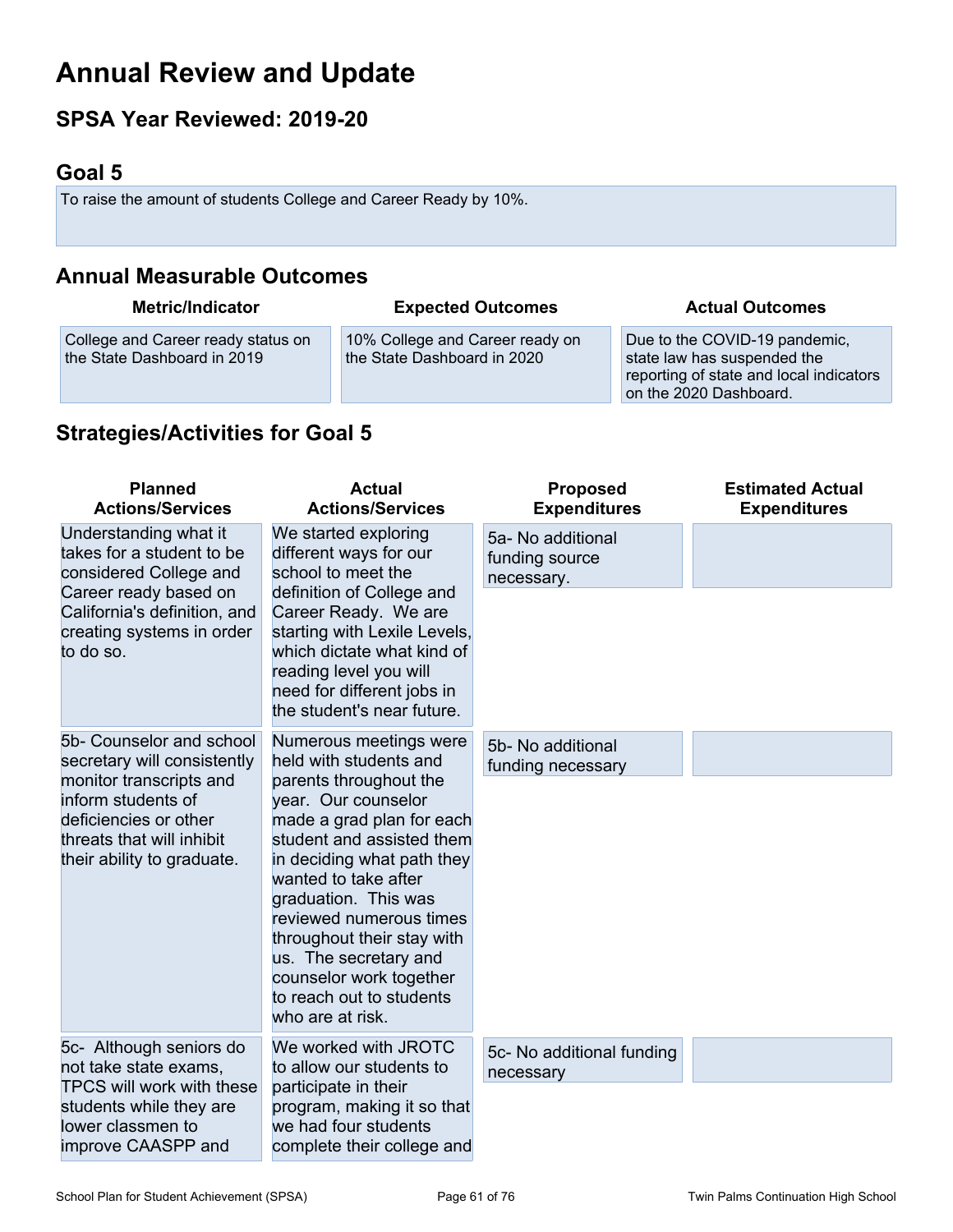| <b>Planned</b><br><b>Actions/Services</b>                                                                                                                                                                                                                                                                              | <b>Actual</b><br><b>Actions/Services</b>                                                                                                                                                                                                                                                                                                                                                                                                                        | <b>Proposed</b><br><b>Expenditures</b>                                                                            | <b>Estimated Actual</b><br><b>Expenditures</b>                                                                               |
|------------------------------------------------------------------------------------------------------------------------------------------------------------------------------------------------------------------------------------------------------------------------------------------------------------------------|-----------------------------------------------------------------------------------------------------------------------------------------------------------------------------------------------------------------------------------------------------------------------------------------------------------------------------------------------------------------------------------------------------------------------------------------------------------------|-------------------------------------------------------------------------------------------------------------------|------------------------------------------------------------------------------------------------------------------------------|
| <b>CELDT</b> levels to meet<br>state targets.                                                                                                                                                                                                                                                                          | career path while<br>attending our school.                                                                                                                                                                                                                                                                                                                                                                                                                      |                                                                                                                   |                                                                                                                              |
| 5d- Continue to<br>implement Senior Project<br>class to help students<br>plan for entry-level<br>opportunities after high<br>school. Includes career                                                                                                                                                                   | We did use our Career<br>Cruising online platform in<br>the Senior Project Class.<br>This allows the student to<br>explore different careers<br>that might be of interest to                                                                                                                                                                                                                                                                                    | 5d- Career Cruising<br>5000-5999: Services<br><b>And Other Operating</b><br><b>Expenditures Title I</b><br>900.00 | <b>Career Cruising</b><br>Renewal 5000-5999:<br><b>Services And Other</b><br><b>Operating Expenditures</b><br>Title I 899.00 |
| exploration, resume<br>development, community<br>service requirements, exit<br>interviews, and other<br>exercises and projects<br>pertinent to early<br>adulthood. Builds<br>excitement for graduation<br>and contributes to the<br>state graduation rate goal.                                                        | them. Students pick two<br>careers and find out if this<br>career will require a<br>college diploma,<br>certifications, or an<br>apprenticeship. Staff<br>uses this as a springboard<br>to build on their interest<br>and develop a plan for<br>post-graduation.                                                                                                                                                                                                |                                                                                                                   |                                                                                                                              |
| 5e- Career counseling to<br>excite and motivate                                                                                                                                                                                                                                                                        | Our Full-time counselor is<br>imperative at our school.                                                                                                                                                                                                                                                                                                                                                                                                         | 5e- No site funding<br>required.                                                                                  |                                                                                                                              |
| students toward<br>graduation and inform<br>them about opportunities<br>for those who hold<br>diplomas. Participation in<br>vocational education<br>programs will allow<br>students to earn high<br>school credit for<br>graduation and acquire<br>vocational skills that will<br>benefit their career<br>development. | He excites and motivates<br>the students about<br>graduation, and he<br>informs them about<br>opportunities after<br>graduation. He assists<br>the students with<br>applications for FASFA,<br>College Applications,<br>Schedules and, attends<br>Career/College fairs, and<br>helps them fill out job<br>applications.                                                                                                                                         |                                                                                                                   |                                                                                                                              |
| 5f- Continue to improve<br>the effectiveness of A+                                                                                                                                                                                                                                                                     | We have changed on-line<br>learning platforms and                                                                                                                                                                                                                                                                                                                                                                                                               | 5f- No site funding<br>required.                                                                                  |                                                                                                                              |
| and/or other online<br>learning platforms.<br>Transition to an online-<br>based platform, strictly<br>enforce the strategies in<br>place to prevent cheating,<br>and strictly enforce a<br>writing requirement for<br>each course that aligns<br>with CCSS Writing<br>standards.                                       | now only use Acellus.<br>This program has really<br>benefitted our students.<br>This program gives the<br>school flexibility in the<br>schedule and allows more<br>choices for students. A<br>credential teacher<br>facilitates this program,<br>and students seem to be<br>successful with this<br>platform. We use go-<br>guardian, a platform for<br>monitoring students<br>provided to all schools in<br>our district. Cheating has<br>dropped dramatically |                                                                                                                   |                                                                                                                              |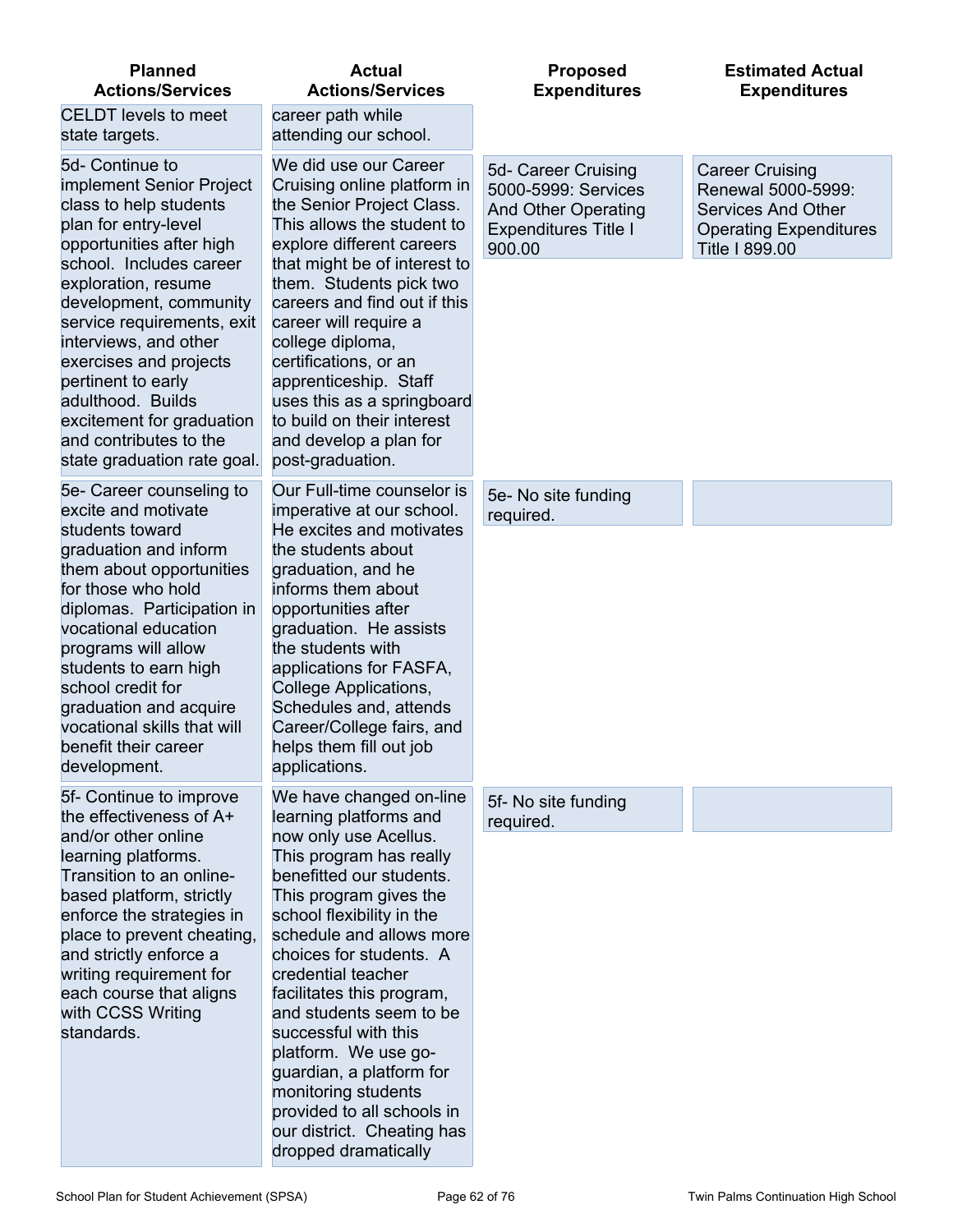| <b>Planned</b><br><b>Actions/Services</b>                                                                                                                                                                                                                                                                                                                                                | <b>Actual</b><br><b>Actions/Services</b>                                                                                                                                                                                                             | <b>Proposed</b><br><b>Expenditures</b>                                                                              | <b>Estimated Actual</b><br><b>Expenditures</b> |
|------------------------------------------------------------------------------------------------------------------------------------------------------------------------------------------------------------------------------------------------------------------------------------------------------------------------------------------------------------------------------------------|------------------------------------------------------------------------------------------------------------------------------------------------------------------------------------------------------------------------------------------------------|---------------------------------------------------------------------------------------------------------------------|------------------------------------------------|
|                                                                                                                                                                                                                                                                                                                                                                                          | once we were able to<br>switch to this online<br>learning system.                                                                                                                                                                                    |                                                                                                                     |                                                |
| <b>Students have</b><br>5g- Participate in career<br>days, college<br>opportunities to attend<br>presentations, armed<br>college and career fairs<br>outside of Blythe and in<br>forces presentations, and<br>the like to get students<br>our community throughout<br>excited about graduation<br>the year. The armed<br>and improve rates.<br>forces come to our site to                | 5g- College & Career<br><b>Readiness Field Trips</b><br>5000-5999: Services<br><b>And Other Operating</b><br><b>Expenditures Title I</b><br>1000.00                                                                                                  | Field trip ti IBEW Boot<br>Camp 5000-5999:<br>Services And Other<br><b>Operating Expenditures</b><br>Title I 390.00 |                                                |
|                                                                                                                                                                                                                                                                                                                                                                                          | present options available<br>in the military. We also<br>contacted the Union<br>workers and took our<br>students to the Electrical<br><b>Union Workers Boot</b><br>Camp.                                                                             |                                                                                                                     |                                                |
| 5h- Use assembly time,<br>applicable lessons, and<br>other activities and events<br>to tie into SLOs and                                                                                                                                                                                                                                                                                 | Throughout the 2019 part<br>of the school year, we had<br>numerous assemblies to<br>help students understand<br>the SLO skills and how<br>they transfer to his<br>workplace. Money was<br>not used for these<br>assemblies as they were<br>all free. | 5h- Banners for school<br>display. 4000-4999:<br><b>Books And Supplies</b><br>Title I 345.00                        | $\mathbf 0$                                    |
| increase student<br>awareness about how<br>successful acquisition of<br>SLO skills translate to<br>value in the workplace.<br>Print materials to post on<br>campus to ensure<br>effective communication.                                                                                                                                                                                 |                                                                                                                                                                                                                                                      |                                                                                                                     |                                                |
| 5i- Create extrinsic<br>incentive opportunities to<br>motivate students to                                                                                                                                                                                                                                                                                                               | During the year, we had<br>assemblies, guest<br>speakers, career day                                                                                                                                                                                 | 5i- College & Career<br><b>Readiness</b>                                                                            | 0                                              |
| graduate. Includes guest<br>opportunities for our<br>students. We also had a<br>speakers, financial aid<br>workshops, career day,<br>modified graduation<br>senior trip, graduation<br>ceremony that kept the<br>ceremony, and similar<br>students excited and<br>activities that excite<br>pushing through the<br>students to graduate.<br>pandemic to graduate.<br>The senior trip was | Funds for these activities<br>raised privately through<br>Twin Palms PTO.<br>5000-5999: Services<br><b>And Other Operating</b><br><b>Expenditures Title I</b><br>500.00                                                                              |                                                                                                                     |                                                |
|                                                                                                                                                                                                                                                                                                                                                                                          | canceled due to COVID-<br>19.                                                                                                                                                                                                                        |                                                                                                                     |                                                |
| 5j- Ensure annual renewal<br>of on-line learning leases<br>and work with the<br>technology department to<br>ensure that we monitor<br>and uphold academic<br>integrity through the<br>following measures:                                                                                                                                                                                | We continued to work on<br>our online platforms. We<br>changed our SIS system<br>to Aeries, so<br>communication and<br>access were more<br>manageable for the<br>students and their                                                                  | No site funding required.                                                                                           |                                                |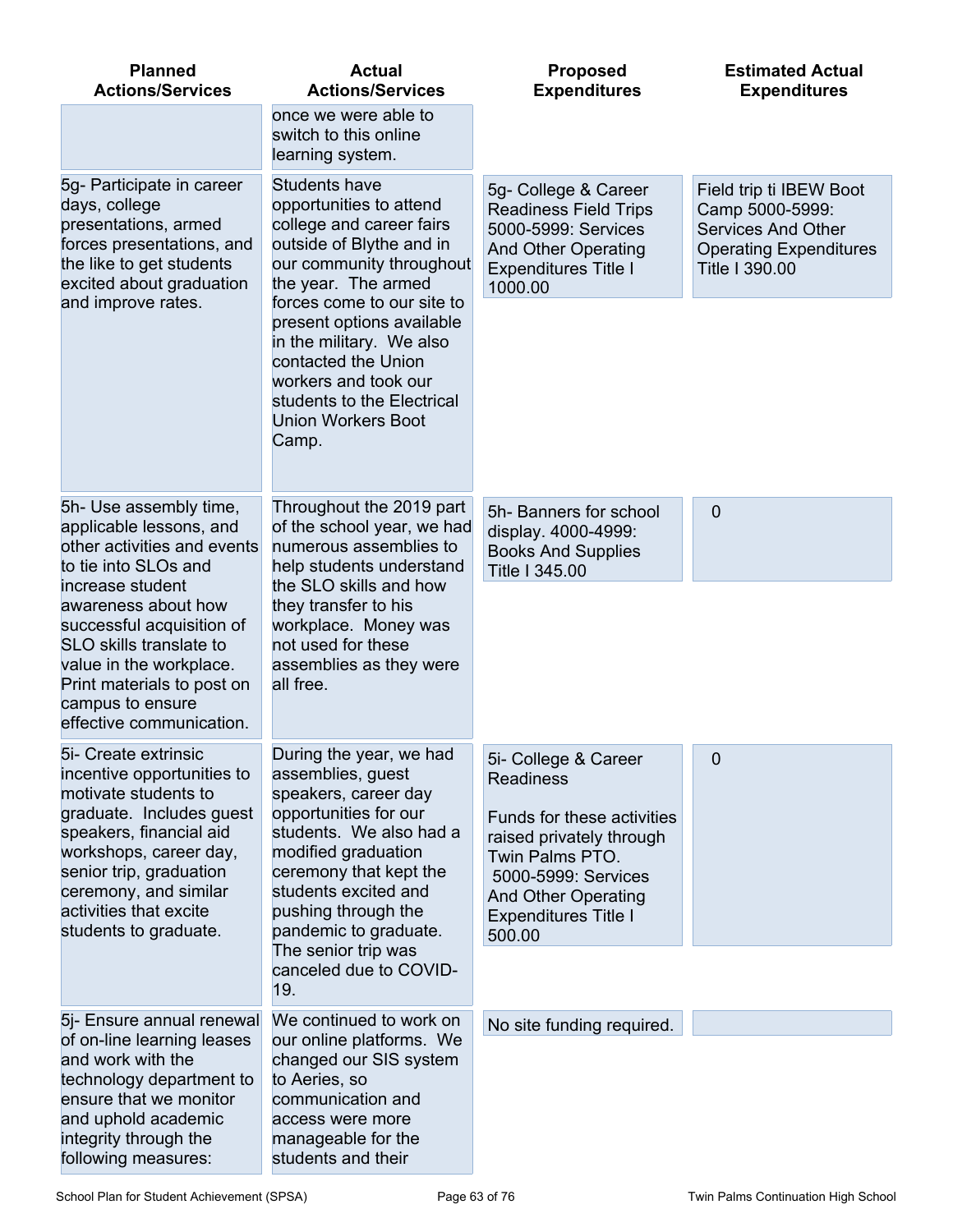| <b>Planned</b>                                                                                                                                                                                                                                                                                                                                            | <b>Actual</b>                                                                                                                                                                                                 | <b>Proposed</b>     | <b>Estimated Actu</b> |
|-----------------------------------------------------------------------------------------------------------------------------------------------------------------------------------------------------------------------------------------------------------------------------------------------------------------------------------------------------------|---------------------------------------------------------------------------------------------------------------------------------------------------------------------------------------------------------------|---------------------|-----------------------|
| <b>Actions/Services</b><br>Complete installation of<br>Omnito program for<br>teacher monitoring, block<br>all Internet resources in<br>the computer lab to<br>prevent students from<br>unauthorized assistance,<br>and ensure that faculty do<br>not allow credit for any<br>lesson where the student<br>did not complete the<br>mastery exam in front of | <b>Actions/Services</b><br>families. We are using Go<br>Guardian to monitor<br>students as they work on<br>their assignments and<br>tests. We also changed<br>to Acellus instead of A+<br>and Fuel Education. | <b>Expenditures</b> | <b>Expenditures</b>   |
| the faculty member.                                                                                                                                                                                                                                                                                                                                       |                                                                                                                                                                                                               |                     |                       |

## **Analysis**

Describe the overall implementation of the strategies/activities to achieve the articulated goal.

We are now using Lexile levels to make students aware of their reading level and what reading level they need to be at to obtain the careers and jobs they are interested in . During the beginning of the school year the union workers reached out to our school and wanted to include our students in a series of bootcamps, which explains the trades and journeyman careers. We have reached out to numerous colleges and participated in their college and career fairs. Armed forces have been brought in to discuss the ASVAB and all of the steps needed to obtain a career in the military.

Describe the overall effectiveness of the strategies/activities to achieve the articulated goal as measured by the school.

We have had excellent interest in the union worker careers, military, and college. We work with students to develop a career/college path for our students when they graduate. At this time we fall short on actually having a career and college readiness program, due to students attending our school for a shorter amount of time than at the traditional school. we continue to explore ways to bring this pathway to our site.

Explain any material differences between the Proposed Expenditures and Estimated Actual Expenditures.

We did use the allotted funds for our career cruising, yet we fell short on our fieldtrips due to the pandemic. We also were not able to use the alloted money for activities this year, due to the pandemic.

Describe any changes that will be made to this goal, the annual outcomes, metrics, or strategies/activities to achieve this goal as a result of this analysis. Identify where those changes can be found in the SPSA.

We will continue to use this goal, and research different career pathways we can bring to our continuation school. We would like to continue to explore different college and career opportunities for our students and get them excited about life after graduation.

**Estimated Actual**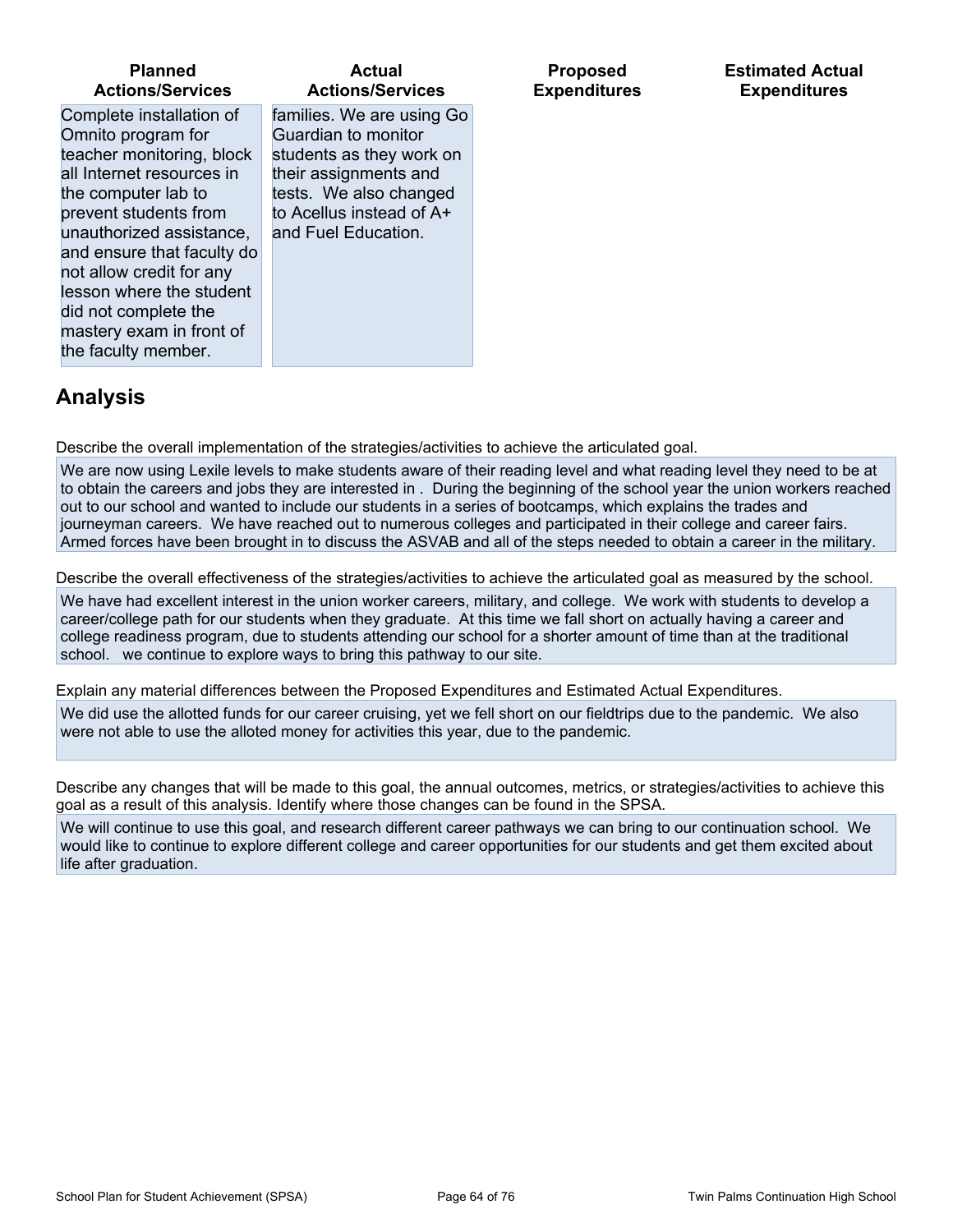# **Budget Summary and Consolidation**

The Budget Summary is required for schools funded through the ConApp. The Consolidation of Funds is required for a school receiving funds allocated through the ConApp and consolidating those funds as part of a schoolwide program.

## **Budget Summary**

| <b>Description</b>                                                      | Amount    |
|-------------------------------------------------------------------------|-----------|
| Total Funds Provided to the School Through the Consolidated Application | 34031.00  |
| Total Funds Budgeted for Strategies to Meet the Goals in the SPSA       | 34,000.00 |

## **Allocations by Funding Source**

| <b>Funding Source</b> | Amount   | Balance |
|-----------------------|----------|---------|
| Title i               | 34031.00 | 31.00   |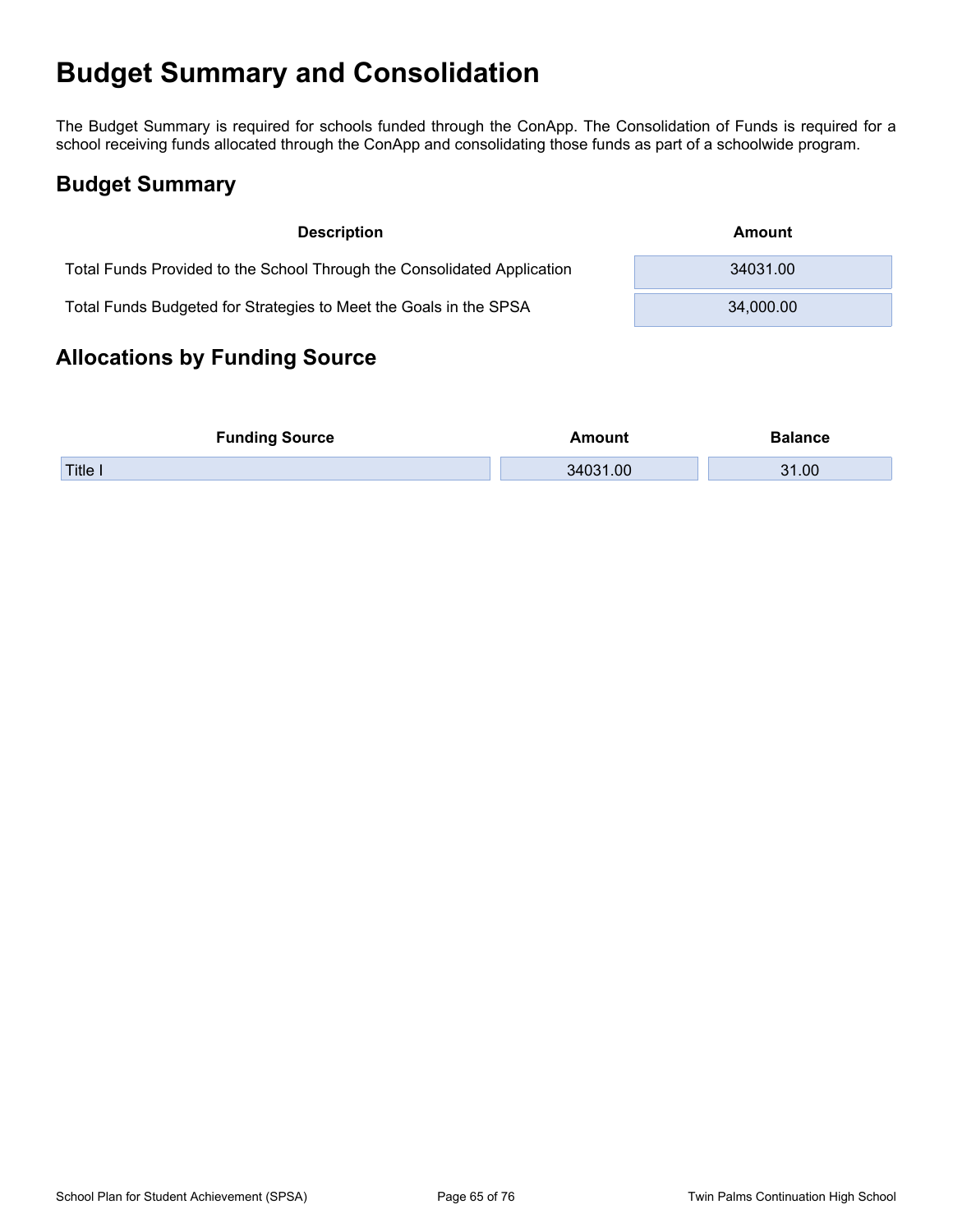## **Expenditures by Funding Source**

**Funding Source Amount** 

Title I 34,000.00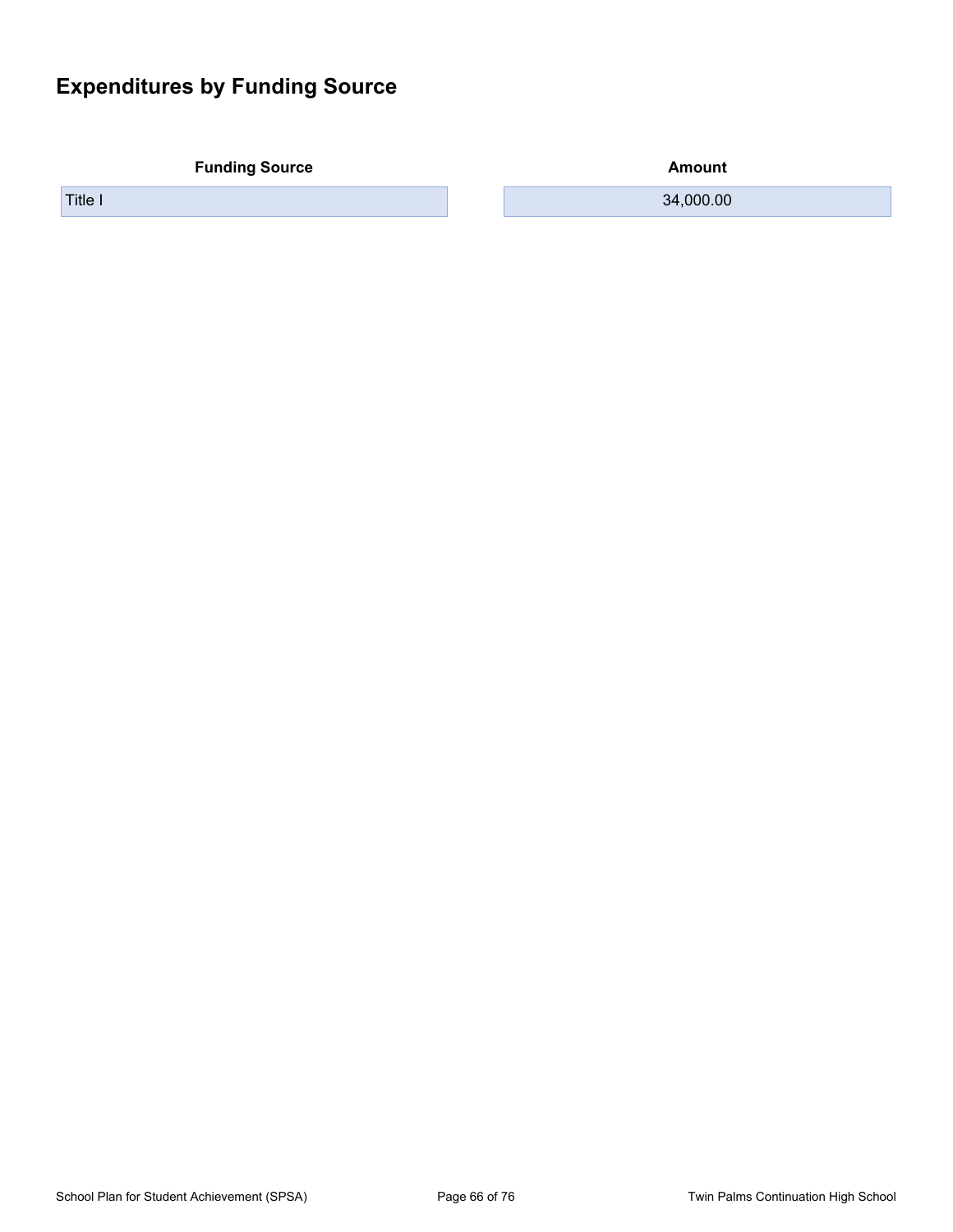## **Expenditures by Budget Reference**

### **Budget Reference**

4000-4999: Books And Supplies

5000-5999: Services And Other Operating **Expenditures** 

6000-6999: Capital Outlay

| Amount    |
|-----------|
| 2,000.00  |
| 13,000.00 |
| 19,000.00 |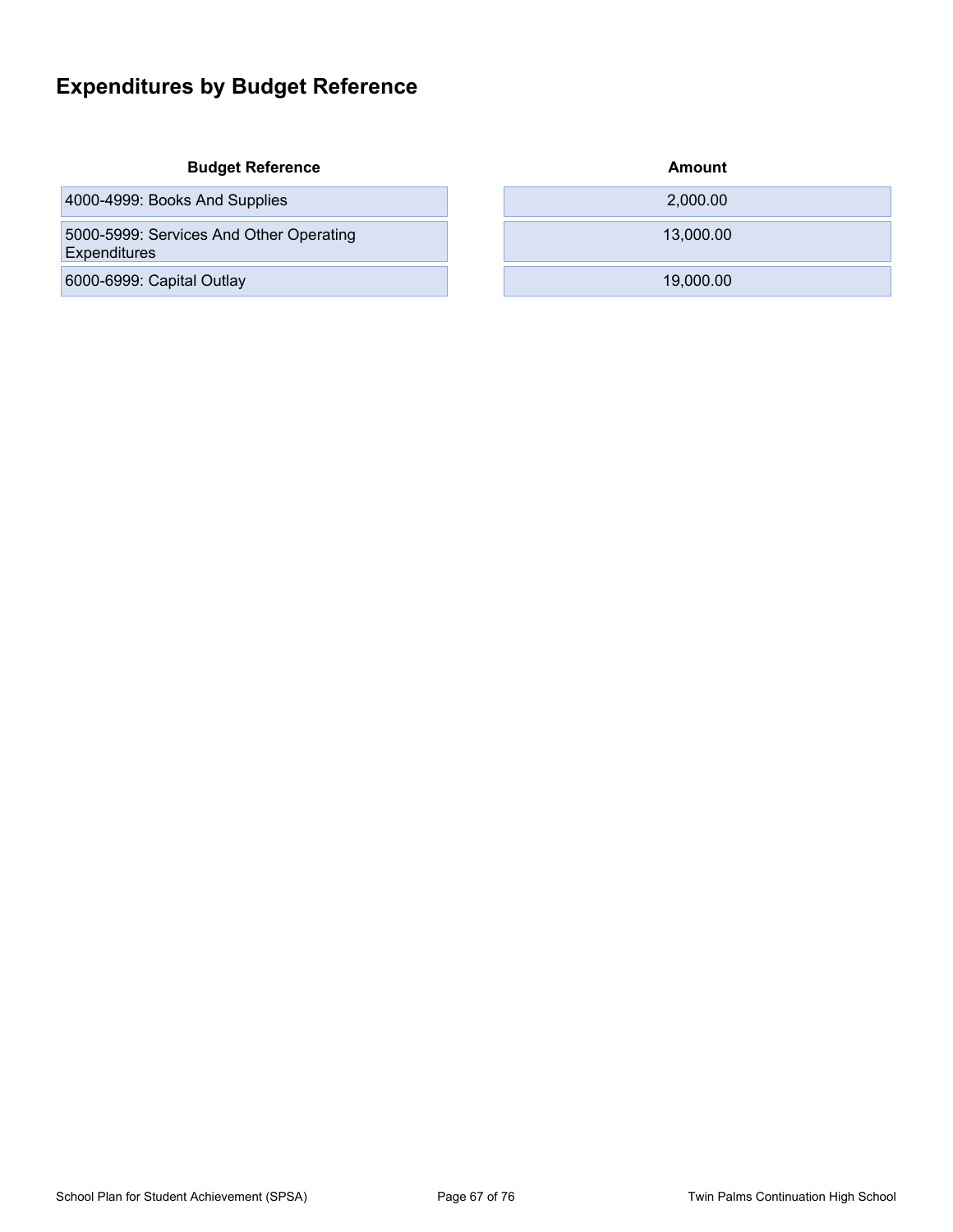## **Expenditures by Budget Reference and Funding Source**

| <b>Budget Reference</b>                                        | <b>Funding Source</b> | Amount    |
|----------------------------------------------------------------|-----------------------|-----------|
| 4000-4999: Books And Supplies                                  | Title I               | 2,000.00  |
| 5000-5999: Services And Other<br><b>Operating Expenditures</b> | Title I               | 13,000,00 |
| 6000-6999: Capital Outlay                                      | Title I               | 19,000.00 |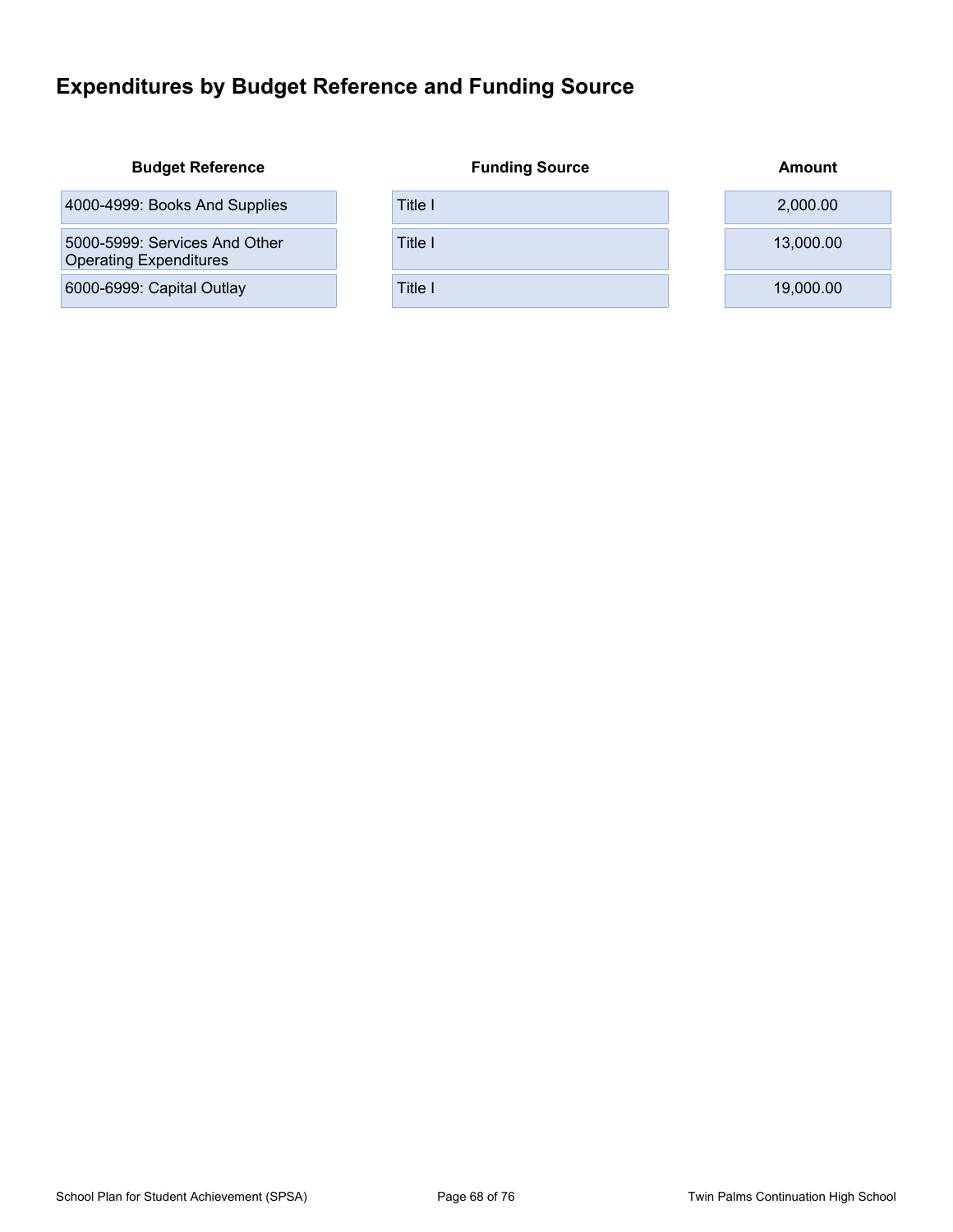# **School Site Council Membership**

California Education Code describes the required composition of the School Site Council (SSC). The SSC shall be composed of the principal and representatives of: teachers selected by teachers at the school; other school personnel selected by other school personnel at the school; parents of pupils attending the school selected by such parents; and, in secondary schools, pupils selected by pupils attending the school. The current make-up of the SSC is as follows:

- 1 School Principal
- 4 Classroom Teachers
- 4 Other School Staff
- 3 Parent or Community Members
- 3 Secondary Students

#### **Name of Members Role**

| Judith Browder             | Principal                  |
|----------------------------|----------------------------|
| Javier Rubalcava           | <b>Other School Staff</b>  |
| Cecilia Ortiz              | <b>Other School Staff</b>  |
| Amanda Meave               | <b>Classroom Teacher</b>   |
| Regina Gonzalez            | <b>Classroom Teacher</b>   |
| <b>Robert Grady</b>        | Parent or Community Member |
| Juanita Grady              | <b>Other School Staff</b>  |
| Mary Hernandez             | <b>Other School Staff</b>  |
| Sandra Duenez              | Parent or Community Member |
| Rebecca Pena               | Parent or Community Member |
| <b>Carlos Duenez</b>       | Secondary Student          |
| King Anthony Gibson- Perez | <b>Secondary Student</b>   |
| Jacob Cota                 | <b>Secondary Student</b>   |
| Ryan Pence                 | <b>Classroom Teacher</b>   |
| <b>Jeff Blansett</b>       | <b>Classroom Teacher</b>   |

At elementary schools, the school site council must be constituted to ensure parity between (a) the principal, classroom teachers, and other school personnel, and (b) parents of students attending the school or other community members. Classroom teachers must comprise a majority of persons represented under section (a). At secondary schools there must be, in addition, equal numbers of parents or other community members selected by parents, and students. Members must be selected by their peer group.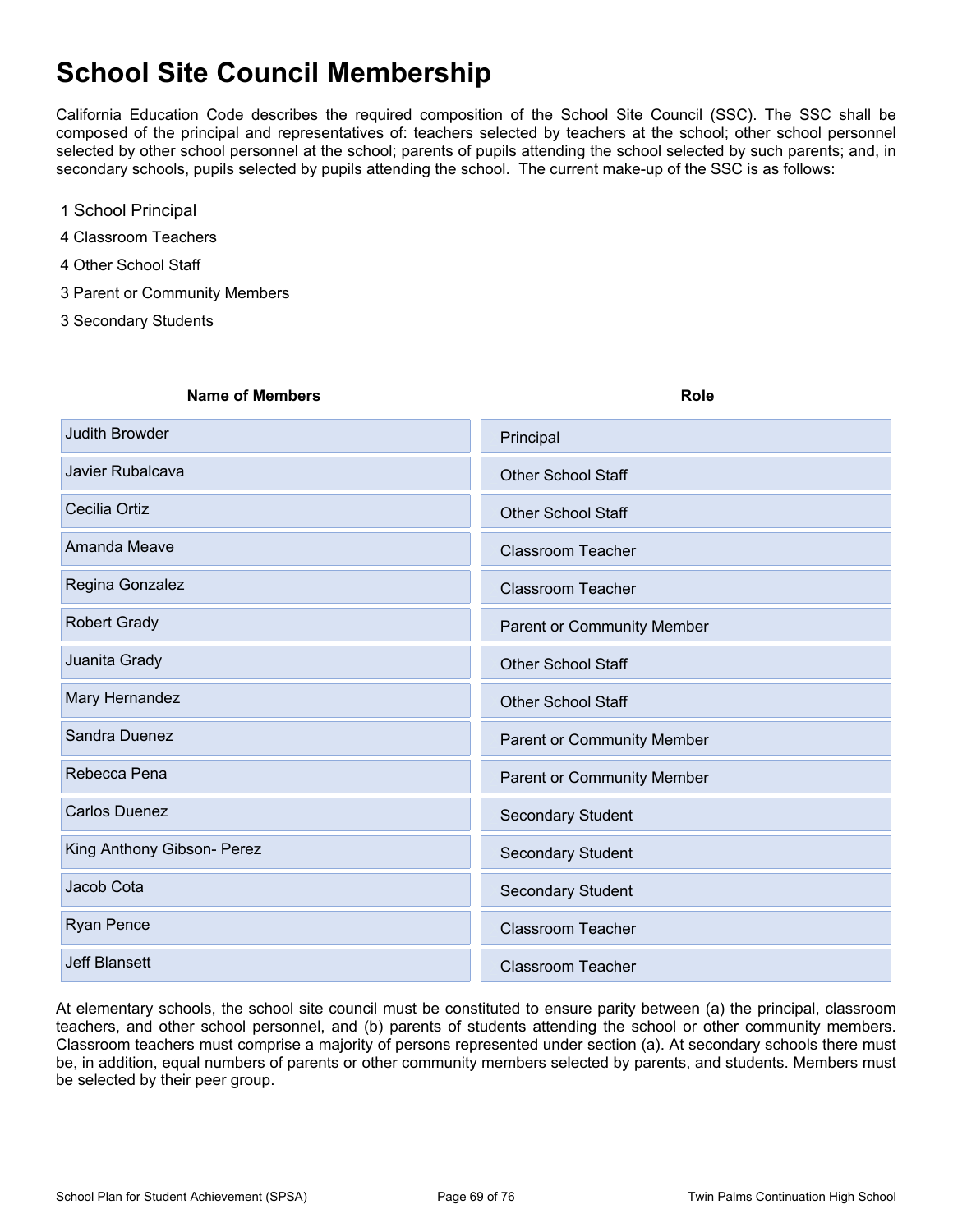# **Recommendations and Assurances**

The School Site Council (SSC) recommends this school plan and proposed expenditures to the district governing board for approval and assures the board of the following:

The SSC is correctly constituted and was formed in accordance with district governing board policy and state law.

The SSC reviewed its responsibilities under state law and district governing board policies, including those board policies relating to material changes in the School Plan for Student Achievement (SPSA) requiring board approval.

The SSC sought and considered all recommendations from the following groups or committees before adopting this plan:

#### **Signature Committee or Advisory Group Name**

The SSC reviewed the content requirements for school plans of programs included in this SPSA and believes all such content requirements have been met, including those found in district governing board policies and in the local educational agency plan.

This SPSA is based on a thorough analysis of student academic performance. The actions proposed herein form a sound, comprehensive, coordinated plan to reach stated school goals to improve student academic performance.

This SPSA was adopted by the SSC at a public meeting on 02-09-2021.

Attested:

 $700$ Principal, Judy Browder on 02-09-2021 SSC Chairperson, Robert Grady on 02-09-2021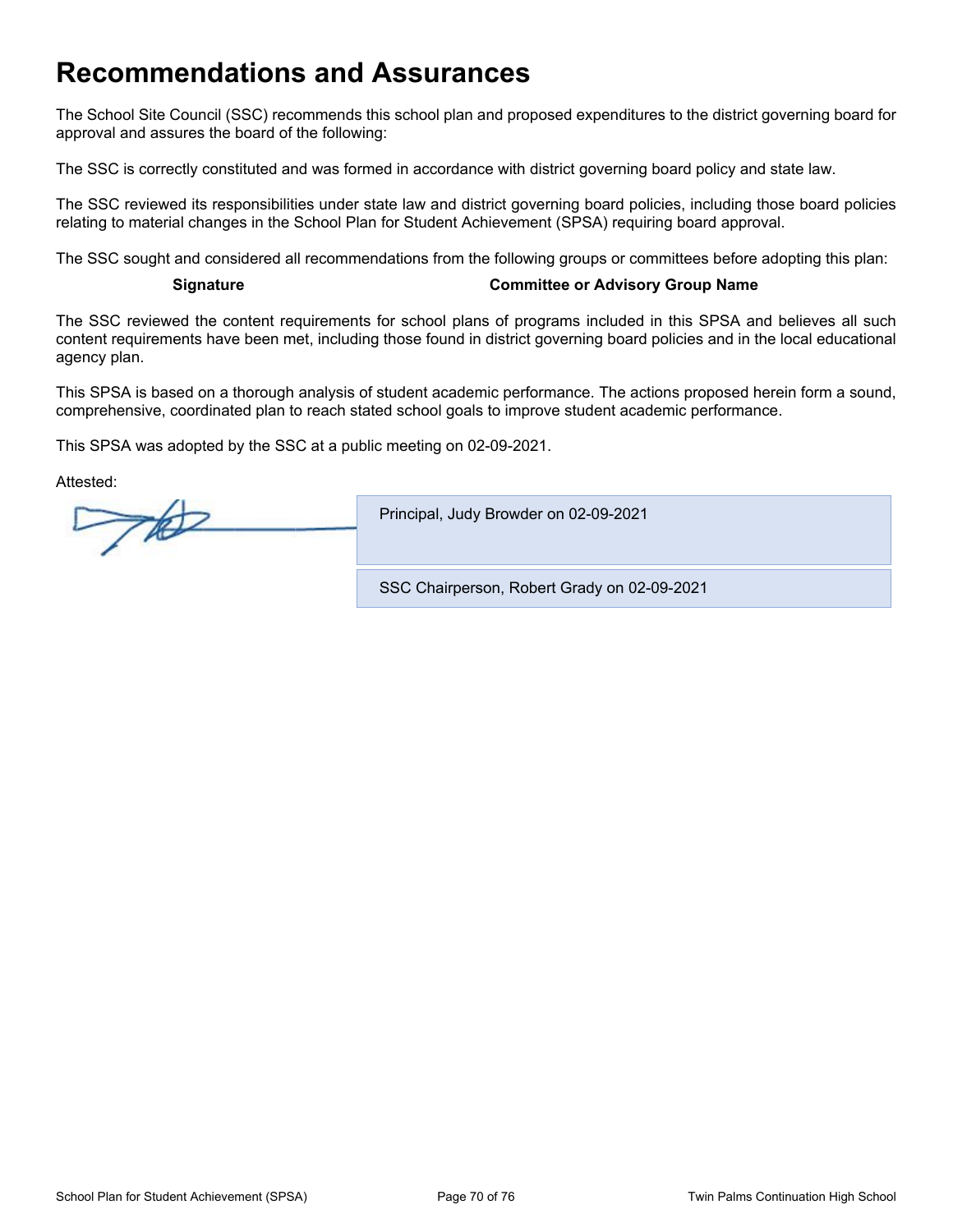# **Addendum**

For questions related to specific sections of the template, please see instructions below:

## **Instructions: Linked Table of Contents**

Stakeholder Involvement

Goals, Strategies, & Proposed Expenditures

Planned Strategies/Activities

Annual Review and Update

Budget Summary and Consolidation

Appendix A: Plan Requirements for Schools Funded Through the ConApp

Appendix B: Select State and Federal Programs

For additional questions or technical assistance related to completion of the SPSA template, please contact the Local Educational Agency, or the CDE's Title I Policy and Program Guidance Office at TITLEI@cde.ca.gov.

### **Stakeholder Involvement**

Meaningful involvement of parents, students, and other stakeholders is critical to the development of the SPSA and the budget process. As such, the SPSA should be shared with, and schools should request input from, school site-level advisory groups, as applicable (e.g., English Learner Advisory Councils, student advisory groups, etc.).

Describe the process used to involve advisory committees, parents, students, school faculty and staff, and the community in the development of the SPSA and the annual review and update. Goals, Strategies, & Proposed Expenditures

In this section a school provides a description of the annual goals to be achieved by the school. This section also includes descriptions of the specific planned strategies/activities a school will take to meet the identified goals, and a description of the expenditures required to implement the specific strategies and activities.

### **Goal**

State the goal. A goal is a broad statement that describes the desired result to which all strategies/activities are directed. A goal answers the question: What is the school seeking to achieve? A school may number the goals using the "Goal #" for ease of reference.

### **Basis for this Goal**

Describe the basis for establishing the goal. The goal should be based upon an analysis of verifiable state data, including state indicator data from the California School Dashboard (Dashboard) and data from the School Accountability Report Card, and may include any data voluntarily developed by districts to measure pupil achievement.

### **Expected Annual Measurable Outcomes**

Identify the metric(s) and/or state indicator(s) that the school will use as a means of evaluating progress toward accomplishing the goal. A school may identify metrics for specific student groups. Include in the baseline column the most recent data associated with the metric or indicator available at the time of adoption of the SPSA. The most recent data associated with a metric or indicator includes data reported in the annual update of the SPSA. In the subsequent Expected Outcome column, identify the progress the school intends to be make in the coming year.

### **Planned Strategies/Activities**

Describe the strategies and activities being provided to meet the described goal. Strategies and activities that are implemented to achieve the identified goal may be grouped together. A school may number the strategy/activity using the "Strategy/Activity #" for ease of reference.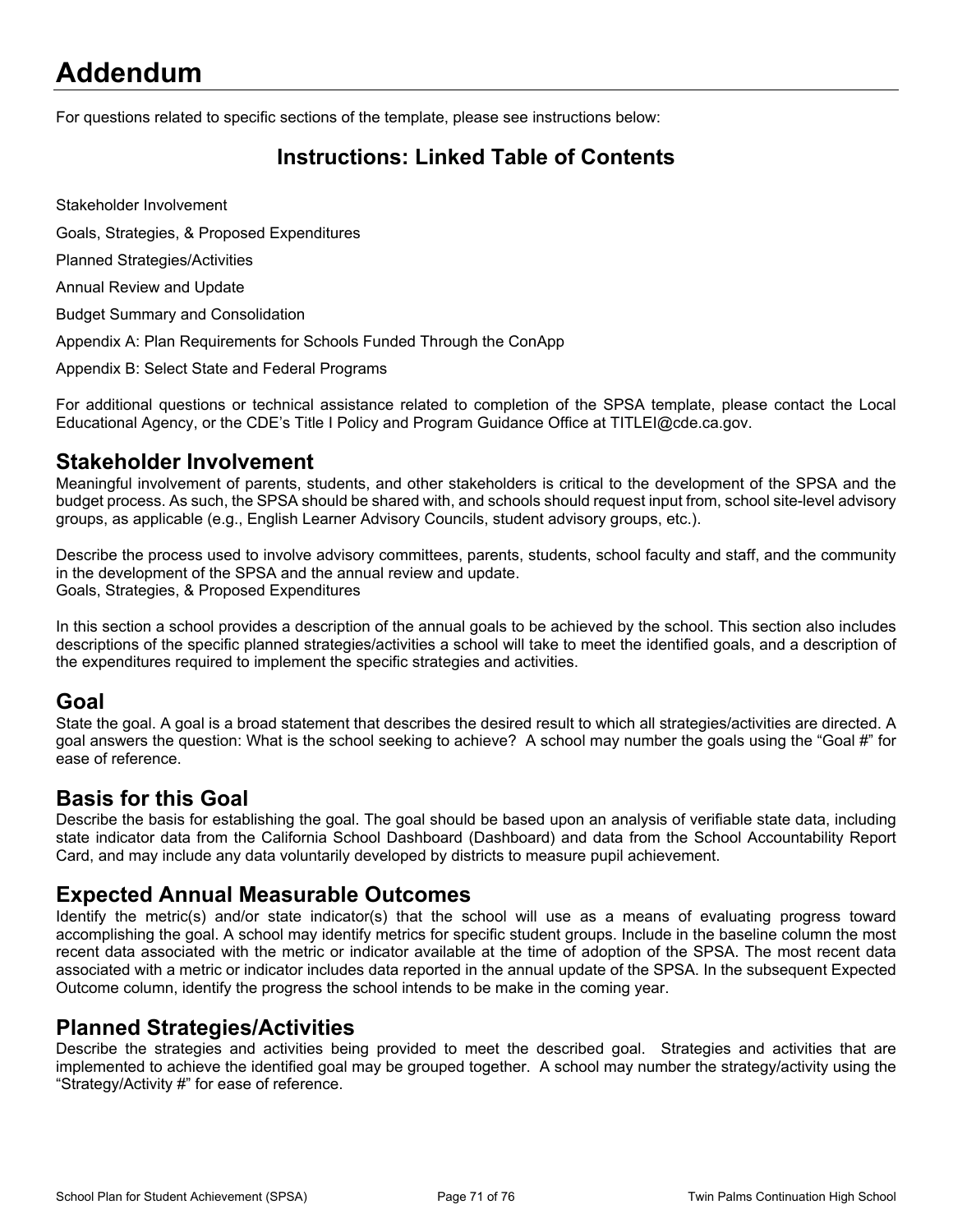A school receiving funds allocated through the ConApp is required to describe in their strategies and activities how they will address specific state and federal requirements. A list of these requirements may be found in Appendix A: Plan Requirements for Schools Funded Through the ConApp. At a minimum a school receiving funds allocated through the ConApp must address these requirements; however, a school may describe additional strategies/activities as well.

## **Students to be Served by this Strategy/Activity**

Indicate in this box which students will benefit from the strategies/activities by indicating "All Students" or listing one or more specific student group(s) to be served.

### **Proposed Expenditures for this Strategy/Activity**

For each strategy/activity, list and describe the proposed expenditures for the school year to implement these strategies/activities, including where those expenditures can be found in the school's budget. The school should reference all fund sources for each proposed expenditure and should provide budget references as an object code or an object code description.

Proposed expenditures that are included more than once in a SPSA should be indicated as a duplicated expenditure and include a reference to the goal and strategy/activity where the expenditure first appears in the SPSA.

## **Annual Review and Update**

The planned goals, expected outcomes, planned strategies/activities, and proposed expenditures must be copied verbatim from the previous year's approved SPSA. Minor typographical errors may be corrected. Annual Measurable Outcomes

For each goal in the prior year, provide the metric/indicators, the expected outcomes, and the actual outcomes; review the actual outcomes as compared to the expected outcomes identified in the prior year for the goal. Strategies/Activities

Identify the planned strategies/activities and the proposed expenditures to implement these strategies/activities toward achieving the described goal, then identify the actual strategies/activities implemented to meet the described goal and the estimated actual expenditures to implement the strategies/activities. As applicable, identify any changes to the student groups served.

## **Analysis**

Using actual outcome data, including state indicator data from the Dashboard, analyze whether the planned strategies/activities were effective in achieving the goal. Respond to the prompts as instructed.

- Describe the overall implementation of the strategies/activities to achieve the articulated goal. Include a discussion of relevant challenges and successes experienced with the implementation process.
- Describe the overall effectiveness of the strategies/activities to achieve the articulated goal as measured by the school.
- Explain any material differences between Proposed Expenditures and Estimated Actual Expenditures. Minor variances in expenditures or a dollar-for-dollar accounting is not required.
- Describe any changes that will be made to the goal, expected annual measureable outcomes, metrics/indicators, or strategies/activities to achieve this goal as a result of this analysis and analysis of the data provided in the Dashboard, as applicable. Identify where those changes can be found in the SPSA.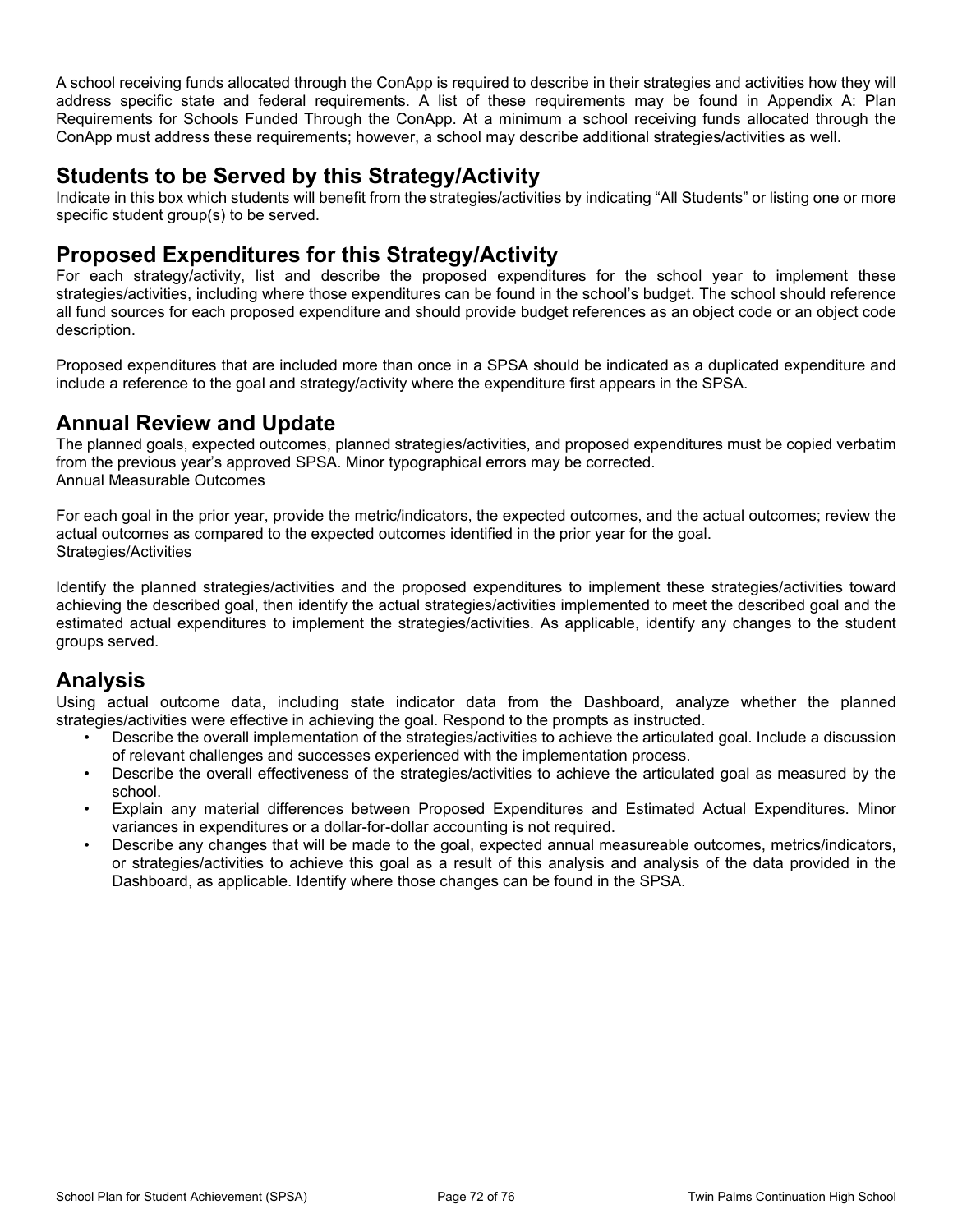#### **Budget Summary and Consolidation**

In this section a school provides a brief summary of the funding allocated to the school through the ConApp and/or other funding sources as well as the total amount of funds for proposed expenditures described in the SPSA. The Budget Summary is required for schools funded through the ConApp. The Consolidation of Funds is required for a school receiving funds allocated through the ConApp and consolidating those funds as part of a schoolwide program.

#### **Budget Summary**

A school receiving funds allocated through the ConApp should complete the Budget Summary as follows:

- Total Funds Provided to the School Through the Consolidated Application: This amount is the total amount of funding provided to the school through the ConApp for the school year. The school year means the fiscal year for which a SPSA is adopted or updated.
- Total Funds Budgeted for Strategies to Meet the Goals in the SPSA: This amount is the total of the proposed expenditures from all sources of funds associated with the strategies/activities reflected in the SPSA. To the extent strategies/activities and/or proposed expenditures are listed in the SPSA under more than one goal, the expenditures should be counted only once.

A school may include additional information or more detail.

#### **Consolidation of Funds**

A school receiving funds allocated through the ConApp and consolidating those funds as part of a schoolwide program is required to include a list of state and local programs and other federal programs that the school will consolidate in the schoolwide program. A list of commonly consolidated state and federal programs is provided in Appendix B: Select State and Federal Programs. List the federal funding source(s) and the amount(s) being consolidated in the schoolwide program, then list the state and/or local funding source(s) and the amount(s). Adjust the table as needed.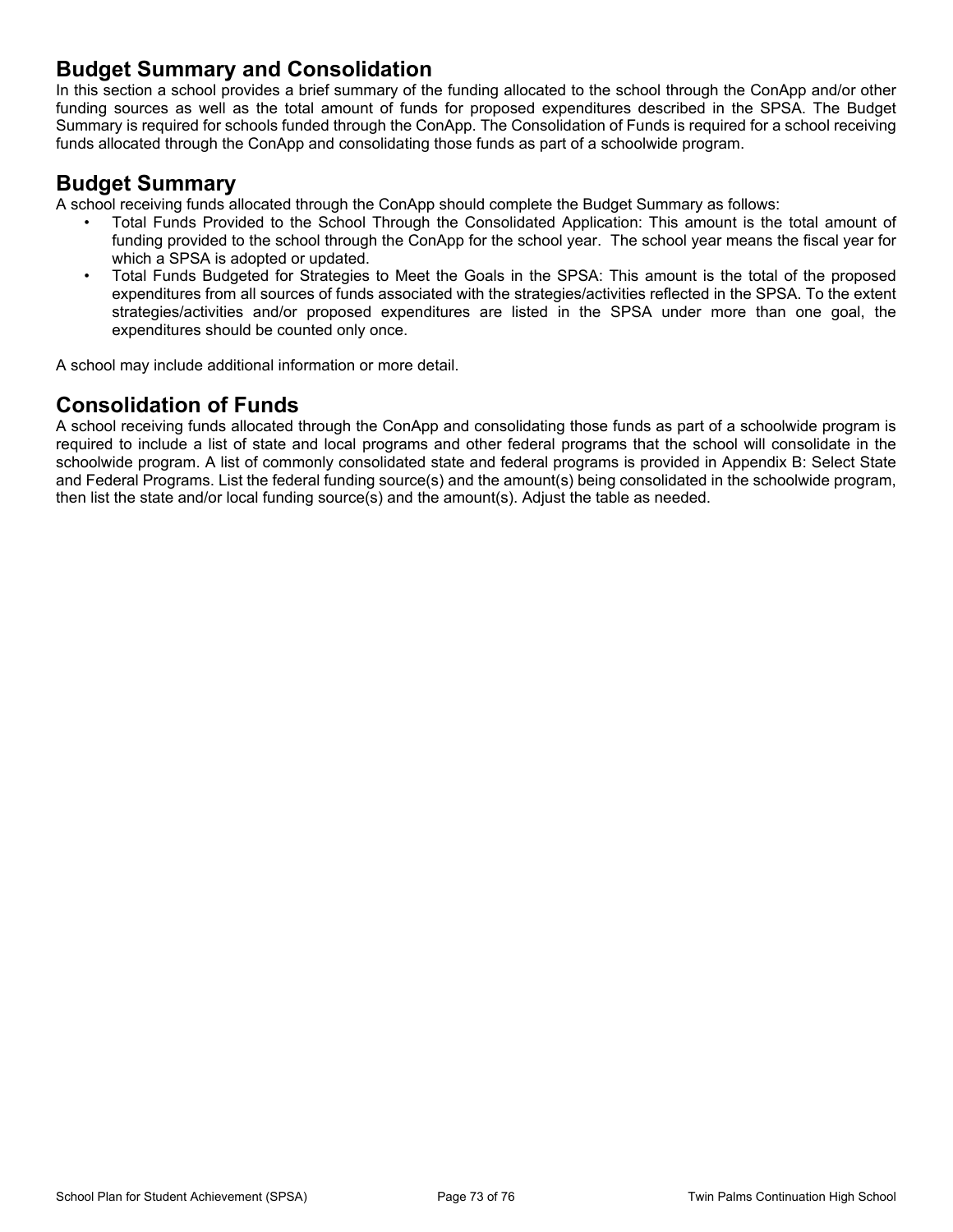#### **Appendix A: Plan Requirements for Schools Funded Through the ConApp**

#### **Basic Plan Requirements**

A school receiving funds allocated through the ConApp is required to develop a SPSA. The content of a SPSA must be aligned with school goals for improving student achievement. School goals must be based upon an analysis of verifiable state data and may include any data voluntarily developed by districts to measure student achievement.

The SSC is required to develop the SPSA, which must address each of the following, as applicable:

- 1. A description of curricula, instructional strategies and materials responsive to the individual needs and learning styles of each student (described in the Strategies/Activities).
- 2. A description of instructional and auxiliary services to meet the special needs of non-English-speaking or limited-English-speaking students, including instruction in a language these students understand; educationally disadvantaged students; gifted and talented students; and students with exceptional needs (described in the Strategies/Activities).
- 3. A description of a staff development program for teachers, other school personnel, paraprofessionals, and volunteers, including those participating in special programs (described in the Strategies/Activities).
- 4. An identification of the schools' means of evaluating progress toward accomplishing its goals (described in the Expected Annual Measurable Outcomes) and an ongoing evaluation of the educational program of the school (described in the Annual Review and Update).
- 5. A description of how funds provided to the school through the ConApp will be used to improve the academic performance of all pupils to the level of state performance goals (described in the Proposed Expenditures for Strategies/Activities).
- 6. The proposed expenditures of funds available to the school through the programs described in EC Section 52851. For purposes of this subdivision, proposed expenditures of funds available to the school must include, but not be limited to, salaries and staff benefits for persons providing services for those programs (described in the Proposed Expenditures for Strategies/Activities).
- 7. The proposed expenditure of funds available to the school through the federal Improving America's Schools Act of 1994 and its amendments. If the school operates a state-approved schoolwide program in a manner consistent with the expenditure of funds available to the school pursuant to EC Section 52851, employees of the schoolwide program may be deemed funded by a single cost objective.
- 8. A description of how state and federal law governing programs identified in EC Section 64000 will be implemented, as applicable (described in the Strategies/Activities).
- 9. A description of any other activities and objectives as established by the SSC (described in the Strategies/Activities).

The SPSA, including proposed expenditures of funds allocated to the school through the ConApp, must be reviewed annually and updated by the SSC.

Authority cited: EC sections 64001(f)-(g) and 52853(a)(1)-(7).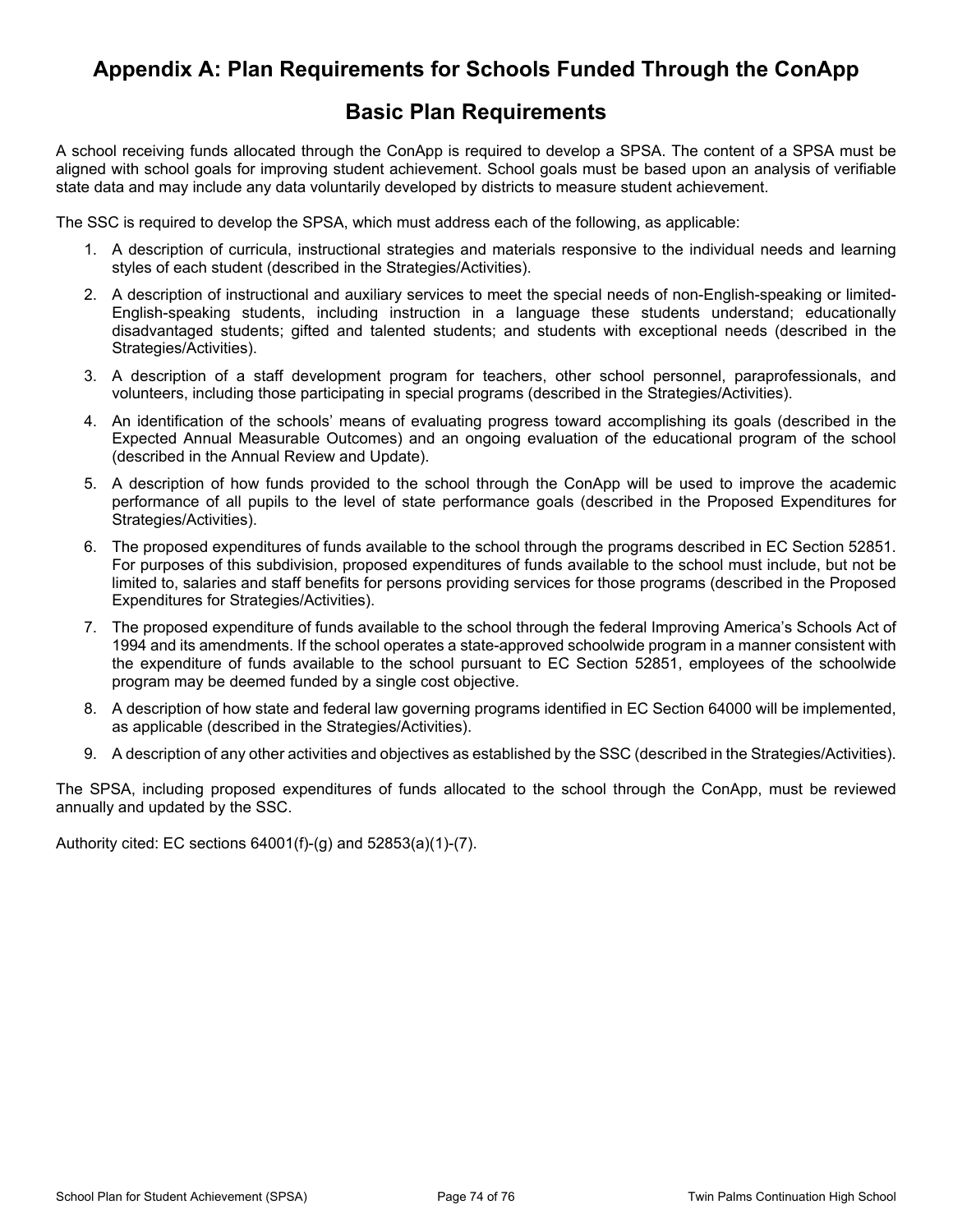#### **Schoolwide Program Requirements**

A school receiving funds allocated through the ConApp and operating a schoolwide program (SWP) must describe how the school will carry out each of the following components:

- 1. A description of the strategies that the school will be implementing to address school needs, including a description of how such strategies will
	- a. provide opportunities for all students, including socioeconomically disadvantaged students, students from major racial and ethnic groups, students with disabilities, and English learners, to meet the challenging state academic standards.
	- b. use effective methods and instructional strategies based on scientifically based research that
		- i. strengthen the core academic program in the school;
		- ii. provide an enriched and accelerated curriculum;
		- iii. increase the amount and quality of learning time;
		- iv. include strategies for meeting the educational needs of historically underserved populations;
		- v. help provide an enriched and accelerated curriculum; and
		- vi. are consistent with, and are designed to implement, state and local improvement plans, if any.
	- c. address the needs of all students in the school, but particularly the needs of those at risk of not meeting the challenging state academic standards, through activities which may include the following:
		- i. strategies to improve students' skills outside the academic subject areas;
		- ii. preparation for and awareness of opportunities for postsecondary education and the workforce;
		- iii. implementation of a schoolwide tiered model to prevent and address problem behavior;
		- iv. professional development and other activities for teachers, paraprofessionals, and other school personnel to improve instruction and use of data; and
		- v. strategies for assisting preschool children in the transition from early childhood education programs to local elementary school programs.
- 2. A description of how the school will determine if school needs have been met (described in the Expected Annual Measurable Outcomes and the Annual Review and Update).
- 3. A description of how the school will ensure instruction by highly qualified teachers and provide ongoing professional development, including
	- a. strategies to attract highly qualified teachers;
	- b. providing high-quality and ongoing professional development that is aligned with the state's academic standards for teachers, principals, paraprofessionals and, if appropriate, pupil services personnel, parents, and other staff, to enable all students in the school to meet the state's academic standards;
	- c. the devotion of sufficient resources to effectively carry out professional development activities; and
	- d. the inclusion of teachers in professional development activities regarding the use of academic assessments to enable them to provide information on, and to improve, the achievement of individual students and the overall instructional program.
- 4. A description of how the school will ensure parental involvement in the planning, review, and improvement of the schoolwide program plan (described in Stakeholder Involvement and/or Strategies/Activities).
- 5. A description of the activities the school will include to ensure that students who experience difficulty attaining proficient or advanced levels of academic achievement standards will be provided with effective, timely additional support, including measures to
	- a. Ensure that those students' difficulties are identified on a timely basis; and
	- b. Provide sufficient information on which to base effective assistance to those students.
- 6. For an elementary school, a description of how the school will assist preschool students in the successful transition from early childhood programs to the school.
- 7. A description of how the school will use resources to carry out these components (described in the Proposed Expenditures for Strategies/Activities).

Authority Cited: Title 34 of the Code of Federal Regulations (34 CFR) sections 200.27(a)(3)(i)-(iii) and 200.28 and section 1114(b)(7)(A)(i)-(iii) and 1118(b) of the ESEA.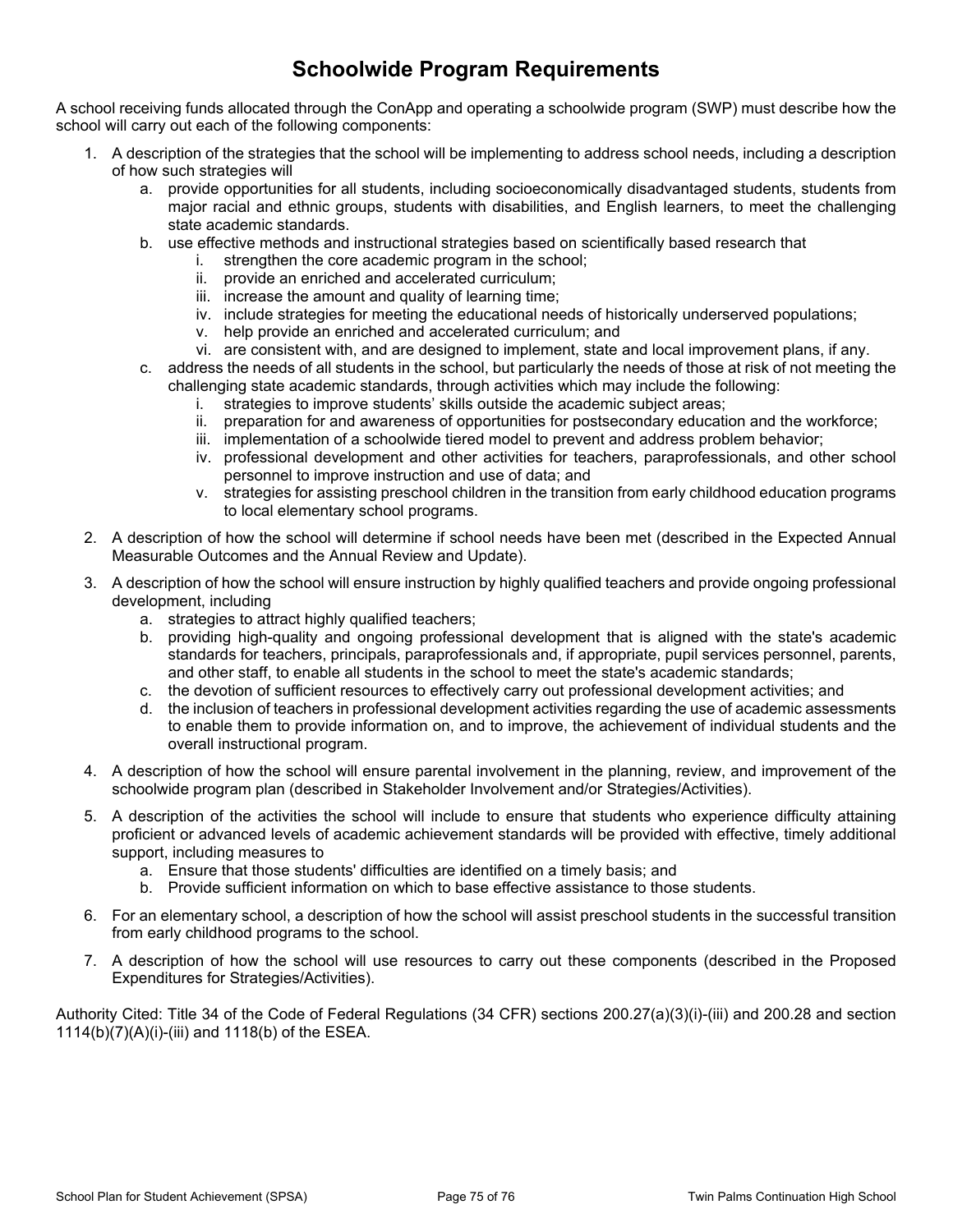#### **Appendix B: Select State and Federal Programs**

#### **Federal Programs**

Title I, Part A: School Allocation Title I, Part A: School Parent and Family Engagement Allocation Title I, Part A: Targeted Support and Improvement Allocation Title I, Part C: Education of Migratory Children Title II, Part A: Supporting Effective Instruction Title III, Part A: Language Instruction for English Learners and Immigrate Youth Title IV Part A: Student Support and Academic Enrichment Grants Title IV Part B: 21st Century Community Learning Centers Title V, Part B: Rural Education Initiative Title VI, Part A: Indian, Native Hawaiian, and Alaska Native Education

#### **State or Local Programs**

After School Education and Safety Program American Indian Education Child Development Programs Economic Impact Aid/State Compensatory Education (carryover funds) Economic Impact Aid/Limited English Proficient (carryover funds) California Foster Youth Services California Partnership Academies California Tobacco-Use Prevention Education Program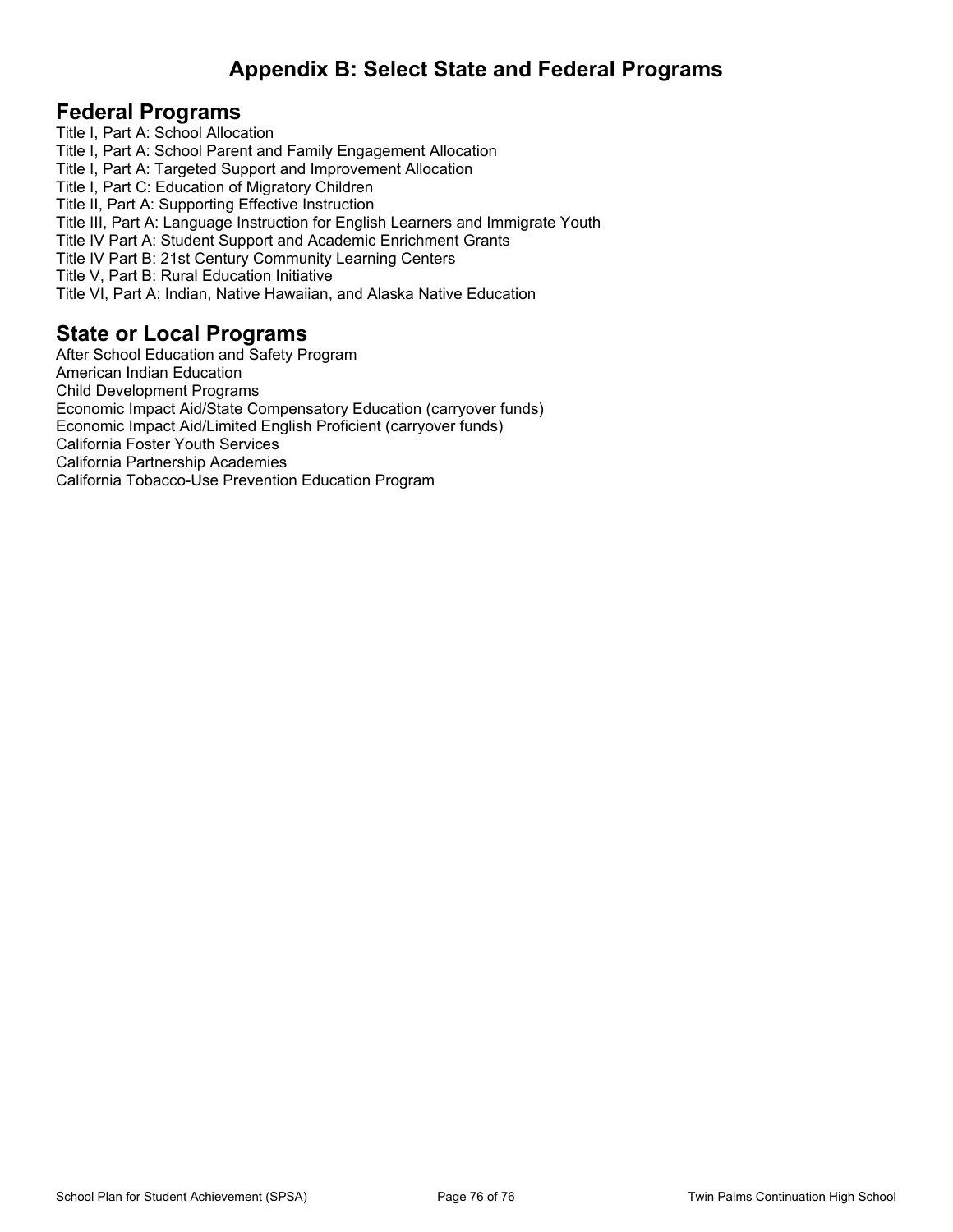# TWIN PALMS HIGH SCHOOL

811 W. CHANSLORWAY, BLYTHE, CALIFORNIA 92225 TELEPHONE: (760) 922-4884 / FAX: (760) 922-1177

# **School Site Council Meeting** Feb. 09, 2021 2:30 pm

| <b>Name</b>          | <b>Title</b>                        | Signature                  |
|----------------------|-------------------------------------|----------------------------|
| <b>Judy Browder</b>  | Principal                           |                            |
| Mr. Rubalcava        | Counselor                           | anter Nu                   |
| Mary Hernandez       | Staff                               | Mary                       |
| Mr. Blansett         | <b>Teacher/Guest</b>                |                            |
| Mr. Pence            | Teacher/Member                      | <sub>-</sub><br>Lyan Pence |
| Ms. Meave            | Teacher/Member                      |                            |
| Ms. Gonzolez         | Teacher/Member                      |                            |
| <b>Carlos Duenaz</b> | Student/Member                      |                            |
| Jacob Cota           | Student/V. Chairman                 |                            |
| King-Anthony Gibson  | Student/Member                      |                            |
| Ms. Ortiz            | Para/Member                         |                            |
| Ms. Grady            | Staff/Secretary                     | $D$ rodu                   |
| <b>Robert Grady</b>  | <b>Community Member</b><br>Chairman |                            |
| Rebecca Pena         | Parent                              |                            |
| Sandra Duenaz        | Parent                              |                            |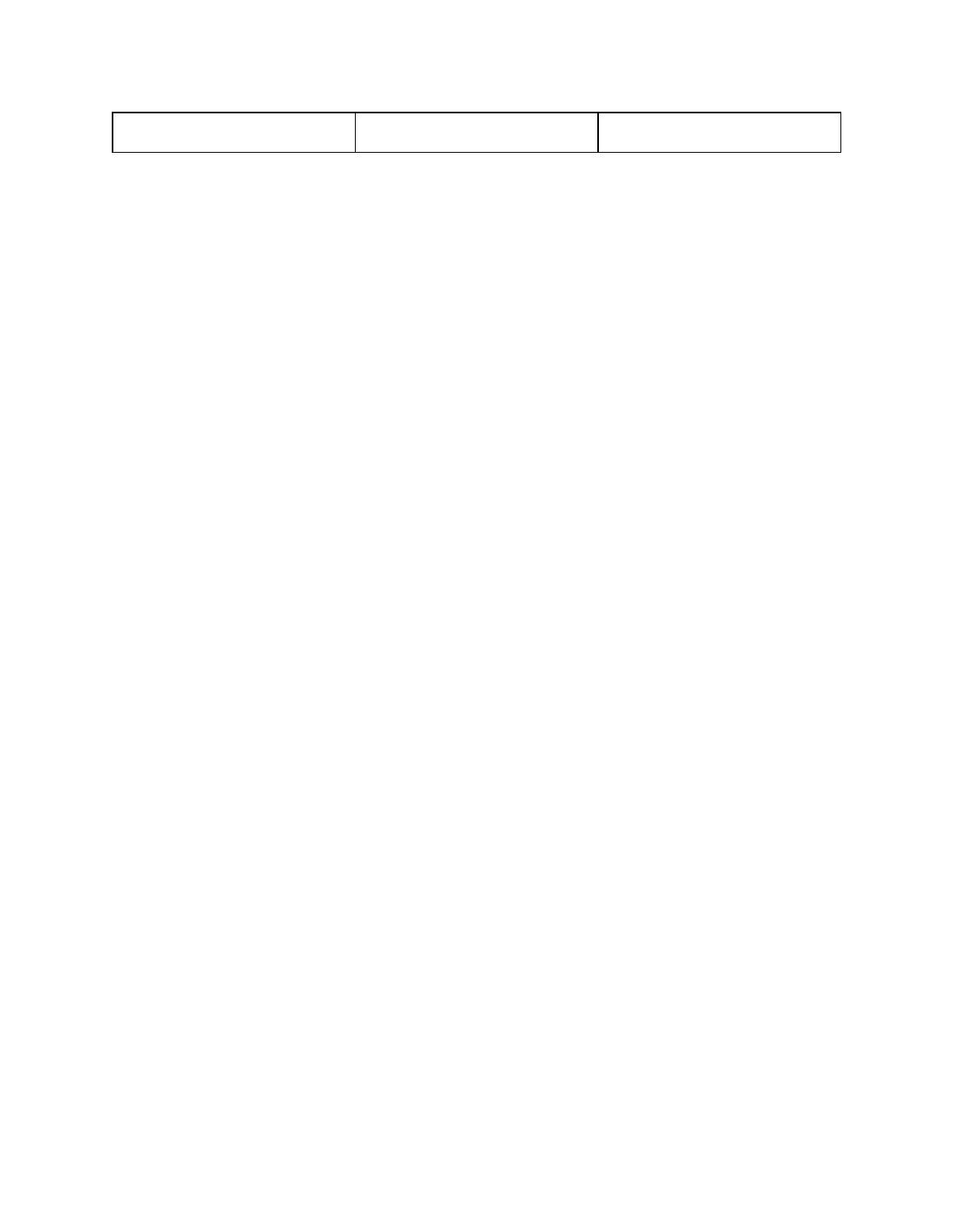

**Name** Judith Browder

Date **Date** Tuesday, February 9, 2021

**Title** Principal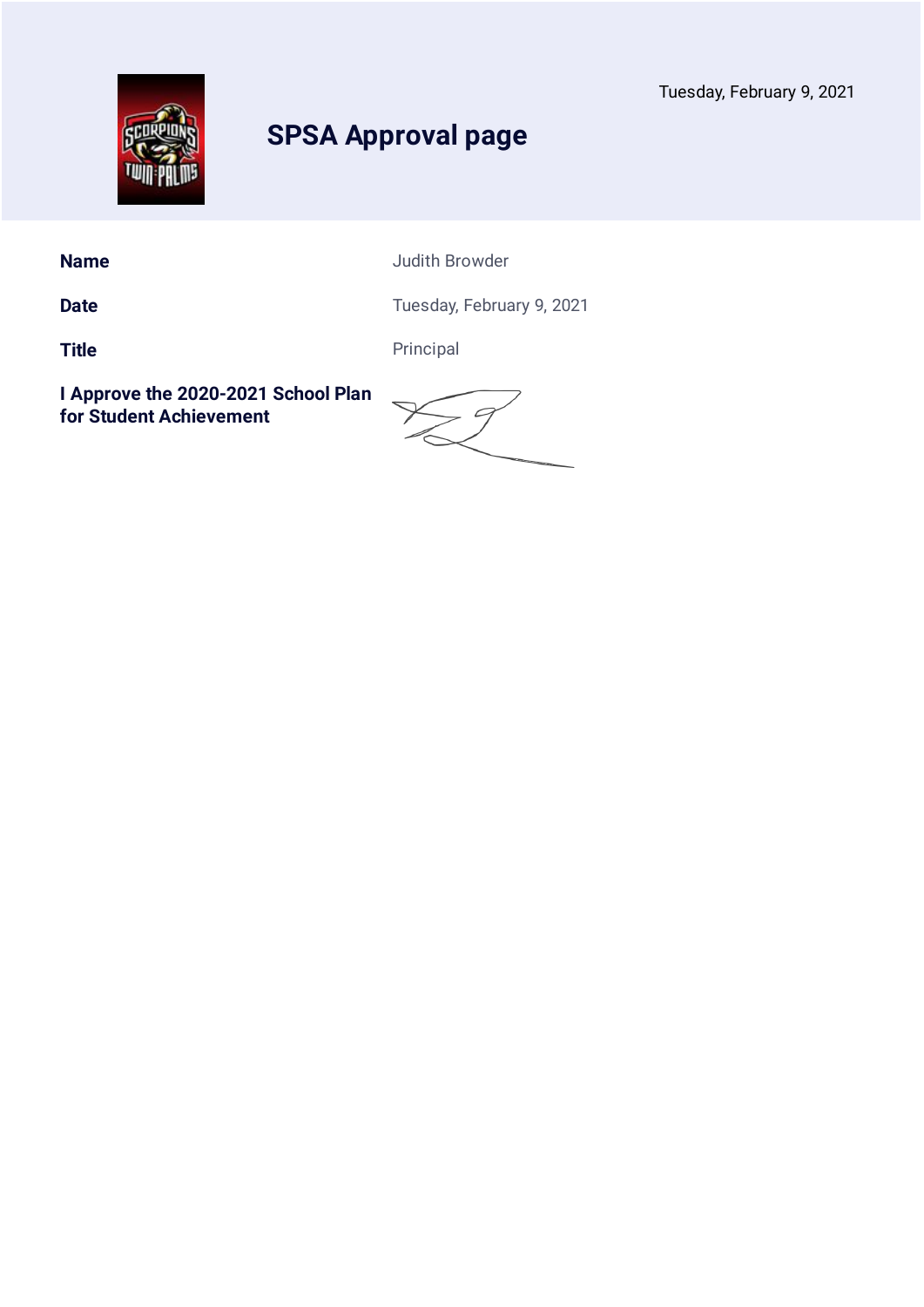Tuesday, February 9, 2021



# **SPSA Approval page**

**Name Amanda Meave Amanda Meave** 

**Date** Tuesday, February 9, 2021

Title Member

 $QMe$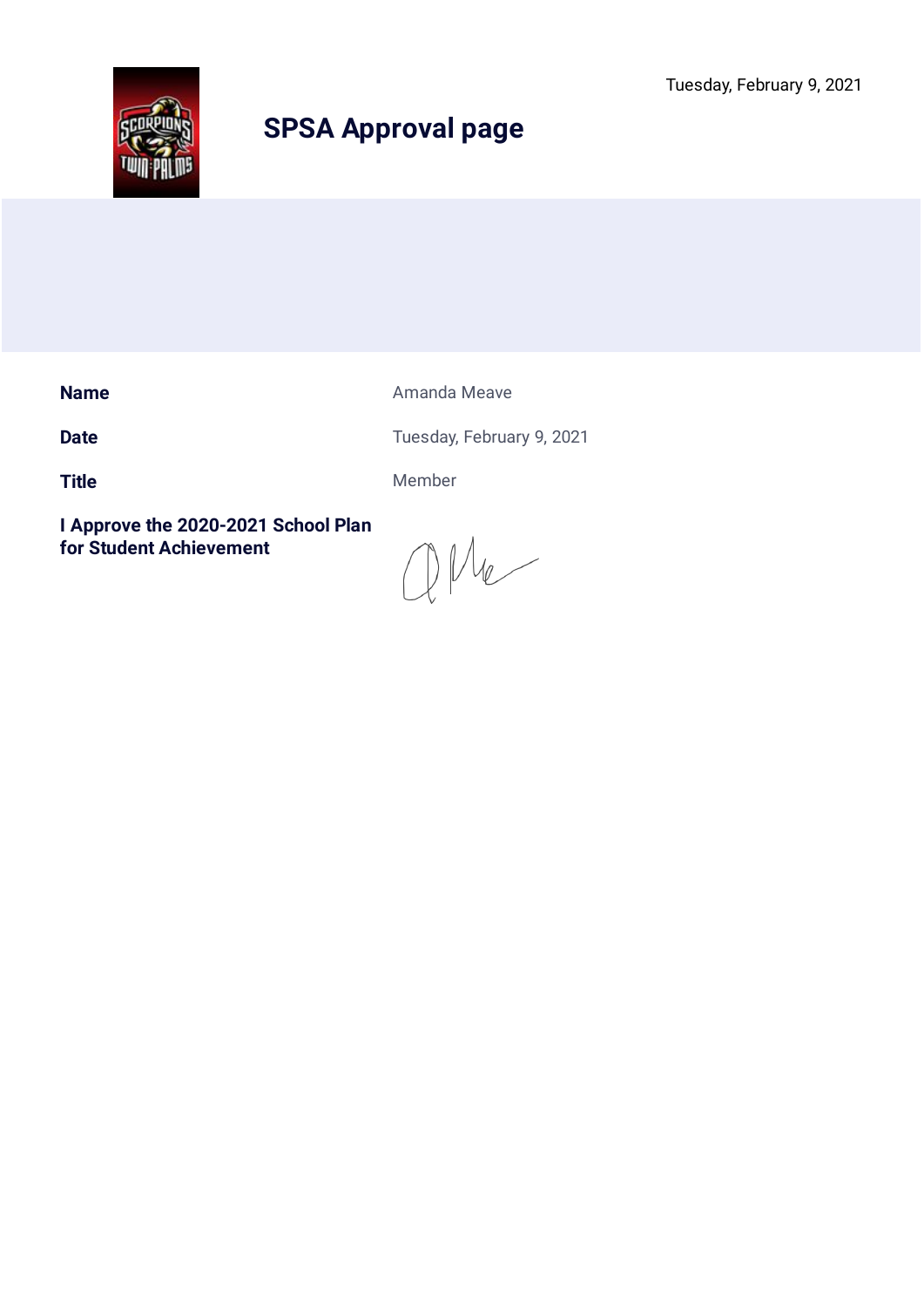

**Name** Mary Hernandez

**Date** Tuesday, February 9, 2021

Title Secretary

Mary Hermon don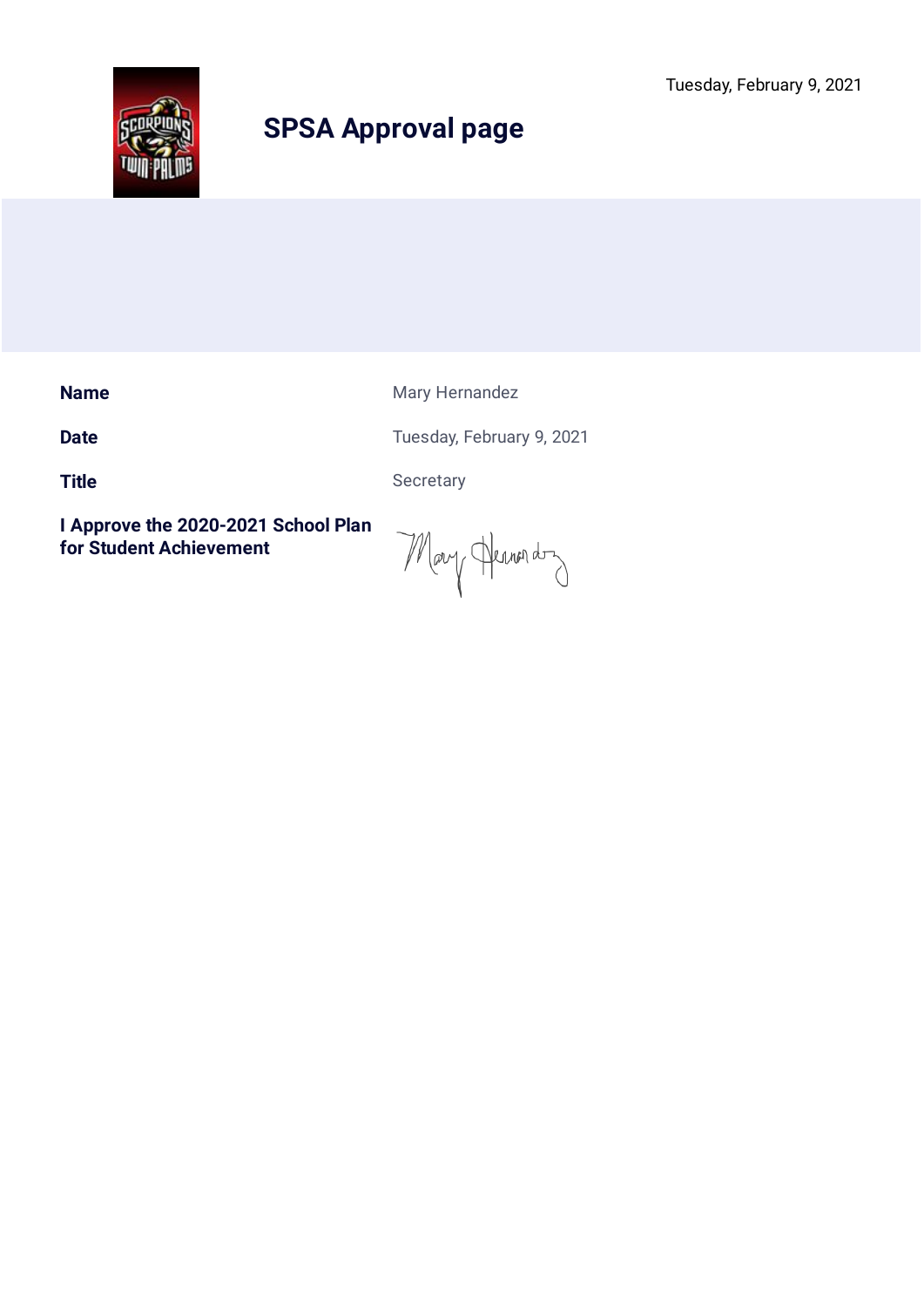

**Name** Ryan Pence

**Date** Tuesday, February 9, 2021

Title Teacher

Ryen Pence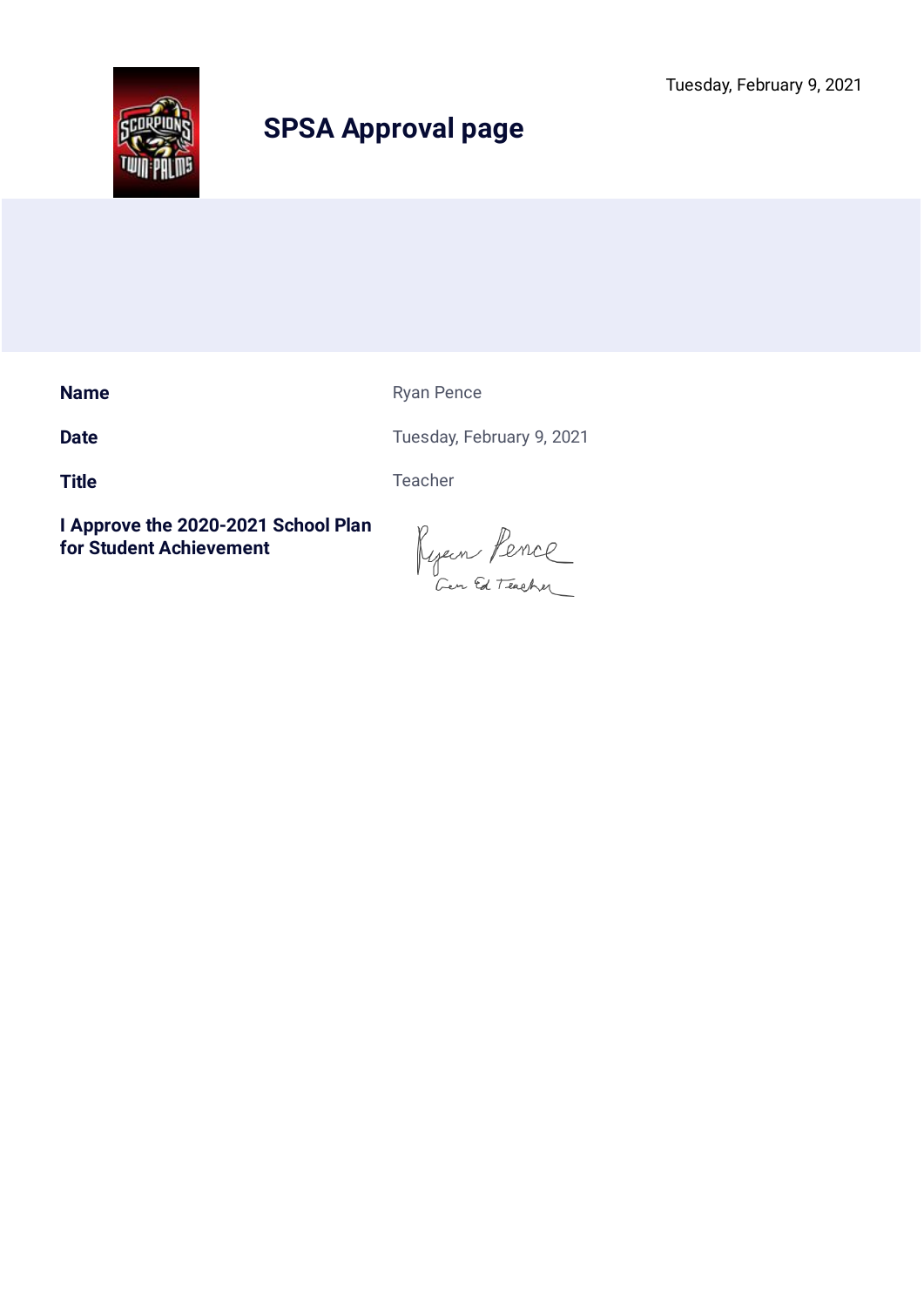

**Name** Robert Grady

**Date** Tuesday, February 9, 2021

**Title** Chair

Ford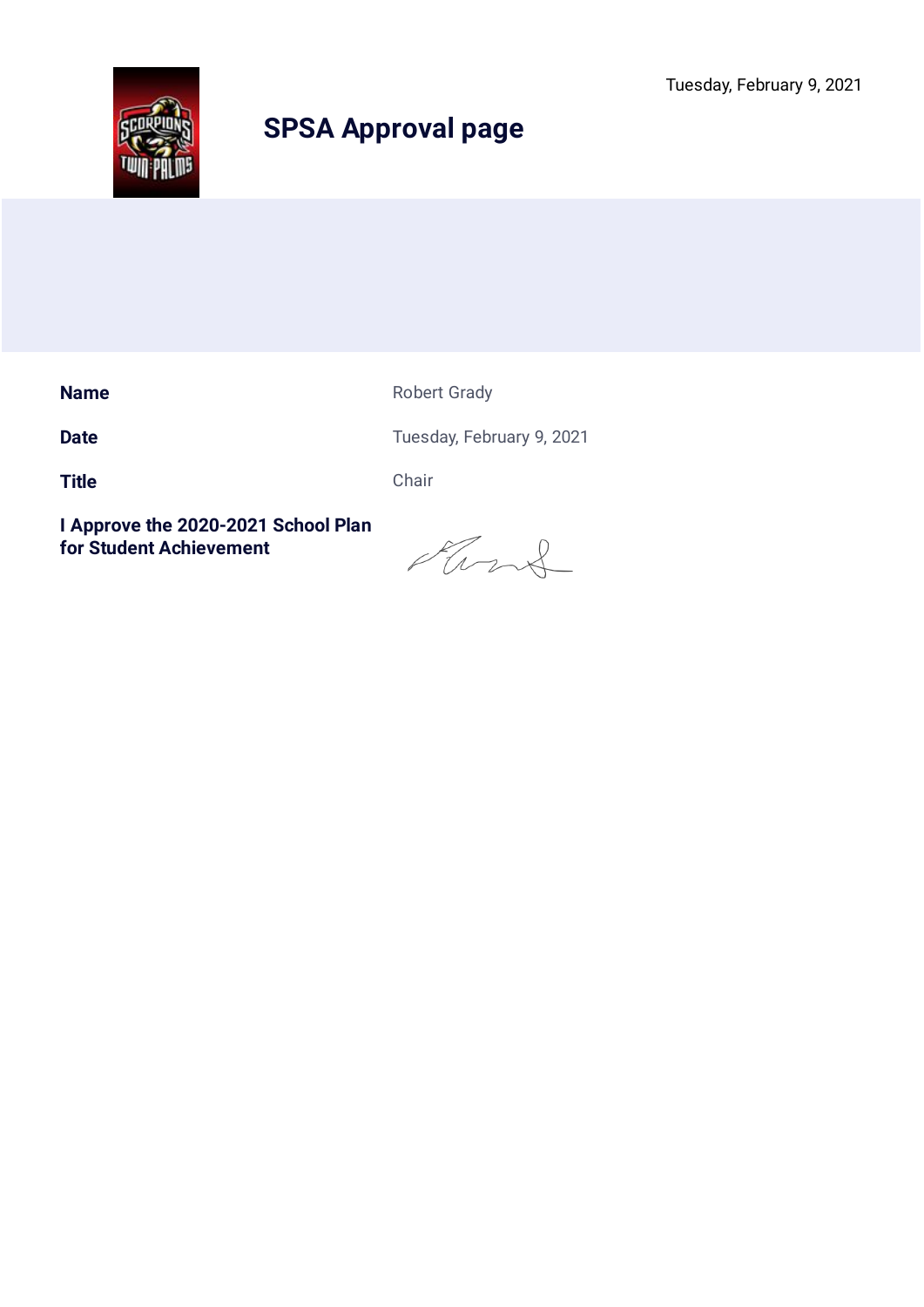

**Name** Paula Garcia

**Date** Tuesday, February 9, 2021

**Title** English Learner Coordinator

BubGary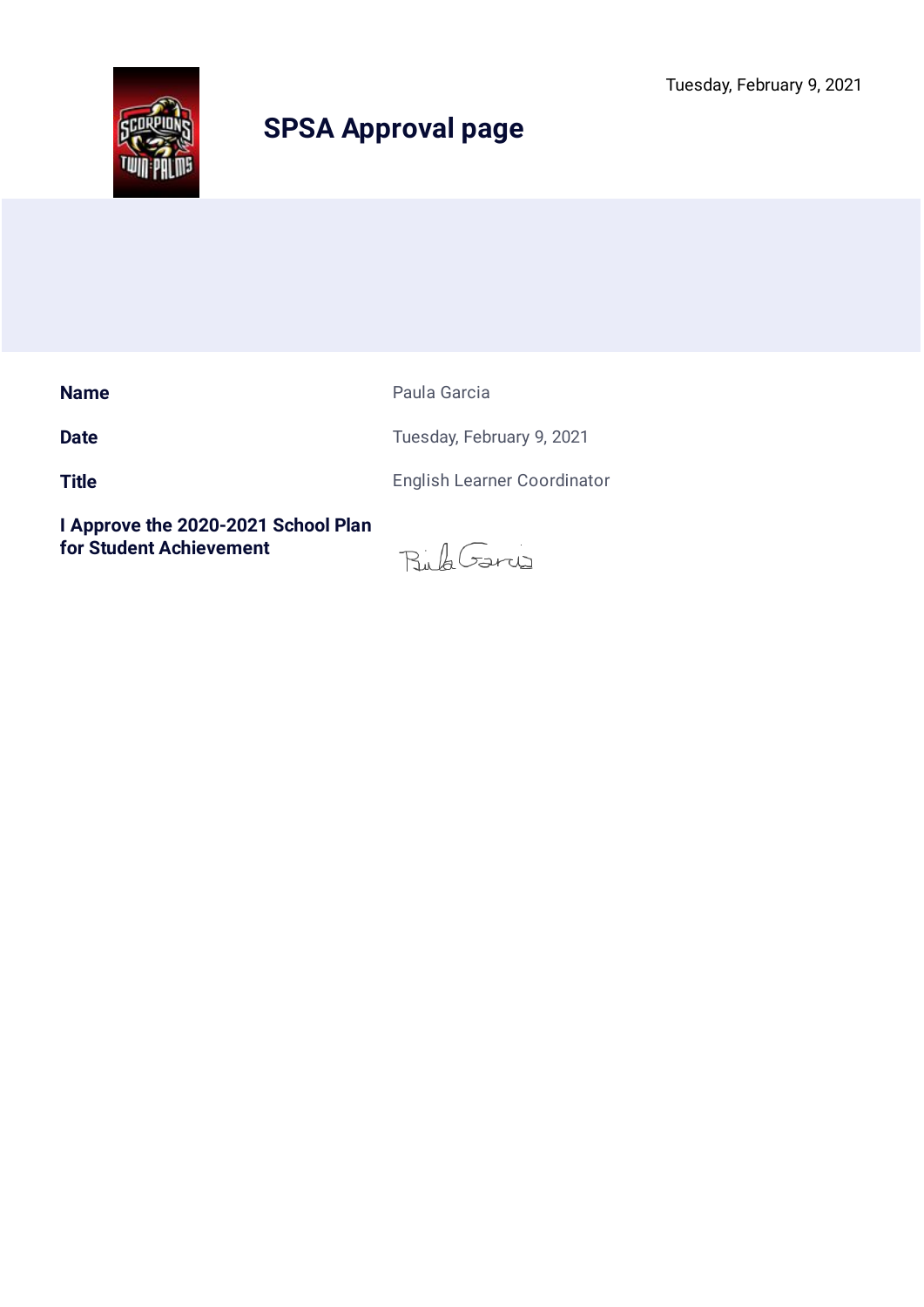Tuesday, February 9, 2021



# **SPSA Approval page**

**Name** Carlos Duenaz

**Date** Tuesday, February 9, 2021

**Title** approval page

General Dema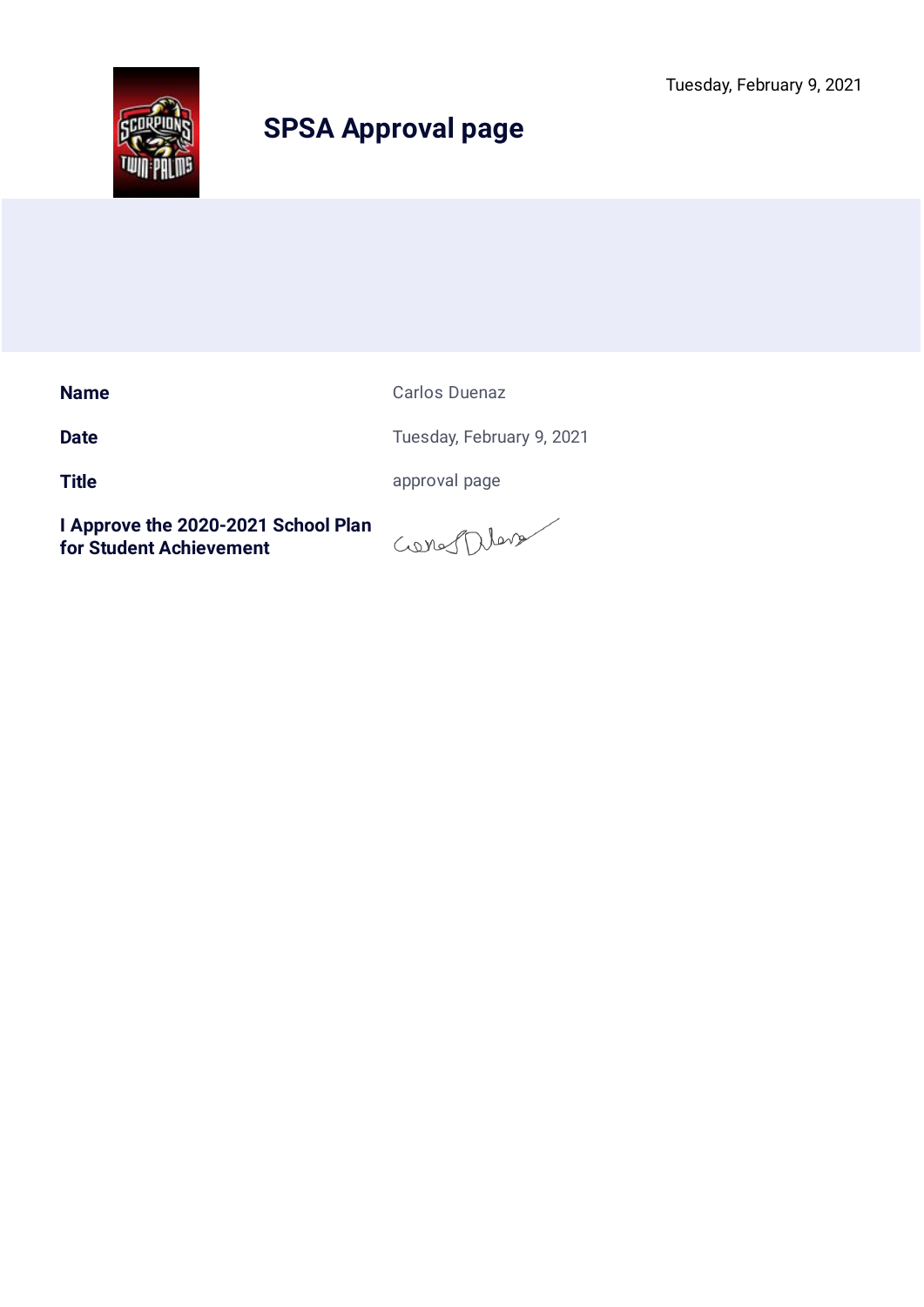

**Name** Cecilia Ortiz

**Date** Tuesday, February 9, 2021

Title **Title Paraprofessional** 

Cecilia a Ostin